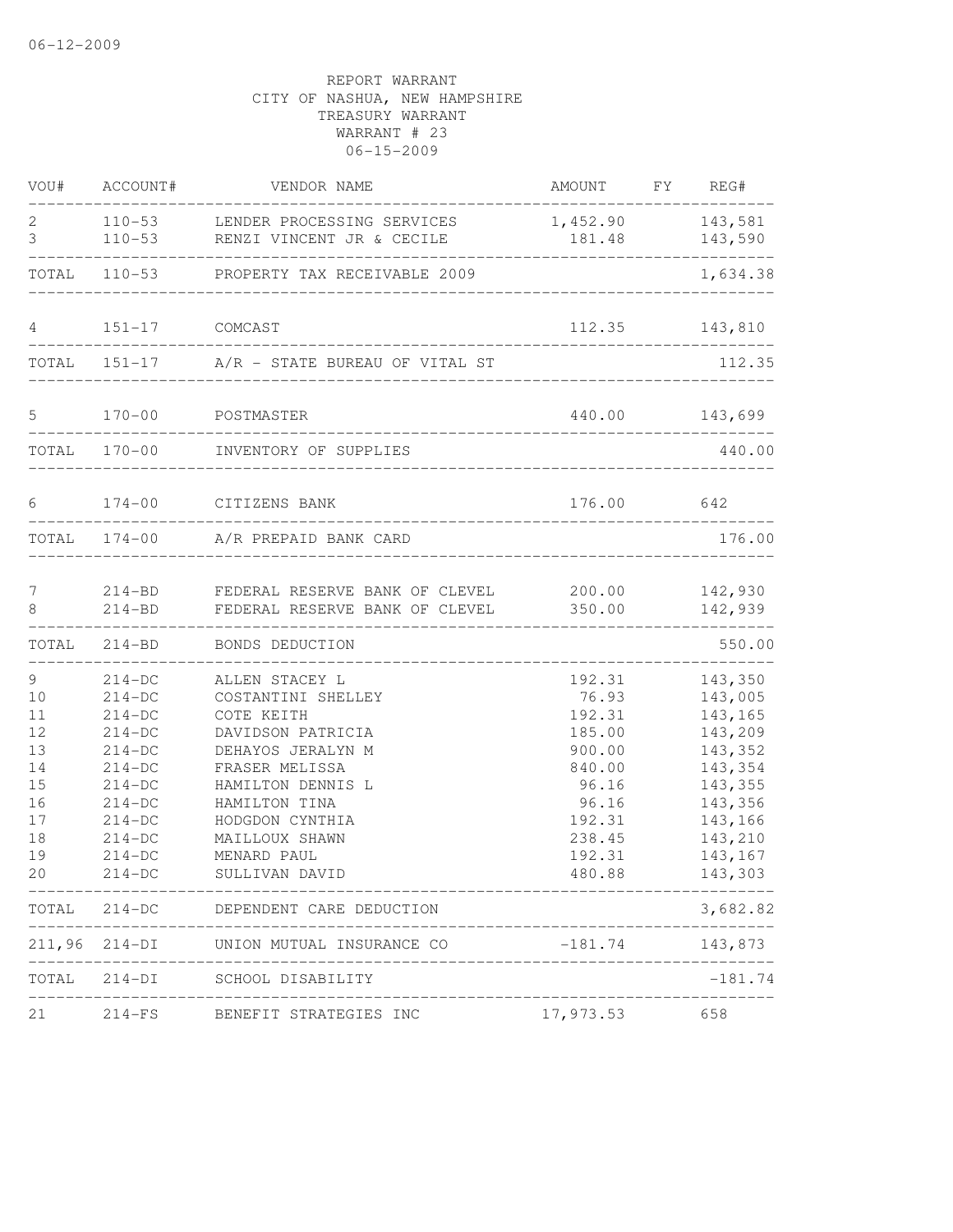| VOU#                                                                             | ACCOUNT#                                                                                                                                                                           | VENDOR NAME                                                                                                                                                                                                                                                     |                                                                                                                                          | AMOUNT FY REG#                                                                                        |
|----------------------------------------------------------------------------------|------------------------------------------------------------------------------------------------------------------------------------------------------------------------------------|-----------------------------------------------------------------------------------------------------------------------------------------------------------------------------------------------------------------------------------------------------------------|------------------------------------------------------------------------------------------------------------------------------------------|-------------------------------------------------------------------------------------------------------|
|                                                                                  |                                                                                                                                                                                    | TOTAL 214-FS FLEXIBLE SPENDING ACCOUNT -                                                                                                                                                                                                                        |                                                                                                                                          | 17,973.53                                                                                             |
| 22                                                                               |                                                                                                                                                                                    | ___________________________________<br>214-K PROTECTIVE LIFE INSURANCE COMP 82.76                                                                                                                                                                               |                                                                                                                                          | 661                                                                                                   |
|                                                                                  |                                                                                                                                                                                    | TOTAL 214-K KEMPER TERM LIFE INSURANCE                                                                                                                                                                                                                          |                                                                                                                                          | 82.76                                                                                                 |
| 23                                                                               |                                                                                                                                                                                    | 214-SL SUN LIFE ASSURANCE COMPANY OF 3,444.57<br>_________________________                                                                                                                                                                                      |                                                                                                                                          | 647                                                                                                   |
|                                                                                  |                                                                                                                                                                                    | TOTAL 214-SL BPW GROUP INS-SUN LIFE                                                                                                                                                                                                                             | ------------------------------                                                                                                           | 3,444.57                                                                                              |
| 24                                                                               |                                                                                                                                                                                    | 214-TS GREAT AMERICAN ADVISORS INC<br>25 214-TS TEACHERS INS & ANNUITY ASSOC 1,352.25 142,932                                                                                                                                                                   |                                                                                                                                          | 365.00 142,937                                                                                        |
|                                                                                  |                                                                                                                                                                                    | TOTAL 214-TS TSA DEDUCTION                                                                                                                                                                                                                                      |                                                                                                                                          | 1,717.25                                                                                              |
|                                                                                  |                                                                                                                                                                                    | 211,96 214-V VISION SERVICE PLAN - NH                                                                                                                                                                                                                           |                                                                                                                                          | 15.04 143,700                                                                                         |
|                                                                                  |                                                                                                                                                                                    | TOTAL 214-V VISION CARE DEDUCTION                                                                                                                                                                                                                               |                                                                                                                                          | 15.04                                                                                                 |
|                                                                                  |                                                                                                                                                                                    | 26 214-W BOSTON MUTUAL LIFE INSURANCE 14,287.54                                                                                                                                                                                                                 |                                                                                                                                          | 659                                                                                                   |
|                                                                                  |                                                                                                                                                                                    | TOTAL 214-W WHOLE LIFE DEDUCTION                                                                                                                                                                                                                                |                                                                                                                                          | 14,287.54                                                                                             |
| 27<br>28<br>29<br>30<br>31<br>32<br>33<br>34<br>35<br>36<br>TOTAL<br>37<br>TOTAL | $255 - 00$<br>$255 - 00$<br>$255 - 00$<br>$255 - 00$<br>$255 - 00$<br>$255 - 00$<br>$255 - 00$<br>$255 - 00$<br>$255 - 00$<br>$255 - 00$<br>$255 - 00$<br>$255 - 05$<br>$255 - 05$ | STATE OF NH-MV<br>STATE OF NH-MV<br>STATE OF NH-MV<br>STATE OF NH-MV<br>STATE OF NH-MV<br>STATE OF NH-MV<br>STATE OF NH-MV<br>STATE OF NH-MV<br>STATE OF NH-MV<br>STATE OF NH-MV<br>STATE MVR<br>-------------<br>STATE OF NH<br>STATE OF NH-FBI FINGERPRNT FEE | 13,565.72<br>27,822.33<br>34,831.62<br>28,718.79<br>20,977.23<br>22, 159.14<br>21,998.00<br>19,324.32<br>13,581.08<br>13,935.31<br>77.00 | 640<br>641<br>645<br>648<br>649<br>651<br>652<br>657<br>662<br>663<br>216, 913.54<br>143,807<br>77.00 |
|                                                                                  |                                                                                                                                                                                    |                                                                                                                                                                                                                                                                 |                                                                                                                                          |                                                                                                       |
| 38<br>39                                                                         | $257 - 00$<br>$257 - 00$                                                                                                                                                           | CUPAK SHERRY<br>ONEIL JEAN S                                                                                                                                                                                                                                    | 111.20<br>46.20                                                                                                                          | 143,579<br>143,580                                                                                    |
|                                                                                  | TOTAL 257-00                                                                                                                                                                       | MV REFUND PENDING                                                                                                                                                                                                                                               |                                                                                                                                          | 157.40                                                                                                |
|                                                                                  |                                                                                                                                                                                    |                                                                                                                                                                                                                                                                 |                                                                                                                                          |                                                                                                       |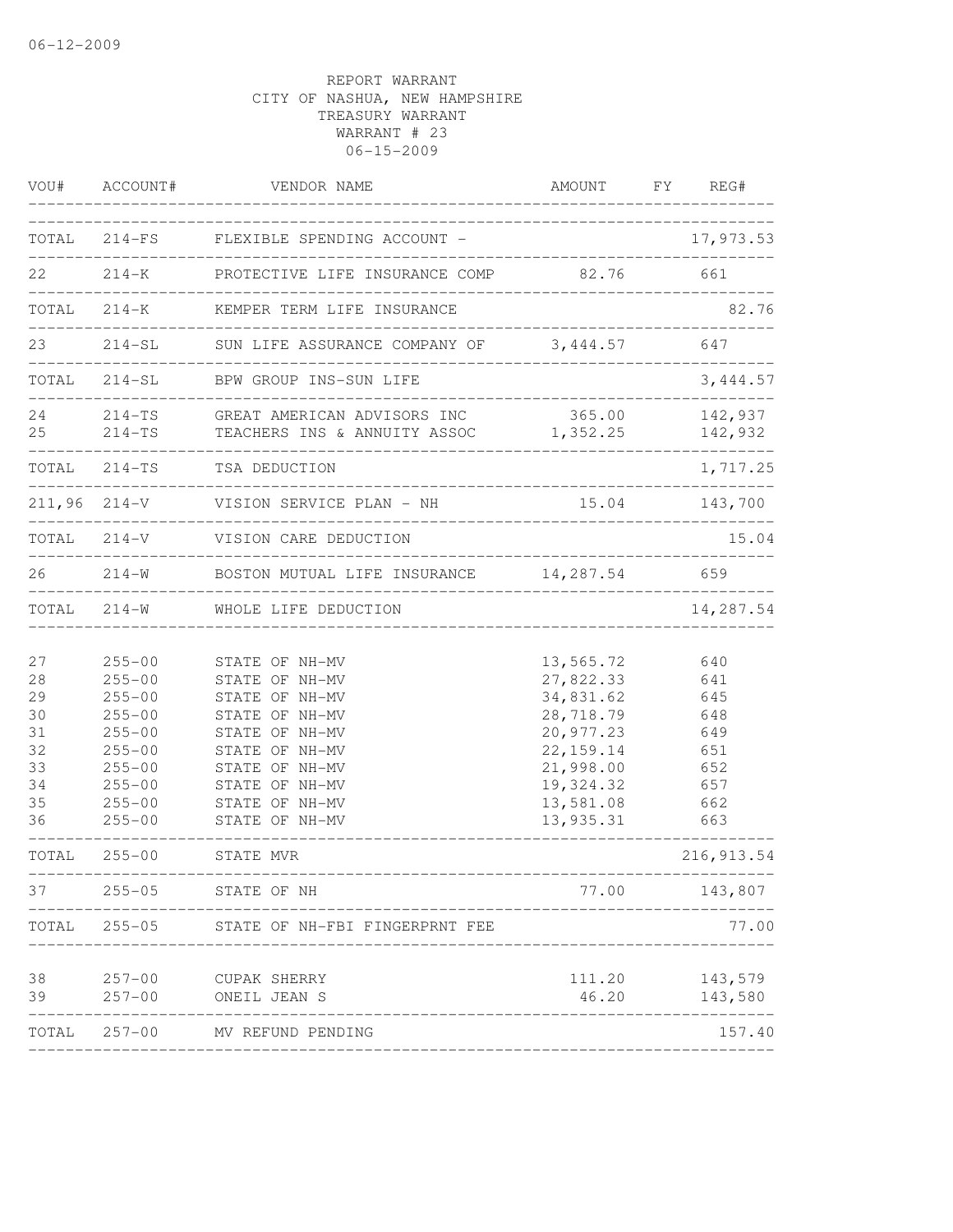| VOU#   | ACCOUNT#   | VENDOR NAME                   | AMOUNT | FY. | REG#    |
|--------|------------|-------------------------------|--------|-----|---------|
|        |            |                               |        |     |         |
| 211,96 | $286 - 01$ | FONSECA SHIRLY                | 100.00 |     | 143,649 |
| 211,96 | $286 - 01$ | GOMEZ WILMI                   | 60.00  |     | 143,650 |
| 211,96 | $286 - 01$ | HURLEY NICHOLE                | 48.00  |     | 143,653 |
| TOTAL  | $286 - 01$ | SCHL-ELEMEN SUMMER SCHOOL     |        |     | 208.00  |
|        |            |                               |        |     |         |
| 40     | $292 - 30$ | E D SWETT INC                 | 25.68  |     | 143,199 |
| TOTAL  | $292 - 30$ | INTEREST PAYABLE-ED SWETT INC |        |     | 25.68   |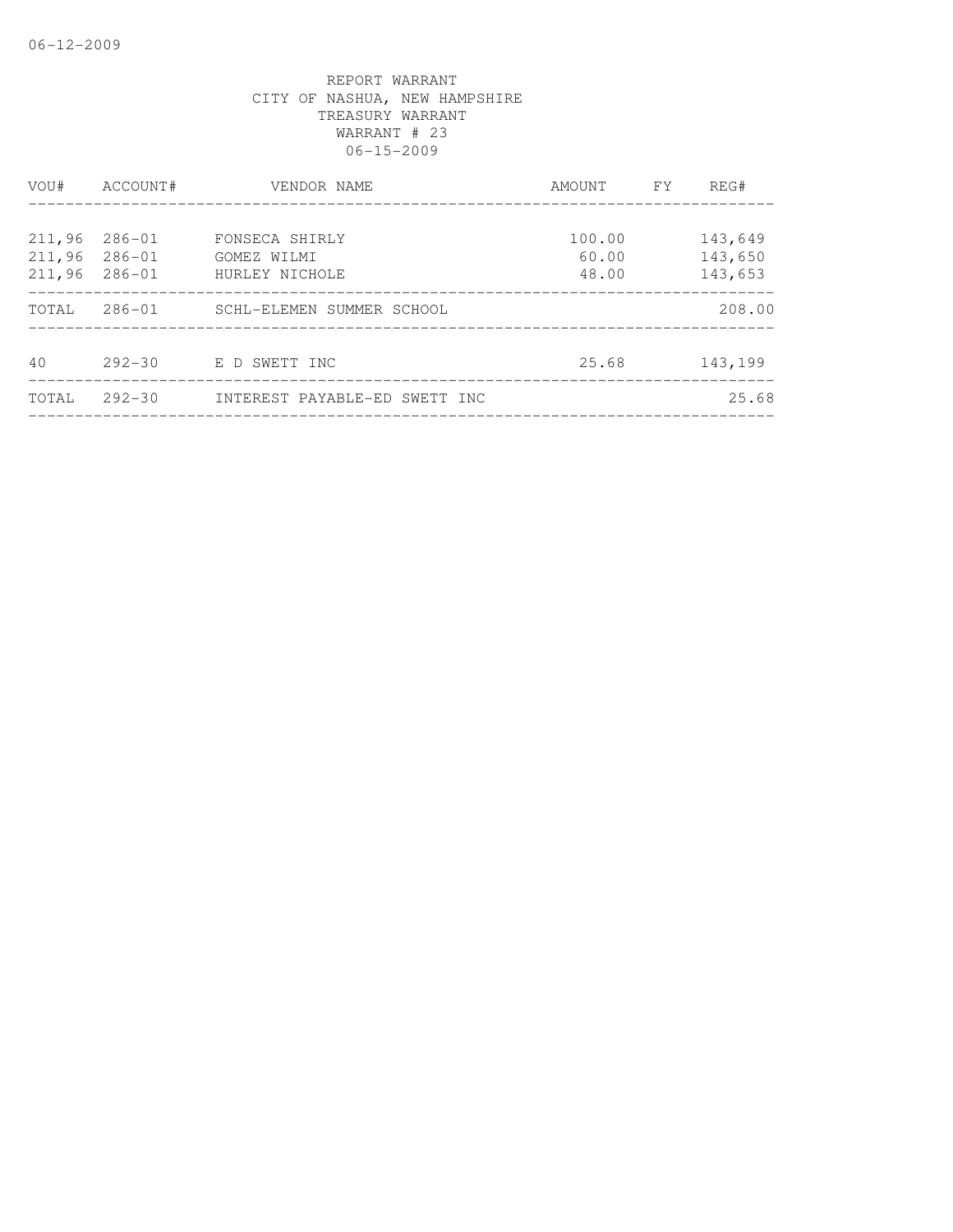| WOU# | ACCOUNT#            | VENDOR NAME                                                              | AMOUNT                                      | FY | REG#       |
|------|---------------------|--------------------------------------------------------------------------|---------------------------------------------|----|------------|
| 41   |                     | 305-31045 NEXTEL COMMUNICATIONS                                          | 64.33                                       |    | 143,786    |
| 42   | 305-59100           | ANDERSON CECIL                                                           | 50.00                                       |    | 143,202    |
| 43   | 305-59100           | JEYNES MIKE                                                              | 212.50                                      |    | 143,368    |
| 44   | 305-59100           | KING TOM                                                                 | 50.00                                       |    | 143,329    |
| 45   | 305-59100           | MCLEAN JIM                                                               | 100.00                                      |    | 143,174    |
| 46   | 305-59100           | O'NEIL TIM                                                               | 100.00                                      |    | 143,178    |
| 47   | 305-59100           | WALLENT FRANK J                                                          | 150.00                                      |    | 143,037    |
| 48   |                     | 305-59100 WALLENT LOUISE                                                 | 50.00                                       |    | 143,357    |
| 49   | ___________________ | 305-64030 CITIZENS BANK                                                  | 299.99<br>_________________________________ |    | 642        |
|      |                     | TOTAL 305 SRF - CIVIC & COMM ACTIVITIES                                  |                                             |    | 1,076.82   |
|      |                     |                                                                          |                                             |    |            |
| 50   |                     | 308-83010 ANTHEM BLUE CROSS BLUE SHIELD 38,302.03                        |                                             |    | 643        |
| 51   |                     | 308-83010 ANTHEM BLUE CROSS BLUE SHIELD                                  | 48,548.54<br>1,490.63                       |    | 653        |
| 51   | 308-83011           | ANTHEM BLUE CROSS BLUE SHIELD<br>ANTHEM BLUE CROSS BLUE SHIELD           |                                             |    | 653<br>643 |
| 52   | 308-83012           |                                                                          | 164,917.08                                  |    |            |
| 53   | 308-83012           | ANTHEM BLUE CROSS BLUE SHIELD                                            | 129,268.16                                  |    | 653        |
| 54   | 308-83013           | ANTHEM BLUE CROSS BLUE SHIELD                                            | 134, 426.47                                 |    | 643        |
| 55   | 308-83013           | ANTHEM BLUE CROSS BLUE SHIELD                                            | 45,095.61                                   |    | 653        |
| 56   | 308-83016           | HARVARD PILGRIM HEALTH CARE                                              | 55,650.45                                   |    | 644        |
| 57   | 308-83016           | HARVARD PILGRIM HEALTH CARE 38,411.95                                    |                                             |    | 655        |
| 58   | 308-83017           | HARVARD PILGRIM HEALTH CARE                                              | 37,016.60                                   |    | 644        |
| 59   | 308-83017           | HARVARD PILGRIM HEALTH CARE                                              | 13,905.93                                   |    | 655        |
| 60   | 308-83018           | ANTHEM BLUE CROSS BLUE SHIELD                                            | 71,963.90                                   |    | 643        |
| 61   | 308-83018           | ANTHEM BLUE CROSS BLUE SHIELD<br>ANTHEM BLUE CROSS BLUE SHIELD 25,556.20 | 87,830.16                                   |    | 653        |
| 62   | 308-83019           |                                                                          |                                             |    | 643        |
| 63   | 308-83019           | ANTHEM BLUE CROSS BLUE SHIELD 26,290.84                                  |                                             |    | 653        |
| 64   | 308-83020           | NORTHEAST DELTA                                                          | 14,977.32                                   |    | 646        |
| 65   | 308-83020           | NORTHEAST DELTA                                                          | 14,540.14                                   |    | 654        |
| 66   | 308-83021           | NORTHEAST DELTA                                                          | 3,554.68                                    |    | 646        |
| 67   | 308-83021           | NORTHEAST DELTA                                                          | 3,093.39                                    |    | 654        |
| 67   | 308-83022           | NORTHEAST DELTA                                                          | 156,188.54                                  |    | 654        |
| 68   | 308-83023           | HOLISTIC SELF CARE CENTER                                                | 250.00                                      |    | 143,349    |
| 69   | 308-83030           | ITT HARTFORD                                                             | 13,443.27                                   |    | 656        |
| 69   | 308-83031           | ITT HARTFORD                                                             | 17,889.89                                   |    | 656        |
| 70   | 308-83040           | CONNECTICUT UNDERWRITERS INC                                             | 123.00                                      |    | 143,816    |
| 71   | 308-83041           | FALLON JOSEPH R                                                          | 14,999.00                                   |    | 142,931    |
| 72   | 308-83045           | GALLAGHER CALLAHAN & GARTRELL                                            | 2,651.80                                    |    | 143,589    |
| 73   | 308-83051           | SULLIVAN & GREGG PA                                                      | 4, 115.49                                   |    | 143,107    |
| 74   | 308-83053           | ASSOCIATED RADIOLOGISTS PA W/                                            | 55.00                                       |    | 143,224    |
| 75   | 308-83053           | FOUR SEASONS ORTHOPAEDIC CTR                                             | 8,703.00                                    |    | 143,251    |
| 76   | 308-83053           | GRANITE STATE ANESTHESIOLOGIST                                           | 1,805.00                                    |    | 142,996    |
| 77   | 308-83053           | GREATER NASHUA EMERGENCY PHYS                                            | 138.00                                      |    | 143,242    |
| 78   | 308-83053           | JORDAN PATRICK                                                           | 56.68                                       |    | 143, 114   |
| 79   | 308-83053           | NASHUA PATHOLOGY PA<br>W/C                                               | 155.00                                      |    | 143,235    |
| 80   | 308-83053           | NASHUA RADIOLOGY PA                                                      | 25.00                                       |    | 143,225    |
| 81   | 308-83053           | SO NH REGIONAL MEDICAL CENTER                                            | 3,435.85                                    |    | 143,226    |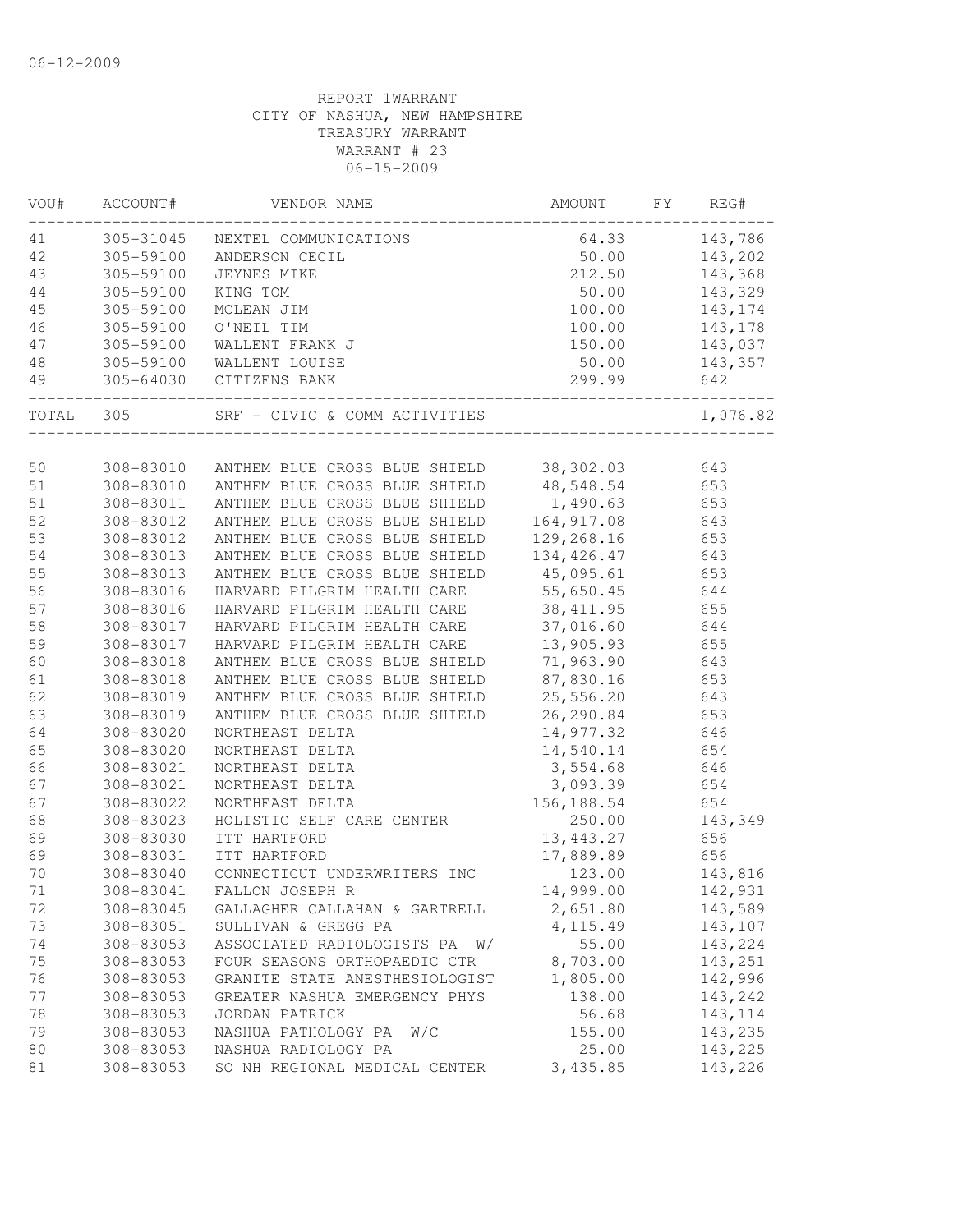| VOU#  | ACCOUNT#           | VENDOR NAME                      | AMOUNT     | FΥ | REG#         |
|-------|--------------------|----------------------------------|------------|----|--------------|
| 82    | 308-83053          | ST JOSEPH'S HOSPITAL             | 18,440.45  |    | 143,015      |
| 83    | 308-83053          | STONERIVER PHARMACY SOLUTIONS    | 39.27      |    | 143,245      |
| 84    | 308-83053          | WINGATES PHARMACY INC            | 1,425.90   |    | 143,162      |
| 85    | 308-83054          | ANESTHESIA ASSOCIATES PA         | 2,090.00   |    | 143,109      |
| 86    | 308-83054          | ASSOCIATED RADIOLOGISTS PA<br>W/ | 233.00     |    | 143,224      |
| 87    | 308-83054          | BISSON SHIRLEY                   | 110.00     |    | 143,577      |
| 88    | 308-83054          | BONENBERGER HOWARD J DPM PLLC    | 331.82     |    | 143,186      |
| 89    | 308-83054          | CONCORD ORTHOPAEDICS PA          | 48, 462.00 |    | 143,116      |
| 90    | 308-83054          | DARTMOUTH-HITCHCOCK CLINIC       | 135.00     |    | 143,272      |
| 91    | 308-83054          | FOUR SEASONS ORTHOPAEDIC CTR     | 981.00     |    | 143,251      |
| 92    | 308-83054          | GREATER NASHUA EMERGENCY PHYS    | 68.00      |    | 143,242      |
| 93    | 308-83054          | LAHEY CLINIC HOSPITAL            | 355.00     |    | 143,234      |
| 94    | 308-83054          | LAHEY CLINIC INC                 | 333.00     |    | 143,058      |
| 95    | 308-83054          | NASHUA ANESTHESIA PARTNERS<br>W  | 900.00     |    | 143,256      |
| 96    | 308-83054          | NASHUA EYE ASSOCIATES PA<br>W/C  | 190.00     |    | 143,232      |
| 97    | 308-83054          | NEW ENGLAND BRACE CO INC MANCH   | 595.00     |    | 143,483      |
| 98    | 308-83054          | OCCUPATIONAL HEALTH CTRS SOUTH   | 189.28     |    | 143, 112     |
| 99    | 308-83054          | PERFORMANCE REHAB INC            | 970.00     |    | 143,049      |
| 100   | 308-83054          | SJ PHYSICIAN SERVICES            | 245.00     |    | 142,947      |
| 101   | 308-83054          | SO NH REGIONAL MEDICAL CENTER    | 6, 117.76  |    | 143,226      |
| 102   | 308-83054          | ST JOSEPH BUSINESS & HEALTH      | 192.30     |    | 143,101      |
| 103   | 308-83054          | ST JOSEPH'S HOSPITAL             | 302.25     |    | 143,015      |
| 104   | 308-83054          | STONERIVER PHARMACY SOLUTIONS    | 1,121.38   |    | 143,245      |
| 105   | 308-83054          | W/C<br>WALGREEN CO               | 359.58     |    | 143,231      |
| 106   | 308-83055          | DELLERA BUSINESS SUPPORT SVCS    | 75.40      |    | 143,281      |
| 107   | 308-83055          | DEVINE MILLIMET & BRANCH PA      | 1,107.83   |    | 143,228      |
| 108   | 308-83055          | ORTEGA NELSON                    | 18.50      |    | 143,241      |
| 109   | 308-83055          | TREASURER STATE OF NH            | 250.00     |    | 143,788      |
| 110   | 308-83064          | ENTERPRISE RENT A CAR-NASHUA-M   | 152.97     |    | 142,966      |
| 111   | 308-83064          | MAC MULKIN CHEVROLET INC         | 10,730.06  |    | 143,662      |
| 112   | 308-83064          | METLIFE AUTO & HOME              | 496.40     |    | 143,157      |
| 113   | 308-83064          | MINUTEMAN TRUCKS INC             | 4,393.12   |    | 143,335      |
| 114   | 308-83070          | TREASURER STATE OF NH            | 100.00     |    | 143,847      |
| 115   | 308-83075          | DARTMOUTH-HITCHCOCK CLINIC       | 652.36     |    | 143,272      |
| 116   | 308-83199          | STANLEY ELEVATOR CO INC          | 3,565.26   |    | 143,176      |
| TOTAL | 308                | SRF - INSURANCE                  |            |    | 1,284,603.49 |
|       |                    |                                  |            |    |              |
|       | 211,969 3086-49050 | BLAUVELT DARCY                   | 11.27      |    | 143,521      |
|       | 211,970 3086-49050 | STAPLES BUSINESS ADVANTAGE       | 26.50      |    | 143,244      |
|       | 211,971 3086-83004 | VISION SERVICE PLAN - NH         | 16.29      |    | 143,700      |
|       | 3086-83006         | ANTHEM BLUE CROSS BLUE SHIELD    | 1,501.08   |    | 653          |
|       | 3086-83031         | ITT HARTFORD                     | 24.36      |    | 656          |
|       | 211,972 3086-83102 | UNION MUTUAL INSURANCE CO        | 16.17      |    | 143,873      |
|       | 211,973 3086-91040 | COTE RICHARD                     | 503.87     |    | 143,380      |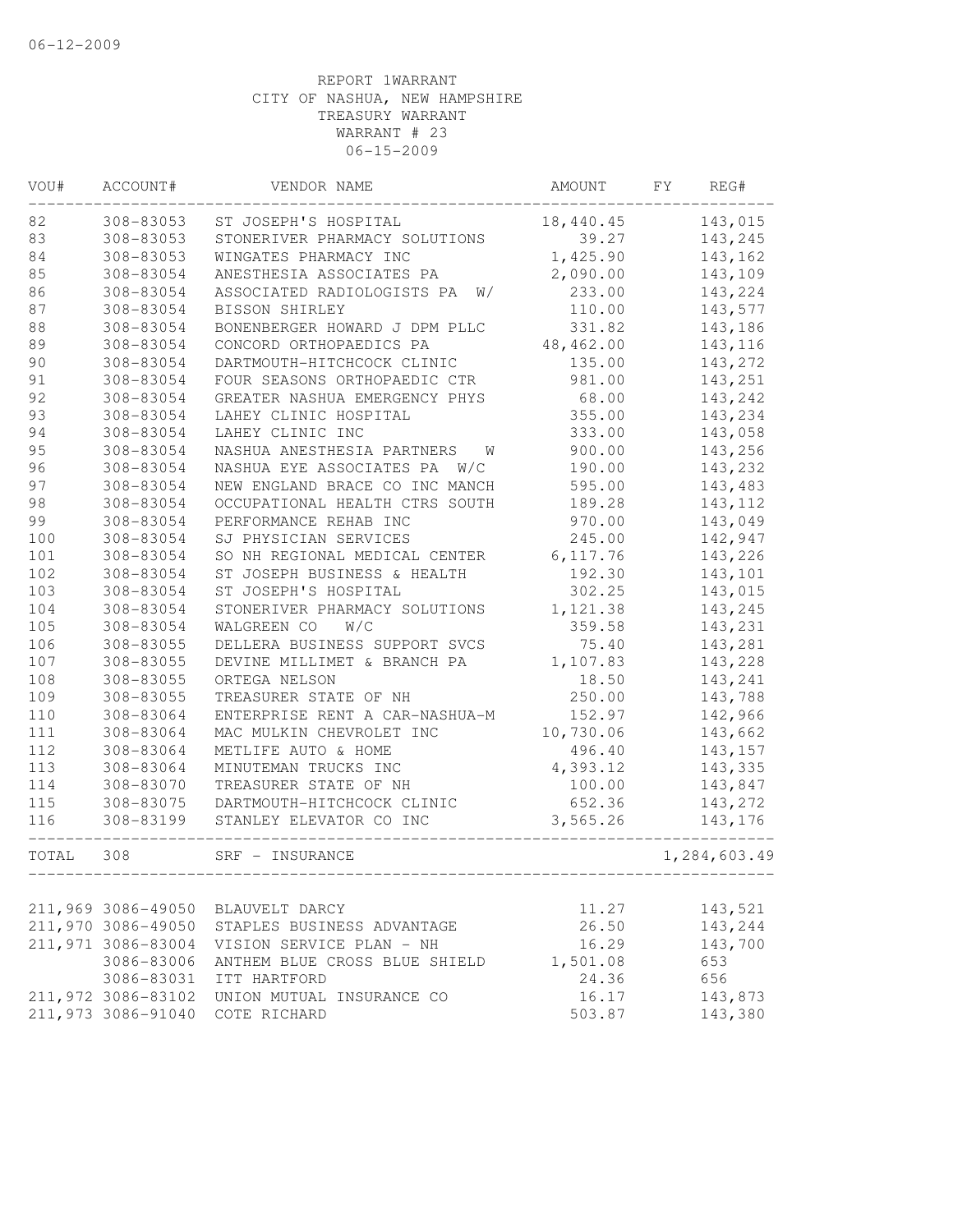| VOU#      | ACCOUNT#                     | VENDOR NAME<br>________________   | AMOUNT FY      | REG#        |
|-----------|------------------------------|-----------------------------------|----------------|-------------|
| TOTAL 308 |                              | JAVITS GRANT PROGRAM              |                | 2,099.54    |
|           | 211,974 3097-41015           | POSITIVE PROMOTIONS INC           | 176.45         | 143,018     |
|           | 211,975 3097-41015           | STAPLES BUSINESS ADVANTAGE        | 214.12         | 143,283     |
|           | 211,976 3097-49075           | CENTRAL PAPER                     | 6,429.65       | 143,449     |
|           | 211,977 3097-49075           | CLEAN SOURCE                      | 340.68         | 143,538     |
|           | 211,978 3097-49085           | ALL RIGHT PROVISIONS, INC.        | 1,948.75       | 143,531     |
|           | 211,979 3097-49085           | COCA COLA                         | 3,715.00       | 143,401     |
|           | 211,980 3097-49085           | COSTA FRUIT & PRODUCE CO INC      | 8,197.42       | 143,694     |
|           | 211,980 3097-49085           | COSTA FRUIT & PRODUCE CO INC      | 28,066.85      | 143,695     |
|           | 211,981 3097-49085           | FANTINI BAKING CO., INC.          | 3,883.28       | 143,495     |
|           | 211,981 3097-49085           | FANTINI BAKING CO., INC.          | 982.63         | 143,496     |
|           | 211,982 3097-49085           | GARELICK FARMS-LYNN               | 22,359.15      | 143,207     |
|           | 211,983 3097-49085           | GILL'S PIZZA CO.                  | 10,290.00      | 143,479     |
|           | 211,984 3097-49085           | M SAUNDERS INC                    | 5,905.57       | 143,465     |
|           | 211,984 3097-49085           | M SAUNDERS INC                    | 1,643.76       | 143,466     |
|           | 211,985 3097-49085           | MCKEE FOODS CORP                  | 166.88         | 143,118     |
|           | 211,986 3097-49085           | NEW ENGLAND ICE CREAM             | 1,350.29       | 143,491     |
|           | 211,987 3097-49085           | OTIS SPUNKMEYER INC               | 2,087.05       | 143,393     |
|           | 211,988 3097-49085           | SURPLUS DISTRIBUTION SECTION      | 1,941.50       | 143,182     |
|           | 211,989 3097-74092           | AFFILIATED HVAC SERVICES LLC      | 121.00         | 143,434     |
|           | 211,990 3097-74092           | CASCO                             | 203.50         | 142,975     |
|           | 211,991 3097-83004           | VISION SERVICE PLAN - NH          | 130.32         | 143,700     |
|           | 3097-83006                   | ANTHEM BLUE CROSS BLUE SHIELD     | 22,609.16      | 653         |
|           | 3097-83006                   | HARVARD PILGRIM HEALTH CARE       | 6,364.53       | 655         |
|           | 3097-83031                   | ITT HARTFORD                      | 109.20         | 656         |
|           | 211,992 3097-83102           | UNION MUTUAL INSURANCE CO         | 101.52         | 143,873     |
|           | 211,993 3097-91005           | RALPH PAULE                       | 62.28          | 143,376     |
|           | 211,994 3097-91005           | SLOSEK ODETTE                     | 96.53          | 143,392     |
| TOTAL 309 |                              | SRF - FOOD SERVICES               |                | 129, 497.07 |
|           |                              | 211,995 3098-49075 CENTRAL PAPER  | 46.05          | 143,449     |
|           |                              | 211,996 3098-49085 M SAUNDERS INC | 2,779.00       | 143,466     |
| TOTAL 309 |                              | FRESH FRUIT & VEGETABLE GRANT     |                | 2,825.05    |
|           | 211,997 3117-66005 LVR INC   |                                   | 105.40         | 143,399     |
| TOTAL 311 |                              | DRIVER'S EDUCATION                |                | 105.40      |
|           | 211,998 3118-44005 COPY SHOP |                                   | 664.10 143,090 |             |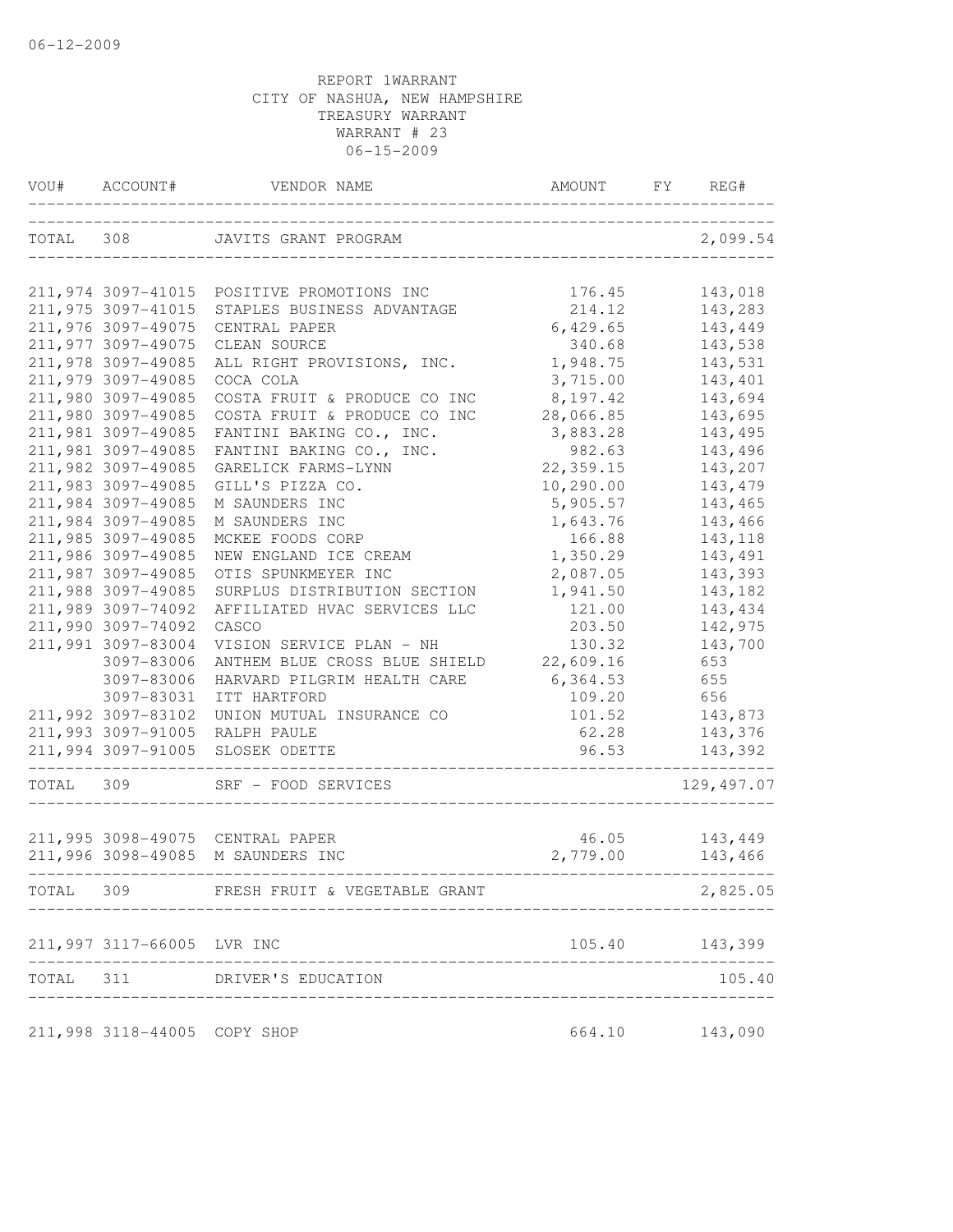| VOU#      | ACCOUNT#           | VENDOR NAME                                                       | AMOUNT     | FY  | REG#          |
|-----------|--------------------|-------------------------------------------------------------------|------------|-----|---------------|
| TOTAL 311 |                    | SUMMER SCHOOL                                                     |            |     | 664.10        |
| 122       | 312-705            | D & R TOWING INC                                                  | 150.00     |     | 143,660       |
| 123       | $312 - 705$        | HALL TRISTEN                                                      | 10.00      |     | 143,582       |
| 124       |                    | 312-705 TILDEN AUTOMOTIVE & TRUCK CTRS                            | 95.00      |     | 143,192       |
| 125       |                    | 312-78007 NORTHERN FOREIGN CAR PARTS INC                          | 398.30     |     | 143,696       |
|           | TOTAL 312          | SRF - FINANCIAL SERVICES                                          |            |     | 653.30        |
|           | 211,999 3122-49050 | STAPLES BUSINESS ADVANTAGE                                        | 64.18      |     | 143,244       |
|           | 212,000 3122-49050 | WB MASON COMPANY INC                                              | 26.25      |     | 143,003       |
|           | 212,001 3122-49075 | GIOVANNIS                                                         | 439.00     |     | 143,625       |
|           |                    | 212,002 3122-49075 WALMART COMMUNITY                              | 103.18     |     | 143,339       |
| TOTAL 312 |                    | ADULT ED/CONTINUING ED                                            |            |     | 632.61        |
|           |                    | 3245-83006 ANTHEM BLUE CROSS BLUE SHIELD 1,459.80 653             |            |     |               |
|           |                    | TOTAL 324 YOUTH SAFE HAVEN-PAL                                    |            |     | 1,459.80      |
|           |                    | 212,003 3248-53102 BARTON DAVID                                   |            |     | 75.00 143,566 |
| TOTAL 324 |                    | REDUCING THE RISK                                                 |            |     | 75.00         |
|           | 3269-83006         | ANTHEM BLUE CROSS BLUE SHIELD                                     | 1,476.02   | 653 |               |
|           | 3269-83009         | NORTHEAST DELTA                                                   | 179.09 654 |     |               |
|           | 3269-83031         | ITT HARTFORD                                                      | 13.44 656  |     |               |
| TOTAL 326 |                    | NH ALTERNATE ASSESSMENT COACH                                     |            |     | 1,668.55      |
|           |                    | 212,004 3289-49035 LRP PUBLICATIONS                               | 477.30     |     | 143,454       |
|           |                    | -----------------<br>TOTAL 328 TITLE IIA CORRECTIVE ACTION        |            |     | 477.30        |
|           |                    | 212,005 3299-53102 EDWARDS EDUCATIONAL SERVICES, 5,747.28 143,547 |            |     |               |
| TOTAL 329 |                    | TITLE I SINI FOLLOW THE CHILD                                     |            |     | 5,747.28      |
|           |                    |                                                                   |            |     |               |
| 129       | 331-01420          | CASH                                                              | 9,500.00   |     | 142,940       |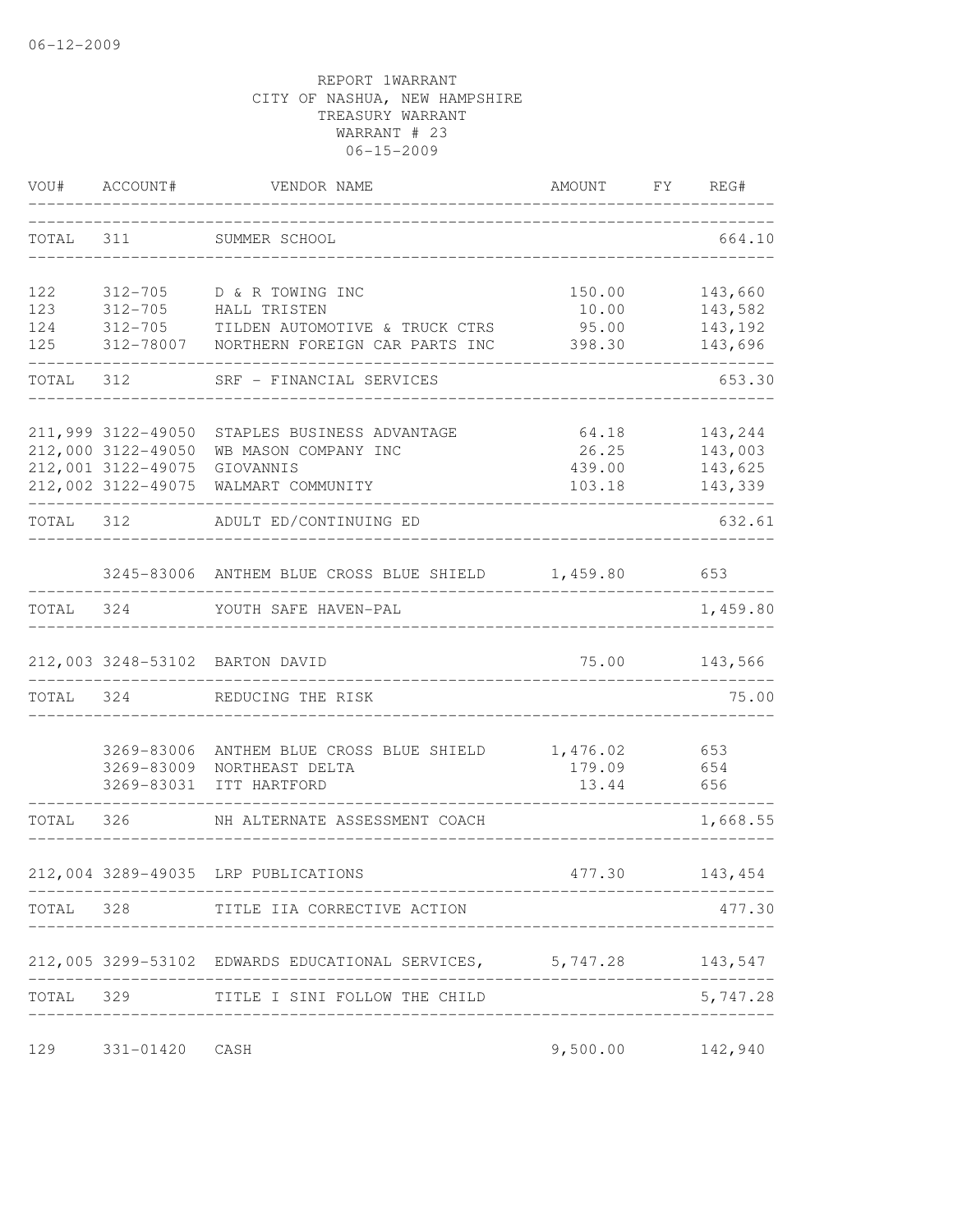| 143,845<br>331-01500<br>LAW REALTY CO INC<br>416.67<br>143,802<br>331-01500<br>RAPID REAL ESTATE LLC<br>1,500.00<br>STAPLES BUSINESS ADVANTAGE<br>331-13038<br>424.34<br>143,332<br>133<br>331-31050<br>VERIZON WIRELESS<br>421.47<br>143,812<br>134<br>331-59100<br>COMCAST<br>107.00<br>143,811<br>135<br>143,824<br>331-59100<br>LEXISNEXIS<br>50.00<br>136<br>143,312<br>331-64030<br>SPYTOWN.COM<br>256.80<br>137<br>2,251.50<br>143,286<br>331-64045<br>OFFICE ENVIRONMENTS OF NEW ENG<br>138<br>331-64105<br>SMITH & WESSON<br>1,138.50<br>143,607<br>139<br>142,973<br>331-78007<br>BEST FORD/BEST CYCLE<br>185.38<br>140<br>331-78007<br>143,320<br>GRAPPONE AUTOMOTIVE GROUP<br>76.40<br>143,662<br>141<br>331-78007<br>MAC MULKIN CHEVROLET INC<br>28.57<br>142<br>331-78007<br>PETTY CASH<br>51.48<br>143,701<br>922.35<br>143<br>331-94005<br>LEVESQUE GLENN<br>143,702<br>TOTAL<br>331<br>SRF - POLICE DEPARTMENT<br>212,006 3319-91040 HEALEY CHARLES<br>53.50<br>143,423<br>212,007 3319-91040 LUMBRA VIRGINIA<br>143,389<br>42.70<br>_____________________________________<br>TITLE I SCHL IMPR-FES<br>TOTAL 331<br>332-59100 LANSFORD KIMBERLY MA LCMHC<br>400.00<br>143,838<br>332-64192 ARAMSCO INC<br>296.00<br>143,121<br>145<br>------------------<br>TOTAL 332<br>696.00<br>SRF - FIRE DEPARTMENT<br>212,008 3329-49075 UTTERO DEBBRA<br>17.55 143,570<br>---------------------------------<br>TOTAL<br>332<br>TITLE I SCHL IMPRV LEDGE ST<br>143,619<br>212,009 3359-49050 HM RECEIVABLES CO LLC<br>879.09<br>212,010 3359-49075<br>BEAN, CYNTHIA<br>11.96<br>143,698<br>212,011 3359-49075 PIKE STEPHANIE<br>146.56<br>143,546<br>212,012 3359-49075 U S POSTAL SERVICES<br>143,704<br>182.00<br>212,013 3359-83004<br>16.29<br>143,703<br>VISION SERVICE PLAN - NH<br>3359-83006<br>546.91<br>ANTHEM BLUE CROSS BLUE SHIELD<br>653<br>656<br>3359-83031<br>ITT HARTFORD<br>17.36<br>212,014 3359-83102<br>11.53<br>143,873<br>UNION MUTUAL INSURANCE CO<br>212,015 3359-91040<br>51.70<br>143,637<br>CASTER TIM<br>2,933.27<br>642<br>3359-91040<br>CITIZENS BANK<br>212,016 3359-91040<br>42.50<br>143,571<br>DUNCKLEE LISE<br>212,017 3359-91040<br>42.50<br>143,074<br>MCINTYRE MAURA<br>212,018 3359-91040<br>MOREHOUSE LINDA<br>42.50<br>143,386 | VOU# | ACCOUNT# | VENDOR NAME | AMOUNT | FY REG#   |
|----------------------------------------------------------------------------------------------------------------------------------------------------------------------------------------------------------------------------------------------------------------------------------------------------------------------------------------------------------------------------------------------------------------------------------------------------------------------------------------------------------------------------------------------------------------------------------------------------------------------------------------------------------------------------------------------------------------------------------------------------------------------------------------------------------------------------------------------------------------------------------------------------------------------------------------------------------------------------------------------------------------------------------------------------------------------------------------------------------------------------------------------------------------------------------------------------------------------------------------------------------------------------------------------------------------------------------------------------------------------------------------------------------------------------------------------------------------------------------------------------------------------------------------------------------------------------------------------------------------------------------------------------------------------------------------------------------------------------------------------------------------------------------------------------------------------------------------------------------------------------------------------------------------------------------------------------------------------------------------------------------------------------------------------------------------------------------------------------------------------------------------------------------------------------------------------------------------------------------------------------------------------------------|------|----------|-------------|--------|-----------|
|                                                                                                                                                                                                                                                                                                                                                                                                                                                                                                                                                                                                                                                                                                                                                                                                                                                                                                                                                                                                                                                                                                                                                                                                                                                                                                                                                                                                                                                                                                                                                                                                                                                                                                                                                                                                                                                                                                                                                                                                                                                                                                                                                                                                                                                                                  | 130  |          |             |        |           |
|                                                                                                                                                                                                                                                                                                                                                                                                                                                                                                                                                                                                                                                                                                                                                                                                                                                                                                                                                                                                                                                                                                                                                                                                                                                                                                                                                                                                                                                                                                                                                                                                                                                                                                                                                                                                                                                                                                                                                                                                                                                                                                                                                                                                                                                                                  | 131  |          |             |        |           |
|                                                                                                                                                                                                                                                                                                                                                                                                                                                                                                                                                                                                                                                                                                                                                                                                                                                                                                                                                                                                                                                                                                                                                                                                                                                                                                                                                                                                                                                                                                                                                                                                                                                                                                                                                                                                                                                                                                                                                                                                                                                                                                                                                                                                                                                                                  | 132  |          |             |        |           |
|                                                                                                                                                                                                                                                                                                                                                                                                                                                                                                                                                                                                                                                                                                                                                                                                                                                                                                                                                                                                                                                                                                                                                                                                                                                                                                                                                                                                                                                                                                                                                                                                                                                                                                                                                                                                                                                                                                                                                                                                                                                                                                                                                                                                                                                                                  |      |          |             |        |           |
|                                                                                                                                                                                                                                                                                                                                                                                                                                                                                                                                                                                                                                                                                                                                                                                                                                                                                                                                                                                                                                                                                                                                                                                                                                                                                                                                                                                                                                                                                                                                                                                                                                                                                                                                                                                                                                                                                                                                                                                                                                                                                                                                                                                                                                                                                  |      |          |             |        |           |
|                                                                                                                                                                                                                                                                                                                                                                                                                                                                                                                                                                                                                                                                                                                                                                                                                                                                                                                                                                                                                                                                                                                                                                                                                                                                                                                                                                                                                                                                                                                                                                                                                                                                                                                                                                                                                                                                                                                                                                                                                                                                                                                                                                                                                                                                                  |      |          |             |        |           |
|                                                                                                                                                                                                                                                                                                                                                                                                                                                                                                                                                                                                                                                                                                                                                                                                                                                                                                                                                                                                                                                                                                                                                                                                                                                                                                                                                                                                                                                                                                                                                                                                                                                                                                                                                                                                                                                                                                                                                                                                                                                                                                                                                                                                                                                                                  |      |          |             |        |           |
|                                                                                                                                                                                                                                                                                                                                                                                                                                                                                                                                                                                                                                                                                                                                                                                                                                                                                                                                                                                                                                                                                                                                                                                                                                                                                                                                                                                                                                                                                                                                                                                                                                                                                                                                                                                                                                                                                                                                                                                                                                                                                                                                                                                                                                                                                  |      |          |             |        |           |
|                                                                                                                                                                                                                                                                                                                                                                                                                                                                                                                                                                                                                                                                                                                                                                                                                                                                                                                                                                                                                                                                                                                                                                                                                                                                                                                                                                                                                                                                                                                                                                                                                                                                                                                                                                                                                                                                                                                                                                                                                                                                                                                                                                                                                                                                                  |      |          |             |        |           |
|                                                                                                                                                                                                                                                                                                                                                                                                                                                                                                                                                                                                                                                                                                                                                                                                                                                                                                                                                                                                                                                                                                                                                                                                                                                                                                                                                                                                                                                                                                                                                                                                                                                                                                                                                                                                                                                                                                                                                                                                                                                                                                                                                                                                                                                                                  |      |          |             |        |           |
|                                                                                                                                                                                                                                                                                                                                                                                                                                                                                                                                                                                                                                                                                                                                                                                                                                                                                                                                                                                                                                                                                                                                                                                                                                                                                                                                                                                                                                                                                                                                                                                                                                                                                                                                                                                                                                                                                                                                                                                                                                                                                                                                                                                                                                                                                  |      |          |             |        |           |
|                                                                                                                                                                                                                                                                                                                                                                                                                                                                                                                                                                                                                                                                                                                                                                                                                                                                                                                                                                                                                                                                                                                                                                                                                                                                                                                                                                                                                                                                                                                                                                                                                                                                                                                                                                                                                                                                                                                                                                                                                                                                                                                                                                                                                                                                                  |      |          |             |        |           |
|                                                                                                                                                                                                                                                                                                                                                                                                                                                                                                                                                                                                                                                                                                                                                                                                                                                                                                                                                                                                                                                                                                                                                                                                                                                                                                                                                                                                                                                                                                                                                                                                                                                                                                                                                                                                                                                                                                                                                                                                                                                                                                                                                                                                                                                                                  |      |          |             |        |           |
|                                                                                                                                                                                                                                                                                                                                                                                                                                                                                                                                                                                                                                                                                                                                                                                                                                                                                                                                                                                                                                                                                                                                                                                                                                                                                                                                                                                                                                                                                                                                                                                                                                                                                                                                                                                                                                                                                                                                                                                                                                                                                                                                                                                                                                                                                  |      |          |             |        |           |
|                                                                                                                                                                                                                                                                                                                                                                                                                                                                                                                                                                                                                                                                                                                                                                                                                                                                                                                                                                                                                                                                                                                                                                                                                                                                                                                                                                                                                                                                                                                                                                                                                                                                                                                                                                                                                                                                                                                                                                                                                                                                                                                                                                                                                                                                                  |      |          |             |        | 17,330.46 |
|                                                                                                                                                                                                                                                                                                                                                                                                                                                                                                                                                                                                                                                                                                                                                                                                                                                                                                                                                                                                                                                                                                                                                                                                                                                                                                                                                                                                                                                                                                                                                                                                                                                                                                                                                                                                                                                                                                                                                                                                                                                                                                                                                                                                                                                                                  |      |          |             |        |           |
|                                                                                                                                                                                                                                                                                                                                                                                                                                                                                                                                                                                                                                                                                                                                                                                                                                                                                                                                                                                                                                                                                                                                                                                                                                                                                                                                                                                                                                                                                                                                                                                                                                                                                                                                                                                                                                                                                                                                                                                                                                                                                                                                                                                                                                                                                  |      |          |             |        |           |
|                                                                                                                                                                                                                                                                                                                                                                                                                                                                                                                                                                                                                                                                                                                                                                                                                                                                                                                                                                                                                                                                                                                                                                                                                                                                                                                                                                                                                                                                                                                                                                                                                                                                                                                                                                                                                                                                                                                                                                                                                                                                                                                                                                                                                                                                                  |      |          |             |        | 96.20     |
|                                                                                                                                                                                                                                                                                                                                                                                                                                                                                                                                                                                                                                                                                                                                                                                                                                                                                                                                                                                                                                                                                                                                                                                                                                                                                                                                                                                                                                                                                                                                                                                                                                                                                                                                                                                                                                                                                                                                                                                                                                                                                                                                                                                                                                                                                  | 144  |          |             |        |           |
|                                                                                                                                                                                                                                                                                                                                                                                                                                                                                                                                                                                                                                                                                                                                                                                                                                                                                                                                                                                                                                                                                                                                                                                                                                                                                                                                                                                                                                                                                                                                                                                                                                                                                                                                                                                                                                                                                                                                                                                                                                                                                                                                                                                                                                                                                  |      |          |             |        |           |
|                                                                                                                                                                                                                                                                                                                                                                                                                                                                                                                                                                                                                                                                                                                                                                                                                                                                                                                                                                                                                                                                                                                                                                                                                                                                                                                                                                                                                                                                                                                                                                                                                                                                                                                                                                                                                                                                                                                                                                                                                                                                                                                                                                                                                                                                                  |      |          |             |        |           |
|                                                                                                                                                                                                                                                                                                                                                                                                                                                                                                                                                                                                                                                                                                                                                                                                                                                                                                                                                                                                                                                                                                                                                                                                                                                                                                                                                                                                                                                                                                                                                                                                                                                                                                                                                                                                                                                                                                                                                                                                                                                                                                                                                                                                                                                                                  |      |          |             |        |           |
|                                                                                                                                                                                                                                                                                                                                                                                                                                                                                                                                                                                                                                                                                                                                                                                                                                                                                                                                                                                                                                                                                                                                                                                                                                                                                                                                                                                                                                                                                                                                                                                                                                                                                                                                                                                                                                                                                                                                                                                                                                                                                                                                                                                                                                                                                  |      |          |             |        | 17.55     |
|                                                                                                                                                                                                                                                                                                                                                                                                                                                                                                                                                                                                                                                                                                                                                                                                                                                                                                                                                                                                                                                                                                                                                                                                                                                                                                                                                                                                                                                                                                                                                                                                                                                                                                                                                                                                                                                                                                                                                                                                                                                                                                                                                                                                                                                                                  |      |          |             |        |           |
|                                                                                                                                                                                                                                                                                                                                                                                                                                                                                                                                                                                                                                                                                                                                                                                                                                                                                                                                                                                                                                                                                                                                                                                                                                                                                                                                                                                                                                                                                                                                                                                                                                                                                                                                                                                                                                                                                                                                                                                                                                                                                                                                                                                                                                                                                  |      |          |             |        |           |
|                                                                                                                                                                                                                                                                                                                                                                                                                                                                                                                                                                                                                                                                                                                                                                                                                                                                                                                                                                                                                                                                                                                                                                                                                                                                                                                                                                                                                                                                                                                                                                                                                                                                                                                                                                                                                                                                                                                                                                                                                                                                                                                                                                                                                                                                                  |      |          |             |        |           |
|                                                                                                                                                                                                                                                                                                                                                                                                                                                                                                                                                                                                                                                                                                                                                                                                                                                                                                                                                                                                                                                                                                                                                                                                                                                                                                                                                                                                                                                                                                                                                                                                                                                                                                                                                                                                                                                                                                                                                                                                                                                                                                                                                                                                                                                                                  |      |          |             |        |           |
|                                                                                                                                                                                                                                                                                                                                                                                                                                                                                                                                                                                                                                                                                                                                                                                                                                                                                                                                                                                                                                                                                                                                                                                                                                                                                                                                                                                                                                                                                                                                                                                                                                                                                                                                                                                                                                                                                                                                                                                                                                                                                                                                                                                                                                                                                  |      |          |             |        |           |
|                                                                                                                                                                                                                                                                                                                                                                                                                                                                                                                                                                                                                                                                                                                                                                                                                                                                                                                                                                                                                                                                                                                                                                                                                                                                                                                                                                                                                                                                                                                                                                                                                                                                                                                                                                                                                                                                                                                                                                                                                                                                                                                                                                                                                                                                                  |      |          |             |        |           |
|                                                                                                                                                                                                                                                                                                                                                                                                                                                                                                                                                                                                                                                                                                                                                                                                                                                                                                                                                                                                                                                                                                                                                                                                                                                                                                                                                                                                                                                                                                                                                                                                                                                                                                                                                                                                                                                                                                                                                                                                                                                                                                                                                                                                                                                                                  |      |          |             |        |           |
|                                                                                                                                                                                                                                                                                                                                                                                                                                                                                                                                                                                                                                                                                                                                                                                                                                                                                                                                                                                                                                                                                                                                                                                                                                                                                                                                                                                                                                                                                                                                                                                                                                                                                                                                                                                                                                                                                                                                                                                                                                                                                                                                                                                                                                                                                  |      |          |             |        |           |
|                                                                                                                                                                                                                                                                                                                                                                                                                                                                                                                                                                                                                                                                                                                                                                                                                                                                                                                                                                                                                                                                                                                                                                                                                                                                                                                                                                                                                                                                                                                                                                                                                                                                                                                                                                                                                                                                                                                                                                                                                                                                                                                                                                                                                                                                                  |      |          |             |        |           |
|                                                                                                                                                                                                                                                                                                                                                                                                                                                                                                                                                                                                                                                                                                                                                                                                                                                                                                                                                                                                                                                                                                                                                                                                                                                                                                                                                                                                                                                                                                                                                                                                                                                                                                                                                                                                                                                                                                                                                                                                                                                                                                                                                                                                                                                                                  |      |          |             |        |           |
|                                                                                                                                                                                                                                                                                                                                                                                                                                                                                                                                                                                                                                                                                                                                                                                                                                                                                                                                                                                                                                                                                                                                                                                                                                                                                                                                                                                                                                                                                                                                                                                                                                                                                                                                                                                                                                                                                                                                                                                                                                                                                                                                                                                                                                                                                  |      |          |             |        |           |
|                                                                                                                                                                                                                                                                                                                                                                                                                                                                                                                                                                                                                                                                                                                                                                                                                                                                                                                                                                                                                                                                                                                                                                                                                                                                                                                                                                                                                                                                                                                                                                                                                                                                                                                                                                                                                                                                                                                                                                                                                                                                                                                                                                                                                                                                                  |      |          |             |        |           |
|                                                                                                                                                                                                                                                                                                                                                                                                                                                                                                                                                                                                                                                                                                                                                                                                                                                                                                                                                                                                                                                                                                                                                                                                                                                                                                                                                                                                                                                                                                                                                                                                                                                                                                                                                                                                                                                                                                                                                                                                                                                                                                                                                                                                                                                                                  |      |          |             |        |           |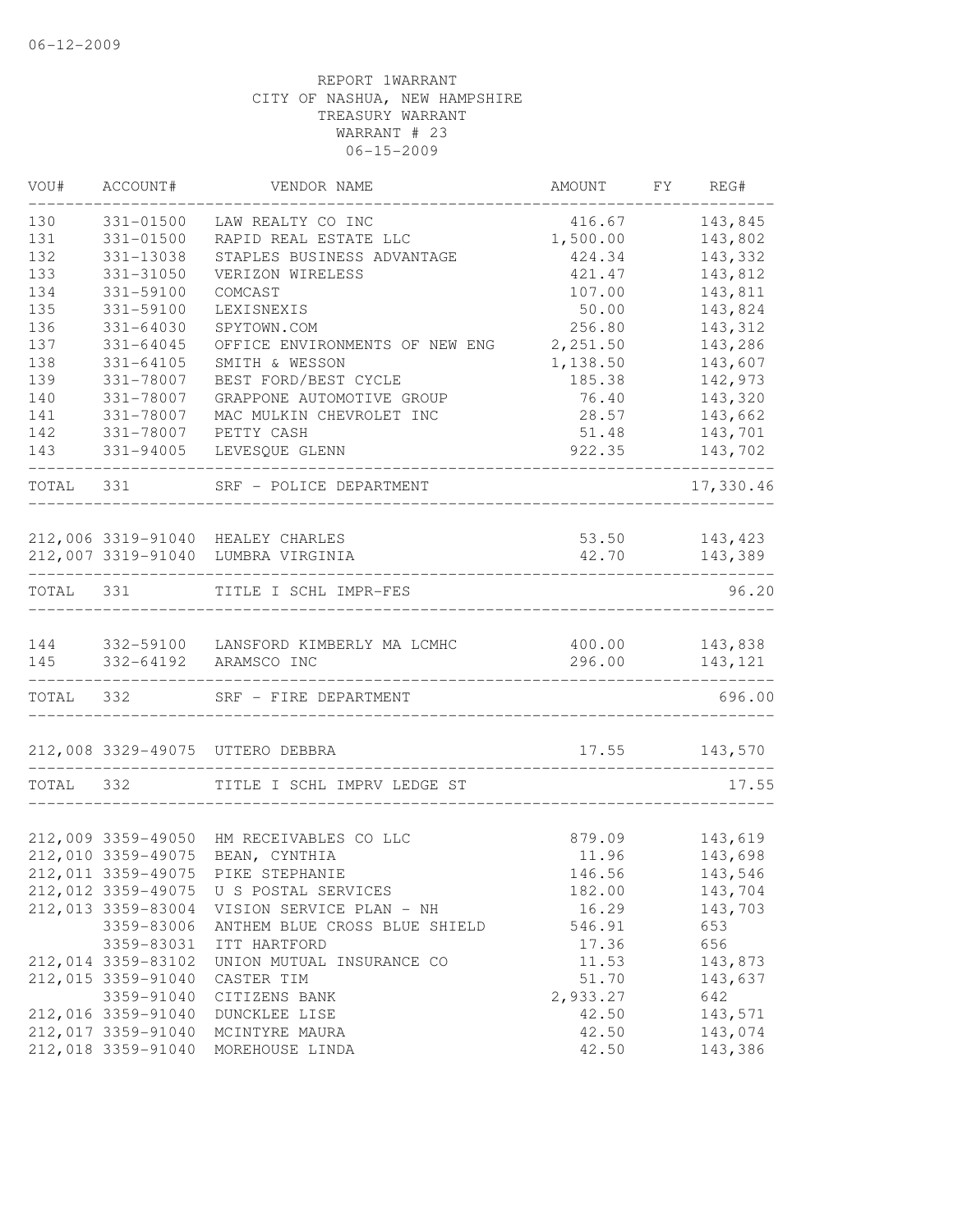| VOU#       | ACCOUNT#               | VENDOR NAME                                   | AMOUNT             | FY REG#           |
|------------|------------------------|-----------------------------------------------|--------------------|-------------------|
|            |                        | 212,019 3359-91040 PIKE STEPHANIE             | 42.50              | 143,546           |
|            | 212,020 3359-91040     | RILEY NANCY                                   | 42.50              | 143,378           |
|            | 212,021 3359-91040     | TINTLE MARY-FRANCES                           | 42.50              | 143,575           |
|            | 212,022 3359-91040     | WILLIAMS DOROTHEA                             | 42.50              | 143,622           |
| TOTAL 335  |                        | TITLE IB READ 1ST MT PLEASANT                 |                    | 5,094.17          |
|            | 212,023 3369-49035     | SCHOOL SPECIALTY                              | 366.40             | 143,400           |
|            | 212,024 3369-49050     | GANDER PUBLISHING                             | 1,216.38           | 143,462           |
|            | 212,025 3369-49050     | SCHOLASTIC BOOK FAIRS-14                      | 500.00             | 143,520           |
|            | 212,026 3369-49075     | SCHOOL SPECIALTY                              | 484.18             | 143,400           |
|            | 212,027 3369-49075     | STAPLES BUSINESS ADVANTAGE                    | 223.09             | 143,244           |
|            | TOTAL 336              | TITLE I SCHL IMPRV DR CRISP                   |                    | 2,790.05          |
|            |                        | 212,028 3389-53103 YOUTH COUNCIL (THE)        | 7, 428.15 143, 455 |                   |
|            |                        | TOTAL 338 TITLE IV SDF YOUTH COUNCIL          |                    | 7,428.15          |
|            |                        |                                               |                    |                   |
| 149        | 341-01963              | SOUTHERN NH HIV/AIDS TASK FORC 5,145.00       |                    | 143,184           |
| 150        | 341-01966              | COMMUNITY COUNCIL OF NASHUA NH                | 15,478.84          | 143,297           |
| 151        | 341-01969              | SOUTHERN NH HIV/AIDS TASK FORC                | 515.00             | 143,184           |
| 152        | 341-31045              | CELLULAR SOLUTIONS INC                        | 40.00              | 143,193           |
| 153        | 341-31045              | NEXTEL COMMUNICATIONS                         | 476.78             | 143,786           |
| 154        | 341-47010              | MCKESSON MEDICAL-SURGICAL                     | 490.96             | 143,583           |
| 155        | $341 - 47010$          | NH MEDICAL/DENTAL SUPPLY LLC/D                | 1,657.30           | 143,129           |
| 156        | 341-53025              | DAVENPORT LOIS C                              | 210.00             | 143,160           |
| 157        | 341-91025              | AMERICAN ORTHO                                | 57.50              | 143,832           |
| 158<br>159 | 341-91025<br>341-94005 | CROOKER PATRICIA                              | 245.40<br>395.00   | 143,315           |
|            |                        | CAPE CODE INSTITUTE                           |                    | 143,833           |
| TOTAL 341  |                        | SRF - COMMUNITY SERVICES                      |                    | 24,711.78         |
| 160        | 342-01340              | TREASURER STATE OF NH (PHL)                   | 120.00             | 143,829           |
| 161        | 342-01966              | NH MINORITY HEALTH COALITION                  | 550.00             | 143, 453          |
| 162        | 342-01966              | SOUTHERN NH AHEC                              | 17,440.00          | 143,856           |
| 163        | 342-31045              | NEXTEL COMMUNICATIONS                         | 31.81              | 143,786           |
| 164        | 342-47010              | NH MEDICAL/DENTAL SUPPLY LLC/D                | 248.74             | 143,129           |
| 165        | 342-59100              | YAP ANITA MD                                  | 900.00             | 143,831           |
| 166        | 342-91025              | BAGLEY BOBBIE<br>____________________________ | 68.20              | 143,143<br>------ |
| TOTAL      | 342                    | SRF - COMMUNITY HEALTH                        |                    | 19,358.75         |
|            |                        |                                               |                    |                   |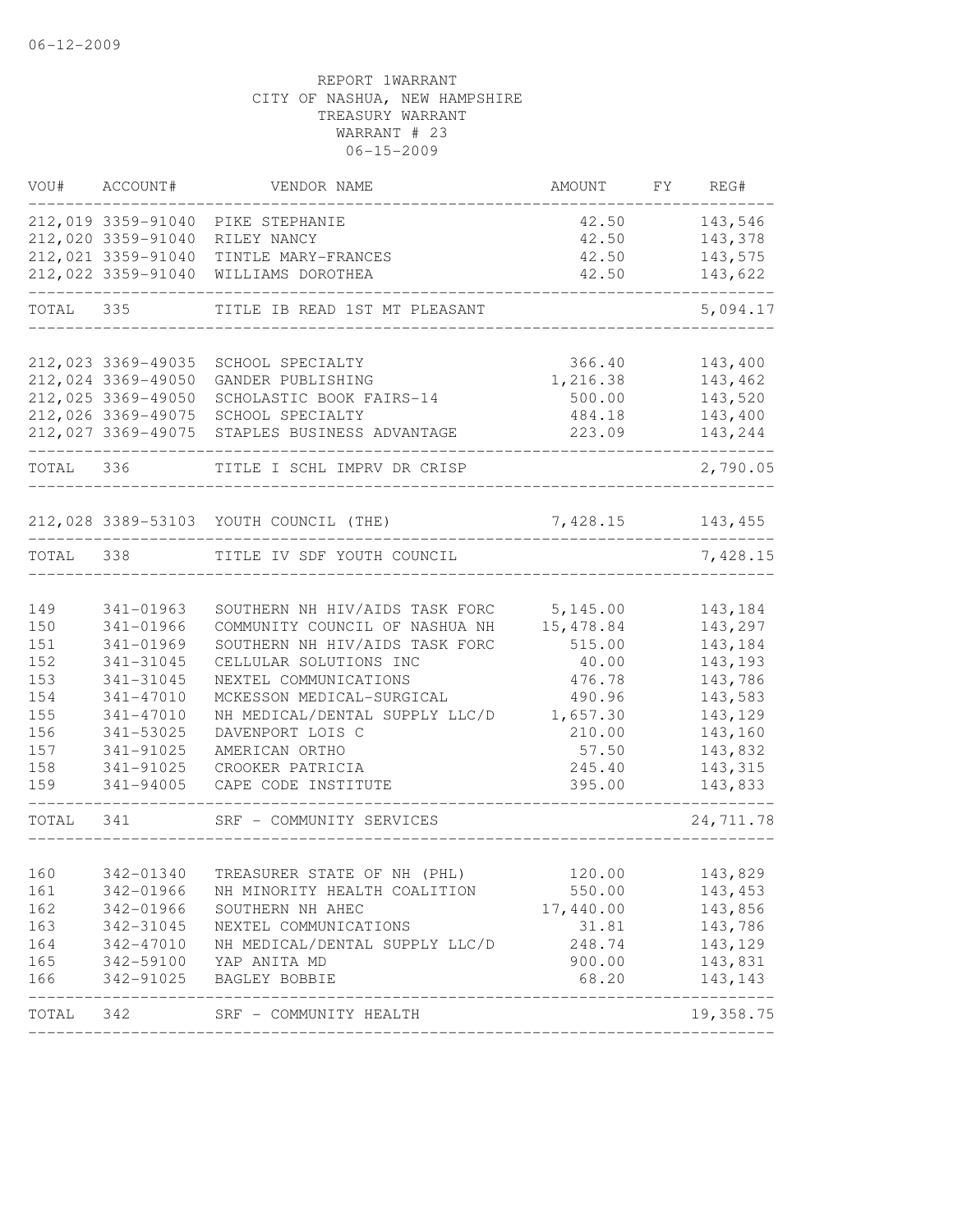| VOU#      | ACCOUNT#           | VENDOR NAME                                 | AMOUNT   | FY | REG#      |
|-----------|--------------------|---------------------------------------------|----------|----|-----------|
|           | 212,029 3440-49075 | AC MOORE INC                                | 370.04   |    | 143,447   |
|           | 212,030 3440-49075 | ALMEIDA SUSAN                               | 47.90    |    | 143,444   |
|           | 212,031 3440-49075 | BIG BROTHERS BIG SISTERS                    | 2,000.00 |    | 143, 115  |
|           | 212,032 3440-49075 | COGSWELL CATHERINE                          | 43.95    |    | 143,441   |
|           | 212,033 3440-49075 | GARELICK FARMS-LYNN                         | 281.69   |    | 143,207   |
|           | 212,033 3440-49075 | GARELICK FARMS-LYNN                         | 72.48    |    | 143,208   |
|           | 212,034 3440-49075 | HAMM LINDA                                  | 18.73    |    | 143,443   |
|           | 212,035 3440-49075 | JACK'S PIZZA                                | 204.00   |    | 143,273   |
|           | 212,036 3440-49075 | LIQUID PLANET WATERPARK                     | 1,620.00 |    | 143,708   |
|           | 212,037 3440-49075 | MARKET BASKET                               | 272.66   |    | 143,145   |
|           | 212,038 3440-49075 | NEST ASHLEY                                 | 29.82    |    | 143,488   |
|           | 212,039 3440-49075 | NEW ENGLAND AQUARIUM                        | 1,073.38 |    | 143,706   |
|           | 212,040 3440-49075 | SAM'S CLUB                                  | 862.49   |    | 143,862   |
|           | 212,041 3440-49075 | SANCHEZ STACEY                              | 39.06    |    | 143,556   |
|           | 212,042 3440-49075 | SEACOAST SCIENCE CENTER                     | 75.00    |    | 143,707   |
|           | 212,043 3440-49075 | STAPLES BUSINESS ADVANTAGE                  | 244.86   |    | 143,244   |
|           | 212,044 3440-49075 | TREASURER, STATE OF NEW HAMPSH              | 450.00   |    | 143,865   |
|           | 212,045 3440-49075 | WALMART COMMUNITY                           | 265.65   |    | 143,339   |
|           | 212,046 3440-49075 | WATER TRANSPORTATION ALTERNATI              | 673.75   |    | 143,705   |
|           | 212,047 3440-49075 | YMCA OF GREATER NASHUA                      | 3,937.50 |    | 143,559   |
| TOTAL 344 |                    | AFTER SCHOOL PROGRAM                        |          |    | 12,582.96 |
|           |                    |                                             |          |    |           |
|           |                    | 212,048 3449-83004 VISION SERVICE PLAN - NH | 16.29    |    | 143,709   |
|           | 3449-83006         | ANTHEM BLUE CROSS BLUE SHIELD               | 4,001.40 |    | 653       |
|           | 3449-83031         | ITT HARTFORD                                | 2.80     |    | 656       |
|           | 212,049 3449-83102 | UNION MUTUAL INSURANCE CO                   | 13.90    |    | 143,873   |
| TOTAL 344 |                    | TITLE IV SDF 21ST CENTURY                   |          |    | 4,034.39  |
|           |                    |                                             |          |    |           |
|           | 212,050 3468-83004 | VISION SERVICE PLAN - NH                    | 16.29    |    | 143,709   |
|           | 3468-83006         | ANTHEM BLUE CROSS BLUE SHIELD               | 1,637.88 |    | 653       |
|           | 3468-83031         | ITT HARTFORD                                | 30.80    |    | 656       |
|           | 212,051 3468-83102 | UNION MUTUAL INSURANCE CO                   | 22.86    |    | 143,873   |
|           | 212,052 3468-91040 | WINNACUNNET HIGH SCHOOL                     | 750.00   |    | 143,631   |
| TOTAL     | 346                | SMALLER LEARNING COMMUNITY                  |          |    | 2,457.83  |
|           |                    |                                             |          |    |           |
|           | 3509-83006         | ANTHEM BLUE CROSS BLUE SHIELD               | 6,581.26 |    | 653       |
|           | 3509-83006         | HARVARD PILGRIM HEALTH CARE                 | 1,092.00 |    | 655       |
|           | 3509-83009         | NORTHEAST DELTA                             | 1,200.55 |    | 654       |
|           | 3509-83031         | ITT HARTFORD                                | 181.72   |    | 656       |
|           | 212,053 3509-91040 | BRITTAN PATRICIA                            | 208.80   |    | 143,646   |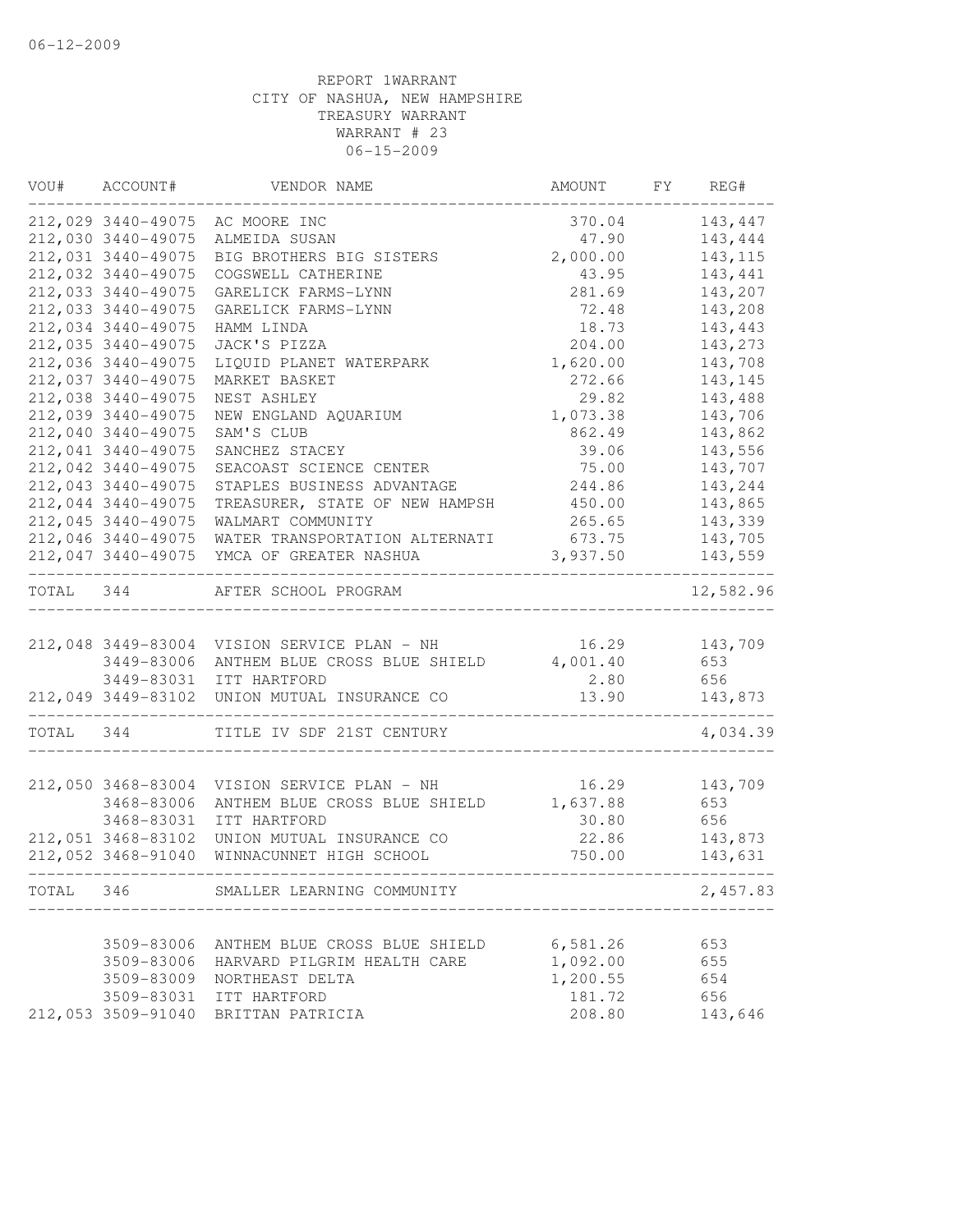| VOU#              | ACCOUNT#                               | VENDOR NAME                                                                             | AMOUNT                       | FY REG#                       |
|-------------------|----------------------------------------|-----------------------------------------------------------------------------------------|------------------------------|-------------------------------|
| TOTAL             |                                        | TITLE 11A TEACHER QUALITY                                                               |                              | 9,264.33                      |
| 175<br>176<br>176 | $352 - 86$                             | 352-705 CUDWORTH DIANE<br>352-85 E D SWETT INC<br>E D SWETT INC                         | 90.00<br>8,458.00<br>105.21  | 143,185<br>143,199<br>143,199 |
| TOTAL             | 352                                    | SRF - PARKS AND RECREATION                                                              |                              | 8,653.21                      |
|                   |                                        | 212,054 3539-49075 JOSTENS INC<br>212,055 3539-54009 PAPERGRAPHICS                      | 161.77<br>180.19             | 143,398<br>142,981            |
| TOTAL             | 353                                    | ADULT BASIC EDUCATION                                                                   |                              | 341.96                        |
|                   | 3559-83031                             | 212,056 3559-83004 VISION SERVICE PLAN - NH<br>ITT HARTFORD                             | 32.58<br>18.48               | 143,709<br>656                |
| TOTAL 355         |                                        | TITLE IB READING 1ST FES                                                                |                              | 51.06                         |
|                   | 3609-83006<br>3609-83009<br>3609-83031 | ANTHEM BLUE CROSS BLUE SHIELD 2,569.84 653<br>NORTHEAST DELTA<br>ITT HARTFORD           | 278.15<br>32.76              | 654<br>656                    |
| TOTAL             | 360                                    | DROP OUT PREVENTION/ALT ED                                                              |                              | 2,880.75                      |
|                   |                                        | 212,057 3657-49050 STITCHES & SCREENS                                                   | 202.50                       | 143,457                       |
| TOTAL             | 365                                    | NHS - PAW SHOP                                                                          |                              | 202.50                        |
|                   |                                        | 212,058 3658-49050 M & N SPORTS LLC                                                     | 193.75                       | 143,132                       |
| TOTAL             | 365                                    | SOUTH STUDENT SHOP                                                                      |                              | 193.75                        |
|                   |                                        | 181 373-53075 NASHUA REGIONAL PLANNING COMMI 2,565.00                                   |                              | 143,687                       |
|                   |                                        | TOTAL 373 SRF - ECONOMIC DEVELOPMENT                                                    |                              | 2,565.00                      |
| 182<br>183<br>184 | 374-01924<br>374-01966<br>374-07090    | C J ROUSSEAU TRUCKING<br>NEIGHBORHOOD HOUSING SERVICES<br>NASHUA SOUP KITCHEN & SHELTER | 453.75<br>250.00<br>6,014.36 | 143,071<br>143,158<br>143,095 |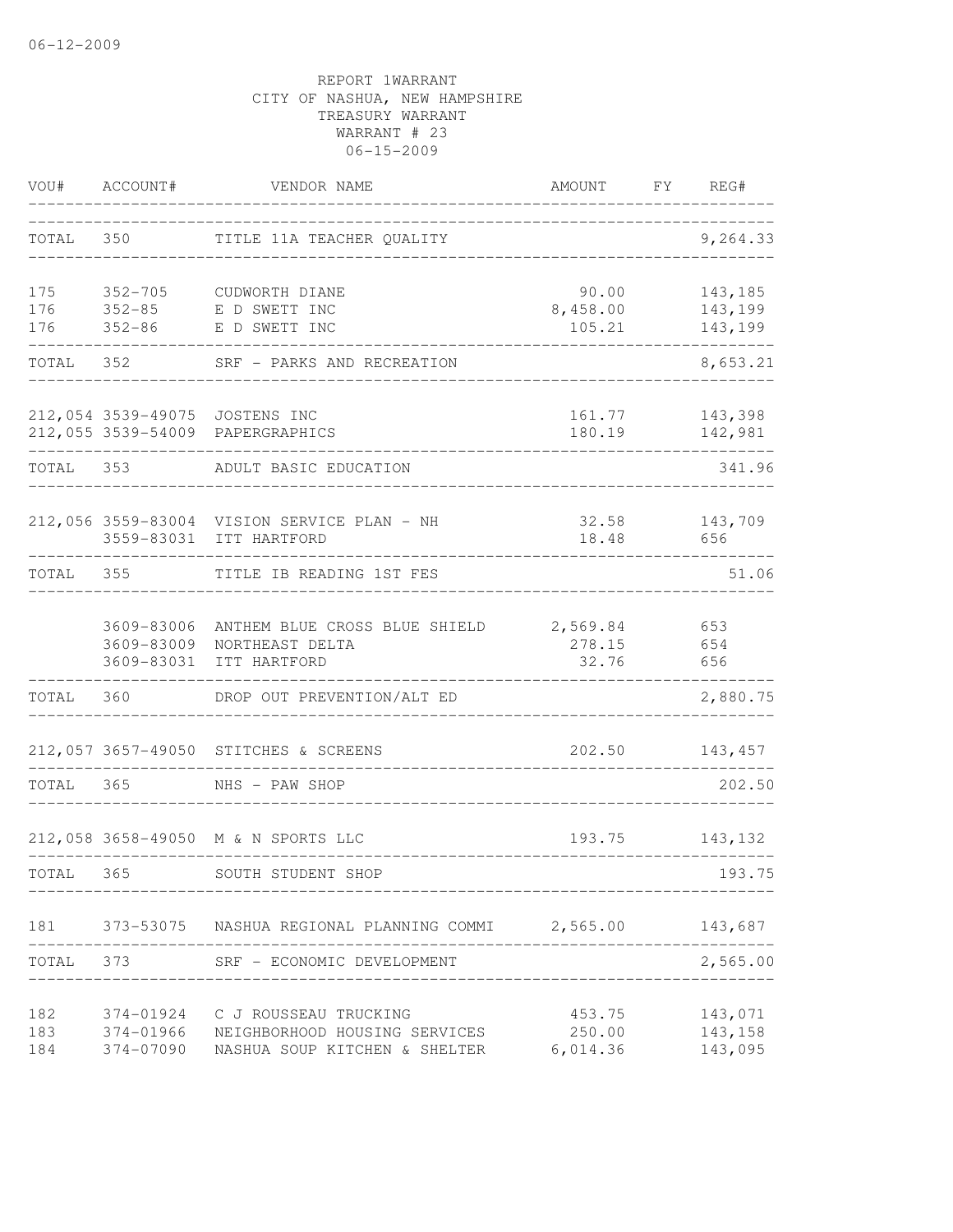| VOU# | ACCOUNT#  | VENDOR NAME                    | AMOUNT    | FY. | REG#    |
|------|-----------|--------------------------------|-----------|-----|---------|
| 185  | 374-07120 | NASHUA AREA HEALTH CENTER      | 1,218.18  |     | 143,293 |
| 186  | 374-07145 | NEIGHBORHOOD HOUSING SERVICES  | 3,636.36  |     | 143,158 |
| 186  | 374-07188 | NEIGHBORHOOD HOUSING SERVICES  | 2,298.91  |     | 143,158 |
| 187  | 374-07220 | GREATER NASHUA COUNCIL ON ALCO | 1,818.18  |     | 143,056 |
| 188  | 374-07340 | HILLSBOROUGH COUNTY TREASURER  | 73.26     |     | 143,675 |
| 189  | 374-07435 | CORP FOR NATIONAL & COMMUNITY  | 1,103.30  |     | 143,179 |
| 190  | 374-07476 | NASHUA CENTER F/T MULTIPLY HAN | 14,500.00 |     | 143,713 |
| 191  | 374-07506 | MAIN STREET MARKET             | 1,000.00  |     | 143,712 |
| 192  | 374-07563 | DIFAVA FIRE PROTECTION & HARBO | 2,523.20  |     | 143,717 |
| 193  | 374-07600 | 85 WEST HOLLIS ST LLC AND      | 8,050.00  |     | 143,716 |
| 194  | 374-07600 | CHICKLIS IAN & MEREDITH AND AB | 7,500.00  |     | 143,714 |
| 195  | 374-07600 | HOGAN-BRISTOL MARIE AND ABAP L | 2,960.00  |     | 143,711 |
| 196  | 374-07620 | GAGNON ADAM                    | 400.00    |     | 143,715 |
| 197  | 374-07620 | INSTITUTE FOR ENVIRONMENTAL ED | 135.00    |     | 143,299 |
| 198  | 374-09031 | LOOMIS FARGO & CO              | 324.00    |     | 143,086 |
| 199  | 374-09031 | OCCUPATIONAL DRUG TESTING LLC  | 160.00    |     | 143,211 |
| 200  | 374-09031 | ST JOSEPH BUSINESS & HEALTH    | 132.00    |     | 143,101 |
| 201  | 374-09031 | TRANSIT MANAGEMENT OF NASHUA   | 183.71    |     | 650     |
| 202  | 374-09031 | TRANSIT MANAGEMENT OF NASHUA   | 155.78    |     | 664     |
| 203  | 374-09061 | ARAMARK UNIFORM SERVICES       | 94.30     |     | 143,077 |
| 204  | 374-09061 | NEXTEL COMMUNICATIONS          | 545.78    |     | 143,786 |
| 205  | 374-09061 | POWER WASHER SALES             | 160.00    |     | 143,325 |
| 206  | 374-09061 | UNITED PARCEL SERVICE          | 22.51     |     | 143,857 |
| 207  | 374-09071 | CITY OF NASHUA/TAX COLLECTOR'S | 78.88     |     | 143,710 |
| 208  | 374-09071 | SHATTUCK MALONE OIL CO         | 17,081.04 |     | 143,781 |
| 209  | 374-09071 | TRANSIT MANAGEMENT OF NASHUA I | 20.00     |     | 143,718 |
| 210  | 374-09091 | BALDWIN FILTERS                | 84.76     |     | 143,063 |
| 211  | 374-09091 | CUMMINS NORTHEAST INC          | 1,529.26  |     | 143,277 |
| 212  | 374-09091 | FLEETWAY HEAVY DUTY PARTS INC  | 73.32     |     | 143,038 |
| 213  | 374-09091 | GILLIG LLC                     | 314.96    |     | 143,230 |
| 214  | 374-09091 | GRAINGER                       | 299.70    |     | 143,031 |
| 215  | 374-09091 | HOME DEPOT CREDIT SERVICES     | 22.41     |     | 143,790 |
| 216  | 374-09091 | NAPA AUTO PARTS                | 153.59    |     | 143,257 |
| 217  | 374-09091 | RYDER FLEET PRODUCTS.COM INC   | 117.92    |     | 143,259 |
| 218  | 374-09091 | SERVICE LIGHTING EXPRESS INC   | 65.50     |     | 143,347 |
| 219  | 374-09091 | STAPLES BUSINESS ADVANTAGE     | 294.54    |     | 143,332 |
| 220  | 374-09091 | SUBURBAN AUTO & TRUCK PARTS IN | 36.26     |     | 143,673 |
| 221  | 374-09091 | TRANSIT MANAGEMENT OF NASHUA I | 47.97     |     | 143,718 |
| 222  | 374-09101 | PSNH                           | 1,335.71  |     | 143,841 |
| 223  | 374-09102 | PUBLIC SERVICE OF NH           | 719.86    |     | 143,846 |
| 224  | 374-09114 | NATIONAL GRID                  | 29.23     |     | 143,820 |
| 225  | 374-09120 | PENNICHUCK WATER               | 109.51    |     | 143,796 |
| 225  | 374-09125 | PENNICHUCK WATER               | 81.82     |     | 143,796 |
| 226  | 374-09133 | NEXTEL COMMUNICATIONS          | 177.73    |     | 143,786 |
| 227  | 374-09201 | TRANSIT MANAGEMENT OF NASHUA   | 15,719.89 |     | 650     |
| 228  | 374-09201 | TRANSIT MANAGEMENT OF NASHUA   | 16,237.27 |     | 664     |
| 229  | 374-09209 | TRANSIT MANAGEMENT OF NASHUA   | 839.84    |     | 650     |
| 230  | 374-09209 | TRANSIT MANAGEMENT OF NASHUA   | 839.93    |     | 664     |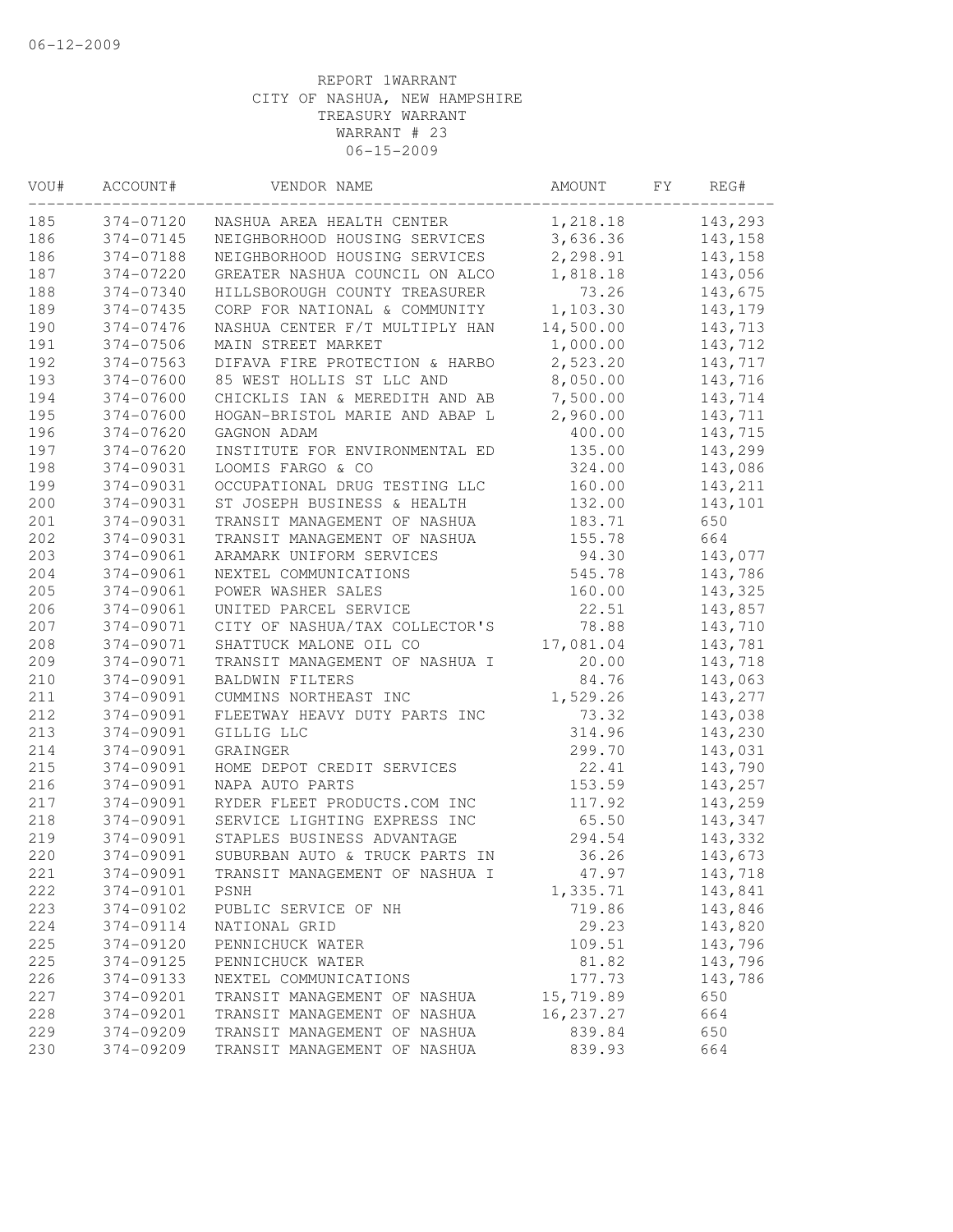| VOU#      | ACCOUNT#           | VENDOR NAME                    | AMOUNT    | FY REG#     |
|-----------|--------------------|--------------------------------|-----------|-------------|
| 231       | 374-09213          | SOUTHERN NH MEDICAL CENTER     | 150.00    | 143,859     |
| 232       | 374-09261          | ARAMARK UNIFORM SERVICES       | 99.87     | 143,077     |
| 233       | 374-09261          | NETVERSANT                     | 1,000.00  | 143,362     |
| 234       | 374-09261          | PURE WATERS OF NEW ENGLAND LLC | 31.50     | 143,205     |
| 235       | 374-45230          | NEXTEL COMMUNICATIONS          | 49.99     | 143,786     |
| TOTAL 374 |                    | SRF - URBAN PROGRAMS           |           | 113, 354.84 |
| 236       | 375-45050          | UNIQUE MANAGEMENT SERVICES INC | 778.65    | 143,073     |
| 237       | 375-45085          | DETROIT LIBRARY COMMISSION     | 5.00      | 143,834     |
| 238       | 375-45315          | SAM'S CLUB DIRECT              | 300.06    | 143,800     |
| 239       | 375-64045          | NETWORK HARDWARE RESALE        | 294.25    | 143,584     |
| 240       | 375-64045          | SIRSIDYNIX                     | 14,893.37 | 143,817     |
| 241       | 375-75023          | HESS COMMUNICATIONS SERVICES   | 4,390.00  | 143,268     |
| TOTAL 375 |                    | SRF - PUBLIC LIBRARIES         |           | 20,661.33   |
|           |                    |                                |           |             |
|           | 3769-31005         | FAIRPOINT COMMUNICATIONS       | 459.32    | 143,830     |
|           | 212,059 3769-44005 | BURNS PATRICIA                 | 73.50     | 143,375     |
|           | 212,060 3769-49035 | BARNES & NOBLE INC             | 260.38    | 142,945     |
|           | 212,061 3769-49035 | INTERNATIONAL READING ASSOC    | 49.95     | 143,348     |
|           | 212,062 3769-49035 | SCHOLASTIC BOOK CLUBS INC      | 48.00     | 143, 113    |
|           | 212,063 3769-49035 | SCHOLASTIC INCORPORATED        | 1,156.89  | 143,683     |
|           | 212,064 3769-49050 | BURNS PATRICIA                 | 46.00     | 143,375     |
|           | 212,065 3769-49050 | CHISHOLM JUNE                  | 303.56    | 143,379     |
|           | 212,066 3769-49050 | HM RECEIVABLES CO LLC          | 33.77     | 143,619     |
|           | 212,067 3769-49050 | LAKESHORE LEARNING MATERIALS   | 385.83    | 143,080     |
|           | 212,068 3769-49050 | ORIENTAL TRADING CO INC        | 155.92    | 143,406     |
|           | 212,069 3769-49050 | PEARSON EDUCATION              |           | 143, 474    |
|           | 212,070 3769-49050 | STAPLES BUSINESS ADVANTAGE     | 154.39    | 143,244     |
|           | 212,071 3769-49075 | SCHOOL SPECIALTY               | 966.84    | 143,400     |
|           | 212,072 3769-53101 | ATS PROJECT SUCCESS            | 186.00    | 143,620     |
|           | 212,073 3769-53101 | BLUNT STEVE                    | 200.00    | 143,446     |
|           | 212,074 3769-53101 | CHADWELL GARY                  | 2,138.00  | 143, 477    |
|           | 212,075 3769-53101 | CROWDER LUCIE L                | 461.04    | 143,360     |
|           | 212,076 3769-53101 | FOWLER LORI                    | 850.00    | 143,624     |
|           | 212,077 3769-53101 | JEAN C TUCKER & ASSOCIATES     | 1,500.00  | 143,623     |
|           | 212,078 3769-53101 | LAUGHTERS JACQUELYN            | 1,500.00  | 143,616     |
|           | 212,079 3769-53101 | SHEA DENISE C                  | 150.00    | 143,526     |
|           | 212,080 3769-63085 | CAMERALAND                     | 175.00    | 143,300     |
|           | 212,081 3769-63085 | OCE IMAGISTICS INC             | 3,814.80  | 143,641     |
|           | 212,082 3769-63085 | SCHOOL SPECIALTY               | 1,032.28  | 143,400     |
|           | 212,083 3769-83004 | VISION SERVICE PLAN - NH       | 16.29     | 143,719     |
|           | 3769-83006         | ANTHEM BLUE CROSS BLUE SHIELD  | 5,322.73  | 653         |
|           | 3769-83009         | NORTHEAST DELTA                | 2,871.07  | 654         |
|           | 3769-83031         | ITT HARTFORD                   | 77.28     | 656         |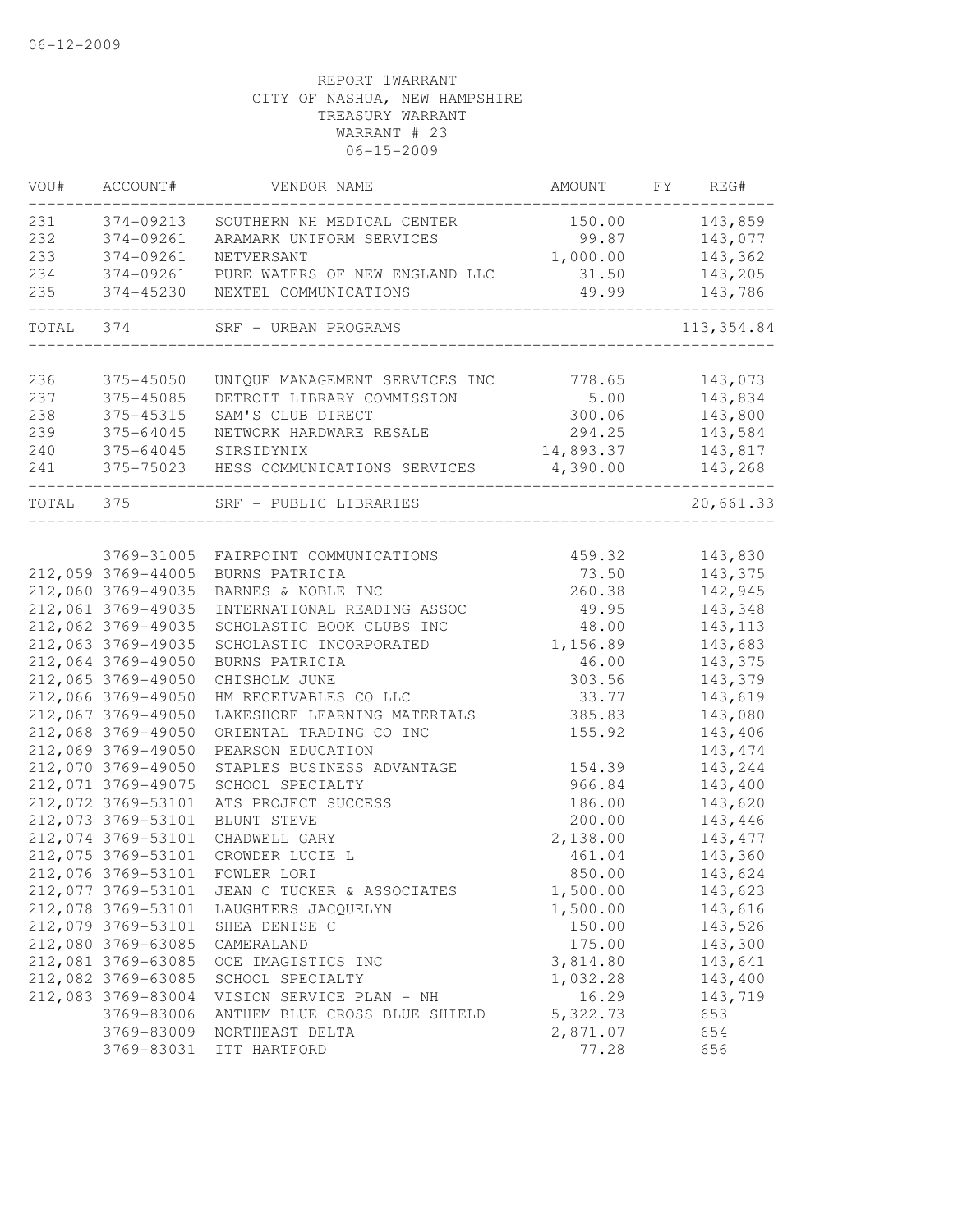| VOU#      | ACCOUNT#            | VENDOR NAME                                  | AMOUNT    | FY | REG#       |
|-----------|---------------------|----------------------------------------------|-----------|----|------------|
|           |                     | 212,084 3769-83102 UNION MUTUAL INSURANCE CO | 14.25     |    | 143,873    |
|           |                     | 212,085 3769-94030 BURNS PATRICIA            | 49.50     |    | 143,375    |
|           |                     | 212,086 3769-94030 HANDWRITING WITHOUT TEARS | 1,755.00  |    | 143,481    |
| TOTAL 376 |                     | TITLE I ESEA                                 |           |    | 26, 207.59 |
|           | 212,087 3909-53102  | DARWISH HARRY                                | 100.00    |    | 143,651    |
|           | 212,088 3909-53102  | PARE JUDITH M                                | 400.00    |    | 143,652    |
|           | 212,089 3909-54025  | TRIM AND TASSELS                             | 956.00    |    | 143,517    |
|           | 212,090 3909-83004  | VISION SERVICE PLAN - NH                     | 16.29     |    | 143,721    |
|           | 3909-83006          | ANTHEM BLUE CROSS BLUE SHIELD                | 1,459.80  |    | 653        |
|           | 3909-83006          | HARVARD PILGRIM HEALTH CARE                  | 1, 475.11 |    | 655        |
|           | 3909-83031          | ITT HARTFORD                                 | 33.32     |    | 656        |
|           | 212,091 3909-83102  | UNUM LIFE INSURANCE                          | 11.12     |    | 143,720    |
|           | 212,092 3909-91040  | BERMAN JERALD                                | 210.64    |    | 143,636    |
|           | 212,093 3909-91040  | SELLNER LINDA                                | 935.00    |    | 143,869    |
|           | 212,094 3909-91040  | WORCESTER POLYTECHNIC INSTITUT               | 2,800.00  |    | 143,568    |
| TOTAL 390 |                     | VOC ED SECONDARY PERKINS                     |           |    | 8,397.28   |
|           |                     |                                              |           |    |            |
|           |                     | 212,095 3927-49050 ALBERT USTER IMPORTS INC  | 241.97    |    | 143,467    |
|           | 212,096 3927-49050  | COCA COLA                                    | 294.00    |    | 143,401    |
|           | 212,097 3927-49050  | NORTHCENTER FOODSERVICE                      | 4,405.23  |    | 143,435    |
| TOTAL 392 |                     | CULINARY ARTS                                |           |    | 4,941.20   |
|           | 212,098 3937-83004  | VISION SERVICE PLAN - NH                     | 16.29     |    | 143,721    |
|           | 3937-83006          | ANTHEM BLUE CROSS BLUE SHIELD                | 1,476.02  |    | 653        |
|           | 3937-83031          | ITT HARTFORD                                 | 5.88      |    | 656        |
|           | 212,099 3937-83102  | UNION MUTUAL INSURANCE CO                    | 5.85      |    | 143,873    |
| TOTAL     | 393                 | DAY CARE                                     |           |    | 1,504.04   |
|           |                     |                                              |           |    |            |
|           |                     | 212,100 3959-49075 ABILITATIONS              | 229.84    |    | 143,373    |
|           | 212, 101 3959-49075 | LAKESHORE LEARNING MATERIALS                 | 110.06    |    | 143,080    |
|           | 212, 102 3959-49075 | SCHOOL SPECIALTY                             | 93.11     |    | 143,400    |
|           | 212,103 3959-49075  | STAPLES BUSINESS ADVANTAGE                   | 144.97    |    | 143,244    |
|           | 3959-83006          | ANTHEM BLUE CROSS BLUE SHIELD                | 30,089.71 |    | 653        |
|           | 3959-83006          | HARVARD PILGRIM HEALTH CARE                  | 6,064.24  |    | 655        |
|           | 3959-83009          | NORTHEAST DELTA                              | 3,943.99  |    | 654        |
|           | 3959-83031          | ITT HARTFORD                                 | 500.92    |    | 656        |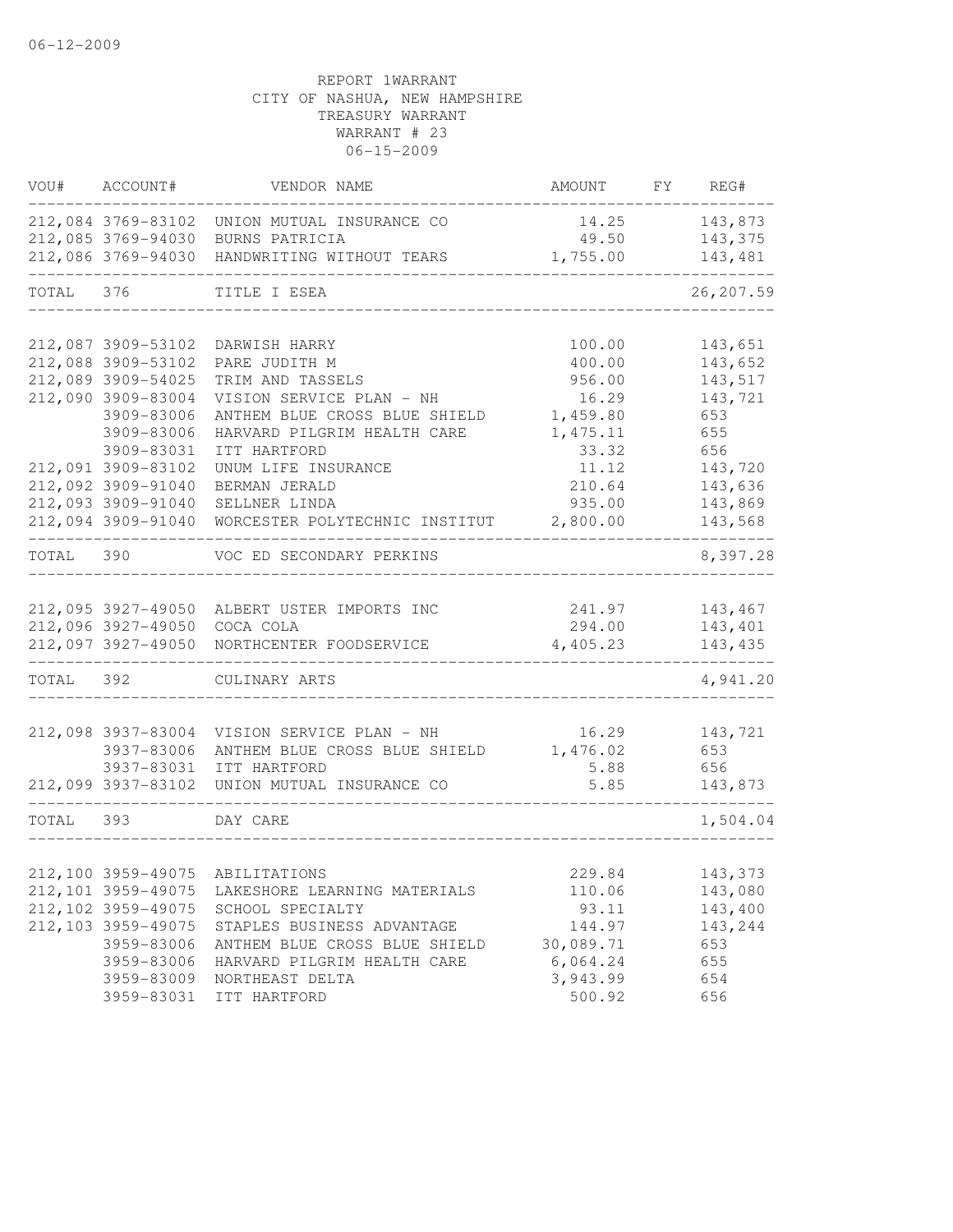| VOU#  | ACCOUNT#           | VENDOR NAME                    | AMOUNT   | FY. | REG#      |
|-------|--------------------|--------------------------------|----------|-----|-----------|
| TOTAL | 395                | IDEA BASIC SPEC ED             |          |     | 41,176.84 |
|       |                    |                                |          |     |           |
|       | 212,104 3969-49075 | LAKESHORE LEARNING MATERIALS   | 591.35   |     | 143,080   |
|       | 212,105 3969-49075 | PYRAMID EDUCATIONAL CONSULTANT | 57.00    |     | 143,480   |
|       | 212,106 3969-49075 | SCHOOL SPECIALTY               | 759.52   |     | 143,400   |
|       | 3969-83006         | ANTHEM BLUE CROSS BLUE SHIELD  | 1,093.82 |     | 653       |
|       | 3969-83009         | NORTHEAST DELTA                | 179.09   |     | 654       |
|       |                    | 3969-83031 ITT HARTFORD        | 18.20    |     | 656       |
| TOTAL | 396                | IDEA PRESCHOOL SPEC ED         |          |     | 2,698.98  |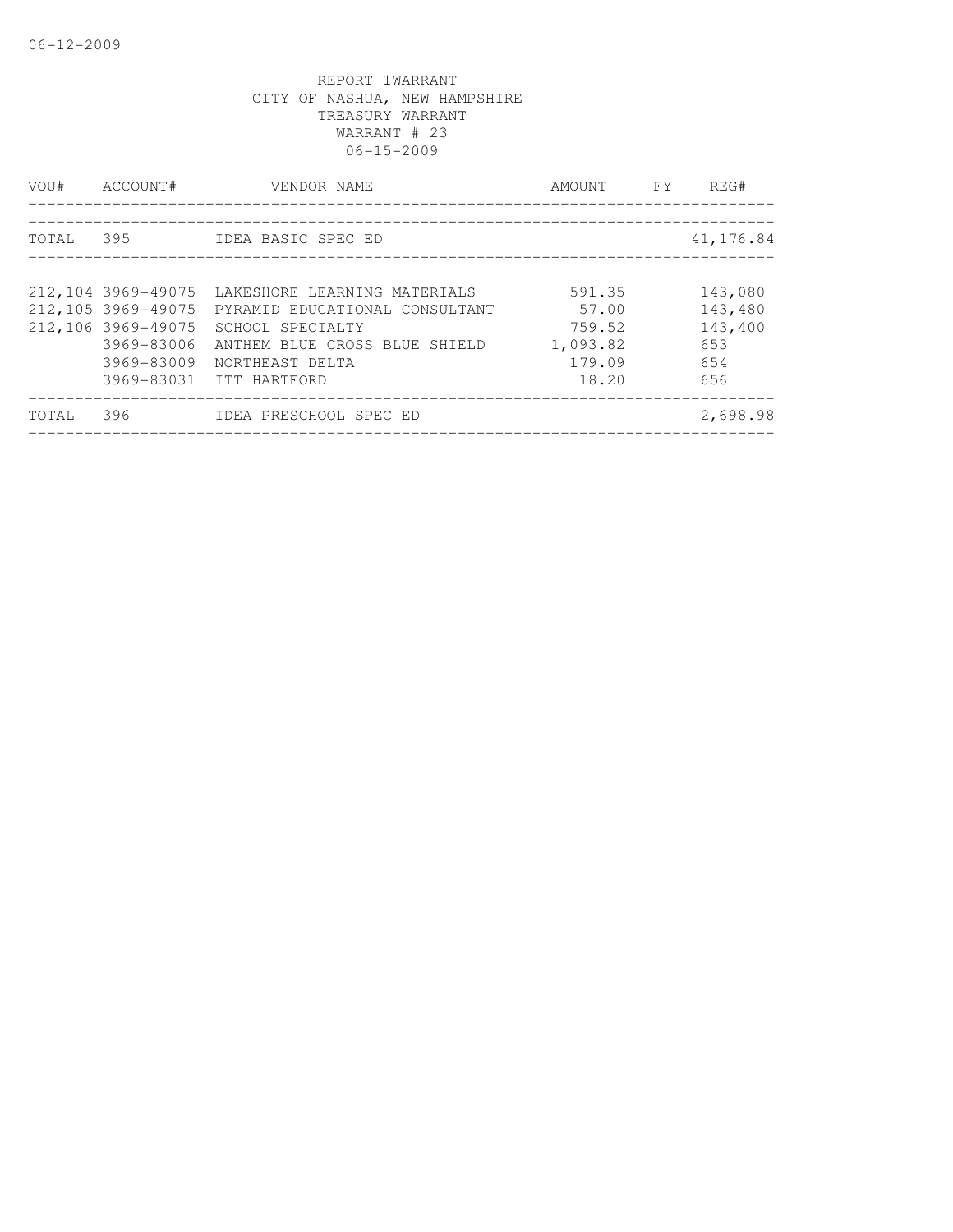|                   | VOU# ACCOUNT# | VENDOR NAME                                                                                                     | AMOUNT FY REG#                          |                                           |
|-------------------|---------------|-----------------------------------------------------------------------------------------------------------------|-----------------------------------------|-------------------------------------------|
|                   |               | 258 412-162 HILLSBOROUGH COUNTY TREASURER 1,588.63 143,675                                                      |                                         |                                           |
|                   |               | TOTAL 412-16 FINANCIAL SERVICES<br>INT & COST ON REDEMPTION                                                     |                                         | 1,588.63                                  |
| 259<br>260<br>261 |               | 412-180 AIKENS SHAUN A<br>412-180 CLAAR LEWIS JR<br>412-180 FELCH LINDA L<br>262   412-180   VIGEANT JACQUELINE | 56.00 143,586<br>11.00 143,587<br>76.00 | 215.00 143,578<br>143,585                 |
|                   |               | TOTAL 412-18 FINANCIAL SERVICES<br>AUTO PERMITS<br>________________________________                             |                                         | 358.00                                    |
|                   |               | 263 431-314 CITY OF NASHUA<br>_____________________________                                                     |                                         | 39.50 143,722                             |
|                   |               | TOTAL 431-31 POLICE DEPARTMENT<br>SALE OF PHOTOCOPIES                                                           |                                         | 39.50                                     |
| 264<br>265        |               | 452-583 BARLOW JENNIFER<br>452-583 BOUCHER JEFF<br>266  452-583  CONVERY ERIN                                   | 20.00                                   | 20.00 143,600<br>40.00 143,598<br>143,597 |
|                   |               | TOTAL 452-58 PARKS AND RECREATION<br>SWIMMING CLASSES/LOCKER FEES                                               |                                         | 80.00                                     |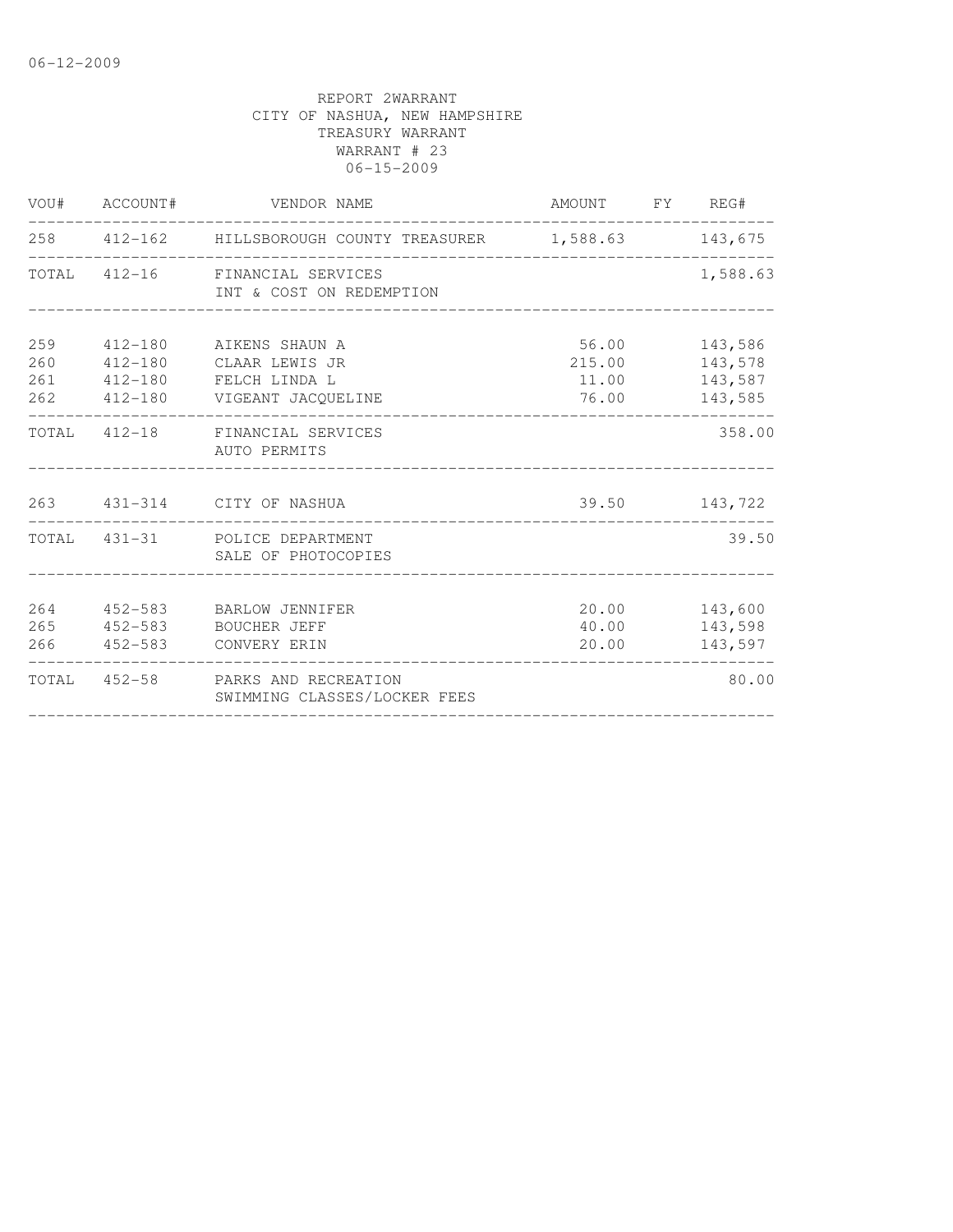| VOU#  | ACCOUNT#      | VENDOR NAME                    | AMOUNT               | FΥ | REG#               |
|-------|---------------|--------------------------------|----------------------|----|--------------------|
| 267   | 501-53166     | FIRST IMPRESSIONS CATERING     | 322.50               |    | 142,936            |
| 268   | 501-98015     | UNITED WAY OF GREATER NASHUA   | 340.00               |    | 143,864            |
| 269   | 501-31050     | VERIZON WIRELESS               | 65.07                |    | 143,812            |
| TOTAL | 501           | MAYOR'S OFFICE                 |                      |    | 727.57             |
| 270   | 502-95005     | AMERICAN BAR ASSOCIATION SRV C | 299.25               |    | 143,835            |
| 271   | 502-51010     | HILLSBOROUGH COUNTY TREASURER  | 6.42                 |    | 143,675            |
| 272   | 502-31050     | MCNAMEE JAMES M                | 44.99                |    | 143,723            |
| 272   | 502-51010     | MCNAMEE JAMES M                | 350.00               |    | 143,723            |
| 273   | 502-95005     | NEW HAMPSHIRE BAR ASSOCIATION  | 955.00               |    | 143,803            |
| 274   | 502-95005     | NHBA COURT FEES SERVICE        | 690.00               |    | 143,823            |
| 275   | $502 - 41015$ | STAPLES BUSINESS ADVANTAGE     | 185.24               |    | 143,332            |
| TOTAL | 502           | LEGAL DEPARTMENT               |                      |    | 2,530.90           |
| 276   | 505-81039     | HUMANE SOCIETY OF NEW ENGLAND  | 7,756.75             |    | 143,089            |
| 277   | 505-81078     | ST JOSEPH COMMUNITY SERVICES I | 2,286.20             |    | 143,674            |
| TOTAL | 505           | CIVIC & COMM. ACTIVITIES       |                      |    | 10,042.95          |
| 278   | 506-31005     | AMERICAN TELECOM SERVICES LLC  | 1,525.00             |    | 143, 175           |
| 279   | 506-31005     | CDW GOVERNMENT INC             | 96.00                |    | 143,394            |
| 280   | 506-31005     | FAIRPOINT COMMUNICATIONS       | 1,886.41             |    | 143,830            |
| 281   | 506-31005     | FAIRPOINT COMMUNICATIONS       | 236.47               |    | 143,836            |
| 282   | 506-31005     | HESS COMMUNICATIONS SERVICES   | 300.00               |    | 143,292            |
| 283   | 506-31005     | NETVERSANT                     | 2,281.60             |    | 143,362            |
| 284   | 506-31005     | PAETEC COMMUNICATIONS INC      | 600.00               |    | 143,783            |
| TOTAL | 506           | TELECOMMUNICATIONS             |                      |    | 6,925.48           |
| 285   | 508-83100     | STATE OF NH UC                 |                      |    |                    |
| 285   | 508-83101     | STATE OF NH UC                 | 3,268.75<br>4,384.60 |    | 143,849<br>143,849 |
| TOTAL | 508           | INSURANCE - POLICY COSTS       |                      |    | 7,653.35           |
|       |               |                                |                      |    |                    |
| 286   | 511-98032     | NORTH AMERCIAN PRO PAINTERS    | 1,420.00             |    | 143,724            |
| TOTAL | 511           | CITI-STAT (FORMERLY ADMIN SVS) |                      |    | 1,420.00           |
| 287   | 512-95010     | CCH INC                        | 229.52               |    | 142,938            |
| 288   | 512-95005     | NH TAX COLLECTORS' ASSN        | 40.00                |    | 143,853            |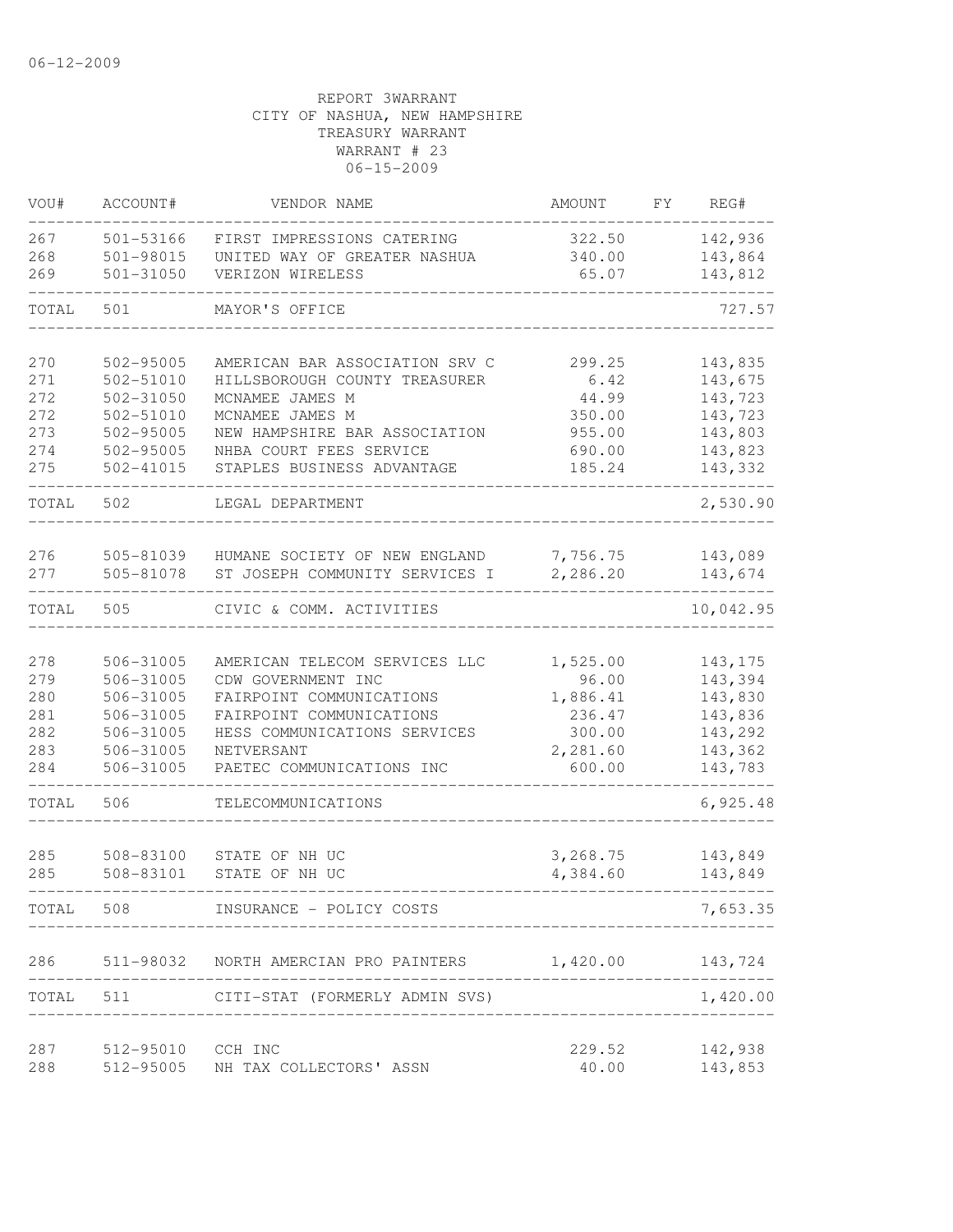| VOU#       | ACCOUNT#               | VENDOR NAME                              | AMOUNT FY REG#                   |                    |
|------------|------------------------|------------------------------------------|----------------------------------|--------------------|
|            |                        | 289 512-41015 STAPLES BUSINESS ADVANTAGE | 359.49 143,332                   |                    |
| TOTAL      | 512                    | FINANCIAL SERVICES                       |                                  | 629.01             |
| 290        | 513-91005              | BERGERON PAUL                            | 249.15                           | 143,725            |
| 291        | 513-94005              | NAGARA                                   | 275.00                           | 143,798            |
| 292        | 513-59100              | OCCUPATIONAL DRUG TESTING LLC            | 455.00                           | 143,211            |
| 293        | 513-49025              | WEST PAYMENT CENTER                      | 40.25<br>_______________________ | 143,793            |
|            | TOTAL 513              | CITY CLERK'S OFFICE                      |                                  | 1,019.40           |
| 294        | 515-41005              | STAPLES BUSINESS ADVANTAGE               | 335.00                           | 143,332            |
| 295        | 515-49025              | THOMPSON PUBLISHING GROUP INC            | 400.00                           | 143,801            |
| 295        | 515-95010              | THOMPSON PUBLISHING GROUP INC            | 38.50                            | 143,801            |
|            | TOTAL 515              | HUMAN RESOURCES                          |                                  | 773.50             |
| 296        |                        | 516-78100 MEINEKE CAR CARE CENTER        | 316.80                           | 143,046            |
| TOTAL      | 516                    | PURCHASING DEPARTMENT                    |                                  | 316.80             |
|            |                        |                                          |                                  |                    |
| 297        | 517-75901              | B & S LOCKSMITH INC                      | 57.05                            | 143,183            |
| 298        | 517-42010              | HOME DEPOT CREDIT SERVICES               | 59.94                            | 143,790            |
| 299        | 517-75105              | HUFF & GAUTHIER INC                      | 55.00                            | 143,309            |
| 300        | 517-75023              | KERRY FIRE PROTECTION INC                | 350.00                           | 143,138            |
| 301        | 517-75105              | M & M ELECTRICAL SUPPLY CO INC           | 25.78                            | 143,657            |
| 302        | 517-75023              | MARVELL PLATE GLASS INC                  | 388.00                           | 143,248            |
| 303        | 517-34015              | NATIONAL GRID                            | 276.96                           | 143,820            |
| 304        | 517-31050              | NEXTEL COMMUNICATIONS                    | 70.66                            | 143,786            |
| 305        | 517-75023              | PROTECTION ONE INC                       | 132.36                           | 143,804            |
| 306        | 517-32005              | PSNH                                     | 2,770.33                         | 143,841            |
| 307<br>307 | 517-49075<br>517-75903 | ZAX SIGNAGE<br>ZAX SIGNAGE               | 89.07<br>30.80                   | 143,181<br>143,181 |
| TOTAL      | 517                    | BUILDING MAINT - CITY ADMIN              |                                  | 4,305.95           |
|            |                        |                                          |                                  |                    |
| 308        | 519-91005              | DAME DOUGLAS                             | 14.30                            | 143,021            |
| 309        | 519-91005              | GAGNE ROBERT                             | 82.30                            | 143,298            |
| 309        | 519-94005              | GAGNE ROBERT                             | 1,013.06                         | 143,298            |
| 310        | 519-45125              | M & N SPORTS LLC                         | 500.00                           | 143,132            |
| 311        | 519-94005              | MARINO ANGELO                            | 1,498.59                         | 143,223            |
| 312        | 519-64192              | STAPLES BUSINESS ADVANTAGE               | 55.35                            | 143,332            |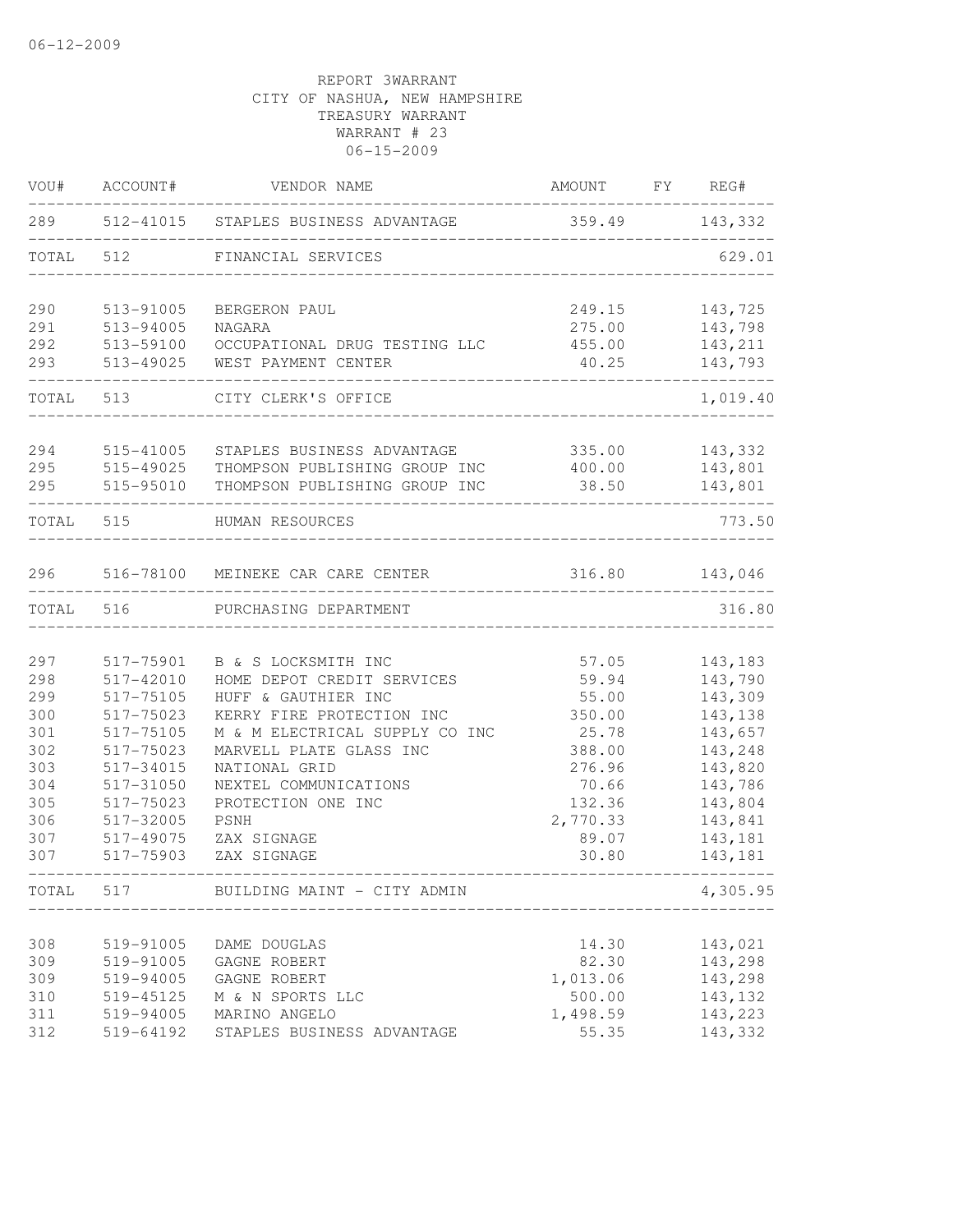| VOU#      | ACCOUNT#      | VENDOR NAME                    | AMOUNT   | FY REG#  |
|-----------|---------------|--------------------------------|----------|----------|
| TOTAL 519 |               | ASSESSORS                      |          | 3,163.60 |
| 313       | 520-59100     | ERICKSON CLEANING SERVICES LLC | 288.00   | 143,100  |
| 314       | 520-32005     | PSNH                           | 219.29   | 143,841  |
| 315       | 520-41015     | STAPLES BUSINESS ADVANTAGE     | 37.30    | 143,332  |
| TOTAL     | 520           | HUNT BUILDING                  |          | 544.59   |
| 316       | 522-64004     | CITIZENS BANK                  | 46.06    | 642      |
| 316       | 522-64040     | CITIZENS BANK                  | 2.00     | 642      |
| 316       | 522-91015     | CITIZENS BANK                  | 20.00    | 642      |
| 317       | 522-74030     | COCCI COMPUTER SERVICES INC    | 102.00   | 143, 131 |
| 318       | 522-31050     | NEXTEL COMMUNICATIONS          | 236.40   | 143,786  |
| 319       | 522-41015     | STAPLES BUSINESS ADVANTAGE     | 1,651.45 | 143,332  |
| 320       | 522-31040     | TYRRELL KEN                    | 45.95    | 143,249  |
| TOTAL     | 522           | INFORMATION TECHNOLOGY         |          | 2,103.86 |
| 321       | 523-64040     | DELL MARKETING LP              | 259.96   | 143,064  |
| 322       | 523-94005     | MARRIOTT HOTEL & MARINA CONF R | 1,769.80 | 143,787  |
| TOTAL     | 523           | GIS                            |          | 2,029.76 |
| 323       | 524-64045     | CDW GOVERNMENT INC             | 16.82    | 143,394  |
| 324       | 524-64045     | DELL MARKETING LP              | 1,253.58 | 143,064  |
| TOTAL     | 524           | COMPUTERS - CITYWIDE           |          | 1,270.40 |
| 325       | 531-53056     | AAA CREDIT SCREENING SERV LLC  | 100.00   | 142,971  |
| 326       | 531-78007     | ADAMSON INDUSTRIES CORP        | 184.95   | 143,168  |
| 327       | 531-45175     | AIRGAS EAST                    | 75.36    | 143,027  |
| 328       | 531-46040     | ALL SPORTS HEROES UNIFORMS,    | 387.37   | 143,075  |
| 329       | 531-59100     | BAER ALEXANDRA                 | 63.33    | 143, 152 |
| 330       | $531 - 46040$ | BATTAGLIA BRIAN                | 112.24   | 143,763  |
| 331       | 531-46030     | BEN'S UNIFORMS                 | 166.00   | 143,686  |
| 331       | $531 - 46040$ | BEN'S UNIFORMS                 | 3,799.21 | 143,686  |
| 331       | $531 - 46045$ | BEN'S UNIFORMS                 | 194.00   | 143,686  |
| 332       | $531 - 46040$ | BERGERON THOMAS                | 124.43   | 143,729  |
| 333       | 531-78007     | BEST FORD/BEST CYCLE           | 65.89    | 142,973  |
| 333       | 531-78075     | BEST FORD/BEST CYCLE           | 95.00    | 142,973  |
| 334       | 531-47010     | BOUND TREE MEDICAL LLC         | 459.34   | 143, 173 |
| 335       | 531-64215     | CAMERALAND                     | 250.00   | 143,300  |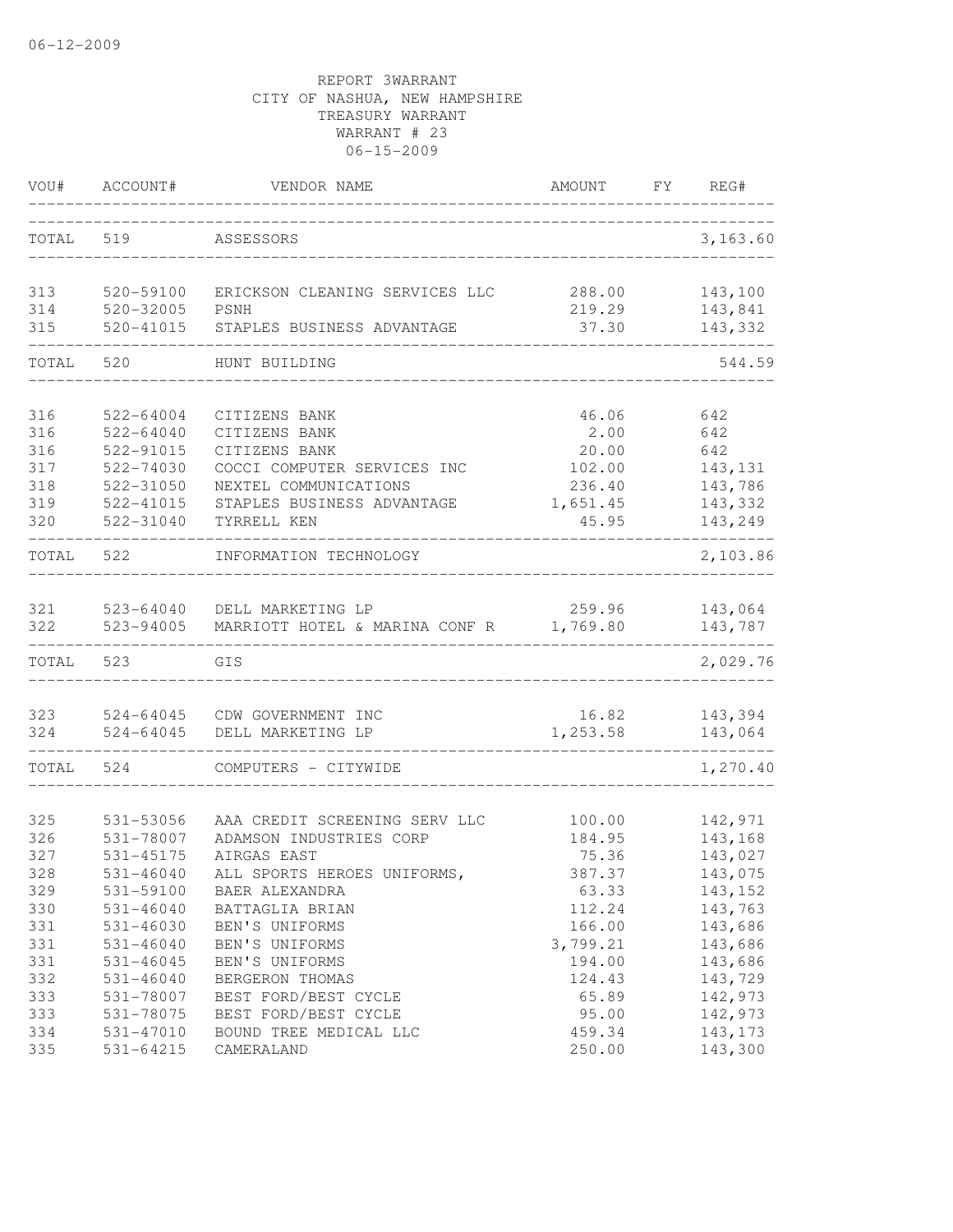| 142,972<br>531-78007 CARPARTS OF NASHUA<br>1,583.91<br>337<br>531-45125 CDW GOVERNMENT INC<br>134.44<br>143,394<br>553.39<br>338<br>$531 - 42000$<br>CENTRAL PAPER PRODUCTS CO<br>143,318<br>339<br>531-31025<br>CINFO PETER<br>45.96<br>143,730<br>340<br>82.55<br>531-75023<br>CITIZENS BANK<br>642<br>341<br>531-91070<br>CITIZENS BANK<br>2,167.27<br>143,840<br>342<br>531-91025<br>CLANCY KEVIN<br>44.00<br>143,748<br>343<br>143,742<br>531-91025<br>CLAY NICOLE M<br>44.00<br>344<br>531-95000<br>CONNORS JEFFREY<br>45.00<br>143,755<br>345<br>$531 - 46040$<br>132.97<br>143,740<br>DICKERSON RONALD<br>346<br>531-91025<br>DIPRIMA LISA<br>61.60<br>143,747<br>347<br>531-91025<br>DUMAIS RANDY<br>44.00<br>143,760<br>348<br>531-95000<br>45.00<br>DUNN ROBERT<br>143,735<br>349<br>143,830<br>531-31020<br>FAIRPOINT COMMUNICATIONS<br>401.45<br>350<br>531-31025<br>28.44<br>143,836<br>FAIRPOINT COMMUNICATIONS<br>351<br>$531 - 46040$<br>FAUTEUX MICHAEL<br>422.08<br>143,741<br>352<br>200.23<br>143,756<br>531-46040<br>FISHER JOHN<br>353<br>2,389.73<br>531-46040<br>GEORGE'S APPAREL<br>143,035<br>354<br>$531 - 46040$<br>143,733<br>GIGGI ROBERT<br>166.34<br>355<br>$531 - 46040$<br>GIROUARD KEVIN<br>226.81<br>143,731<br>356<br>531-98035<br>GOOD MORNING SALES INC<br>47.25<br>143,331<br>357<br>2,287.20<br>531-78065<br>GOODYEAR WHOLESALE TIRE CENTER<br>143,262<br>358<br>531-45125<br>GOVCONNECTION INC<br>113.10<br>142,955<br>359<br>531-41015<br>13.73<br>143,276<br>GRANITE STATE STAMPS INC<br>360<br>$531 - 46040$<br>79.99<br>143,749<br>GREEN JENNIFER<br>361<br>90.00<br>143,764<br>531-95000<br>HARVEY JOHN<br>362<br>143,605<br>531-46045<br>HILLSIDE APIARIES<br>113.95<br>362<br>$531 - 75023$<br>HILLSIDE APIARIES<br>800.00<br>143,605<br>363<br>531-42000<br>HOME DEPOT CREDIT SERVICES<br>94.50<br>143,813<br>363<br>531-78007<br>HOME DEPOT CREDIT SERVICES<br>11.37<br>143,813<br>364<br>156.56<br>531-46040<br>HOWE SCOTT<br>143,751<br>365<br>143,222<br>531-45125<br>HTH ENGINEERING INC<br>179.00<br>365<br>531-62022<br>HTH ENGINEERING INC<br>143,222<br>687.00<br>366<br>$531 - 64080$<br>INTERSTATE ARMS CORP<br>285.65<br>143,013<br>367<br>1,266.13<br>143,691<br>531-75130<br>J LAWRENCE HALL INC<br>368<br>531-75023<br>836.10<br>KEMPTON RUG<br>143,693<br>369<br>$531 - 46040$<br>KENNEY BRIAN<br>478.01<br>143,734<br>370<br>531-46040<br>468.10<br>LEHTO JONATHAN<br>143,738<br>371<br>531-53125<br>LEVESQUE GLENN<br>250.00<br>143,757<br>372<br>531-46040<br>LIMA JAMES M<br>39.99<br>143,752<br>373<br>$531 - 46040$<br>322.03<br>143,739<br>LINEHAN DENIS<br>374<br>531-42000<br>LOWE'S<br>43.80<br>143,814<br>375<br>60.15<br>143,662<br>531-78007<br>MAC MULKIN CHEVROLET INC<br>375<br>143,662<br>MAC MULKIN CHEVROLET INC<br>3,390.36<br>531-78075<br>376<br>$531 - 46040$<br>731.57<br>143,732<br>MARTYNY TODD<br>377<br>531-78065<br>867.70<br>143,670<br>MAYNARD & LESIEUR INCORPORATED<br>378<br>531-46040<br>MCDANNELL RAYMOND<br>399.98<br>143,759<br>379<br>531-78007<br>MHQ MUNICIPAL VEHICLES<br>140.19<br>143,180 | VOU# | ACCOUNT# | VENDOR NAME | AMOUNT | FY | REG# |
|----------------------------------------------------------------------------------------------------------------------------------------------------------------------------------------------------------------------------------------------------------------------------------------------------------------------------------------------------------------------------------------------------------------------------------------------------------------------------------------------------------------------------------------------------------------------------------------------------------------------------------------------------------------------------------------------------------------------------------------------------------------------------------------------------------------------------------------------------------------------------------------------------------------------------------------------------------------------------------------------------------------------------------------------------------------------------------------------------------------------------------------------------------------------------------------------------------------------------------------------------------------------------------------------------------------------------------------------------------------------------------------------------------------------------------------------------------------------------------------------------------------------------------------------------------------------------------------------------------------------------------------------------------------------------------------------------------------------------------------------------------------------------------------------------------------------------------------------------------------------------------------------------------------------------------------------------------------------------------------------------------------------------------------------------------------------------------------------------------------------------------------------------------------------------------------------------------------------------------------------------------------------------------------------------------------------------------------------------------------------------------------------------------------------------------------------------------------------------------------------------------------------------------------------------------------------------------------------------------------------------------------------------------------------------------------------------------------------------------------------------------------------------------------------------------------------------------------------------------------------------------------------------------------------------------------------------------------------------------------------------------------------------------------------------------------------------------------------------------|------|----------|-------------|--------|----|------|
|                                                                                                                                                                                                                                                                                                                                                                                                                                                                                                                                                                                                                                                                                                                                                                                                                                                                                                                                                                                                                                                                                                                                                                                                                                                                                                                                                                                                                                                                                                                                                                                                                                                                                                                                                                                                                                                                                                                                                                                                                                                                                                                                                                                                                                                                                                                                                                                                                                                                                                                                                                                                                                                                                                                                                                                                                                                                                                                                                                                                                                                                                                          | 336  |          |             |        |    |      |
|                                                                                                                                                                                                                                                                                                                                                                                                                                                                                                                                                                                                                                                                                                                                                                                                                                                                                                                                                                                                                                                                                                                                                                                                                                                                                                                                                                                                                                                                                                                                                                                                                                                                                                                                                                                                                                                                                                                                                                                                                                                                                                                                                                                                                                                                                                                                                                                                                                                                                                                                                                                                                                                                                                                                                                                                                                                                                                                                                                                                                                                                                                          |      |          |             |        |    |      |
|                                                                                                                                                                                                                                                                                                                                                                                                                                                                                                                                                                                                                                                                                                                                                                                                                                                                                                                                                                                                                                                                                                                                                                                                                                                                                                                                                                                                                                                                                                                                                                                                                                                                                                                                                                                                                                                                                                                                                                                                                                                                                                                                                                                                                                                                                                                                                                                                                                                                                                                                                                                                                                                                                                                                                                                                                                                                                                                                                                                                                                                                                                          |      |          |             |        |    |      |
|                                                                                                                                                                                                                                                                                                                                                                                                                                                                                                                                                                                                                                                                                                                                                                                                                                                                                                                                                                                                                                                                                                                                                                                                                                                                                                                                                                                                                                                                                                                                                                                                                                                                                                                                                                                                                                                                                                                                                                                                                                                                                                                                                                                                                                                                                                                                                                                                                                                                                                                                                                                                                                                                                                                                                                                                                                                                                                                                                                                                                                                                                                          |      |          |             |        |    |      |
|                                                                                                                                                                                                                                                                                                                                                                                                                                                                                                                                                                                                                                                                                                                                                                                                                                                                                                                                                                                                                                                                                                                                                                                                                                                                                                                                                                                                                                                                                                                                                                                                                                                                                                                                                                                                                                                                                                                                                                                                                                                                                                                                                                                                                                                                                                                                                                                                                                                                                                                                                                                                                                                                                                                                                                                                                                                                                                                                                                                                                                                                                                          |      |          |             |        |    |      |
|                                                                                                                                                                                                                                                                                                                                                                                                                                                                                                                                                                                                                                                                                                                                                                                                                                                                                                                                                                                                                                                                                                                                                                                                                                                                                                                                                                                                                                                                                                                                                                                                                                                                                                                                                                                                                                                                                                                                                                                                                                                                                                                                                                                                                                                                                                                                                                                                                                                                                                                                                                                                                                                                                                                                                                                                                                                                                                                                                                                                                                                                                                          |      |          |             |        |    |      |
|                                                                                                                                                                                                                                                                                                                                                                                                                                                                                                                                                                                                                                                                                                                                                                                                                                                                                                                                                                                                                                                                                                                                                                                                                                                                                                                                                                                                                                                                                                                                                                                                                                                                                                                                                                                                                                                                                                                                                                                                                                                                                                                                                                                                                                                                                                                                                                                                                                                                                                                                                                                                                                                                                                                                                                                                                                                                                                                                                                                                                                                                                                          |      |          |             |        |    |      |
|                                                                                                                                                                                                                                                                                                                                                                                                                                                                                                                                                                                                                                                                                                                                                                                                                                                                                                                                                                                                                                                                                                                                                                                                                                                                                                                                                                                                                                                                                                                                                                                                                                                                                                                                                                                                                                                                                                                                                                                                                                                                                                                                                                                                                                                                                                                                                                                                                                                                                                                                                                                                                                                                                                                                                                                                                                                                                                                                                                                                                                                                                                          |      |          |             |        |    |      |
|                                                                                                                                                                                                                                                                                                                                                                                                                                                                                                                                                                                                                                                                                                                                                                                                                                                                                                                                                                                                                                                                                                                                                                                                                                                                                                                                                                                                                                                                                                                                                                                                                                                                                                                                                                                                                                                                                                                                                                                                                                                                                                                                                                                                                                                                                                                                                                                                                                                                                                                                                                                                                                                                                                                                                                                                                                                                                                                                                                                                                                                                                                          |      |          |             |        |    |      |
|                                                                                                                                                                                                                                                                                                                                                                                                                                                                                                                                                                                                                                                                                                                                                                                                                                                                                                                                                                                                                                                                                                                                                                                                                                                                                                                                                                                                                                                                                                                                                                                                                                                                                                                                                                                                                                                                                                                                                                                                                                                                                                                                                                                                                                                                                                                                                                                                                                                                                                                                                                                                                                                                                                                                                                                                                                                                                                                                                                                                                                                                                                          |      |          |             |        |    |      |
|                                                                                                                                                                                                                                                                                                                                                                                                                                                                                                                                                                                                                                                                                                                                                                                                                                                                                                                                                                                                                                                                                                                                                                                                                                                                                                                                                                                                                                                                                                                                                                                                                                                                                                                                                                                                                                                                                                                                                                                                                                                                                                                                                                                                                                                                                                                                                                                                                                                                                                                                                                                                                                                                                                                                                                                                                                                                                                                                                                                                                                                                                                          |      |          |             |        |    |      |
|                                                                                                                                                                                                                                                                                                                                                                                                                                                                                                                                                                                                                                                                                                                                                                                                                                                                                                                                                                                                                                                                                                                                                                                                                                                                                                                                                                                                                                                                                                                                                                                                                                                                                                                                                                                                                                                                                                                                                                                                                                                                                                                                                                                                                                                                                                                                                                                                                                                                                                                                                                                                                                                                                                                                                                                                                                                                                                                                                                                                                                                                                                          |      |          |             |        |    |      |
|                                                                                                                                                                                                                                                                                                                                                                                                                                                                                                                                                                                                                                                                                                                                                                                                                                                                                                                                                                                                                                                                                                                                                                                                                                                                                                                                                                                                                                                                                                                                                                                                                                                                                                                                                                                                                                                                                                                                                                                                                                                                                                                                                                                                                                                                                                                                                                                                                                                                                                                                                                                                                                                                                                                                                                                                                                                                                                                                                                                                                                                                                                          |      |          |             |        |    |      |
|                                                                                                                                                                                                                                                                                                                                                                                                                                                                                                                                                                                                                                                                                                                                                                                                                                                                                                                                                                                                                                                                                                                                                                                                                                                                                                                                                                                                                                                                                                                                                                                                                                                                                                                                                                                                                                                                                                                                                                                                                                                                                                                                                                                                                                                                                                                                                                                                                                                                                                                                                                                                                                                                                                                                                                                                                                                                                                                                                                                                                                                                                                          |      |          |             |        |    |      |
|                                                                                                                                                                                                                                                                                                                                                                                                                                                                                                                                                                                                                                                                                                                                                                                                                                                                                                                                                                                                                                                                                                                                                                                                                                                                                                                                                                                                                                                                                                                                                                                                                                                                                                                                                                                                                                                                                                                                                                                                                                                                                                                                                                                                                                                                                                                                                                                                                                                                                                                                                                                                                                                                                                                                                                                                                                                                                                                                                                                                                                                                                                          |      |          |             |        |    |      |
|                                                                                                                                                                                                                                                                                                                                                                                                                                                                                                                                                                                                                                                                                                                                                                                                                                                                                                                                                                                                                                                                                                                                                                                                                                                                                                                                                                                                                                                                                                                                                                                                                                                                                                                                                                                                                                                                                                                                                                                                                                                                                                                                                                                                                                                                                                                                                                                                                                                                                                                                                                                                                                                                                                                                                                                                                                                                                                                                                                                                                                                                                                          |      |          |             |        |    |      |
|                                                                                                                                                                                                                                                                                                                                                                                                                                                                                                                                                                                                                                                                                                                                                                                                                                                                                                                                                                                                                                                                                                                                                                                                                                                                                                                                                                                                                                                                                                                                                                                                                                                                                                                                                                                                                                                                                                                                                                                                                                                                                                                                                                                                                                                                                                                                                                                                                                                                                                                                                                                                                                                                                                                                                                                                                                                                                                                                                                                                                                                                                                          |      |          |             |        |    |      |
|                                                                                                                                                                                                                                                                                                                                                                                                                                                                                                                                                                                                                                                                                                                                                                                                                                                                                                                                                                                                                                                                                                                                                                                                                                                                                                                                                                                                                                                                                                                                                                                                                                                                                                                                                                                                                                                                                                                                                                                                                                                                                                                                                                                                                                                                                                                                                                                                                                                                                                                                                                                                                                                                                                                                                                                                                                                                                                                                                                                                                                                                                                          |      |          |             |        |    |      |
|                                                                                                                                                                                                                                                                                                                                                                                                                                                                                                                                                                                                                                                                                                                                                                                                                                                                                                                                                                                                                                                                                                                                                                                                                                                                                                                                                                                                                                                                                                                                                                                                                                                                                                                                                                                                                                                                                                                                                                                                                                                                                                                                                                                                                                                                                                                                                                                                                                                                                                                                                                                                                                                                                                                                                                                                                                                                                                                                                                                                                                                                                                          |      |          |             |        |    |      |
|                                                                                                                                                                                                                                                                                                                                                                                                                                                                                                                                                                                                                                                                                                                                                                                                                                                                                                                                                                                                                                                                                                                                                                                                                                                                                                                                                                                                                                                                                                                                                                                                                                                                                                                                                                                                                                                                                                                                                                                                                                                                                                                                                                                                                                                                                                                                                                                                                                                                                                                                                                                                                                                                                                                                                                                                                                                                                                                                                                                                                                                                                                          |      |          |             |        |    |      |
|                                                                                                                                                                                                                                                                                                                                                                                                                                                                                                                                                                                                                                                                                                                                                                                                                                                                                                                                                                                                                                                                                                                                                                                                                                                                                                                                                                                                                                                                                                                                                                                                                                                                                                                                                                                                                                                                                                                                                                                                                                                                                                                                                                                                                                                                                                                                                                                                                                                                                                                                                                                                                                                                                                                                                                                                                                                                                                                                                                                                                                                                                                          |      |          |             |        |    |      |
|                                                                                                                                                                                                                                                                                                                                                                                                                                                                                                                                                                                                                                                                                                                                                                                                                                                                                                                                                                                                                                                                                                                                                                                                                                                                                                                                                                                                                                                                                                                                                                                                                                                                                                                                                                                                                                                                                                                                                                                                                                                                                                                                                                                                                                                                                                                                                                                                                                                                                                                                                                                                                                                                                                                                                                                                                                                                                                                                                                                                                                                                                                          |      |          |             |        |    |      |
|                                                                                                                                                                                                                                                                                                                                                                                                                                                                                                                                                                                                                                                                                                                                                                                                                                                                                                                                                                                                                                                                                                                                                                                                                                                                                                                                                                                                                                                                                                                                                                                                                                                                                                                                                                                                                                                                                                                                                                                                                                                                                                                                                                                                                                                                                                                                                                                                                                                                                                                                                                                                                                                                                                                                                                                                                                                                                                                                                                                                                                                                                                          |      |          |             |        |    |      |
|                                                                                                                                                                                                                                                                                                                                                                                                                                                                                                                                                                                                                                                                                                                                                                                                                                                                                                                                                                                                                                                                                                                                                                                                                                                                                                                                                                                                                                                                                                                                                                                                                                                                                                                                                                                                                                                                                                                                                                                                                                                                                                                                                                                                                                                                                                                                                                                                                                                                                                                                                                                                                                                                                                                                                                                                                                                                                                                                                                                                                                                                                                          |      |          |             |        |    |      |
|                                                                                                                                                                                                                                                                                                                                                                                                                                                                                                                                                                                                                                                                                                                                                                                                                                                                                                                                                                                                                                                                                                                                                                                                                                                                                                                                                                                                                                                                                                                                                                                                                                                                                                                                                                                                                                                                                                                                                                                                                                                                                                                                                                                                                                                                                                                                                                                                                                                                                                                                                                                                                                                                                                                                                                                                                                                                                                                                                                                                                                                                                                          |      |          |             |        |    |      |
|                                                                                                                                                                                                                                                                                                                                                                                                                                                                                                                                                                                                                                                                                                                                                                                                                                                                                                                                                                                                                                                                                                                                                                                                                                                                                                                                                                                                                                                                                                                                                                                                                                                                                                                                                                                                                                                                                                                                                                                                                                                                                                                                                                                                                                                                                                                                                                                                                                                                                                                                                                                                                                                                                                                                                                                                                                                                                                                                                                                                                                                                                                          |      |          |             |        |    |      |
|                                                                                                                                                                                                                                                                                                                                                                                                                                                                                                                                                                                                                                                                                                                                                                                                                                                                                                                                                                                                                                                                                                                                                                                                                                                                                                                                                                                                                                                                                                                                                                                                                                                                                                                                                                                                                                                                                                                                                                                                                                                                                                                                                                                                                                                                                                                                                                                                                                                                                                                                                                                                                                                                                                                                                                                                                                                                                                                                                                                                                                                                                                          |      |          |             |        |    |      |
|                                                                                                                                                                                                                                                                                                                                                                                                                                                                                                                                                                                                                                                                                                                                                                                                                                                                                                                                                                                                                                                                                                                                                                                                                                                                                                                                                                                                                                                                                                                                                                                                                                                                                                                                                                                                                                                                                                                                                                                                                                                                                                                                                                                                                                                                                                                                                                                                                                                                                                                                                                                                                                                                                                                                                                                                                                                                                                                                                                                                                                                                                                          |      |          |             |        |    |      |
|                                                                                                                                                                                                                                                                                                                                                                                                                                                                                                                                                                                                                                                                                                                                                                                                                                                                                                                                                                                                                                                                                                                                                                                                                                                                                                                                                                                                                                                                                                                                                                                                                                                                                                                                                                                                                                                                                                                                                                                                                                                                                                                                                                                                                                                                                                                                                                                                                                                                                                                                                                                                                                                                                                                                                                                                                                                                                                                                                                                                                                                                                                          |      |          |             |        |    |      |
|                                                                                                                                                                                                                                                                                                                                                                                                                                                                                                                                                                                                                                                                                                                                                                                                                                                                                                                                                                                                                                                                                                                                                                                                                                                                                                                                                                                                                                                                                                                                                                                                                                                                                                                                                                                                                                                                                                                                                                                                                                                                                                                                                                                                                                                                                                                                                                                                                                                                                                                                                                                                                                                                                                                                                                                                                                                                                                                                                                                                                                                                                                          |      |          |             |        |    |      |
|                                                                                                                                                                                                                                                                                                                                                                                                                                                                                                                                                                                                                                                                                                                                                                                                                                                                                                                                                                                                                                                                                                                                                                                                                                                                                                                                                                                                                                                                                                                                                                                                                                                                                                                                                                                                                                                                                                                                                                                                                                                                                                                                                                                                                                                                                                                                                                                                                                                                                                                                                                                                                                                                                                                                                                                                                                                                                                                                                                                                                                                                                                          |      |          |             |        |    |      |
|                                                                                                                                                                                                                                                                                                                                                                                                                                                                                                                                                                                                                                                                                                                                                                                                                                                                                                                                                                                                                                                                                                                                                                                                                                                                                                                                                                                                                                                                                                                                                                                                                                                                                                                                                                                                                                                                                                                                                                                                                                                                                                                                                                                                                                                                                                                                                                                                                                                                                                                                                                                                                                                                                                                                                                                                                                                                                                                                                                                                                                                                                                          |      |          |             |        |    |      |
|                                                                                                                                                                                                                                                                                                                                                                                                                                                                                                                                                                                                                                                                                                                                                                                                                                                                                                                                                                                                                                                                                                                                                                                                                                                                                                                                                                                                                                                                                                                                                                                                                                                                                                                                                                                                                                                                                                                                                                                                                                                                                                                                                                                                                                                                                                                                                                                                                                                                                                                                                                                                                                                                                                                                                                                                                                                                                                                                                                                                                                                                                                          |      |          |             |        |    |      |
|                                                                                                                                                                                                                                                                                                                                                                                                                                                                                                                                                                                                                                                                                                                                                                                                                                                                                                                                                                                                                                                                                                                                                                                                                                                                                                                                                                                                                                                                                                                                                                                                                                                                                                                                                                                                                                                                                                                                                                                                                                                                                                                                                                                                                                                                                                                                                                                                                                                                                                                                                                                                                                                                                                                                                                                                                                                                                                                                                                                                                                                                                                          |      |          |             |        |    |      |
|                                                                                                                                                                                                                                                                                                                                                                                                                                                                                                                                                                                                                                                                                                                                                                                                                                                                                                                                                                                                                                                                                                                                                                                                                                                                                                                                                                                                                                                                                                                                                                                                                                                                                                                                                                                                                                                                                                                                                                                                                                                                                                                                                                                                                                                                                                                                                                                                                                                                                                                                                                                                                                                                                                                                                                                                                                                                                                                                                                                                                                                                                                          |      |          |             |        |    |      |
|                                                                                                                                                                                                                                                                                                                                                                                                                                                                                                                                                                                                                                                                                                                                                                                                                                                                                                                                                                                                                                                                                                                                                                                                                                                                                                                                                                                                                                                                                                                                                                                                                                                                                                                                                                                                                                                                                                                                                                                                                                                                                                                                                                                                                                                                                                                                                                                                                                                                                                                                                                                                                                                                                                                                                                                                                                                                                                                                                                                                                                                                                                          |      |          |             |        |    |      |
|                                                                                                                                                                                                                                                                                                                                                                                                                                                                                                                                                                                                                                                                                                                                                                                                                                                                                                                                                                                                                                                                                                                                                                                                                                                                                                                                                                                                                                                                                                                                                                                                                                                                                                                                                                                                                                                                                                                                                                                                                                                                                                                                                                                                                                                                                                                                                                                                                                                                                                                                                                                                                                                                                                                                                                                                                                                                                                                                                                                                                                                                                                          |      |          |             |        |    |      |
|                                                                                                                                                                                                                                                                                                                                                                                                                                                                                                                                                                                                                                                                                                                                                                                                                                                                                                                                                                                                                                                                                                                                                                                                                                                                                                                                                                                                                                                                                                                                                                                                                                                                                                                                                                                                                                                                                                                                                                                                                                                                                                                                                                                                                                                                                                                                                                                                                                                                                                                                                                                                                                                                                                                                                                                                                                                                                                                                                                                                                                                                                                          |      |          |             |        |    |      |
|                                                                                                                                                                                                                                                                                                                                                                                                                                                                                                                                                                                                                                                                                                                                                                                                                                                                                                                                                                                                                                                                                                                                                                                                                                                                                                                                                                                                                                                                                                                                                                                                                                                                                                                                                                                                                                                                                                                                                                                                                                                                                                                                                                                                                                                                                                                                                                                                                                                                                                                                                                                                                                                                                                                                                                                                                                                                                                                                                                                                                                                                                                          |      |          |             |        |    |      |
|                                                                                                                                                                                                                                                                                                                                                                                                                                                                                                                                                                                                                                                                                                                                                                                                                                                                                                                                                                                                                                                                                                                                                                                                                                                                                                                                                                                                                                                                                                                                                                                                                                                                                                                                                                                                                                                                                                                                                                                                                                                                                                                                                                                                                                                                                                                                                                                                                                                                                                                                                                                                                                                                                                                                                                                                                                                                                                                                                                                                                                                                                                          |      |          |             |        |    |      |
|                                                                                                                                                                                                                                                                                                                                                                                                                                                                                                                                                                                                                                                                                                                                                                                                                                                                                                                                                                                                                                                                                                                                                                                                                                                                                                                                                                                                                                                                                                                                                                                                                                                                                                                                                                                                                                                                                                                                                                                                                                                                                                                                                                                                                                                                                                                                                                                                                                                                                                                                                                                                                                                                                                                                                                                                                                                                                                                                                                                                                                                                                                          |      |          |             |        |    |      |
|                                                                                                                                                                                                                                                                                                                                                                                                                                                                                                                                                                                                                                                                                                                                                                                                                                                                                                                                                                                                                                                                                                                                                                                                                                                                                                                                                                                                                                                                                                                                                                                                                                                                                                                                                                                                                                                                                                                                                                                                                                                                                                                                                                                                                                                                                                                                                                                                                                                                                                                                                                                                                                                                                                                                                                                                                                                                                                                                                                                                                                                                                                          |      |          |             |        |    |      |
|                                                                                                                                                                                                                                                                                                                                                                                                                                                                                                                                                                                                                                                                                                                                                                                                                                                                                                                                                                                                                                                                                                                                                                                                                                                                                                                                                                                                                                                                                                                                                                                                                                                                                                                                                                                                                                                                                                                                                                                                                                                                                                                                                                                                                                                                                                                                                                                                                                                                                                                                                                                                                                                                                                                                                                                                                                                                                                                                                                                                                                                                                                          |      |          |             |        |    |      |
|                                                                                                                                                                                                                                                                                                                                                                                                                                                                                                                                                                                                                                                                                                                                                                                                                                                                                                                                                                                                                                                                                                                                                                                                                                                                                                                                                                                                                                                                                                                                                                                                                                                                                                                                                                                                                                                                                                                                                                                                                                                                                                                                                                                                                                                                                                                                                                                                                                                                                                                                                                                                                                                                                                                                                                                                                                                                                                                                                                                                                                                                                                          |      |          |             |        |    |      |
|                                                                                                                                                                                                                                                                                                                                                                                                                                                                                                                                                                                                                                                                                                                                                                                                                                                                                                                                                                                                                                                                                                                                                                                                                                                                                                                                                                                                                                                                                                                                                                                                                                                                                                                                                                                                                                                                                                                                                                                                                                                                                                                                                                                                                                                                                                                                                                                                                                                                                                                                                                                                                                                                                                                                                                                                                                                                                                                                                                                                                                                                                                          |      |          |             |        |    |      |
|                                                                                                                                                                                                                                                                                                                                                                                                                                                                                                                                                                                                                                                                                                                                                                                                                                                                                                                                                                                                                                                                                                                                                                                                                                                                                                                                                                                                                                                                                                                                                                                                                                                                                                                                                                                                                                                                                                                                                                                                                                                                                                                                                                                                                                                                                                                                                                                                                                                                                                                                                                                                                                                                                                                                                                                                                                                                                                                                                                                                                                                                                                          |      |          |             |        |    |      |
|                                                                                                                                                                                                                                                                                                                                                                                                                                                                                                                                                                                                                                                                                                                                                                                                                                                                                                                                                                                                                                                                                                                                                                                                                                                                                                                                                                                                                                                                                                                                                                                                                                                                                                                                                                                                                                                                                                                                                                                                                                                                                                                                                                                                                                                                                                                                                                                                                                                                                                                                                                                                                                                                                                                                                                                                                                                                                                                                                                                                                                                                                                          |      |          |             |        |    |      |
|                                                                                                                                                                                                                                                                                                                                                                                                                                                                                                                                                                                                                                                                                                                                                                                                                                                                                                                                                                                                                                                                                                                                                                                                                                                                                                                                                                                                                                                                                                                                                                                                                                                                                                                                                                                                                                                                                                                                                                                                                                                                                                                                                                                                                                                                                                                                                                                                                                                                                                                                                                                                                                                                                                                                                                                                                                                                                                                                                                                                                                                                                                          |      |          |             |        |    |      |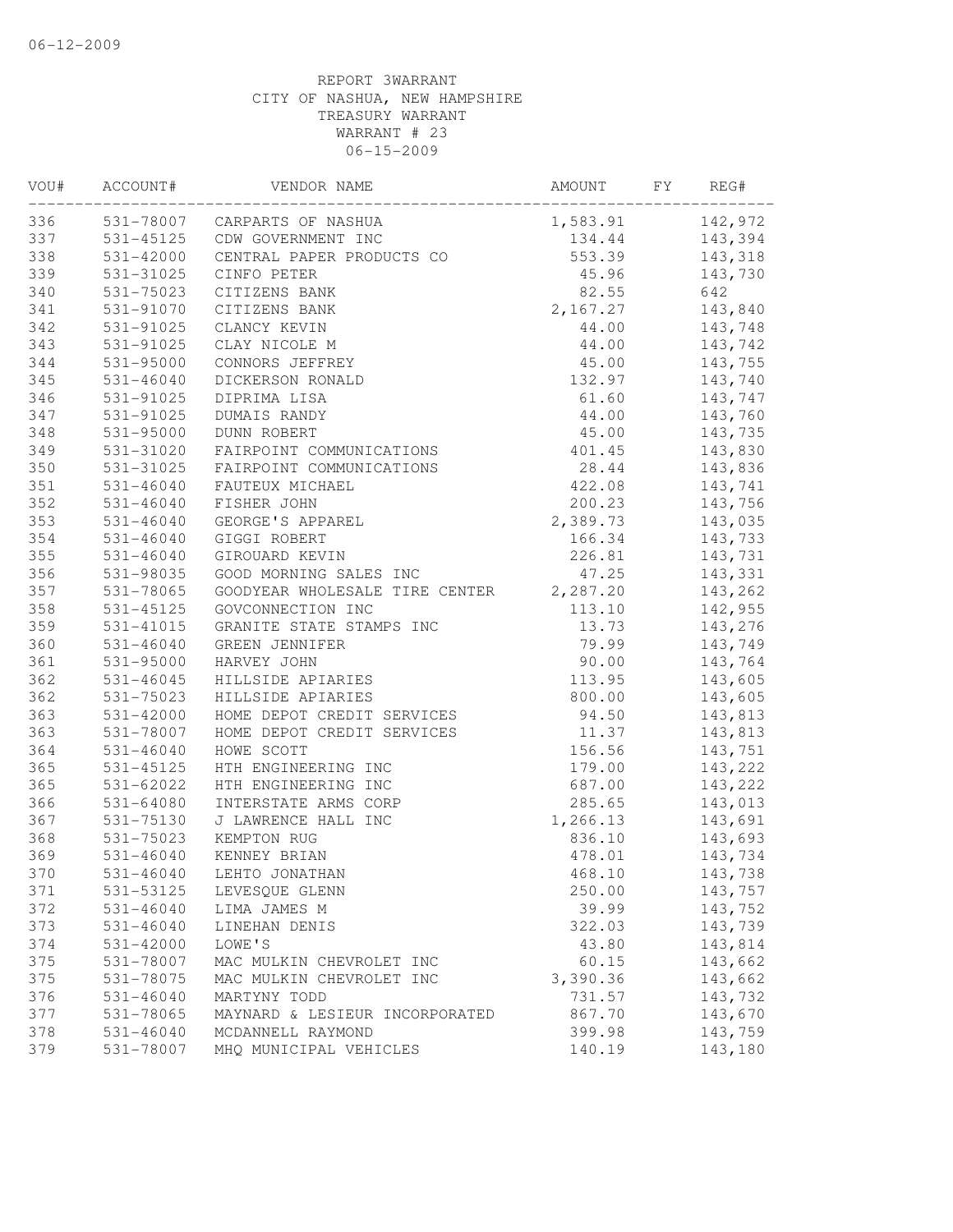| VOU# | ACCOUNT#      | VENDOR NAME                        | AMOUNT    | FY | REG#     |
|------|---------------|------------------------------------|-----------|----|----------|
| 380  |               | 531-78007 MIL-COMM PRODUCTS CO INC | 111.59    |    | 143,194  |
| 381  | 531-46040     | MOORE WILLIAM                      | 18.99     |    | 143,758  |
| 382  | 531-95000     | MORIARTY TODD                      | 45.00     |    | 143,736  |
| 383  | 531-95000     | NASASP                             | 39.00     |    | 143,822  |
| 384  | 531-78075     | NASHUA HARLEY DAVIDSON             | 2,397.35  |    | 143,024  |
| 385  | 531-78007     | NEW G.H. BERLIN OIL COMPANY        | 2,811.81  |    | 143,161  |
| 386  | 531-46040     | NEWELL JOHN T                      | 64.16     |    | 143,761  |
| 387  | $531 - 46040$ | NICHOLS FRED                       | 44.99     |    | 143,754  |
| 388  | 531-91025     | NORDENGREN ERIC                    | 44.00     |    | 143,726  |
| 389  | 531-78007     | NORTHERN FOREIGN CAR PARTS INC     | 179.90    |    | 143,696  |
| 390  | $531 - 46040$ | PAGE ROBERT                        | 164.98    |    | 143,727  |
| 391  | 531-46040     | PEACH CHRISTOPHER                  | 201.15    |    | 143,753  |
| 392  | 531-33005     | PENNICHUCK WATER                   | 851.89    |    | 143,796  |
| 393  | 531-41015     | PETTY CASH                         | 4.49      |    | 143,743  |
| 394  | 531-41015     | PETTY CASH                         | 14.97     |    | 143,744  |
| 394  | 531-98035     | PETTY CASH                         | 107.70    |    | 143,744  |
| 395  | 531-45220     | PETTY CASH                         | 84.99     |    | 143,745  |
| 395  | 531-98035     | PETTY CASH                         | 99.75     |    | 143,745  |
| 396  | $531 - 41015$ | PETTY CASH                         | 13.98     |    | 143,746  |
| 396  | 531-45220     | PETTY CASH                         | 66.88     |    | 143,746  |
| 396  | 531-75023     | PETTY CASH                         | 19.98     |    | 143,746  |
| 396  | 531-78007     | PETTY CASH                         | 71.14     |    | 143,746  |
| 396  | 531-98035     | PETTY CASH                         | 71.00     |    | 143,746  |
| 397  | 531-32035     | PSNH                               | 16.07     |    | 143,841  |
| 398  | 531-53050     | PSYCHOTHERAPY ASSOCIATES INC       | 600.00    |    | 143, 417 |
| 399  | 531-32005     | PUBLIC SERVICE OF NH               | 16,733.07 |    | 143,846  |
| 399  | 531-32035     | PUBLIC SERVICE OF NH               | 330.75    |    | 143,846  |
| 400  | 531-78007     | QUIRK GM PARTS DEPOT               | 108.13    |    | 143,201  |
| 401  | 531-46030     | RILEY'S SPORT SHOP INC             | 9,625.90  |    | 142,958  |
| 401  | 531-46040     | RILEY'S SPORT SHOP INC             | 191.45    |    | 142,958  |
| 402  | 531-78007     | ROBBINS AUTO PARTS                 | 222.87    |    | 143,591  |
| 403  | 531-78007     | SAM'S CLUB DIRECT                  | 99.44     |    | 143,800  |
| 404  | 531-69025     | SNAP ON TOOLS                      | 406.25    |    | 143,009  |
| 405  | $531 - 46040$ | SPARKS DOUGLAS                     | 306.50    |    | 143,728  |
| 406  | 531-45125     | SPYTOWN.COM                        | 256.20    |    | 143,312  |
| 407  | 531-53045     | ST JOSEPH BUSINESS & HEALTH        | 219.85    |    | 143,101  |
| 408  | 531-91025     | ST ONGE JOSHUA                     | 83.60     |    | 143,750  |
| 409  | 531-41005     | STAPLES BUSINESS ADVANTAGE         | 372.58    |    | 143,332  |
| 409  | 531-45125     | STAPLES BUSINESS ADVANTAGE         | 221.43    |    | 143,332  |
| 410  | $531 - 46040$ | STAR PACKER BADGES                 | 234.45    |    | 143,043  |
| 411  | $531 - 46040$ | STONE JAMES J JR                   | 427.05    |    | 143,737  |
| 412  | 531-75130     | THE METRO GROUP INC                | 132.00    |    | 143,196  |
| 413  | 531-78007     | TOWERS MOTOR PARTS CORP            | 632.00    |    | 143,263  |
| 414  | 531-43005     | UNITED STATES POSTAL SERVICE       | 2,500.00  |    | 660      |
| 415  | 531-31025     | VERIZON WIRELESS                   | 86.02     |    | 143,826  |
| 415  | 531-31040     | VERIZON WIRELESS                   | 880.09    |    | 143,826  |
| 416  | $531 - 46040$ | YURCAK JOHN                        | 82.65     |    | 143,762  |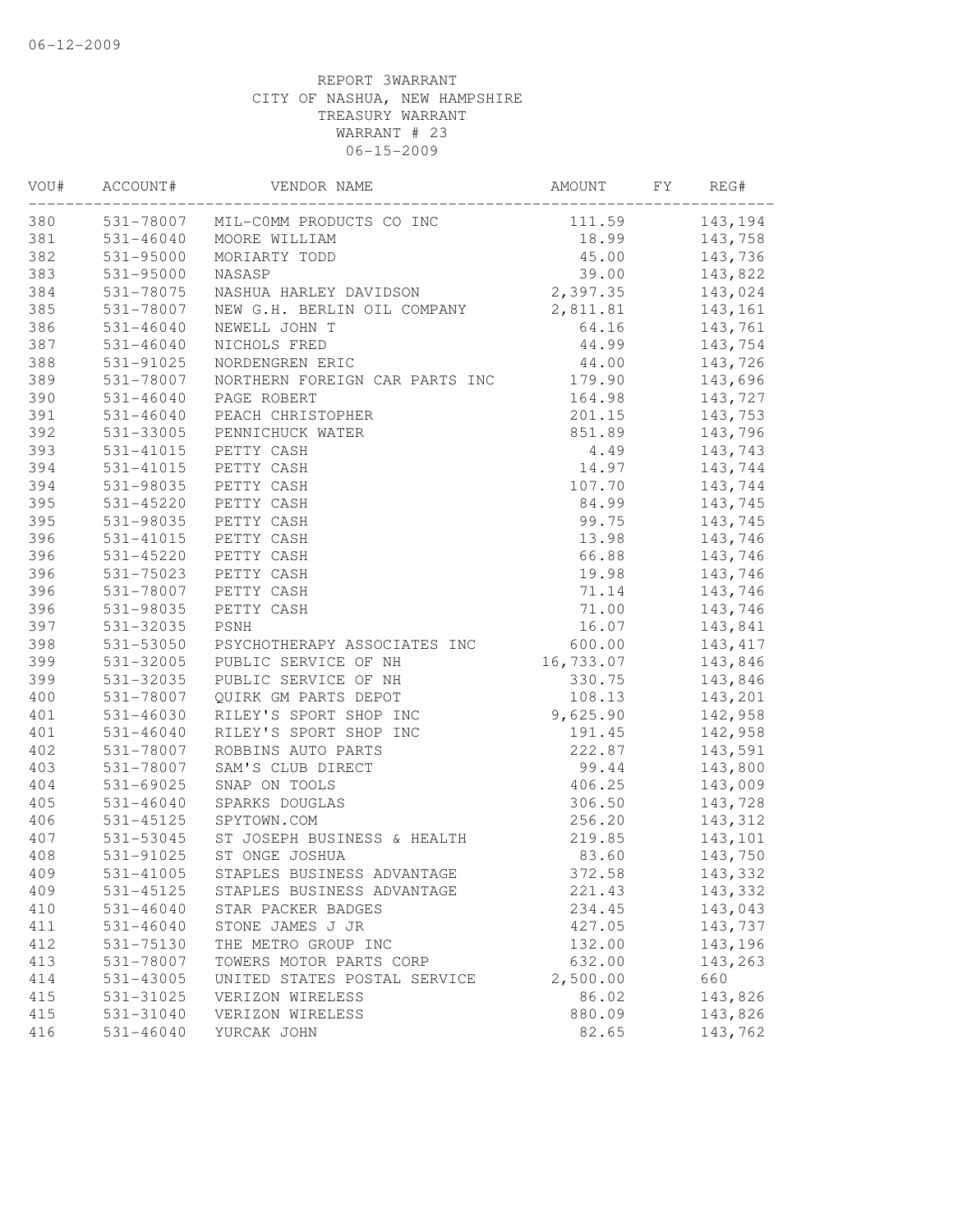|     | VOU# ACCOUNT# | VENDOR NAME                                                | AMOUNT   | ${\rm F}\,{\rm Y}$ | REG#       |
|-----|---------------|------------------------------------------------------------|----------|--------------------|------------|
|     | TOTAL 531     | POLICE DEPARTMENT<br>_____________________________________ |          |                    | 71, 447.74 |
| 417 | 532-75023     | AE MECHANICAL INC                                          | 889.00   |                    | 143,599    |
| 418 | 532-46045     | ALLISON JEFFREY                                            | 447.50   |                    | 142,951    |
| 419 | 532-78100     | ARCSOURCE INC                                              | 129.16   |                    | 143,136    |
| 420 | 532-78100     | BELLETETES INC                                             | 4.12     |                    | 143, 125   |
| 421 | 532-46030     | BERGERON PROTECTIVE CLOTHING                               | 7,033.97 |                    | 143,323    |
| 422 | 532-75105     | BRIAN MASON ELECTRIC LLC                                   | 965.00   |                    | 143,212    |
| 423 | 532-78020     | CHELMSFORD AUTO ELECTRIC INC                               | 168.95   |                    | 142,970    |
| 424 | 532-49050     | CITIZENS BANK                                              |          |                    | 642        |
| 425 | 532-46045     | CRONIN DANIEL                                              | 1,099.98 |                    | 143,247    |
| 426 | 532-78095     | F W WEBB COMPANY                                           | 197.00   |                    |            |
|     |               |                                                            | 14.16    |                    | 143,047    |
| 427 | 532-75100     | FIMBEL PAUNET CORP                                         | 140.00   |                    | 143,275    |
| 428 | 532-53055     | FIRE SERVICE TESTING CO INC                                | 2,810.00 |                    | 143,150    |
| 429 | 532-45155     | FIRE TECH & SAFETY OF NEW ENGL                             | 1,132.50 |                    | 143,269    |
| 429 | 532-64080     | FIRE TECH & SAFETY OF NEW ENGL                             | 50.00    |                    | 143,269    |
| 429 | 532-74038     | FIRE TECH & SAFETY OF NEW ENGL                             | 1,800.00 |                    | 143,269    |
| 430 | 532-75023     | HOME DEPOT CREDIT SERVICES                                 | 17.94    |                    | 143,790    |
| 431 | 532-46030     | INDUSTRIAL PROTECTION SERVICES                             | 530.00   |                    | 143,022    |
| 432 | 532-49025     | INTERNATIONAL CODE COUNCIL, IN                             | 501.50   |                    | 143,311    |
| 433 | 532-59135     | J P PEST SERVICES                                          | 170.00   |                    | 143, 172   |
| 434 | 532-75023     | JUST ASK JOE YARD MAINTENANCE                              | 917.00   |                    | 143,363    |
| 435 | 532-98005     | KNOX COMPANY                                               | 22.00    |                    | 143,765    |
| 436 | 532-94010     | LEIGHTON RYAN                                              | 20.00    |                    | 143,102    |
| 437 | 532-79020     | LW BILLS/ALARM ENGINEERING                                 | 2,582.50 |                    | 143,149    |
| 438 | 532-75105     | M & M ELECTRICAL SUPPLY CO INC                             | 89.00    |                    | 143,657    |
| 439 | 532-78020     | MILTON CAT                                                 | 356.01   |                    | 143,319    |
| 440 | 532-78100     | MINUTEMAN TRUCKS INC                                       | 33.72    |                    | 143, 171   |
| 441 | 532-46045     | MORRISSEY BRIAN                                            | 600.00   |                    | 143,279    |
| 442 | 532-64165     | NASHUA OUTDOOR POWER EQUIP                                 | 6.64     |                    | 143,139    |
| 443 | 532-75903     | NASHUA WALLPAPER & PAINT CO                                | 42.99    |                    | 143,144    |
| 444 | 532-53025     | NATIONAL ENGINEERING & TESTING                             | 2,985.00 |                    | 143,307    |
| 445 | 532-34015     | NATIONAL GRID                                              | 244.12   |                    | 143,820    |
| 446 | 532-42005     | NEW ENGLAND PAPER & SUPPLY                                 | 97.15    |                    | 143,155    |
| 446 | 532-42010     | NEW ENGLAND PAPER & SUPPLY                                 | 206.55   |                    | 143,155    |
| 446 | 532-42020     | NEW ENGLAND PAPER & SUPPLY                                 | 163.49   |                    | 143,155    |
| 447 | 532-78035     | NEW G.H. BERLIN OIL COMPANY                                | 1,596.69 |                    | 143,161    |
| 448 | 532-31040     | NEXTEL COMMUNICATIONS                                      | 366.37   |                    | 143,786    |
| 449 | 532-95005     | NSEFO MEMBERSHIP                                           | 50.00    |                    | 143,808    |
| 450 | 532-33005     | PENNICHUCK WATER                                           | 620.04   |                    | 143,796    |
| 451 | 532-78075     | POWERARC, INC                                              | 558.47   |                    | 143,322    |
| 452 | 532-32005     | PSNH                                                       | 4,132.22 |                    | 143,841    |
| 453 | 532-74038     | R WHITE EQUIPMENT CENTER INC                               | 35.00    |                    | 143,672    |
| 454 | 532-79045     | RADIOSHACK                                                 | 5.98     |                    | 143,852    |
| 455 | 532-78007     | SANEL AUTO PARTS CO                                        | 96.47    |                    | 143, 134   |
| 455 | 532-78100     | SANEL AUTO PARTS CO                                        | 462.27   |                    | 143, 134   |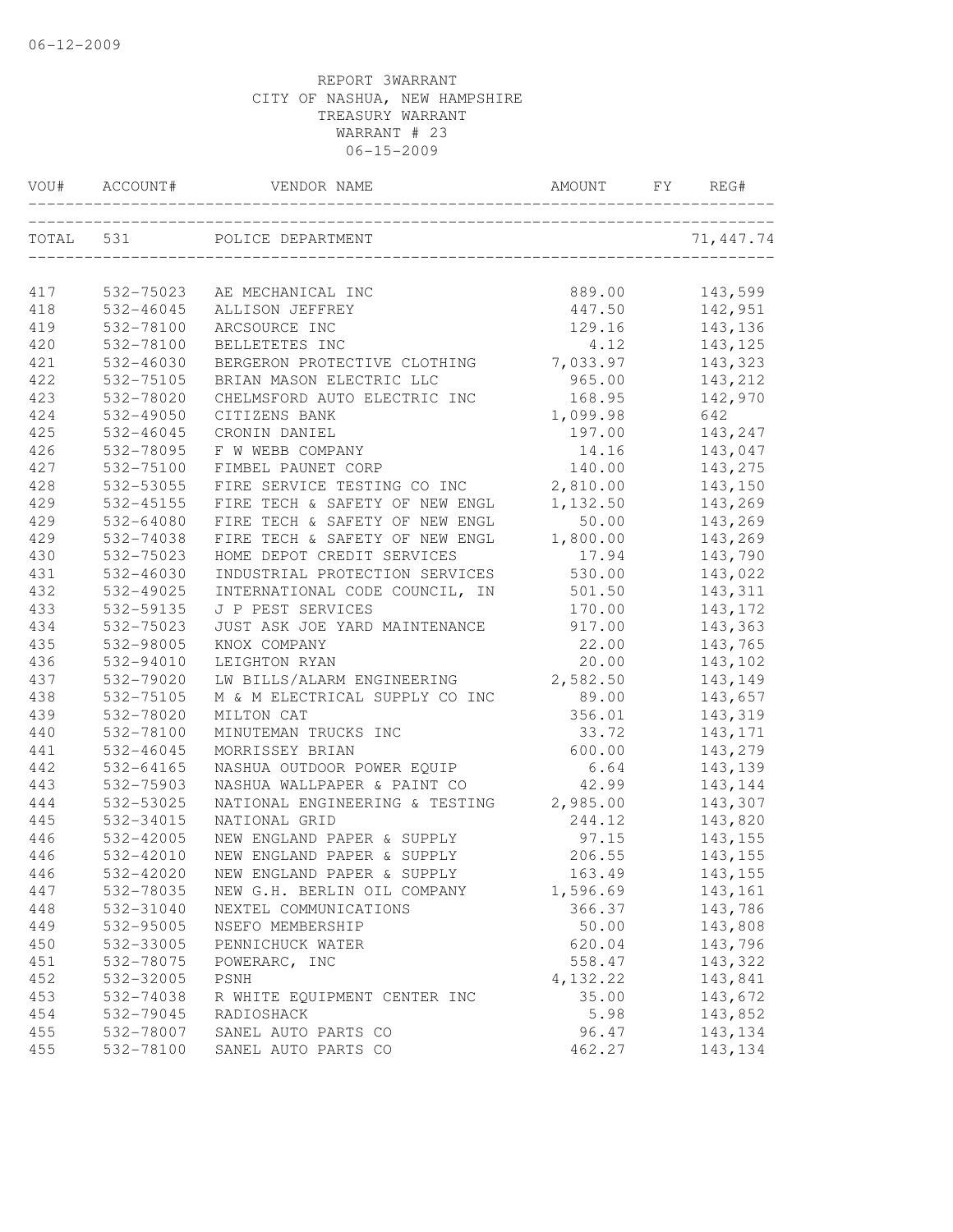| 456<br>532-69025<br>964.76<br>SNAP ON TOOLS<br>456<br>532-69035<br>SNAP ON TOOLS<br>12.97<br>457<br>532-75023<br>STJ CONSTRUCTION SPECIALTIES<br>1,440.00<br>458<br>532-78100<br>THE GENERATOR CONNECTION<br>290.00<br>459<br>532-75023<br>THE METRO GROUP INC<br>620.37<br>460<br>TJ'S DELI<br>532-98029<br>39.48<br>461<br>532-59100<br>TRUE BLUE CLEANERS<br>184.90<br>462<br>532-31050<br>USA MOBILITY WIRELESS INC<br>79.00<br>463<br>143,203<br>532-78095<br>WATEROUS COMPANY<br>152.15<br>464<br>364.13<br>532-46045<br>WOOD RICHARD<br>465<br>532-78075<br>YANKEE CUSTOM INC<br>638.94<br>466<br>532-98030<br>ZAX SIGNAGE<br>86.67<br>TOTAL<br>532<br>FIRE DEPARTMENT<br>467<br>533-33010<br>187, 274.71 143, 796<br>PENNICHUCK WATER<br>533<br>187, 274.71<br>TOTAL<br>WATER SUPPLY (PUBLIC HYDRANTS)<br>468<br>534-32020<br>PSNH<br>109.77<br>143,841<br>469<br>534-32020<br>51,683.12<br>PUBLIC SERVICE OF NH<br>TOTAL<br>534<br>STREET LIGHTING<br>470<br>535-64030 DIVER'S DEN DIVE SHOP INC<br>1,383.90<br>143,177<br>471<br>535-81023<br>189.69<br>NEXTEL COMMUNICATIONS<br>535<br>TOTAL<br>EMERGENCY MANAGEMENT<br>536-94005<br>642<br>472<br>CITIZENS BANK<br>473.80<br>143,691<br>473<br>536-75130<br>J LAWRENCE HALL INC<br>648.14<br>143,065<br>474<br>536-64255<br>412.12<br>MOTOROLA | REG#      |
|------------------------------------------------------------------------------------------------------------------------------------------------------------------------------------------------------------------------------------------------------------------------------------------------------------------------------------------------------------------------------------------------------------------------------------------------------------------------------------------------------------------------------------------------------------------------------------------------------------------------------------------------------------------------------------------------------------------------------------------------------------------------------------------------------------------------------------------------------------------------------------------------------------------------------------------------------------------------------------------------------------------------------------------------------------------------------------------------------------------------------------------------------------------------------------------------------------------------------------------------------------------------------------------------------------|-----------|
|                                                                                                                                                                                                                                                                                                                                                                                                                                                                                                                                                                                                                                                                                                                                                                                                                                                                                                                                                                                                                                                                                                                                                                                                                                                                                                            | 143,009   |
|                                                                                                                                                                                                                                                                                                                                                                                                                                                                                                                                                                                                                                                                                                                                                                                                                                                                                                                                                                                                                                                                                                                                                                                                                                                                                                            | 143,009   |
|                                                                                                                                                                                                                                                                                                                                                                                                                                                                                                                                                                                                                                                                                                                                                                                                                                                                                                                                                                                                                                                                                                                                                                                                                                                                                                            | 143,602   |
|                                                                                                                                                                                                                                                                                                                                                                                                                                                                                                                                                                                                                                                                                                                                                                                                                                                                                                                                                                                                                                                                                                                                                                                                                                                                                                            | 143,609   |
|                                                                                                                                                                                                                                                                                                                                                                                                                                                                                                                                                                                                                                                                                                                                                                                                                                                                                                                                                                                                                                                                                                                                                                                                                                                                                                            | 143,196   |
|                                                                                                                                                                                                                                                                                                                                                                                                                                                                                                                                                                                                                                                                                                                                                                                                                                                                                                                                                                                                                                                                                                                                                                                                                                                                                                            | 142,946   |
|                                                                                                                                                                                                                                                                                                                                                                                                                                                                                                                                                                                                                                                                                                                                                                                                                                                                                                                                                                                                                                                                                                                                                                                                                                                                                                            | 143,170   |
|                                                                                                                                                                                                                                                                                                                                                                                                                                                                                                                                                                                                                                                                                                                                                                                                                                                                                                                                                                                                                                                                                                                                                                                                                                                                                                            | 143,819   |
|                                                                                                                                                                                                                                                                                                                                                                                                                                                                                                                                                                                                                                                                                                                                                                                                                                                                                                                                                                                                                                                                                                                                                                                                                                                                                                            |           |
|                                                                                                                                                                                                                                                                                                                                                                                                                                                                                                                                                                                                                                                                                                                                                                                                                                                                                                                                                                                                                                                                                                                                                                                                                                                                                                            | 143,233   |
|                                                                                                                                                                                                                                                                                                                                                                                                                                                                                                                                                                                                                                                                                                                                                                                                                                                                                                                                                                                                                                                                                                                                                                                                                                                                                                            | 143,255   |
|                                                                                                                                                                                                                                                                                                                                                                                                                                                                                                                                                                                                                                                                                                                                                                                                                                                                                                                                                                                                                                                                                                                                                                                                                                                                                                            | 143,181   |
|                                                                                                                                                                                                                                                                                                                                                                                                                                                                                                                                                                                                                                                                                                                                                                                                                                                                                                                                                                                                                                                                                                                                                                                                                                                                                                            | 39,263.83 |
|                                                                                                                                                                                                                                                                                                                                                                                                                                                                                                                                                                                                                                                                                                                                                                                                                                                                                                                                                                                                                                                                                                                                                                                                                                                                                                            |           |
|                                                                                                                                                                                                                                                                                                                                                                                                                                                                                                                                                                                                                                                                                                                                                                                                                                                                                                                                                                                                                                                                                                                                                                                                                                                                                                            |           |
|                                                                                                                                                                                                                                                                                                                                                                                                                                                                                                                                                                                                                                                                                                                                                                                                                                                                                                                                                                                                                                                                                                                                                                                                                                                                                                            |           |
|                                                                                                                                                                                                                                                                                                                                                                                                                                                                                                                                                                                                                                                                                                                                                                                                                                                                                                                                                                                                                                                                                                                                                                                                                                                                                                            | 143,846   |
|                                                                                                                                                                                                                                                                                                                                                                                                                                                                                                                                                                                                                                                                                                                                                                                                                                                                                                                                                                                                                                                                                                                                                                                                                                                                                                            | 51,792.89 |
|                                                                                                                                                                                                                                                                                                                                                                                                                                                                                                                                                                                                                                                                                                                                                                                                                                                                                                                                                                                                                                                                                                                                                                                                                                                                                                            |           |
|                                                                                                                                                                                                                                                                                                                                                                                                                                                                                                                                                                                                                                                                                                                                                                                                                                                                                                                                                                                                                                                                                                                                                                                                                                                                                                            | 143,786   |
|                                                                                                                                                                                                                                                                                                                                                                                                                                                                                                                                                                                                                                                                                                                                                                                                                                                                                                                                                                                                                                                                                                                                                                                                                                                                                                            | 1,573.59  |
|                                                                                                                                                                                                                                                                                                                                                                                                                                                                                                                                                                                                                                                                                                                                                                                                                                                                                                                                                                                                                                                                                                                                                                                                                                                                                                            |           |
|                                                                                                                                                                                                                                                                                                                                                                                                                                                                                                                                                                                                                                                                                                                                                                                                                                                                                                                                                                                                                                                                                                                                                                                                                                                                                                            |           |
|                                                                                                                                                                                                                                                                                                                                                                                                                                                                                                                                                                                                                                                                                                                                                                                                                                                                                                                                                                                                                                                                                                                                                                                                                                                                                                            |           |
|                                                                                                                                                                                                                                                                                                                                                                                                                                                                                                                                                                                                                                                                                                                                                                                                                                                                                                                                                                                                                                                                                                                                                                                                                                                                                                            |           |
| 475<br>536-32035<br><b>PSNH</b><br>348.89                                                                                                                                                                                                                                                                                                                                                                                                                                                                                                                                                                                                                                                                                                                                                                                                                                                                                                                                                                                                                                                                                                                                                                                                                                                                  | 143,841   |
| 127.33<br>476<br>536-31050<br>VERIZON WIRELESS                                                                                                                                                                                                                                                                                                                                                                                                                                                                                                                                                                                                                                                                                                                                                                                                                                                                                                                                                                                                                                                                                                                                                                                                                                                             | 143,826   |
| TOTAL 536 CITYWIDE COMMUNICATIONS                                                                                                                                                                                                                                                                                                                                                                                                                                                                                                                                                                                                                                                                                                                                                                                                                                                                                                                                                                                                                                                                                                                                                                                                                                                                          | 2,010.28  |
| 93.02 143,050<br>477 541-53165 LANGUAGE LINE SERVICES                                                                                                                                                                                                                                                                                                                                                                                                                                                                                                                                                                                                                                                                                                                                                                                                                                                                                                                                                                                                                                                                                                                                                                                                                                                      |           |
| TOTAL 541 COMMUNITY SERVICES DIVISION                                                                                                                                                                                                                                                                                                                                                                                                                                                                                                                                                                                                                                                                                                                                                                                                                                                                                                                                                                                                                                                                                                                                                                                                                                                                      | 93.02     |
| 188.80<br>478<br>542-91005 BAGLEY BOBBIE<br>143,143                                                                                                                                                                                                                                                                                                                                                                                                                                                                                                                                                                                                                                                                                                                                                                                                                                                                                                                                                                                                                                                                                                                                                                                                                                                        |           |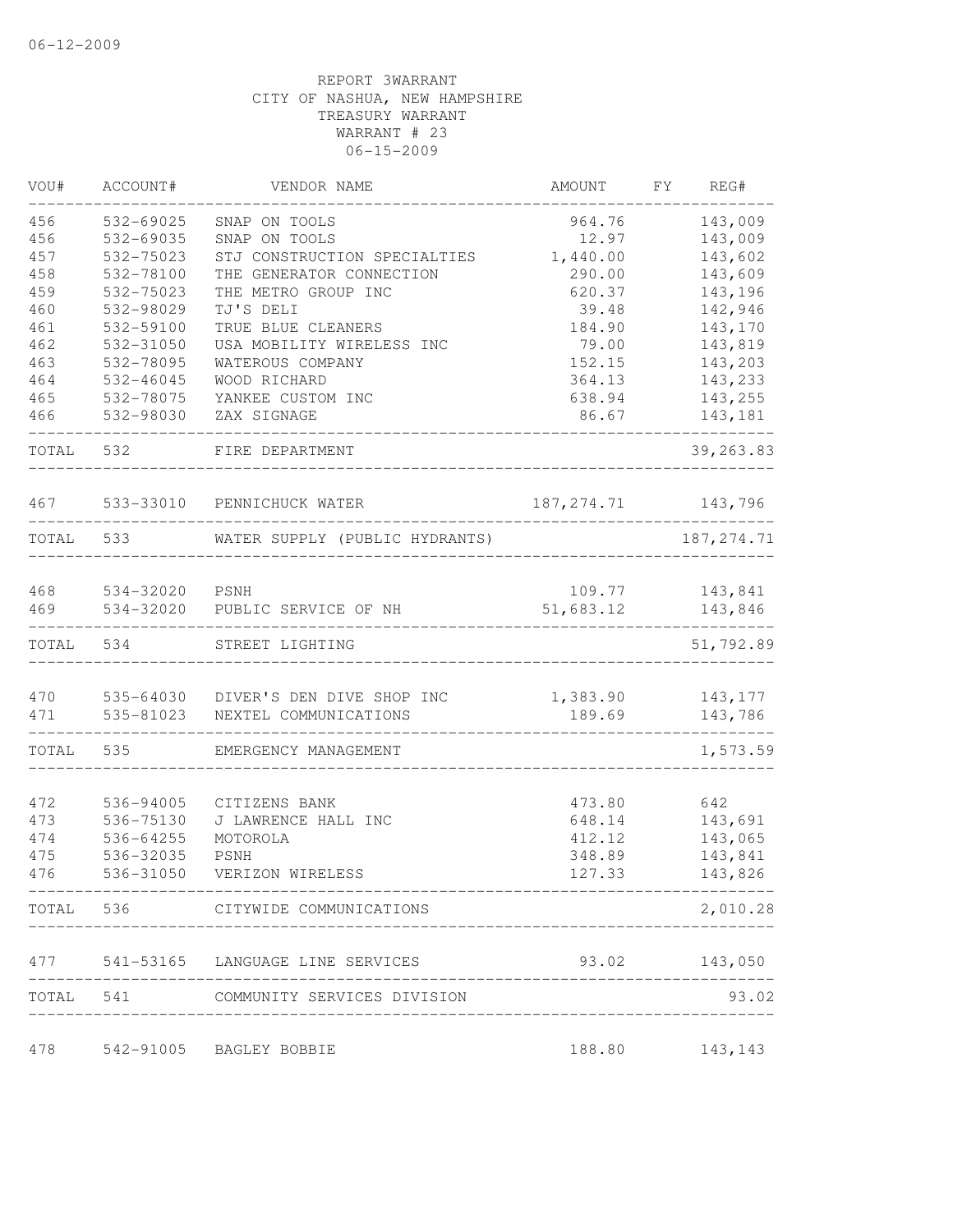|           | VOU# ACCOUNT# | VENDOR NAME                                                 | AMOUNT                          | FY REG#                                                                                 |
|-----------|---------------|-------------------------------------------------------------|---------------------------------|-----------------------------------------------------------------------------------------|
|           |               | 479 542-31050 NEXTEL COMMUNICATIONS                         | 102.61 143,786                  |                                                                                         |
| TOTAL 542 |               | COMMUNITY HEALTH                                            |                                 | 291.41                                                                                  |
| 479       | 543-31050     | NEXTEL COMMUNICATIONS                                       |                                 |                                                                                         |
| 480       |               | 543-91005 PEEK HEIDI E                                      |                                 |                                                                                         |
| 480       |               | 543-94010 PEEK HEIDI E                                      |                                 | $\begin{array}{ccc} 44.52 & 143,786 \\ 325.05 & 143,766 \\ 66.00 & 143,766 \end{array}$ |
| 481       |               | 543-41015 STAPLES BUSINESS ADVANTAGE                        | _______________________________ | 57.47 143,332                                                                           |
|           |               | TOTAL 543 ENVIRONMENTAL HEALTH DEPT.                        |                                 | 493.04                                                                                  |
| 482       | 545-97020     | 188 CONCORD ST LLC DBA LILLIAN 532.00                       |                                 | 143,216                                                                                 |
| 483       | 545-97020     |                                                             |                                 | 143,229                                                                                 |
| 484       | 545-97020     | 23-25 TEMPLE ST REALTY LLC 2, 284.45<br>28-34 RR SQUARE LLC | 1,345.00                        | 142,998                                                                                 |
| 485       | 545-97020     | 31 BRIDGE ST REALTY LLC                                     | 420.53                          | 143,133                                                                                 |
| 486       | 545-97020     | 35-37 CROWN ST REALTY LLC                                   | 300.00                          | 143,218                                                                                 |
| 487       | 545-97020     | 88 3/4 PALM ST PROPERTIES LLC                               | 564.43                          | 143,110                                                                                 |
| 488       | 545-97020     | A-PRO PROPERTIES LLC                                        | 850.00                          | 143,187                                                                                 |
| 489       | 545-97020     | AM28 REAL ESTATE LLC                                        | 315.23                          | 142,968                                                                                 |
| 490       | 545-97020     | ARMAND SHEILA                                               | 1,111.00                        | 143,120                                                                                 |
| 491       | 545-97020     | BAYRIDGE AT NASHUA                                          | 800.00                          | 142,969                                                                                 |
| 492       | 545-97020     | BISHOP REAL ESTATE MGMT INC                                 | 293.00                          | 143, 117                                                                                |
| 493       | 545-97020     | BONNETTE ALVIN                                              | 650.00                          | 142,956                                                                                 |
| 494       | 545-97020     | BONNETTE PETER                                              | 348.20                          | 142,979                                                                                 |
| 495       | 545-97020     | BOURDON RONALD                                              | 885.86                          | 143,190                                                                                 |
| 496       | 545-97020     | CAYMAN REALTY LLC                                           | 950.00                          | 143,057                                                                                 |
| 497       | 545-97020     | CENTRAL REALTY                                              | 337.50                          | 143, 153                                                                                |
| 498       | 545-97020     | COUNTRY BARN MOTEL                                          | 233.31                          | 143,126                                                                                 |
| 499       | 545-97020     | DAVIS FUNERAL HOME                                          | 750.00                          | 142,992                                                                                 |
| 500       | 545-97020     | DOWNTOWNER NELSON/DAVID A GREG                              | 725.00                          | 142,989                                                                                 |
| 501       | 545-97020     | EASTMAN LUCINDA                                             | 281.63                          | 143,341                                                                                 |
| 502       | 545-97020     | FLAGLER PROPERTIES                                          | 419.54                          | 143,285                                                                                 |
| 503       | 545-97020     | FLOOD MARY ANNE                                             | 700.00                          | 143,081                                                                                 |
| 504       | 545-97020     | FORTIER CARMEN Y                                            | 746.76                          | 143,246                                                                                 |
| 505       | 545-97020     | GARCIA MARIA                                                | 350.00                          | 143,343                                                                                 |
| 506       | 545-97020     | GAUTHIER REALTY/CONNIE GAUTHIE                              | 5,712.29                        | 143,314                                                                                 |
| 507       | 545-97020     | GERLACH THERESA                                             | 697.75                          | 143,295                                                                                 |
| 508       | 545-97020     | JD ALLARD PROPERTIES LLC                                    | 700.00                          | 143,164                                                                                 |
| 509       | 545-97020     | L & G PROPERTIES LLC                                        | 540.00                          | 143,238                                                                                 |
| 510       | 545-97020     | LACASSE RAOUL                                               | 178.55                          | 143,215                                                                                 |
| 511       | 545-97020     | LAMERAND ENTERPRISES/KYLE LAME                              | 1,464.45                        | 143,258                                                                                 |
| 512       | 545-97020     | LEHTO MARILYN                                               | 250.00                          | 143,342                                                                                 |
| 513       | 545-97020     | LIGHT PARTNERS                                              | 1,095.00                        | 143,213                                                                                 |
| 514       | 545-97020     | M325 REAL ESTATE LLC                                        | 235.00                          | 143,338                                                                                 |
| 515       | 545-97020     | MACDONALD CHARLES                                           | 840.25                          | 143,191                                                                                 |
| 516       | 545-97020     | MANITOU REALTY PARTNERSHIP                                  | 750.00                          | 143,344                                                                                 |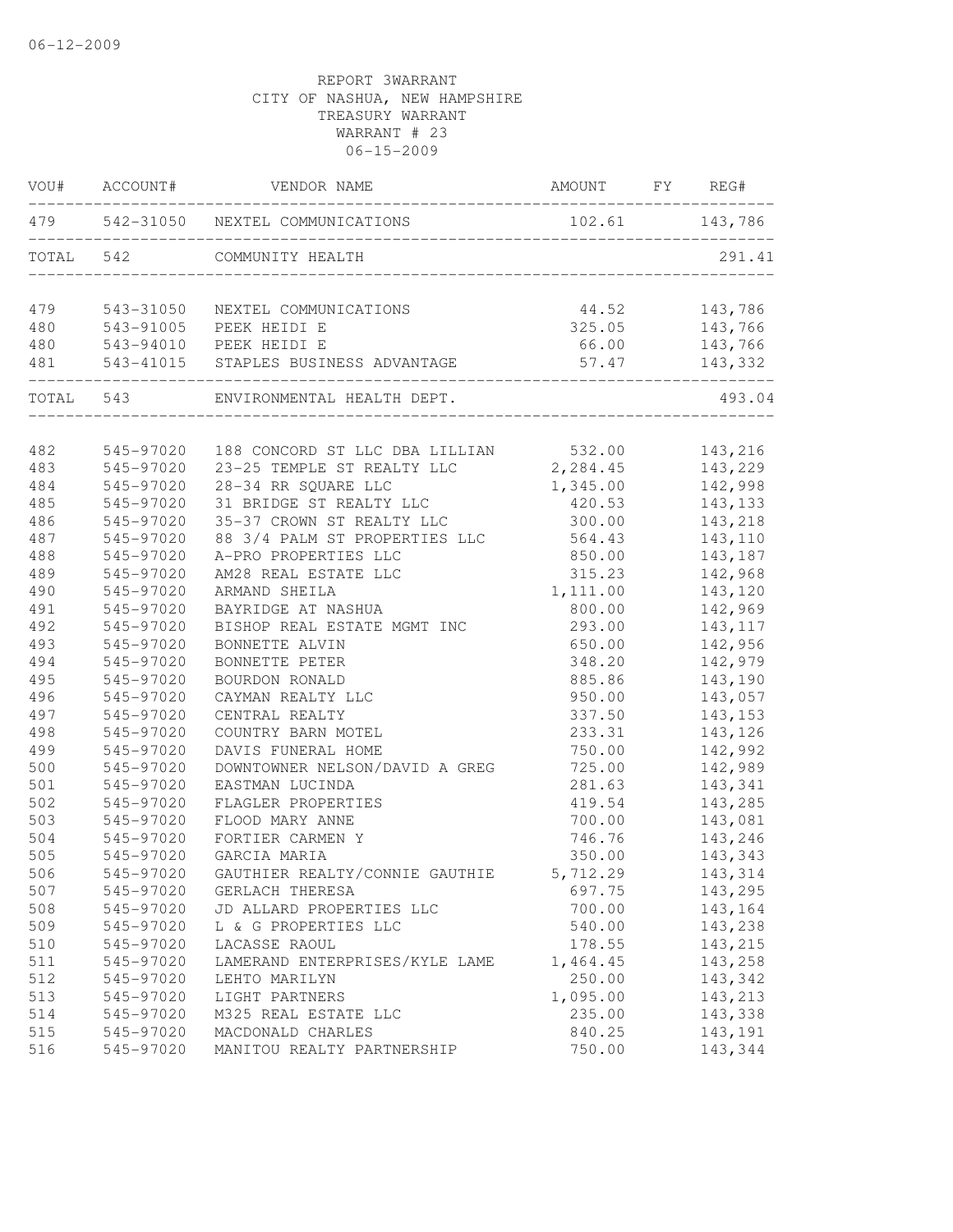| WOU#       | ACCOUNT#                            | VENDOR NAME                                           | AMOUNT   | FY | REG#      |
|------------|-------------------------------------|-------------------------------------------------------|----------|----|-----------|
| 517        | 545-97020                           | MARKARIAN DEBORAH                                     | 252.90   |    | 143,220   |
| 518        | 545-97020                           | MEZZAPELLE EDWARD                                     | 700.00   |    | 143,371   |
| 519        | 545-97020                           | MOTEL 6                                               | 2,431.50 |    | 143,260   |
| 520        | 545-97020                           | NASHUA HOUSING AUTHORITY                              | 1,331.30 |    | 143,266   |
| 521        | 545-97020                           | NASHUA SOUP KITCHEN & SHELTER                         | 425.00   |    | 142,987   |
| 522        | 545-97015                           | NATIONAL GRID                                         | 2,094.28 |    | 143,860   |
| 523        | 545-97020                           | O'NEIL MICHAEL                                        | 595.28   |    | 143,060   |
| 524        | 545-97020                           | OH ASH STREET HOLDINGS LLC/DAN                        | 500.00   |    | 143,219   |
| 525        | 545-97020                           | ORTIZ NELLIE                                          | 990.50   |    | 143,019   |
| 526        | 545-97020                           | OTD REALTY LLC                                        | 360.00   |    | 143,020   |
| 527        | 545-97015                           | PENNICHUCK WATER WORKS INC                            | 359.87   |    | 143,792   |
| 528        | 545-97020                           | PIPER ALAN                                            | 893.00   |    | 143,103   |
| 529        | 545-97020                           | PRENDERGAST BRIAN                                     | 1,250.00 |    | 143,327   |
| 530        | 545-97015                           | PSNH                                                  | 3,172.05 |    | 143,844   |
| 531        | 545-97020                           | RATZEL GRACE                                          | 737.00   |    | 143,337   |
| 532        | 545-97020                           | REIN JOHN                                             | 700.00   |    | 143,067   |
| 533        | 545-97020                           | RICHER STEPHEN                                        | 737.00   |    | 142,983   |
| 534        | 545-97020                           | RJ REAL ESTATE                                        | 318.41   |    | 143,108   |
| 535        | 545-97020                           | ROUSSEL KATHLEEN                                      | 1,000.00 |    | 142,985   |
| 536        | 545-97020                           | RTN LLC                                               | 805.01   |    | 143,189   |
| 537        | 545-97020                           | SOUTHERN NH SERV MNGT CORP                            | 100.00   |    | 143,123   |
| 538        | 545-97015                           | ST JOSEPH PHARMACY                                    | 33.73    |    | 143,001   |
| 539        | 545-97020                           | SUND ANDERS                                           | 518.26   |    | 143,326   |
| 540        | 545-97020                           | TLD PROPERTIES LLC                                    | 420.00   |    | 143,163   |
| 541        | 545-97020                           | URQUHART DIANE                                        | 775.88   |    | 143,032   |
| 542        | 545-97020                           | VICENTE MARGARET                                      | 750.00   |    | 143,340   |
| 543        | 545-97020                           | WALKER JAMES B                                        | 250.00   |    | 142,954   |
| 544        | 545-97020                           | WALKER KIM                                            | 893.00   |    | 143,345   |
|            |                                     |                                                       |          |    |           |
| 545        | 545-97015                           | WINGATE'S PHARMACY INC                                | 6,842.45 |    | 143,782   |
| 546        | 545-97020                           | WRN REAL ESTATE LLC                                   | 420.00   |    | 143,240   |
| 547        | 545-97020                           | ZIGRINO DMITRI<br>___________________________________ | 333.33   |    | 143,767   |
| TOTAL      | 545                                 | WELFARE COSTS                                         |          |    | 59,646.48 |
|            |                                     |                                                       |          |    |           |
| 548<br>549 |                                     | 551-59100 CORBETT CLEANING CO/STEPHEN CO<br>FEDEX     | 320.00   |    | 143,146   |
|            | 551-43005                           |                                                       | 24.05    |    | 143,784   |
| 550        | 551-94010                           | MENDOLA GIUSEPPE                                      | 2,450.25 |    | 143,593   |
| 551        | 551-31050                           | NEXTEL COMMUNICATIONS                                 | 453.56   |    | 143,786   |
| 552        | 551-33005                           | PENNICHUCK WATER                                      | 81.83    |    | 143,796   |
| 553        | 551-59100<br>551-32005<br>551-59100 | PROTECTION ONE INC                                    | 300.00   |    | 143,804   |
| 554        |                                     | PUBLIC SERVICE OF NH                                  | 894.96   |    | 143,846   |
| 555        | 551-59100                           | TWIN CITY LOCK & KEY INC                              | 250.00   |    | 143,204   |
|            |                                     | TOTAL 551 PUBLIC WORKS DIV & ENGINEERING              |          |    | 4,774.65  |
| 556        |                                     | 552-75135 AFFILIATED HVAC SERVICES LLC                | 84.00    |    | 143,434   |
|            |                                     |                                                       |          |    |           |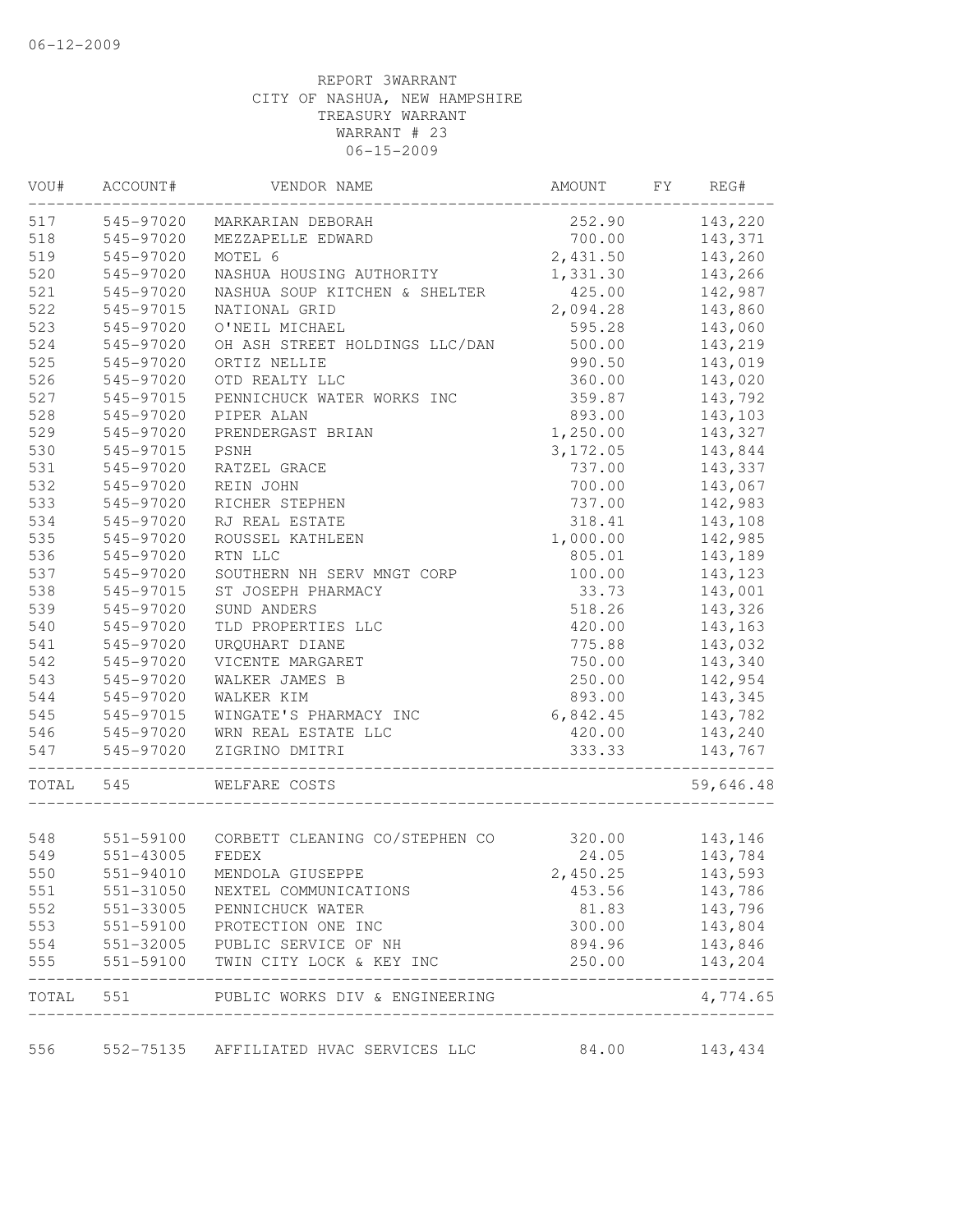| VOU# | ACCOUNT#      | VENDOR NAME                    | AMOUNT    | FY | REG#     |
|------|---------------|--------------------------------|-----------|----|----------|
| 557  | 552-59050     | ANDRUSKEVICH GREG              | 218.00    |    | 143,236  |
| 558  | 552-75135     | ASAP SPRINKLER, LLC            | 735.00    |    | 143,361  |
| 559  | 552-75022     | B & S LOCKSMITH INC            | 38.92     |    | 143,183  |
| 559  | 552-78100     | B & S LOCKSMITH INC            | 25.80     |    | 143,183  |
| 560  | 552-31050     | BATTERIES PLUS                 | 25.87     |    | 143,296  |
| 561  | 552-75022     | BELLETETES INC                 | 38.90     |    | 143,125  |
| 561  | 552-75135     | BELLETETES INC                 | 3.96      |    | 143,125  |
| 561  | 552-75175     | BELLETETES INC                 | 5.52      |    | 143,125  |
| 562  | 552-78007     | BEST FORD/BEST CYCLE           | 123.62    |    | 142,973  |
| 562  | 552-78100     | BEST FORD/BEST CYCLE           | 253.18    |    | 142,973  |
| 563  | 552-75021     | C J ROUSSEAU TRUCKING          | 453.75    |    | 143,071  |
| 564  | 552-75135     | CARPARTS OF NASHUA             | 24.60     |    | 142,972  |
| 564  | 552-78007     | CARPARTS OF NASHUA             | 171.08    |    | 142,972  |
| 565  | 552-59050     | CHAFIN JOE                     | 80.00     |    | 143,432  |
| 566  | 552-75022     | CORBETT CLEANING CO/STEPHEN CO | 300.00    |    | 143,146  |
| 567  | 552-75021     | CORRIVEAU ROUTHIER INC         | 11.98     |    | 143,659  |
| 568  | 552-59050     | DEMMONS CHRISTINA              | 44.00     |    | 143,601  |
| 569  | 552-48015     | DENNIS K BURKE INC             | 2,371.22  |    | 143,858  |
| 570  | 552-59020     | DWANE TOM                      | 78.65     |    | 143,769  |
| 571  | 552-75021     | EDWARD C WHITNEY & SON INC     | 675.00    |    | 143,334  |
| 571  | 552-75135     | EDWARD C WHITNEY & SON INC     | 625.00    |    | 143,334  |
| 572  | 552-75021     | F W WEBB COMPANY               | 5.73      |    | 143,047  |
| 573  | 552-46045     | FAULKNER ERICK                 | 82.00     |    | 143,770  |
| 574  | $552 - 45110$ | FILLION ASSOCIATES INC         | 4,871.04  |    | 143,016  |
| 575  | 552-59050     | FINVER AVERY                   | 80.00     |    | 143,098  |
| 576  | 552-78007     | FREIGHTLINER OF NH INC         | 65.22     |    | 143,278  |
| 577  | 552-75021     | GATE CITY FENCE CO INC         | 720.00    |    | 143,099  |
| 578  | 552-75135     | GRANITE STATE PRESSURE WASHING | 1,985.00  |    | 142,986  |
| 579  | 552-75135     | GREENHAVEN TURF CARE/BRIAN LIN | 312.50    |    | 143,301  |
| 580  | 552-75021     | GUITAR CENTER MANAGEMENT       | 131.93    |    | 143,837  |
| 581  | 552-59050     | HAMILTON SHARDELL              | 44.00     |    | 143,305  |
| 582  | 552-75021     | HANDY HOUSE INC                | 110.00    |    | 143,805  |
| 583  | 552-75135     | HARRY W WELLS & SON INC        | 1,120.22  |    | 143,809  |
| 584  | 552-46030     | HOME DEPOT CREDIT SERVICES     | 94.79     |    | 143,790  |
| 584  | 552-75021     | HOME DEPOT CREDIT SERVICES     | 384.85    |    | 143,790  |
| 584  | 552-75040     | HOME DEPOT CREDIT SERVICES     | 26.68     |    | 143,790  |
| 584  | 552-75135     | HOME DEPOT CREDIT SERVICES     | 924.83    |    | 143,790  |
| 584  | 552-75165     | HOME DEPOT CREDIT SERVICES     | 46.43     |    | 143,790  |
| 584  | 552-75175     | HOME DEPOT CREDIT SERVICES     | 286.88    |    | 143,790  |
| 585  | 552-68045     | HOWARD P FAIRFIELD, LLC        | 15,029.86 |    | 143,507  |
| 586  | 552-81045     | HUDSON POST #48 AMERICAN       | 600.00    |    | 143,085  |
| 587  | 552-75021     | JOHN DEERE LANDSCAPES/LESCO    | 3.43      |    | 143,422  |
| 588  | 552-75021     | JOHNSON'S ELECTRIC INC         | 1,038.61  |    | 143,052  |
| 589  | 552-46005     | KIEFER                         | 1.00      |    | 143,436  |
| 590  | 552-59050     | LEVESQUE PHILIP                | 240.00    |    | 143, 154 |
| 591  | 552-75021     | LOWE'S                         | 9.90      |    | 143,814  |
| 591  | 552-75170     | LOWE'S                         | 181.75    |    | 143,814  |
| 592  | 552-75021     | M & M ELECTRICAL SUPPLY CO INC | 84.06     |    | 143,657  |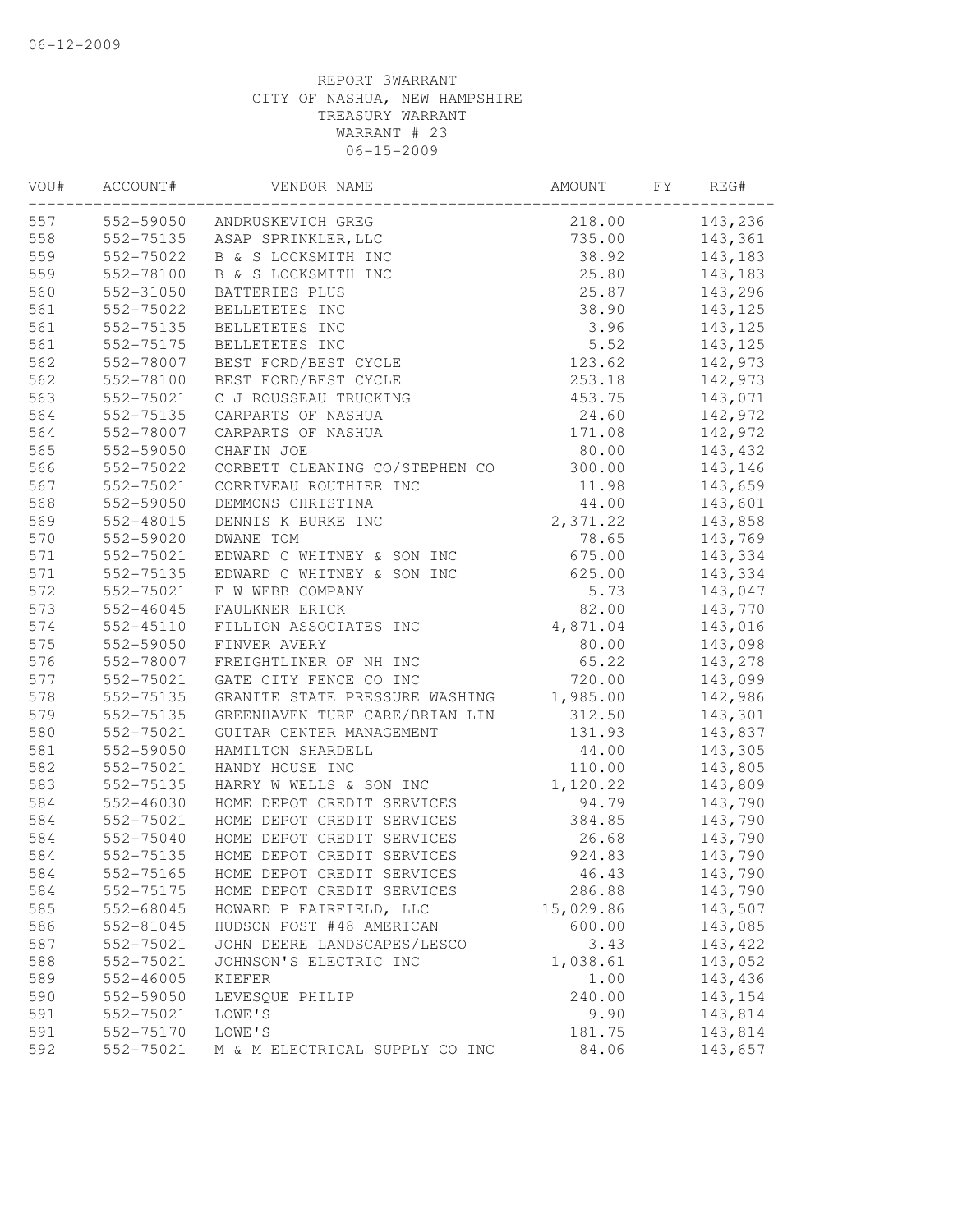| VOU# | ACCOUNT#  | VENDOR NAME                              | AMOUNT   | FY | REG#      |
|------|-----------|------------------------------------------|----------|----|-----------|
| 592  |           | 552-75022 M & M ELECTRICAL SUPPLY CO INC | 69.20    |    | 143,657   |
| 592  | 552-75135 | M & M ELECTRICAL SUPPLY CO INC           | 28.74    |    | 143,657   |
| 593  | 552-45285 | MARSHALL SIGNS INC                       | 132.00   |    | 143,461   |
| 594  | 552-78007 | MAYNARD & LESIEUR INCORPORATED           | 15.85    |    | 143,670   |
| 594  | 552-78065 | MAYNARD & LESIEUR INCORPORATED           | 49.56    |    | 143,670   |
| 595  | 552-75021 | MEMPHIS NET & TWINE CO INC               | 1,668.20 |    | 143,026   |
| 596  | 552-78007 | NAPA AUTO PARTS                          | 4.71     |    | 143,257   |
| 597  | 552-75021 | NASHUA FARMERS EXCHANGE INC              | 349.02   |    | 143,681   |
| 597  | 552-75135 | NASHUA FARMERS EXCHANGE INC              | 331.52   |    | 143,681   |
| 598  | 552-78007 | NASHUA OUTDOOR POWER EQUIP               | 67.06    |    | 143,139   |
| 599  | 552-75170 | NASHUA WALLPAPER & PAINT CO              | 684.83   |    | 143,144   |
| 600  | 552-95005 | NEW HAMPSHIRE BABE RUTH LEAGUE           | 120.00   |    | 143,142   |
| 601  | 552-31050 | NEXTEL COMMUNICATIONS                    | 256.60   |    | 143,786   |
| 601  | 552-59178 | NEXTEL COMMUNICATIONS                    | 5.04     |    | 143,786   |
| 602  | 552-75021 | NORTHEAST NURSERY INC                    | 760.00   |    | 143,603   |
| 603  | 552-33005 | PENNICHUCK WATER                         | 1,434.79 |    | 143,796   |
| 603  | 552-33040 | PENNICHUCK WATER                         | 228.02   |    | 143,796   |
| 603  | 552-33045 | PENNICHUCK WATER                         | 1,427.66 |    | 143,796   |
| 603  | 552-33050 | PENNICHUCK WATER                         | 130.77   |    | 143,796   |
| 604  | 552-32005 | PSNH                                     | 3,133.65 |    | 143,841   |
| 604  | 552-32005 | PSNH                                     | 235.15   |    | 143,842   |
| 604  | 552-32030 | PSNH                                     | 2,794.26 |    | 143,841   |
| 604  | 552-32030 | PSNH                                     | 1,931.09 |    | 143,842   |
| 605  | 552-32040 | PUBLIC SERVICE OF NH                     | 3,635.78 |    | 143,846   |
| 606  | 552-59050 | REDDICK BARRY                            | 120.00   |    | 143,561   |
| 607  | 552-59050 | ROBERTS RAY                              | 180.00   |    | 143,302   |
| 608  | 552-46045 | ROCKY BRANDS RETAIL LLC                  | 161.20   |    | 143,310   |
| 609  | 552-59050 | ROY JENNIFER                             | 380.00   |    | 143,128   |
| 610  | 552-78007 | SANEL AUTO PARTS CO                      | 611.72   |    | 143,134   |
| 610  | 552-78100 | SANEL AUTO PARTS CO                      | 17.60    |    | 143,134   |
| 611  | 552-59050 | SCALZI ANTHONY                           | 256.00   |    | 143,062   |
| 612  | 552-45235 | SEASONAL SPECIALTY STORES                | 19.99    |    | 143,288   |
| 612  | 552-75165 | SEASONAL SPECIALTY STORES                | 952.43   |    | 143,288   |
| 612  | 552-75170 | SEASONAL SPECIALTY STORES                | 952.42   |    | 143,288   |
| 612  | 552-75175 | SEASONAL SPECIALTY STORES                | 952.42   |    | 143,288   |
| 613  | 552-45110 | STREAMLINE AQUATICS LLC                  | 1,650.00 |    | 143,588   |
| 614  | 552-46045 | TAYLOR DEREK                             | 47.98    |    | 143,768   |
| 615  | 552-78100 | TURF PRODUCTS CORP                       | 1,463.52 |    | 143,336   |
|      |           | TOTAL 552 PARKS AND RECREATION           |          |    | 62,127.54 |
|      |           |                                          |          |    |           |
| 616  | 553-78100 | AUTO ELECTRIC WAREHOUSE INC              | 409.00   |    | 142,942   |
| 617  | 553-45060 | BELLETETES INC                           | 155.00   |    | 143,125   |
| 617  | 553-69025 | BELLETETES INC                           | 26.99    |    | 143,125   |
| 617  | 553-75023 | BELLETETES INC                           | 45.61    |    | 143,125   |
| 618  | 553-45015 | BROX INDUSTRIES INC                      | 719.20   |    | 143,010   |
| 618  | 553-45190 | BROX INDUSTRIES INC                      | 206.48   |    | 143,010   |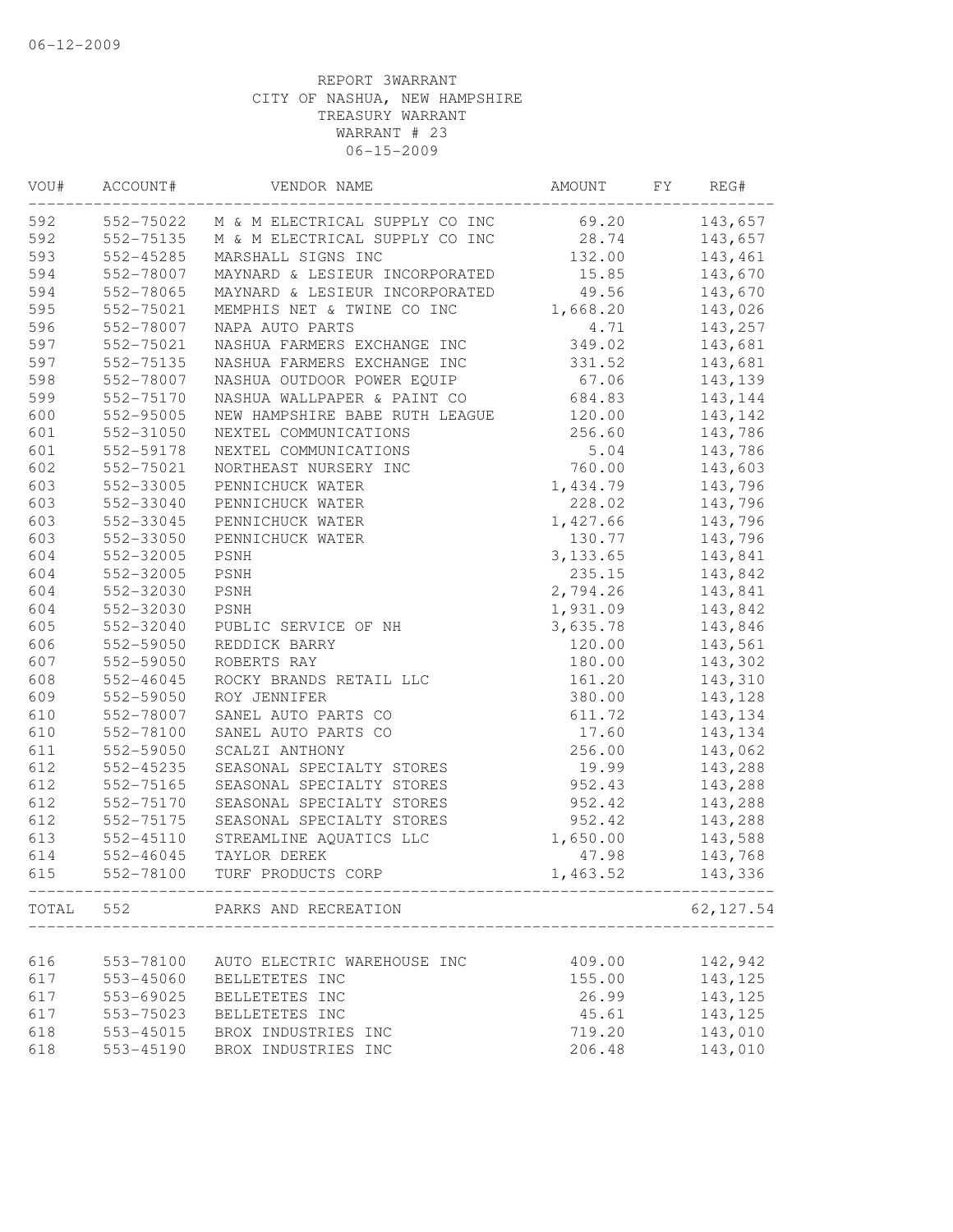| VOU#  | ACCOUNT#  | VENDOR NAME                             | AMOUNT    | FY | REG#      |
|-------|-----------|-----------------------------------------|-----------|----|-----------|
| 619   |           | 553-78100 CASEY EQUIPMENT & RENTAL CORP | 175.56    |    | 143,267   |
| 620   | 553-45015 | CONTINENTAL PAVING INC                  | 888.82    |    | 143,677   |
| 621   | 553-59105 | CORBETT CLEANING CO/STEPHEN CO          | 500.00    |    | 143,146   |
| 622   | 553-45060 | CORRIVEAU ROUTHIER INC                  | 170.00    |    | 143,659   |
| 622   | 553-69025 | CORRIVEAU ROUTHIER INC                  | 49.80     |    | 143,659   |
| 623   | 553-48015 | DENNIS K BURKE INC                      | 17,517.82 |    | 143,858   |
| 624   | 553-59168 | DLB PAVING INC                          | 380.00    |    | 142,963   |
| 625   | 553-78100 | DONOVAN EQUIPMENT CO INC                | 325.84    |    | 143,006   |
| 626   | 553-78100 | DONOVAN SPRING COMPANY INC              | 201.14    |    | 143,008   |
| 627   | 553-59100 | EASTERN NEW ENGLAND HYDRAULICS          | 285.00    |    | 143,351   |
| 628   | 553-78100 | FREIGHTLINER OF NH INC                  | 90.79     |    | 143,278   |
| 629   | 553-45060 | GATE CITY FENCE CO INC                  | 342.00    |    | 143,099   |
| 630   | 553-77020 | HOWARD P FAIRFIELD, LLC                 | 3,053.28  |    | 143,507   |
| 630   | 553-78100 | HOWARD P FAIRFIELD, LLC                 | 2,018.71  |    | 143,507   |
| 631   | 553-75023 | J LAWRENCE HALL INC                     | 411.43    |    | 143,691   |
| 632   | 553-59135 | J P PEST SERVICES                       | 65.00     |    | 143,172   |
| 633   | 553-78100 | LIBERTY INTN'L TRUCKS OF NH LL          | 827.55    |    | 143,667   |
| 634   | 553-78065 | MAYNARD & LESIEUR INCORPORATED          | 18.05     |    | 143,670   |
| 635   | 553-78100 | MILTON CAT                              | 10.71     |    | 143,319   |
| 636   | 553-49075 | NAPA AUTO PARTS                         | 73.79     |    | 143,257   |
| 636   | 553-69025 | NAPA AUTO PARTS                         | 23.71     |    | 143,257   |
| 636   | 553-78035 | NAPA AUTO PARTS                         | 64.56     |    | 143,257   |
| 636   | 553-78100 | NAPA AUTO PARTS                         | 16.21     |    | 143,257   |
| 637   | 553-46045 | NEW ENGLAND EQUIPMENT RENTALS           | 352.56    |    | 143,148   |
| 637   | 553-49075 | NEW ENGLAND EQUIPMENT RENTALS           | 2,250.00  |    | 143,148   |
| 638   | 553-78035 | NEW G.H. BERLIN OIL COMPANY             | 1,312.69  |    | 143,161   |
| 639   | 553-31050 | NEXTEL COMMUNICATIONS                   | 163.21    |    | 143,786   |
| 639   | 553-59178 | NEXTEL COMMUNICATIONS                   | $-12.16$  |    | 143,786   |
| 640   | 553-33005 | PENNICHUCK WATER                        | 374.42    |    | 143,796   |
| 641   | 553-32005 | PUBLIC SERVICE OF NH                    | 3,220.30  |    | 143,846   |
| 642   | 553-49075 | SANEL AUTO PARTS CO                     | 49.28     |    | 143,134   |
| 642   | 553-49075 | SANEL AUTO PARTS CO                     | 152.94    |    | 143,135   |
| 642   | 553-78100 | SANEL AUTO PARTS CO                     | 74.53     |    | 143,134   |
| 642   | 553-78100 | SANEL AUTO PARTS CO                     | 326.63    |    | 143,135   |
| 643   | 553-69025 | SNAP ON TOOLS                           | 71.50     |    | 143,009   |
| 644   | 553-41015 | STAPLES BUSINESS ADVANTAGE              | 108.67    |    | 143,332   |
| 645   | 553-45060 | TEBBETTS GEORGE                         | 350.00    |    | 143,608   |
| 646   | 553-94005 | TREASURER STATE OF NH                   | 175.00    |    | 143,825   |
| 647   | 553-46045 | UNIFIRST CORPORATION                    | 418.31    |    | 143,280   |
| 648   | 553-69025 | USP OF NEW ENGLAND                      | 53.00     |    | 143,250   |
| TOTAL | 553       | STREET DEPARTMENT<br>________________   |           |    | 38,512.93 |
|       |           |                                         |           |    |           |
| 649   | 555-59105 | CORBETT CLEANING CO/STEPHEN CO          | 320.00    |    | 143,146   |
| 650   | 555-59170 | HI-WAY SAFETY SYSTEMS INC               | 2,470.00  |    | 143,023   |
| 651   | 555-31050 | NEXTEL COMMUNICATIONS                   | 250.95    |    | 143,786   |
| 652   | 555-45285 | PERMA-LINE CORP OF NEW ENGLAND          | 137.85    |    | 142,990   |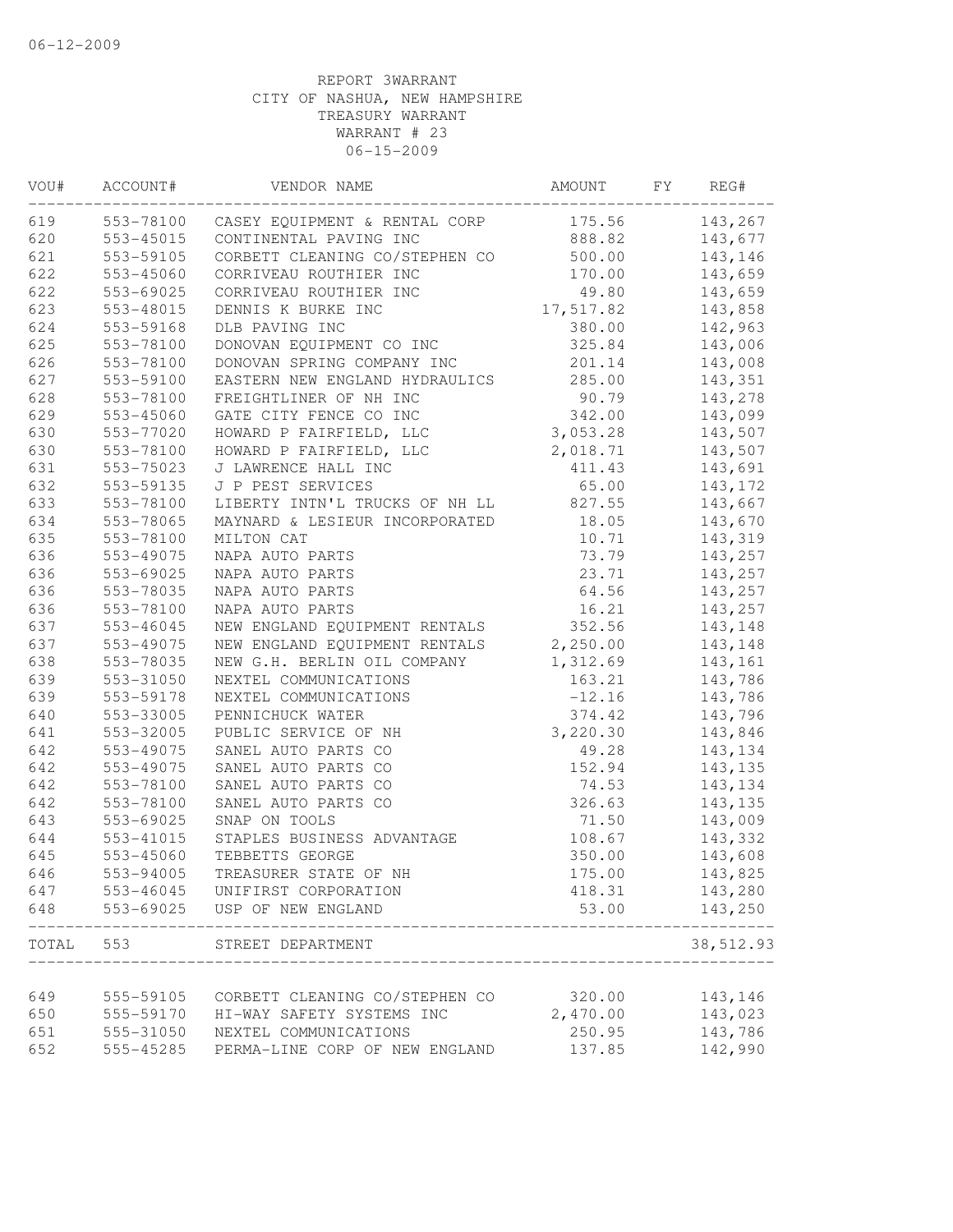| 653<br>555-32025<br>PSNH<br>143,842<br>1,444.10<br>555-32025<br>143,843<br>PSNH<br>536.89<br>143,135<br>555-78140<br>SANEL AUTO PARTS CO<br>21.64<br>655<br>142,982<br>555-45107<br>W E AUBUCHON COMPANY INC<br>29.12<br>5,210.55<br>TOTAL<br>555<br>TRAFFIC DEPARTMENT<br>656<br>557-59100<br>CORBETT CLEANING CO/STEPHEN CO<br>143,146<br>450.00<br>657<br>D & R TOWING INC<br>143,660<br>557-78140<br>137.50<br>658<br>NASHUA OUTDOOR POWER EQUIP<br>143,139<br>557-74105<br>68.90<br>659<br>143,484<br>557-75023<br>PROGRESSIVE ALARM SERVICES<br>1,395.00<br>660<br>557-32005<br><b>PSNH</b><br>294.28<br>143,843<br>557<br>2,345.68<br>TOTAL<br>PARKING LOTS<br>661<br>561-48015<br>DENNIS K BURKE INC<br>744.38<br>143,858<br>142,964<br>662<br>561-45195<br>26.69<br>GRIFFIN GREENHOUSE SUPPLIES IN<br>663<br>HOME DEPOT CREDIT SERVICES<br>165.00<br>143,790<br>$561 - 75023$<br>664<br>143,144<br>$561 - 75903$<br>NASHUA WALLPAPER & PAINT CO<br>307.93<br>665<br>143,796<br>561-33005<br>PENNICHUCK WATER<br>127.57<br>666<br>143,843<br>561-32005<br>126.82<br>PSNH<br>TOTAL<br>561<br>1,498.39<br>EDGEWOOD CEMETERY<br>640.00<br>667<br>562-75023<br>143,287<br>GRANZ POWER EQUIPMENT<br>TOTAL<br>562<br>640.00<br>SUBURBAN CEMETERIES<br>563-48015<br>DENNIS K BURKE INC<br>410.14<br>143,858<br>143,670<br>563-74092<br>MAYNARD & LESIEUR INCORPORATED<br>34.75<br>143,139<br>563-74085<br>NASHUA OUTDOOR POWER EQUIP<br>127.21<br>563-34015<br>NATIONAL GRID<br>109.85<br>143,820<br>563-78007<br>110.66<br>143, 135<br>SANEL AUTO PARTS CO<br>TOTAL 563<br>WOODLAWN CEMETERY<br>792.61<br>673<br>572-91005<br>106.70<br>143,254<br>FALK CARTER<br>83.43<br>143,675<br>674<br>572-51010<br>HILLSBOROUGH COUNTY TREASURER<br>675<br>143,306<br>572-91005<br>HOUSTON ROGER<br>188.10<br>143,839<br>676<br>572-49025<br>MOMETRIX MEDIA LLC<br>113.80<br>143,786<br>677<br>572-31050<br>12.20<br>NEXTEL COMMUNICATIONS<br>678<br>572-91005<br>111.70<br>143,227<br>PANNY LINDA<br>143,221<br>679<br>572-91005<br>76.07<br>ST JOHN LUCY | VOU# | ACCOUNT# | VENDOR NAME | AMOUNT | FY | REG# |
|-----------------------------------------------------------------------------------------------------------------------------------------------------------------------------------------------------------------------------------------------------------------------------------------------------------------------------------------------------------------------------------------------------------------------------------------------------------------------------------------------------------------------------------------------------------------------------------------------------------------------------------------------------------------------------------------------------------------------------------------------------------------------------------------------------------------------------------------------------------------------------------------------------------------------------------------------------------------------------------------------------------------------------------------------------------------------------------------------------------------------------------------------------------------------------------------------------------------------------------------------------------------------------------------------------------------------------------------------------------------------------------------------------------------------------------------------------------------------------------------------------------------------------------------------------------------------------------------------------------------------------------------------------------------------------------------------------------------------------------------------------------------------------------------------------------------------------------------------------------------------------------------------------------------------------------------------------------------------------------------------------------------------------------------------------|------|----------|-------------|--------|----|------|
|                                                                                                                                                                                                                                                                                                                                                                                                                                                                                                                                                                                                                                                                                                                                                                                                                                                                                                                                                                                                                                                                                                                                                                                                                                                                                                                                                                                                                                                                                                                                                                                                                                                                                                                                                                                                                                                                                                                                                                                                                                                     |      |          |             |        |    |      |
|                                                                                                                                                                                                                                                                                                                                                                                                                                                                                                                                                                                                                                                                                                                                                                                                                                                                                                                                                                                                                                                                                                                                                                                                                                                                                                                                                                                                                                                                                                                                                                                                                                                                                                                                                                                                                                                                                                                                                                                                                                                     | 653  |          |             |        |    |      |
|                                                                                                                                                                                                                                                                                                                                                                                                                                                                                                                                                                                                                                                                                                                                                                                                                                                                                                                                                                                                                                                                                                                                                                                                                                                                                                                                                                                                                                                                                                                                                                                                                                                                                                                                                                                                                                                                                                                                                                                                                                                     | 654  |          |             |        |    |      |
|                                                                                                                                                                                                                                                                                                                                                                                                                                                                                                                                                                                                                                                                                                                                                                                                                                                                                                                                                                                                                                                                                                                                                                                                                                                                                                                                                                                                                                                                                                                                                                                                                                                                                                                                                                                                                                                                                                                                                                                                                                                     |      |          |             |        |    |      |
|                                                                                                                                                                                                                                                                                                                                                                                                                                                                                                                                                                                                                                                                                                                                                                                                                                                                                                                                                                                                                                                                                                                                                                                                                                                                                                                                                                                                                                                                                                                                                                                                                                                                                                                                                                                                                                                                                                                                                                                                                                                     |      |          |             |        |    |      |
|                                                                                                                                                                                                                                                                                                                                                                                                                                                                                                                                                                                                                                                                                                                                                                                                                                                                                                                                                                                                                                                                                                                                                                                                                                                                                                                                                                                                                                                                                                                                                                                                                                                                                                                                                                                                                                                                                                                                                                                                                                                     |      |          |             |        |    |      |
|                                                                                                                                                                                                                                                                                                                                                                                                                                                                                                                                                                                                                                                                                                                                                                                                                                                                                                                                                                                                                                                                                                                                                                                                                                                                                                                                                                                                                                                                                                                                                                                                                                                                                                                                                                                                                                                                                                                                                                                                                                                     |      |          |             |        |    |      |
|                                                                                                                                                                                                                                                                                                                                                                                                                                                                                                                                                                                                                                                                                                                                                                                                                                                                                                                                                                                                                                                                                                                                                                                                                                                                                                                                                                                                                                                                                                                                                                                                                                                                                                                                                                                                                                                                                                                                                                                                                                                     |      |          |             |        |    |      |
|                                                                                                                                                                                                                                                                                                                                                                                                                                                                                                                                                                                                                                                                                                                                                                                                                                                                                                                                                                                                                                                                                                                                                                                                                                                                                                                                                                                                                                                                                                                                                                                                                                                                                                                                                                                                                                                                                                                                                                                                                                                     |      |          |             |        |    |      |
|                                                                                                                                                                                                                                                                                                                                                                                                                                                                                                                                                                                                                                                                                                                                                                                                                                                                                                                                                                                                                                                                                                                                                                                                                                                                                                                                                                                                                                                                                                                                                                                                                                                                                                                                                                                                                                                                                                                                                                                                                                                     |      |          |             |        |    |      |
|                                                                                                                                                                                                                                                                                                                                                                                                                                                                                                                                                                                                                                                                                                                                                                                                                                                                                                                                                                                                                                                                                                                                                                                                                                                                                                                                                                                                                                                                                                                                                                                                                                                                                                                                                                                                                                                                                                                                                                                                                                                     |      |          |             |        |    |      |
|                                                                                                                                                                                                                                                                                                                                                                                                                                                                                                                                                                                                                                                                                                                                                                                                                                                                                                                                                                                                                                                                                                                                                                                                                                                                                                                                                                                                                                                                                                                                                                                                                                                                                                                                                                                                                                                                                                                                                                                                                                                     |      |          |             |        |    |      |
|                                                                                                                                                                                                                                                                                                                                                                                                                                                                                                                                                                                                                                                                                                                                                                                                                                                                                                                                                                                                                                                                                                                                                                                                                                                                                                                                                                                                                                                                                                                                                                                                                                                                                                                                                                                                                                                                                                                                                                                                                                                     |      |          |             |        |    |      |
|                                                                                                                                                                                                                                                                                                                                                                                                                                                                                                                                                                                                                                                                                                                                                                                                                                                                                                                                                                                                                                                                                                                                                                                                                                                                                                                                                                                                                                                                                                                                                                                                                                                                                                                                                                                                                                                                                                                                                                                                                                                     |      |          |             |        |    |      |
|                                                                                                                                                                                                                                                                                                                                                                                                                                                                                                                                                                                                                                                                                                                                                                                                                                                                                                                                                                                                                                                                                                                                                                                                                                                                                                                                                                                                                                                                                                                                                                                                                                                                                                                                                                                                                                                                                                                                                                                                                                                     |      |          |             |        |    |      |
|                                                                                                                                                                                                                                                                                                                                                                                                                                                                                                                                                                                                                                                                                                                                                                                                                                                                                                                                                                                                                                                                                                                                                                                                                                                                                                                                                                                                                                                                                                                                                                                                                                                                                                                                                                                                                                                                                                                                                                                                                                                     |      |          |             |        |    |      |
|                                                                                                                                                                                                                                                                                                                                                                                                                                                                                                                                                                                                                                                                                                                                                                                                                                                                                                                                                                                                                                                                                                                                                                                                                                                                                                                                                                                                                                                                                                                                                                                                                                                                                                                                                                                                                                                                                                                                                                                                                                                     |      |          |             |        |    |      |
|                                                                                                                                                                                                                                                                                                                                                                                                                                                                                                                                                                                                                                                                                                                                                                                                                                                                                                                                                                                                                                                                                                                                                                                                                                                                                                                                                                                                                                                                                                                                                                                                                                                                                                                                                                                                                                                                                                                                                                                                                                                     |      |          |             |        |    |      |
|                                                                                                                                                                                                                                                                                                                                                                                                                                                                                                                                                                                                                                                                                                                                                                                                                                                                                                                                                                                                                                                                                                                                                                                                                                                                                                                                                                                                                                                                                                                                                                                                                                                                                                                                                                                                                                                                                                                                                                                                                                                     |      |          |             |        |    |      |
|                                                                                                                                                                                                                                                                                                                                                                                                                                                                                                                                                                                                                                                                                                                                                                                                                                                                                                                                                                                                                                                                                                                                                                                                                                                                                                                                                                                                                                                                                                                                                                                                                                                                                                                                                                                                                                                                                                                                                                                                                                                     |      |          |             |        |    |      |
|                                                                                                                                                                                                                                                                                                                                                                                                                                                                                                                                                                                                                                                                                                                                                                                                                                                                                                                                                                                                                                                                                                                                                                                                                                                                                                                                                                                                                                                                                                                                                                                                                                                                                                                                                                                                                                                                                                                                                                                                                                                     |      |          |             |        |    |      |
|                                                                                                                                                                                                                                                                                                                                                                                                                                                                                                                                                                                                                                                                                                                                                                                                                                                                                                                                                                                                                                                                                                                                                                                                                                                                                                                                                                                                                                                                                                                                                                                                                                                                                                                                                                                                                                                                                                                                                                                                                                                     | 668  |          |             |        |    |      |
|                                                                                                                                                                                                                                                                                                                                                                                                                                                                                                                                                                                                                                                                                                                                                                                                                                                                                                                                                                                                                                                                                                                                                                                                                                                                                                                                                                                                                                                                                                                                                                                                                                                                                                                                                                                                                                                                                                                                                                                                                                                     | 669  |          |             |        |    |      |
|                                                                                                                                                                                                                                                                                                                                                                                                                                                                                                                                                                                                                                                                                                                                                                                                                                                                                                                                                                                                                                                                                                                                                                                                                                                                                                                                                                                                                                                                                                                                                                                                                                                                                                                                                                                                                                                                                                                                                                                                                                                     | 670  |          |             |        |    |      |
|                                                                                                                                                                                                                                                                                                                                                                                                                                                                                                                                                                                                                                                                                                                                                                                                                                                                                                                                                                                                                                                                                                                                                                                                                                                                                                                                                                                                                                                                                                                                                                                                                                                                                                                                                                                                                                                                                                                                                                                                                                                     | 671  |          |             |        |    |      |
|                                                                                                                                                                                                                                                                                                                                                                                                                                                                                                                                                                                                                                                                                                                                                                                                                                                                                                                                                                                                                                                                                                                                                                                                                                                                                                                                                                                                                                                                                                                                                                                                                                                                                                                                                                                                                                                                                                                                                                                                                                                     | 672  |          |             |        |    |      |
|                                                                                                                                                                                                                                                                                                                                                                                                                                                                                                                                                                                                                                                                                                                                                                                                                                                                                                                                                                                                                                                                                                                                                                                                                                                                                                                                                                                                                                                                                                                                                                                                                                                                                                                                                                                                                                                                                                                                                                                                                                                     |      |          |             |        |    |      |
|                                                                                                                                                                                                                                                                                                                                                                                                                                                                                                                                                                                                                                                                                                                                                                                                                                                                                                                                                                                                                                                                                                                                                                                                                                                                                                                                                                                                                                                                                                                                                                                                                                                                                                                                                                                                                                                                                                                                                                                                                                                     |      |          |             |        |    |      |
|                                                                                                                                                                                                                                                                                                                                                                                                                                                                                                                                                                                                                                                                                                                                                                                                                                                                                                                                                                                                                                                                                                                                                                                                                                                                                                                                                                                                                                                                                                                                                                                                                                                                                                                                                                                                                                                                                                                                                                                                                                                     |      |          |             |        |    |      |
|                                                                                                                                                                                                                                                                                                                                                                                                                                                                                                                                                                                                                                                                                                                                                                                                                                                                                                                                                                                                                                                                                                                                                                                                                                                                                                                                                                                                                                                                                                                                                                                                                                                                                                                                                                                                                                                                                                                                                                                                                                                     |      |          |             |        |    |      |
|                                                                                                                                                                                                                                                                                                                                                                                                                                                                                                                                                                                                                                                                                                                                                                                                                                                                                                                                                                                                                                                                                                                                                                                                                                                                                                                                                                                                                                                                                                                                                                                                                                                                                                                                                                                                                                                                                                                                                                                                                                                     |      |          |             |        |    |      |
|                                                                                                                                                                                                                                                                                                                                                                                                                                                                                                                                                                                                                                                                                                                                                                                                                                                                                                                                                                                                                                                                                                                                                                                                                                                                                                                                                                                                                                                                                                                                                                                                                                                                                                                                                                                                                                                                                                                                                                                                                                                     |      |          |             |        |    |      |
|                                                                                                                                                                                                                                                                                                                                                                                                                                                                                                                                                                                                                                                                                                                                                                                                                                                                                                                                                                                                                                                                                                                                                                                                                                                                                                                                                                                                                                                                                                                                                                                                                                                                                                                                                                                                                                                                                                                                                                                                                                                     |      |          |             |        |    |      |
|                                                                                                                                                                                                                                                                                                                                                                                                                                                                                                                                                                                                                                                                                                                                                                                                                                                                                                                                                                                                                                                                                                                                                                                                                                                                                                                                                                                                                                                                                                                                                                                                                                                                                                                                                                                                                                                                                                                                                                                                                                                     |      |          |             |        |    |      |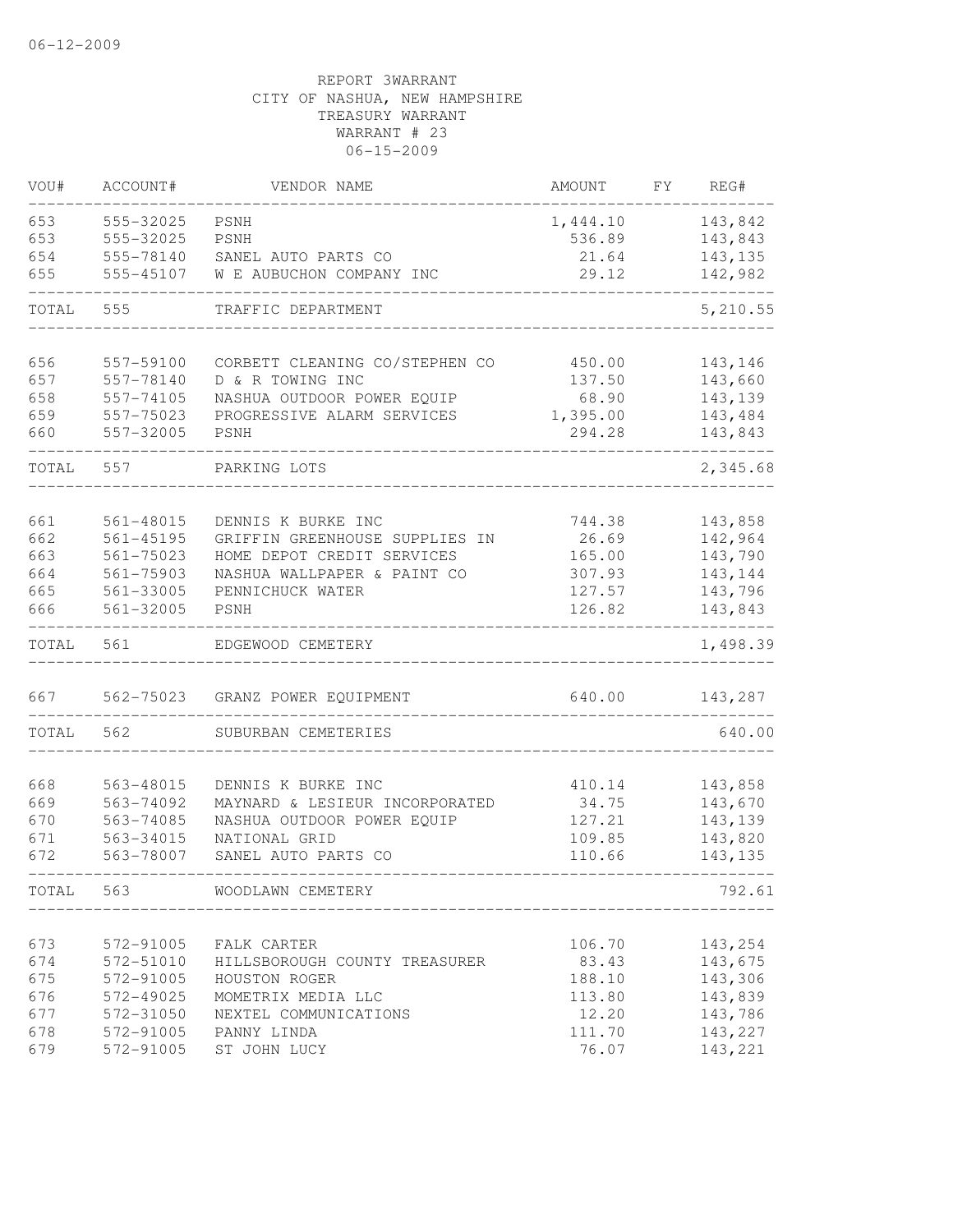|           | VOU# ACCOUNT#           | VENDOR NAME                     | AMOUNT   | FY. | REG#     |
|-----------|-------------------------|---------------------------------|----------|-----|----------|
| TOTAL 572 |                         | PLANNING DEPARTMENT             |          |     | 692.00   |
| 680       | 573-49025               | CITIZENS BANK                   | 1,695.00 |     | 642      |
| 681       |                         | 573-31050 NEXTEL COMMUNICATIONS | 70.80    |     | 143,786  |
| 682       | 573-98032               | NORTH AMERCIAN PRO PAINTERS     | 796.03   |     | 143,771  |
| TOTAL 573 | _______________________ | ECONOMIC DEVELOPMENT            |          |     | 2,561.83 |
|           |                         |                                 |          |     |          |
| 683       | 575-45050               | ACTRACE                         | 660.00   |     | 143,068  |
| 684       | 575-41015               | ANCO SIGNS & STAMPS INC         | 16.95    |     | 143,237  |
| 685       | 575-45050               | APPLE BOOKS                     | 3,768.23 |     | 143,141  |
| 686       | 575-75023               | B & S LOCKSMITH INC             | 680.94   |     | 143,183  |
| 687       | 575-45050               | BAKER & TAYLOR                  | 2,905.96 |     | 143,040  |
| 687       | 575-45050               | BAKER & TAYLOR                  | 1,676.99 |     | 143,041  |
| 687       | 575-45050               | BAKER & TAYLOR                  | 522.50   |     | 143,042  |
| 688       | 575-45085               | BAKER & TAYLOR ENTERTAINMENT    | 105.71   |     | 143,033  |
| 688       | 575-45315               | BAKER & TAYLOR ENTERTAINMENT    | 460.85   |     | 143,033  |
| 689       | 575-45904               | <b>BOSTON HERALD</b>            | 598.00   |     | 143,851  |
| 690       | 575-45050               | D&B                             | 579.50   |     | 143,791  |
| 691       | 575-45050               | ENCYCLOPAEDIA BRITANNICA INC    | 549.00   |     | 143,053  |
| 692       | 575-45050               | <b>GALE</b>                     | 1,105.60 |     | 143,264  |
| 693       | 575-45220               | GENERAL BOOK COVERS             | 162.69   |     | 142,980  |
| 694       | 575-42010               | HOME DEPOT CREDIT SERVICES      | 142.40   |     | 143,790  |
| 695       | 575-45050               | INGRAM LIBRARY SERVICES         | 2,301.50 |     | 143,317  |
| 696       | 575-75130               | JOHNSON CONTROLS INC            | 3,475.00 |     | 143,094  |
| 697       | 575-75105               | JOHNSON'S ELECTRIC INC          | 195.00   |     | 143,052  |
| 698       | 575-45315               | MAIN DUNSTABLE VIDEO            | 25.68    |     | 143,855  |
| 699       | 575-45085               | MICROMARKETING LLC              | 233.46   |     | 143,124  |
| 700       | 575-45315               | MULTI-CULTURAL BOOKS & VIDEOS   | 107.75   |     | 143, 151 |
| 701       | 575-57010               | MV COMMUNICATIONS INC           | 141.00   |     | 142,961  |
| 702       | 575-42005               | NEW ENGLAND PAPER & SUPPLY      | 62.99    |     | 143,155  |
| 702       | 575-42020               | NEW ENGLAND PAPER & SUPPLY      | 513.07   |     | 143,155  |
| 703       | 575-31040               | NEXTEL COMMUNICATIONS           | 100.76   |     | 143,786  |
| 704       | 575-45050               | NOVELAS POPULAR                 | 40.00    |     | 143,127  |
| 705       | 575-32005               | PUBLIC SERVICE OF NH            | 7,930.59 |     | 143,846  |
| 706       | 575-45085               | RECORDED BOOKS LLC              | 15.90    |     | 143,284  |
| 707       | 575-42015               | REXEL CLS                       | 355.49   |     | 143,522  |
| 708       | 575-78100               | ROBBINS AUTO PARTS              | 62.09    |     | 143,591  |
| 709       | 575-64015               | SAM'S CLUB DIRECT               | 727.03   |     | 143,800  |
| 710       | 575-45050               | SIMON & SCHUSTER                | 34.44    |     | 143,034  |
| 711       | 575-41005               | STAPLES BUSINESS ADVANTAGE      | 404.70   |     | 143,332  |
| 711       | 575-41015               | STAPLES BUSINESS ADVANTAGE      | 89.08    |     | 143,332  |
| 712       | 575-91015               | TAGGART LINDA                   | 191.42   |     | 143, 147 |
| 713       | 575-45904               | THE TELEGRAPH                   | 780.00   |     | 143,815  |
| 714       | 575-41005               | WB MASON COMPANY INC            | 535.98   |     | 143,003  |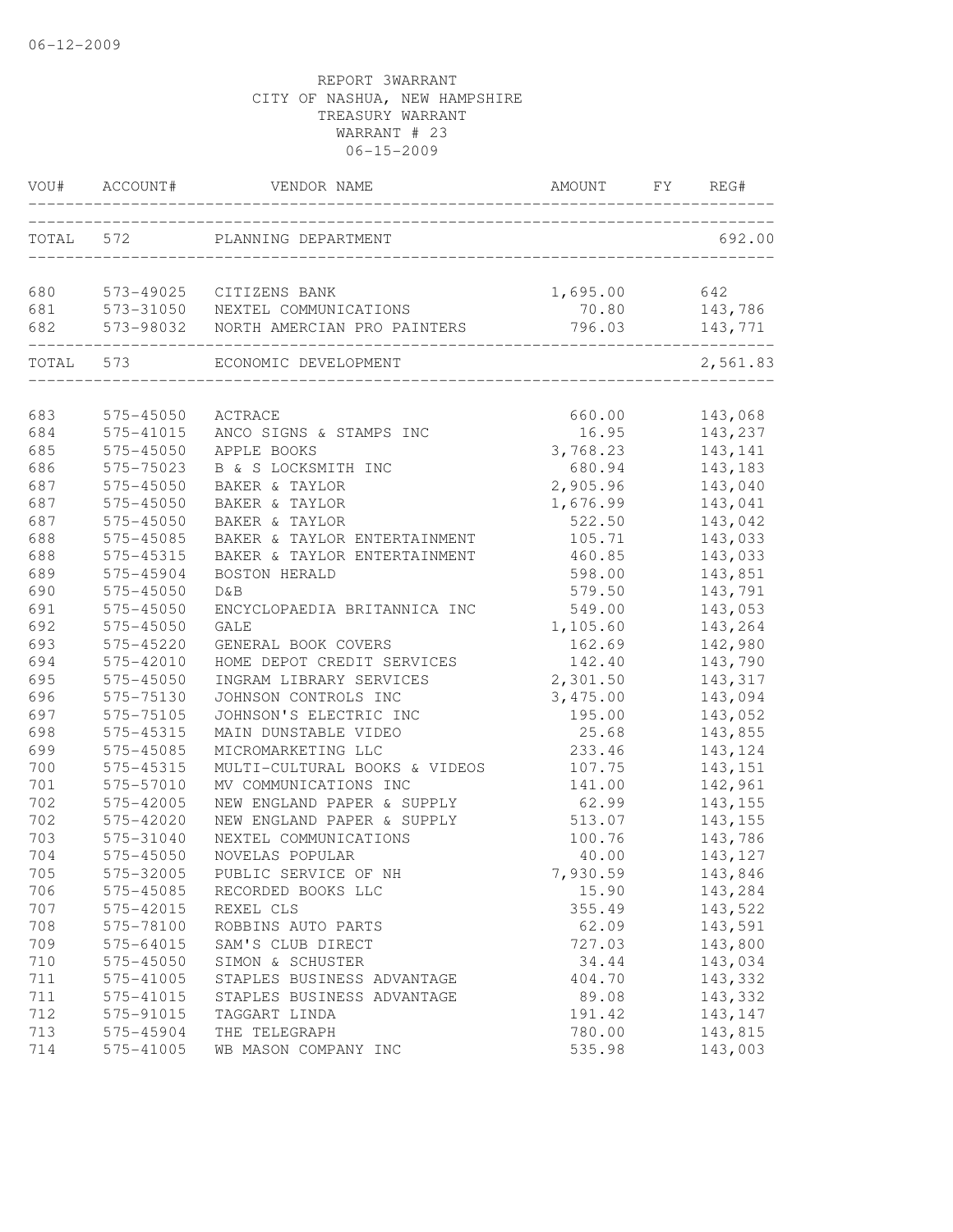| TOTAL<br>716<br>717<br>718<br>719       | 575<br>576-91005<br>576-94005<br>576-94005<br>576-31065<br>576-94005<br>576-91005<br>576<br>577-31050 | 715 575-46045 WORK'N GEAR LLC<br>PUBLIC LIBRARIES<br>DUPONT TIMOTHY<br>INTERNATIONAL CODE COUNCIL, IN<br>NCS PEARSON, INC.<br>NEXTEL COMMUNICATIONS<br>PEARSON VUE<br>TRACY WILLIAM<br>BUILDING DEPARTMENT | 140.00<br>87.00<br>59.00<br>50.00<br>468.93<br>1,160.00<br>217.25 | 143,045<br>32,398.25<br>143,055<br>143,311<br>143,606<br>143,786<br>143,827<br>143,487 |
|-----------------------------------------|-------------------------------------------------------------------------------------------------------|------------------------------------------------------------------------------------------------------------------------------------------------------------------------------------------------------------|-------------------------------------------------------------------|----------------------------------------------------------------------------------------|
|                                         |                                                                                                       |                                                                                                                                                                                                            |                                                                   |                                                                                        |
|                                         |                                                                                                       |                                                                                                                                                                                                            |                                                                   |                                                                                        |
|                                         |                                                                                                       |                                                                                                                                                                                                            |                                                                   |                                                                                        |
|                                         |                                                                                                       |                                                                                                                                                                                                            |                                                                   |                                                                                        |
|                                         |                                                                                                       |                                                                                                                                                                                                            |                                                                   |                                                                                        |
|                                         |                                                                                                       |                                                                                                                                                                                                            |                                                                   |                                                                                        |
| 720                                     |                                                                                                       |                                                                                                                                                                                                            |                                                                   |                                                                                        |
| 721                                     |                                                                                                       |                                                                                                                                                                                                            |                                                                   |                                                                                        |
| TOTAL                                   |                                                                                                       |                                                                                                                                                                                                            |                                                                   | 2,042.18                                                                               |
| 722                                     |                                                                                                       | NEXTEL COMMUNICATIONS                                                                                                                                                                                      | 43.53                                                             | 143,786                                                                                |
| 723                                     | 577-91005                                                                                             | ORTEGA NELSON                                                                                                                                                                                              | 168.85                                                            | 143,241                                                                                |
| TOTAL 577                               |                                                                                                       | CODE ENFORCEMENT                                                                                                                                                                                           |                                                                   | 212.38                                                                                 |
|                                         |                                                                                                       |                                                                                                                                                                                                            |                                                                   |                                                                                        |
| 212, 107 581-49050                      |                                                                                                       | AC MOORE INC                                                                                                                                                                                               | 163.52                                                            | 143,079                                                                                |
| 212, 108 581-53103                      |                                                                                                       | ACUCARE NURSING PROFESSIONALS                                                                                                                                                                              | 214.75                                                            | 143,382                                                                                |
| 212,109 581-53101                       |                                                                                                       | ADULT LEARNING CENTER                                                                                                                                                                                      | 25,000.00                                                         | 143,282                                                                                |
| 212,109 581-84030<br>212, 110 581-74092 |                                                                                                       | ADULT LEARNING CENTER                                                                                                                                                                                      | 25, 312.50                                                        | 143,282<br>143,106                                                                     |
| 212, 111 581-77005                      |                                                                                                       | AFFILIATED HVAC SERVICES LLC<br>AIRXCHANGE INC                                                                                                                                                             | 344.00<br>2,212.00                                                | 143,533                                                                                |
| 212, 112 581-42110                      |                                                                                                       | ALARMAX DISTRIBUTORS INC                                                                                                                                                                                   | 1,483.18                                                          | 143,372                                                                                |
| 212, 113 581-94030                      |                                                                                                       | ALMEIDA SARAH                                                                                                                                                                                              | 169.00                                                            | 143,418                                                                                |
| 212, 114 581-91005                      |                                                                                                       | ALVES ARELINDA                                                                                                                                                                                             | 56.51                                                             | 143,529                                                                                |
| 212, 115 581-49035                      |                                                                                                       | AMSCO SCHOOL PUBLICATIONS INC                                                                                                                                                                              | 1,030.50                                                          | 142,960                                                                                |
| 212, 116 581-49910                      |                                                                                                       | ARCSOURCE INC                                                                                                                                                                                              | 16.08                                                             | 143,136                                                                                |
| 212, 117 581-94030                      |                                                                                                       | ATECH VISION AND HEARING SERVI                                                                                                                                                                             | 30.00                                                             | 143,626                                                                                |
| 212, 118 581-91005                      |                                                                                                       | BAGLEY MARCIA                                                                                                                                                                                              | 65.73                                                             | 143,535                                                                                |
| 212, 119 581-49050                      |                                                                                                       | BAKER & TAYLOR                                                                                                                                                                                             | 79.34                                                             | 143,042                                                                                |
| 212, 120 581-59130                      |                                                                                                       | BARBERIAN MICHAEL                                                                                                                                                                                          | 232.00                                                            | 143,551                                                                                |
| 212, 121 581-49030                      |                                                                                                       | BARNES & NOBLE INC                                                                                                                                                                                         | 90.93                                                             | 142,945                                                                                |
| 212, 121 581-49050                      |                                                                                                       | BARNES & NOBLE INC                                                                                                                                                                                         | 1,045.55                                                          | 142,945                                                                                |
| 212, 122 581-91005                      |                                                                                                       | BATES DIANE                                                                                                                                                                                                | 123.20                                                            | 143,451                                                                                |
| 212, 123 581-42110                      |                                                                                                       | BATTERY SPECIALISTS OF NH LLC                                                                                                                                                                              | 39.95                                                             | 143,552                                                                                |
| 212, 124 581-49050                      |                                                                                                       | BELLANTUONI PARTRICIA                                                                                                                                                                                      | 179.99                                                            | 143,093                                                                                |
| 212, 125 581-49050                      |                                                                                                       | BELLETETES INC                                                                                                                                                                                             | 153.37                                                            | 143, 125                                                                               |
| 212, 126 581-49050                      |                                                                                                       | BELTRONICS INCORPORATED                                                                                                                                                                                    | 2,257.00                                                          | 143,663                                                                                |
| 212, 127 581-94030                      |                                                                                                       | BENNETT JEAN                                                                                                                                                                                               | 50.00                                                             | 143,397                                                                                |
| 212, 128 581-53100                      |                                                                                                       | BENSON JULIANN                                                                                                                                                                                             | 575.53                                                            | 143,640                                                                                |
| 212, 129 581-75023                      |                                                                                                       | BLAINE WINDOW HARDWARE INC                                                                                                                                                                                 | 209.06                                                            | 143, 111                                                                               |
| 212, 130 581-59130                      |                                                                                                       | BLAZE MIKE                                                                                                                                                                                                 | 174.00                                                            | 142,995                                                                                |
| 212, 131 581-59130                      |                                                                                                       | BOURASSA DANA                                                                                                                                                                                              | 78.00                                                             | 143,499                                                                                |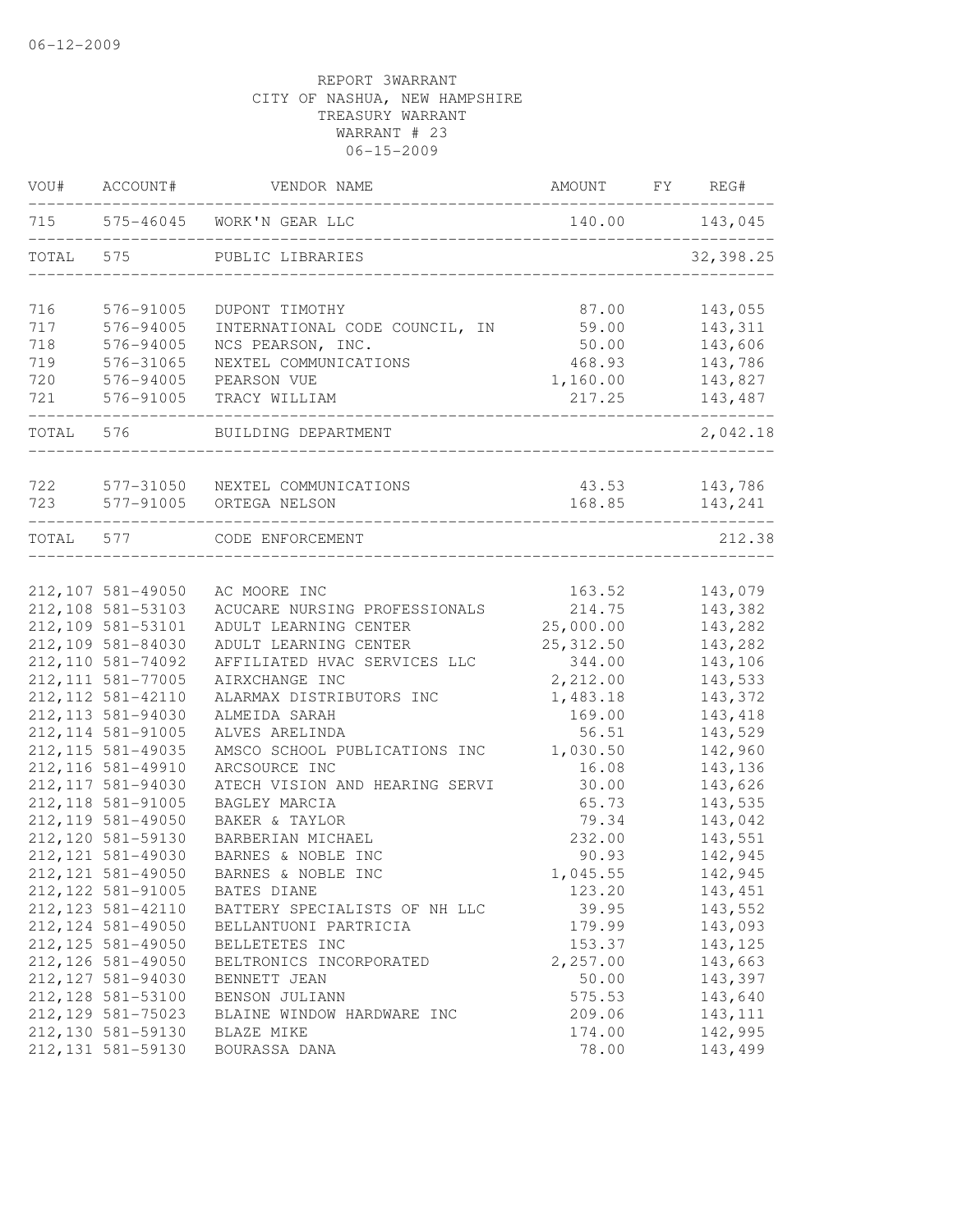| VOU# | ACCOUNT#           | VENDOR NAME                    | AMOUNT           | FY | REG#     |
|------|--------------------|--------------------------------|------------------|----|----------|
|      | 212, 132 581-49035 | BROWN UNIVERSITY               | 431.20           |    | 143,854  |
|      | 212, 133 581-49910 | BROX INDUSTRIES INC            | 407.00           |    | 143,010  |
|      | 212, 134 581-55010 | BUDGET CAR & TRUCK RENTAL      | 166.00           |    | 143,442  |
|      | 212, 135 581-91005 | BURRUTO JOHN                   | 42.90            |    | 143,550  |
|      | 212, 136 581-49050 | C & M DISTRIBUTING CO          | 1,169.90         |    | 143,445  |
|      | 212, 136 581-64192 | C & M DISTRIBUTING CO          | 1,799.50         |    | 143,445  |
|      | 212, 137 581-55015 | CANFIELD BRAD                  | 1,045.00         |    | 143,460  |
|      | 212, 138 581-42130 | CAPP INC                       | 188.00           |    | 143,353  |
|      | 212, 139 581-55015 | CARING HANDS TRANSPORTATION LL | 14,080.00        |    | 143,525  |
|      | 212,140 581-59130  | CARON JOHN                     | 58.00            |    | 143,562  |
|      | 212, 141 581-49050 | CARPARTS OF NASHUA             | 22.99            |    | 143,658  |
|      | 212, 142 581-59130 | CARR THOMAS                    | 136.00           |    | 143,066  |
|      | 212, 143 581-49050 | CARSON-DELLOSA PUBLISHING CO I | 92.89            |    | 143,078  |
|      | 212, 144 581-49050 | CARTRIDGE WORLD                | 880.91           |    | 143,501  |
|      | 212, 145 581-94030 | CASEY ELLEN                    | 50.00            |    | 143,430  |
|      | 212, 146 581-53100 | CEGALIS NANCY                  | 8,512.50         |    | 143,614  |
|      | 212, 147 581-42010 | CENTRAL PAPER PRODUCTS CO      | 4,925.80         |    | 143,679  |
|      | 212, 147 581-42020 | CENTRAL PAPER PRODUCTS CO      | 165.84           |    | 143,679  |
|      | 212, 148 581-78007 | CHAPPELL TRACTOR SALES INC     | 23.54            |    | 143,011  |
|      | 212, 149 581-78007 | CHUCK'S AUTO REPAIR INC        | 66.97            |    | 143,458  |
| 724  | 581-91040          | CITIZENS BANK                  | $-62.13$         |    | 642      |
| 724  | 581-95005          | CITIZENS BANK                  | 25.00            |    | 642      |
|      | 212,150 581-53103  | CLARK ASSOCIATES/DEBBIE CLARK  | 28,591.50        |    | 143,017  |
|      | 212, 151 581-59130 | COLBURN GLENN                  | 156.00           |    | 143,500  |
|      | 212, 152 581-49050 | COMMUNICATION ARTS             | 89.00            |    | 143,558  |
|      | 212, 153 581-56030 | COMMUNITY COUNCIL OF NASHUA    | 11,690.40        |    | 143,333  |
|      | 212, 154 581-49075 | COMPUTER HUT OF N E INC        | 132.00           |    | 143,684  |
|      | 212, 154 581-64045 | COMPUTER HUT OF N E INC        | 131.99           |    | 143,684  |
|      | 212, 155 581-49050 |                                |                  |    |          |
|      | 212, 156 581-49050 | CONNECTICUT VALLEY BIOLOGICAL  | 665.46<br>526.05 |    | 143,666  |
|      |                    | CONNECTIVITY                   |                  |    | 143,321  |
|      | 212, 157 581-32005 | CONSTELLATION NEW ENERGY       | 7,265.89         |    | 143,870  |
|      | 212, 158 581-42130 | CONTROL TECHNOLOGIES INC       | 1,228.64         |    | 143,358  |
|      | 212, 159 581-56030 | CONWAY ARENA                   | 31,949.41        |    | 143,478  |
|      | 212,160 581-44005  | COPY SHOP                      | 150.00           |    | 143,090  |
|      | 212,160 581-49075  | COPY SHOP                      | 1,800.00         |    | 143,090  |
|      | 212,161 581-91005  | COVART VIRGINIA L              | 24.70            |    | 143,610  |
|      | 212, 162 581-84030 | CROTCHED MOUNTAIN REHAB CTR    | 16,226.27        |    | 143,377  |
|      | 212, 163 581-49050 | CURTIN BRENDA                  | 15.96            |    | 143,473  |
|      | 212, 164 581-49050 | D A BUCCI & SONS INC           | 81.00            |    | 142,999  |
|      | 212, 165 581-94010 | DARROW DANA                    | 1,041.60         |    | 143,433  |
|      | 212,166 581-53100  | DAVE'S SEPTIC SERVICE INC      | 38.76            |    | 143,030  |
|      | 212, 167 581-74092 | DAVID H BAILEY                 | 340.00           |    | 143, 412 |
|      | 212, 168 581-54015 | DEAFDIGEST                     | 120.00           |    | 143,648  |
|      | 212, 169 581-55015 | DICKS SONYA                    | 211.75           |    | 143,565  |
|      | 212,170 581-49050  | DISCOUNT SCHOOL SUPPLY         | 717.14           |    | 143,384  |
|      | 212, 171 581-49050 | DOWNES & READER HARDWOOD CO IN | 1,507.12         |    | 143,002  |
|      | 212, 172 581-59130 | DRESCHER STEPHEN               | 78.00            |    | 143,156  |
|      | 212, 173 581-49050 | DURACO EXPRESS CHICAGO         | 640.60           |    | 143,863  |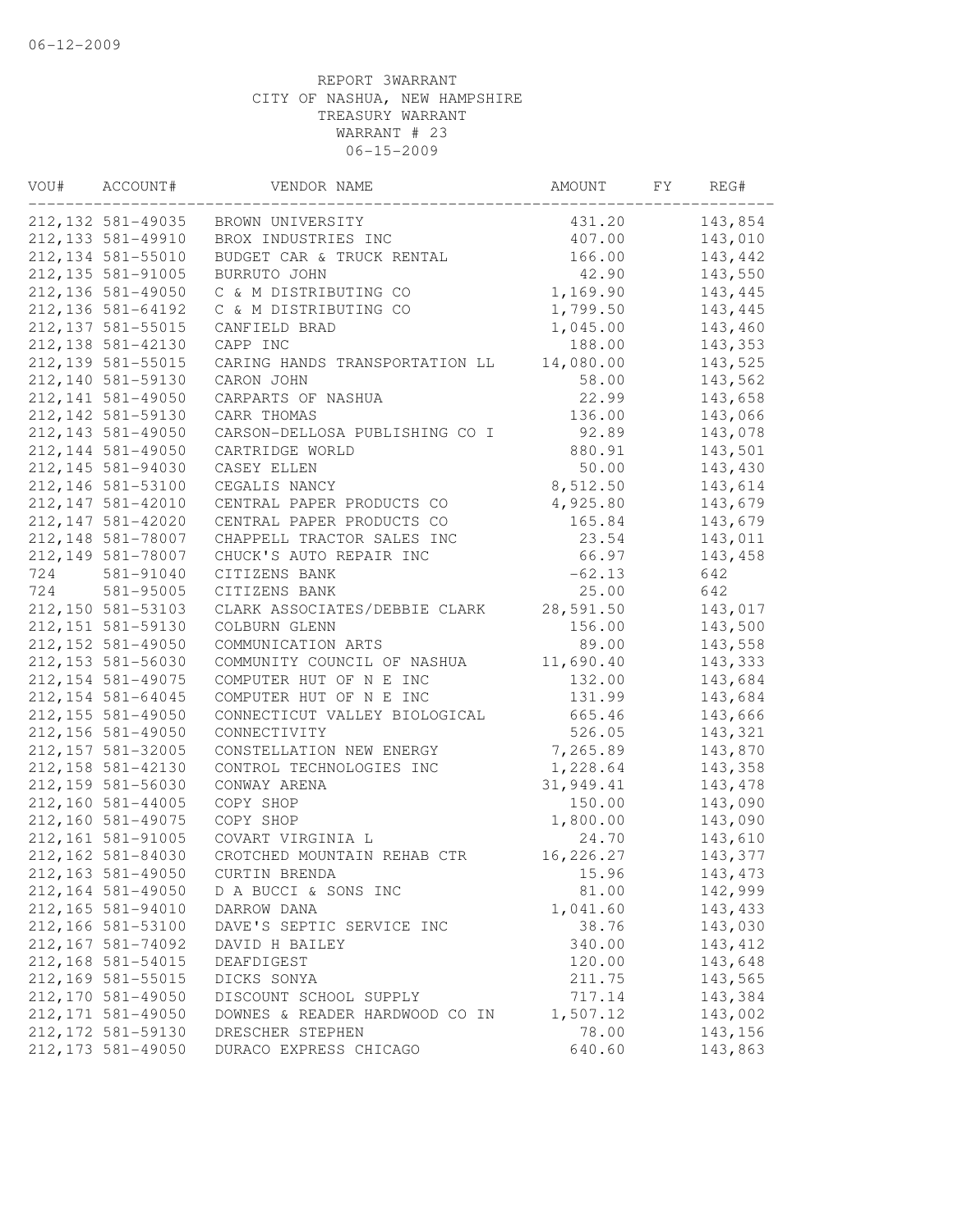| VOU# | ACCOUNT#           | VENDOR NAME                    | AMOUNT     | FY | REG#     |
|------|--------------------|--------------------------------|------------|----|----------|
|      | 212, 174 581-84055 | EASTER SEALS NEW HAMPSHIRE     | 3,638.20   |    | 143,289  |
|      | 212, 175 581-53100 | EBS HEALTHCARE                 | 9,184.00   |    | 143,613  |
|      | 212, 176 581-45910 | EBSCO INFORMATION SERVICES     | 613.04     |    | 143,678  |
|      | 212, 177 581-53101 | EDUCATION INC                  | 1,041.39   |    | 143,456  |
|      | 212, 178 581-59130 | EMOND ED                       | 174.00     |    | 143,515  |
|      | 212, 179 581-55010 | ERB GEORGE                     | 5.01       |    | 143,576  |
|      | 212,180 581-42130  | F W WEBB COMPANY               | 1,063.25   |    | 143,047  |
|      | 212, 181 581-53100 | FAGAN MELISSA MA CCCC-SLP      | 5,175.00   |    | 143,612  |
| 725  | 581-31005          | FAIRPOINT COMMUNICATIONS       | 1,489.68   |    | 143,830  |
|      | 212, 182 581-31005 | FAIRPOINT COMMUNICATIONS INC   | 115.58     |    | 143,866  |
|      | 212, 183 581-31005 | FAIRPOINT COMMUNICATIONS INC   | 115.12     |    | 143,867  |
|      | 212, 184 581-53101 | FALLER WILLAIM                 | 100.00     |    | 143,634  |
|      | 212, 185 581-49075 | FASTENAL CO                    | 185.52     |    | 142,994  |
|      | 212,186 581-49050  | FAT BRAIN TOYS                 | 53.07      |    | 143,644  |
|      | 212, 187 581-43005 | FEDEX FREIGHT                  | 59.96      |    | 143,871  |
|      | 212, 188 581-42130 | FILTER SALES & SERVICE         | 3,731.35   |    | 143,391  |
|      | 212, 189 581-55010 | FIRST STUDENT INC              | 576.24     |    | 143,426  |
|      | 212,190 581-55005  | FIRST STUDENT INC              | 4,158.99   |    | 143,437  |
|      | 212,190 581-55005  | FIRST STUDENT INC              | 3, 478.41  |    | 143,438  |
|      | 212,190 581-55015  | FIRST STUDENT INC              | 48,281.08  |    | 143, 437 |
|      | 212,190 581-55015  | FIRST STUDENT INC              | 119,588.95 |    | 143,438  |
|      | 212,190 581-55025  | FIRST STUDENT INC              | 118,401.60 |    | 143,437  |
|      | 212,190 581-55025  | FIRST STUDENT INC              | 105,608.25 |    | 143,438  |
|      | 212,190 581-55035  | FIRST STUDENT INC              | 1,630.96   |    | 143,437  |
|      | 212, 191 581-59130 | FISHER TOM                     | 58.00      |    | 143,308  |
|      | 212, 192 581-49050 | FLINN SCIENTIFIC INC           | 358.14     |    | 143,054  |
|      | 212, 193 581-49030 | FOLLETT LIBRARY RESOURCES      | 5, 315.92  |    | 142,988  |
|      | 212, 193 581-49035 | FOLLETT LIBRARY RESOURCES      | 520.91     |    | 142,988  |
|      | 212, 193 581-49055 | FOLLETT LIBRARY RESOURCES      | 153.20     |    | 142,988  |
|      | 212, 194 581-59130 | FOLTZ TERRY                    | 58.00      |    | 143,540  |
|      | 212, 195 581-91005 | FORAN MARY C                   | 69.85      |    | 143,493  |
|      | 212, 196 581-45910 | FRANCE AMERIQUE                | 924.00     |    | 143,555  |
|      | 212, 197 581-42120 | FRANK P MCCARTIN CO INC        | 390.00     |    | 143,370  |
|      | 212, 198 581-64192 | FRANKLIN PAINT CO INC          | 7,900.00   |    | 143, 427 |
|      | 212, 199 581-49050 | FREESTYLE PHOTOGRAPHIC SUPPLIE | 775.71     |    | 143,059  |
|      | 212,200 581-49050  | FREY SCIENTIFIC                | 44.21      |    | 143,091  |
|      | 212, 201 581-53100 | FUTURE MANAGEMENT SYSTEMS      | 1,000.00   |    | 143,563  |
|      | 212, 202 581-59130 | GABRIEL SCOTT                  | 156.00     |    | 143,519  |
|      | 212, 203 581-59130 | GADBOIS GERALD                 | 116.00     |    | 142,944  |
|      | 212, 204 581-75023 | GATE CITY FENCE CO INC         | 1,565.00   |    | 143,099  |
|      | 212, 205 581-84030 | GATEWAYS COMMUNITY SERVICES    | 9,291.00   |    | 143,569  |
|      | 212,206 581-49050  | GENERAL LINEN SERVICE INC      | 485.64     |    | 143,627  |
|      | 212, 207 581-55015 | GIANGRANDE JAMES               | 140.80     |    | 143,615  |
|      | 212,208 581-49050  | GOPHER                         | 718.44     |    | 143,374  |
|      | 212, 209 581-42130 | GRAINGER                       | 1,478.00   |    | 143,069  |
|      | 212, 209 581-49075 | GRAINGER                       | 9,307.36   |    | 143,069  |
|      | 212, 210 581-42120 | GRANITE GROUP (THE)            | 65.83      |    | 143,274  |
|      | 212, 211 581-68003 | GRAPPONE AUTOMOTIVE GROUP      | 19,741.00  |    | 143,320  |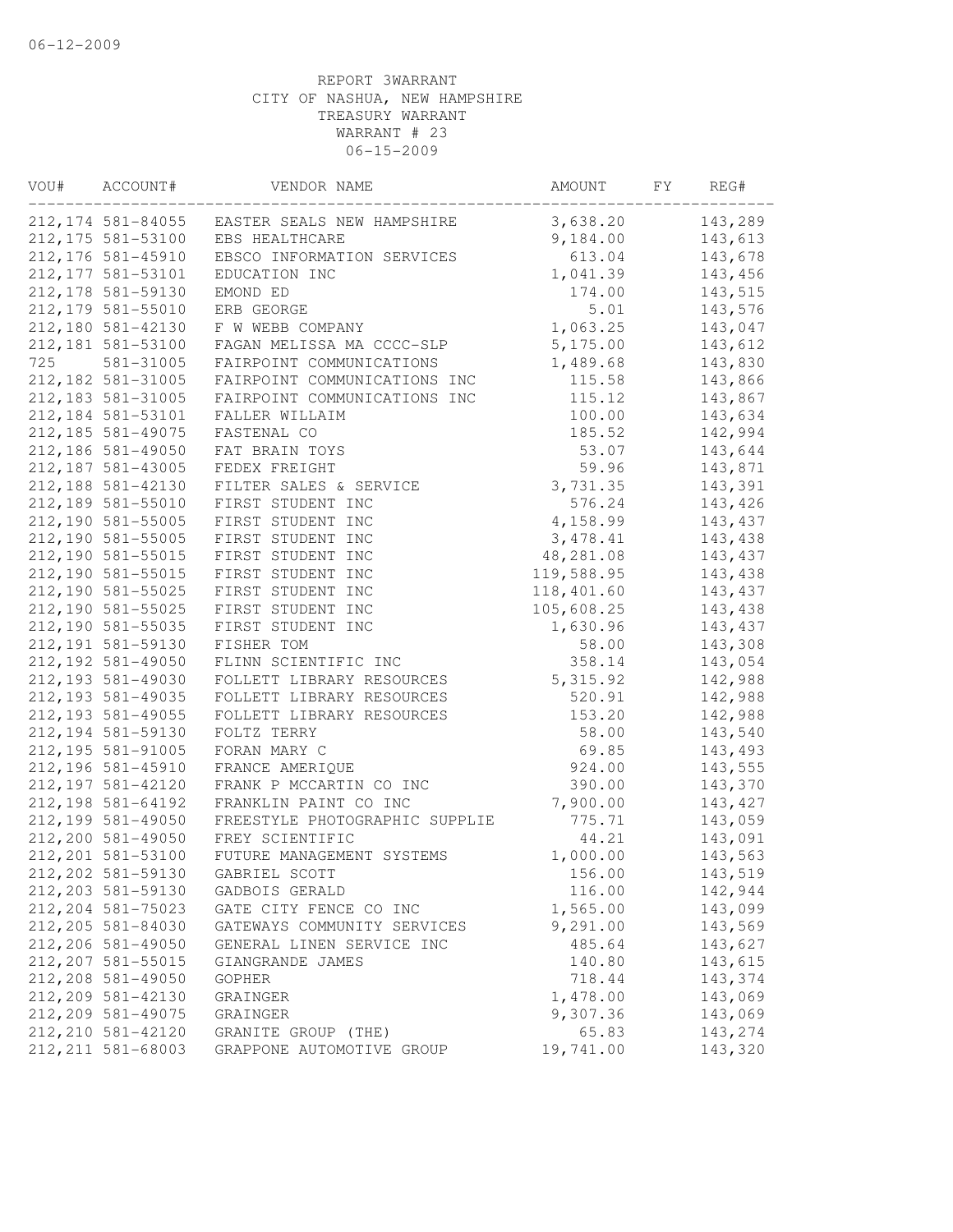| VOU# | ACCOUNT#           | VENDOR NAME                    | AMOUNT    | FY | REG#     |
|------|--------------------|--------------------------------|-----------|----|----------|
|      | 212, 212 581-84030 | GREATER LAWRENCE ED COLLABORAT | 22,812.50 |    | 143,450  |
|      | 212, 213 581-94030 | GREATER NASHUA CHAMBER OF COMM | 20.00     |    | 143,271  |
|      | 212, 214 581-91005 | GREENBERG ELLEN                | 435.18    |    | 143,528  |
|      | 212, 215 581-49095 | GUILFORD PUBLICATIONS INC      | 74.00     |    | 143,000  |
|      | 212, 216 581-74092 | HARRIS EQUIPMENT REPAIR SERVIC | 213.57    |    | 143,669  |
|      | 212, 217 581-59130 | HARRIS STEPHEN                 | 58.00     |    | 143,468  |
|      | 212, 218 581-42130 | HEATING SPECIALTIES OF NH INC  | 59.26     |    | 143,661  |
|      | 212, 219 581-47010 | HENRY SCHEIN INC               | 317.71    |    | 143, 472 |
|      | 212, 220 581-94010 | HERBERT TIMOTHY                | 2,400.00  |    | 143,645  |
|      | 212, 221 581-49050 | HM RECEIVABLES CO LLC          | 183.72    |    | 143,619  |
|      | 212, 221 581-49095 | HM RECEIVABLES CO LLC          | 19.96     |    | 143,619  |
|      | 212, 222 581-75023 | HOME DEPOT CREDIT SERVICES     | 650.12    |    | 143, 413 |
|      | 212, 223 581-49050 | HOME DEPOT CREDIT SERVICES     | 700.98    |    | 143,452  |
|      | 212, 224 581-59130 | HOMOLESKI SAM                  | 116.00    |    | 143,633  |
|      | 212, 225 581-31005 | HOTTEL CHRISTOPHER             | 469.42    |    | 143,516  |
|      | 212, 225 581-91005 | HOTTEL CHRISTOPHER             | 258.78    |    | 143,516  |
|      | 212, 226 581-59130 | HOUDE WILLIAM                  | 78.00     |    | 143,510  |
|      | 212, 227 581-77005 | HUDSON PAVING & EXCAVATION INC | 6,040.00  |    | 143,676  |
|      | 212, 228 581-49050 | HUDSON-RPM DISTRIBUTORS LLC    | 396.04    |    | 143,639  |
|      | 212, 229 581-49035 | HUMAN RELATIONS MEDIA          | 615.84    |    | 143,420  |
|      | 212, 230 581-72035 | IDEAL BUSINESS MACHINES INC    | 85.00     |    | 143,685  |
|      | 212, 231 581-41040 | INTEGRATED OFFICE SOLUTIONS    | 4,180.00  |    | 143,545  |
|      | 212, 232 581-53100 | INTERIM HEALTHCARE OF THE NORT | 208.00    |    | 143,197  |
|      | 212, 233 581-49050 | J W PEPPER & SON INC           | 645.24    |    | 143,072  |
|      | 212, 234 581-49035 | JACKDAW PUBLICATIONS           | 84.00     |    | 143,105  |
|      | 212, 235 581-49910 | JOHN DEERE LANDSCAPES INC      | 541.10    |    | 143,044  |
|      | 212, 236 581-94010 | JOHNSON JOANNE                 | 1,440.00  |    | 143,096  |
|      | 212, 237 581-53102 | JOHNSON KAREN                  | 150.00    |    | 143,654  |
|      | 212, 238 581-44005 | JONES SCHOOL SUPPLY CO INC     | 368.55    |    | 143,564  |
|      | 212, 239 581-44005 | JOSTENS INC                    | 1,335.42  |    | 143,398  |
|      | 212, 240 581-59130 | KARAM TIMOTHY                  | 116.00    |    | 143,523  |
|      | 212, 241 581-59130 | KELLY SHARON                   | 78.00     |    | 143,541  |
|      | 212, 242 581-49050 | KNOETIG CHRISTOPHER            | 18.36     |    | 143,428  |
|      | 212, 243 581-49050 | LAB-AIDS INC                   | 161.64    |    | 143,635  |
|      | 212, 244 581-49050 | LAKESHORE LEARNING MATERIALS   | 201.46    |    | 143,080  |
|      | 212, 245 581-91005 | LALIME MAUREEN                 | 91.18     |    | 143,440  |
|      | 212, 246 581-59130 | LANGGUTH AL                    | 58.00     |    | 143,511  |
|      | 212, 247 581-49050 | LEARNING RESOURCES INC         | 5,451.80  |    | 143,405  |
|      | 212, 248 581-59130 | LEVESQUE TED                   | 58.00     |    | 143,632  |
|      | 212, 249 581-84055 | LISBON REGIONAL SCHOOL DISTRIC | 3,604.56  |    | 143,643  |
|      | 212, 250 581-49050 | LONG'S ELECTRONICS INC         | 129.39    |    | 143, 414 |
|      | 212, 251 581-91005 | LUCAS MARK                     | 73.01     |    | 143,655  |
|      | 212, 252 581-59130 | LUNN TIM                       | 136.00    |    | 142,978  |
|      | 212, 253 581-42110 | M & M ELECTRICAL SUPPLY CO INC | 2, 114.14 |    | 143,657  |
|      | 212, 254 581-59080 | M & N SPORTS LLC               | 1,950.00  |    | 143,132  |
|      | 212, 254 581-74092 | M & N SPORTS LLC               | 1,225.00  |    | 143,132  |
|      | 212, 255 581-49050 | MAGNET STREET                  | 513.50    |    | 143,502  |
|      | 212, 256 581-59130 | MAKARAWICZ WILLIAM             | 156.00    |    | 143,025  |
|      |                    |                                |           |    |          |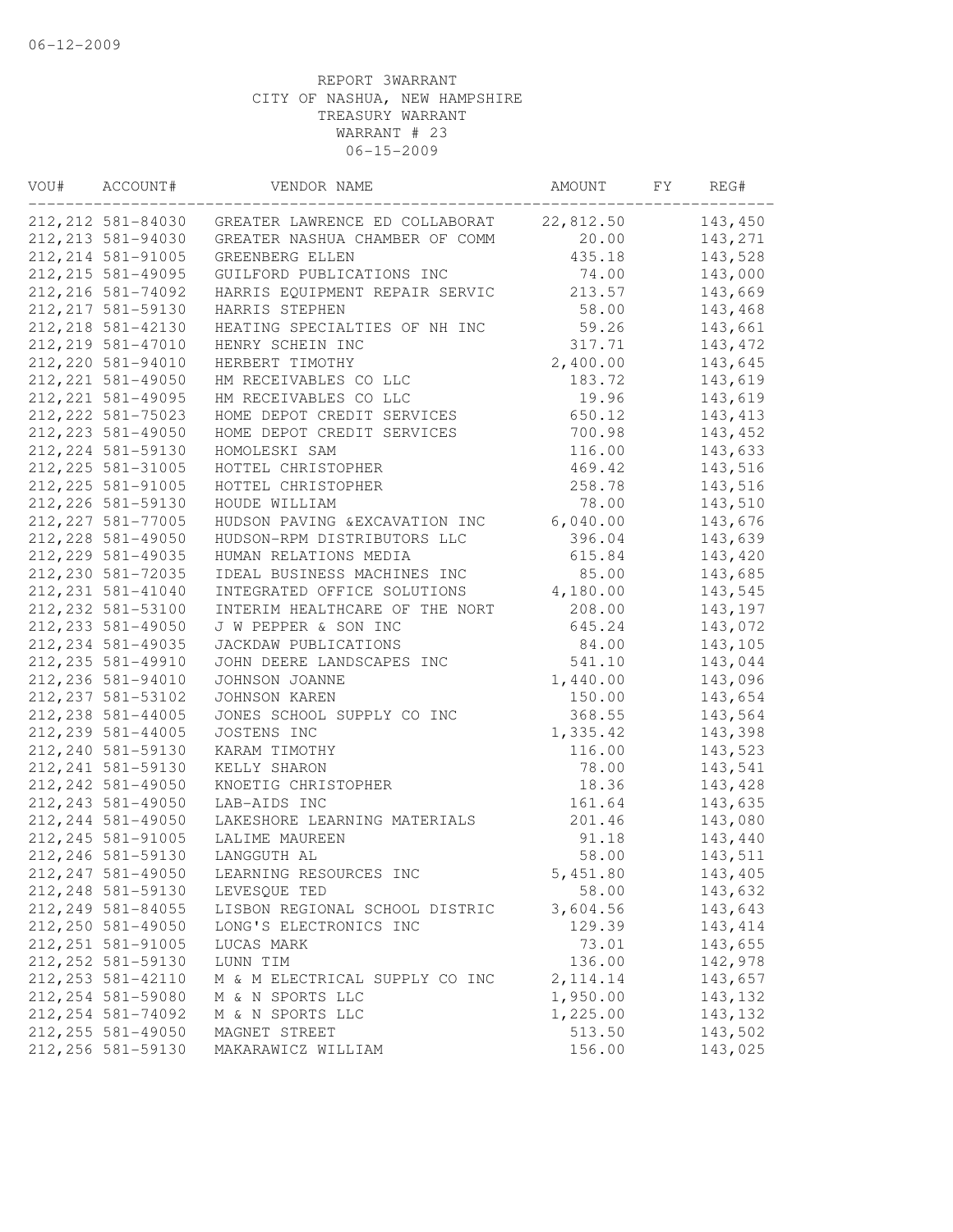| VOU# | ACCOUNT#           | VENDOR NAME                    | AMOUNT    | FY | REG#     |
|------|--------------------|--------------------------------|-----------|----|----------|
|      | 212, 257 581-94010 | MANGARELLO WALSH LYNDA         | 2,083.20  |    | 142,959  |
|      | 212, 258 581-94010 | MARANDOS JUSTIN                | 760.00    |    | 143,536  |
|      | 212, 259 581-94010 | MARANDOS SARAH                 | 875.00    |    | 143,630  |
|      | 212,260 581-49050  | MARKET BASKET                  | 793.76    |    | 143,145  |
|      | 212, 261 581-75090 | MARVELL PLATE GLASS INC        | 328.00    |    | 142,977  |
|      | 212, 262 581-55015 | MATHISON KEVIN                 | 693.00    |    | 143,647  |
|      | 212, 263 581-78007 | MAYNARD & LESIEUR INCORPORATED | 17.35     |    | 143,670  |
|      | 212, 264 581-59130 | MCCAFFREY TIM                  | 136.00    |    | 143,629  |
|      | 212, 265 581-59130 | MCCARTHY PHIL                  | 58.00     |    | 143,261  |
|      | 212, 266 581-53103 | MCCARTNEY AMY                  | 10,246.00 |    | 143,530  |
|      | 212, 267 581-59130 | MCCREA BRETT                   | 156.00    |    | 143,537  |
|      | 212, 268 581-41015 | MCGRAW HILL COMPANIES          | 23.35     |    | 143,104  |
|      | 212, 268 581-49035 | MCGRAW HILL COMPANIES          | 500.00    |    | 143,104  |
|      | 212, 268 581-49050 | MCGRAW HILL COMPANIES          | 5,516.93  |    | 143,104  |
|      | 212, 269 581-64192 | MCINTIRE BUSINESS PRODUCTS INC | 1,895.00  |    | 143,692  |
|      | 212, 270 581-91005 | MEALEY JAMES                   | 324.38    |    | 142,991  |
|      | 212, 271 581-75023 | MERRIMACK BUILDING SUPPLY INC  | 878.00    |    | 143,369  |
|      | 212, 272 581-84030 | MERRIMACK EDUCATION CENTER     | 5, 451.32 |    | 143,410  |
|      | 212, 273 581-49095 | METRITECH INC                  | 460.46    |    | 143, 475 |
|      | 212, 274 581-53100 | METRO GROUP INC (THE)          | 1,081.00  |    | 143,574  |
|      | 212, 275 581-59130 | MICHAEL BARBARA                | 78.00     |    | 143,498  |
|      | 212, 276 581-55015 | MILFORD SCHOOL DISTRICT        | 400.00    |    | 143,544  |
|      | 212, 276 581-55025 | MILFORD SCHOOL DISTRICT        | 816.00    |    | 143,544  |
|      | 212, 277 581-49075 | MILL METALS CORP               | 396.00    |    | 143,239  |
|      | 212, 278 581-59130 | MILLER ALBERT                  | 58.00     |    | 143,509  |
|      | 212, 279 581-59130 | MILLER BRUCE                   | 174.00    |    | 143,390  |
|      | 212,280 581-49050  | MISTERART.COM LP               | 45.84     |    | 143,642  |
|      | 212, 281 581-94030 | MOREAU CHERYL                  | 105.00    |    | 143,476  |
|      | 212, 282 581-59130 | MORGAN MICHAEL                 | 58.00     |    | 142,974  |
|      | 212, 283 581-84055 | MOUNT PROSPECT ACADEMY INC     | 4,690.14  |    | 143, 471 |
|      | 212, 284 581-49050 | MSC INDUSTRIAL SUPPLY CO INC   | 143.43    |    | 143, 411 |
|      | 212, 285 581-53100 | MULTI-STATE BILLING SERVICES L | 3,622.12  |    | 143,532  |
|      | 212,286 581-49050  |                                | 485.52    |    |          |
|      |                    | MUSIC & ART CENTERS            |           |    | 143,656  |
|      | 212, 286 581-64192 | MUSIC & ART CENTERS            | $-337.72$ |    | 143,656  |
|      | 212, 287 581-49050 | MUSIC IN MOTION                | 361.59    |    | 143,396  |
|      | 212, 288 581-49050 | MUSIC IS ELEMENTARY            | 62.50     |    | 142,965  |
|      | 212, 289 581-49050 | <b>NASCO</b>                   | 737.90    |    | 143,680  |
|      | 212,290 581-84030  | NASHUA CHILDREN'S HOME         | 6,584.44  |    | 143,408  |
|      | 212, 291 581-49050 | NASHUA OUTDOOR POWER EQUIP     | 30.55     |    | 143,139  |
|      | 212, 291 581-49910 | NASHUA OUTDOOR POWER EQUIP     | 960.27    |    | 143,139  |
|      | 212, 292 581-74092 | NASHUA SEW & VAC               | 198.65    |    | 142,948  |
|      | 212, 293 581-49075 | NASHUA WALLPAPER & PAINT CO    | 182.45    |    | 143,144  |
|      | 212, 294 581-49035 | NATIONAL GEOGRAPHIC SCHOOL PUB | 447.00    |    | 143,253  |
|      | 212, 294 581-49050 | NATIONAL GEOGRAPHIC SCHOOL PUB | 442.51    |    | 143,253  |
|      | 212, 295 581-34015 | NATIONAL GRID                  | 1,135.34  |    | 143,874  |
|      | 212,296 581-49050  | NATIONAL SCIENCE TEACHERS' ASS | 111.37    |    | 143,439  |
|      | 212, 297 581-49910 | NATURE'S BEST                  | 2,000.00  |    | 143,543  |
|      | 212, 298 581-49050 | NCS PEARSON INC                | 437.78    |    | 143,431  |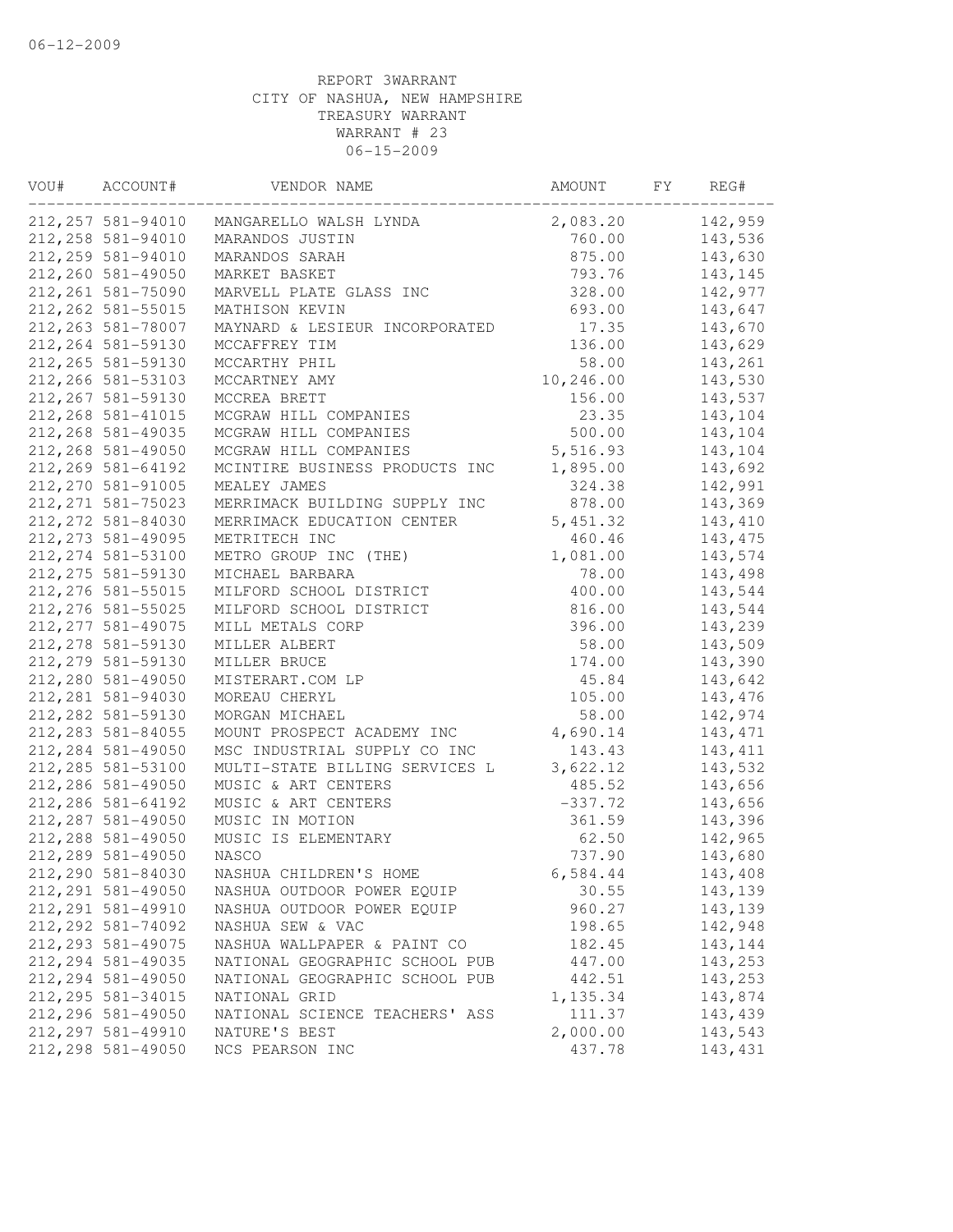| VOU# | ACCOUNT#          | VENDOR NAME                    | AMOUNT    | FY | REG#     |
|------|-------------------|--------------------------------|-----------|----|----------|
|      | 212,299 581-66005 | NEOPOST INC                    | 260.00    |    | 143,007  |
|      | 212,300 581-84055 | NEW HAMPSHIRE HOSPITAL         | 7,641.00  |    | 143,482  |
|      | 212,301 581-91040 | NEWCOMB JEAN                   | 64.35     |    | 143,381  |
|      | 212,301 581-94030 | NEWCOMB JEAN                   | 100.00    |    | 143,381  |
|      | 212,302 581-84055 | NFI NORTH INC                  | 3,070.08  |    | 143,359  |
|      | 212,303 581-64192 | NORTHEAST FOOD SVC EQUIPMENT & | 352.30    |    | 143,004  |
|      | 212,304 581-59130 | O'MALLEY MATTHEW               | 78.00     |    | 143,534  |
|      | 212,305 581-49095 | O'TOOLE TAMMY                  | 25.97     |    | 142,962  |
|      | 212,306 581-84055 | ODYSSEY HOUSE INC              | 3,938.66  |    | 142,941  |
|      | 212,307 581-91005 | OUELLETTE MARCIE               | 59.80     |    | 143,617  |
|      | 212,308 581-49050 | P J CURRIER LUMBER CO          | 798.79    |    | 143,419  |
|      | 212,309 581-31005 | PAETEC COMMUNICATIONS INC      | 17.15     |    | 143,469  |
|      | 212,310 581-91005 | PANESSITI EDWARD               | 84.75     |    | 143,448  |
|      | 212,311 581-91005 | PAPANICOLAOU PAULA             | 34.79     |    | 143,409  |
|      | 212,312 581-49050 | PEARSON EDUCATION              | 155.34    |    | 143, 474 |
|      | 212,313 581-59130 | PELLETIER DANIELLE             | 78.00     |    | 143,638  |
|      | 212,314 581-59130 | PELLETIER TOM                  | 58.00     |    | 143,503  |
|      | 212,315 581-33005 | PENNICHUCK WATER WORKS INC     | 6,657.04  |    | 143,785  |
|      | 212,316 581-49035 | PERFECTION LEARNING CORP       | 4,506.54  |    | 143,682  |
|      | 212,317 581-53100 | PERFORMANCE REHAB INC.         | 5,012.76  |    | 143,470  |
|      | 212,318 581-41015 | PETTY CASH                     | 41.55     |    | 143,773  |
|      | 212,318 581-43005 | PETTY CASH                     | 1.73      |    | 143,773  |
|      | 212,318 581-49050 | PETTY CASH                     | 35.46     |    | 143,773  |
|      | 212,319 581-43005 | PETTY CASH                     | 48.36     |    | 143,774  |
|      | 212,319 581-49050 | PETTY CASH                     | 39.99     |    | 143,774  |
|      | 212,320 581-43005 | PETTY CASH                     | 10.05     |    | 143,775  |
|      | 212,320 581-47010 | PETTY CASH                     | 15.03     |    | 143,775  |
|      | 212,320 581-49050 | PETTY CASH                     | 26.68     |    | 143,775  |
|      | 212,321 581-49050 | PHI DELTA KAPPA                | 65.00     |    | 143,789  |
|      | 212,322 581-91005 | PILLSBURY KERRY                | 24.48     |    | 143,489  |
|      | 212,323 581-84030 | PINE HAVEN BOYS CENTER         | 2,438.40  |    | 143,367  |
|      | 212,323 581-84055 | PINE HAVEN BOYS CENTER         | 1,371.60  |    | 143,367  |
|      | 212,324 581-91005 | PLACE PATRICIA                 | 41.58     |    | 143,383  |
|      | 212,325 581-49095 | PRO-ED                         | 194.70    |    | 143,070  |
|      | 212,326 581-53100 | PROGRESSUS THERAPY LLC         | 324.00    |    | 143,621  |
|      | 212,327 581-53100 | PROVENCHER JEANNE              | 362.50    |    | 143,567  |
|      | 212,328 581-55015 | PROVIDER ENTERPRISES INC (THE) | 34,528.00 |    | 143, 415 |
|      | 212,329 581-32005 | PSNH                           | 3, 142.55 |    | 143,848  |
|      | 212,330 581-32005 | PUBLIC SERVICE OF NH           | 15,874.76 |    | 143,846  |
|      | 212,331 581-53085 | QUIMBY EYE CARE INC            | 257.50    |    | 143,365  |
|      | 212,332 581-42110 | RALPH PILL ELECTRIC SUPPLY COM | 77.23     |    | 143,664  |
|      | 212,333 581-49050 | RAND MCNALLY & COMPANY         | 236.53    |    | 143,051  |
|      | 212,334 581-49035 | READING MANIPULATIVES          | 291.50    |    | 143,403  |
|      | 212,335 581-53103 | READYNURSE STAFFING SERVICES   | 999.11    |    | 143,061  |
|      | 212,336 581-49050 | RED HOT SPORTS PROMOTIONS      | 870.60    |    | 143,425  |
|      | 212,337 581-59130 | REDDICK BARRY                  | 116.00    |    | 143,561  |
|      | 212,338 581-49050 | REMEDIA PUBLICATIONS INC       | 83.92     |    | 143,689  |
|      | 212,339 581-42110 | REXEL CLS                      | 122.00    |    | 143,522  |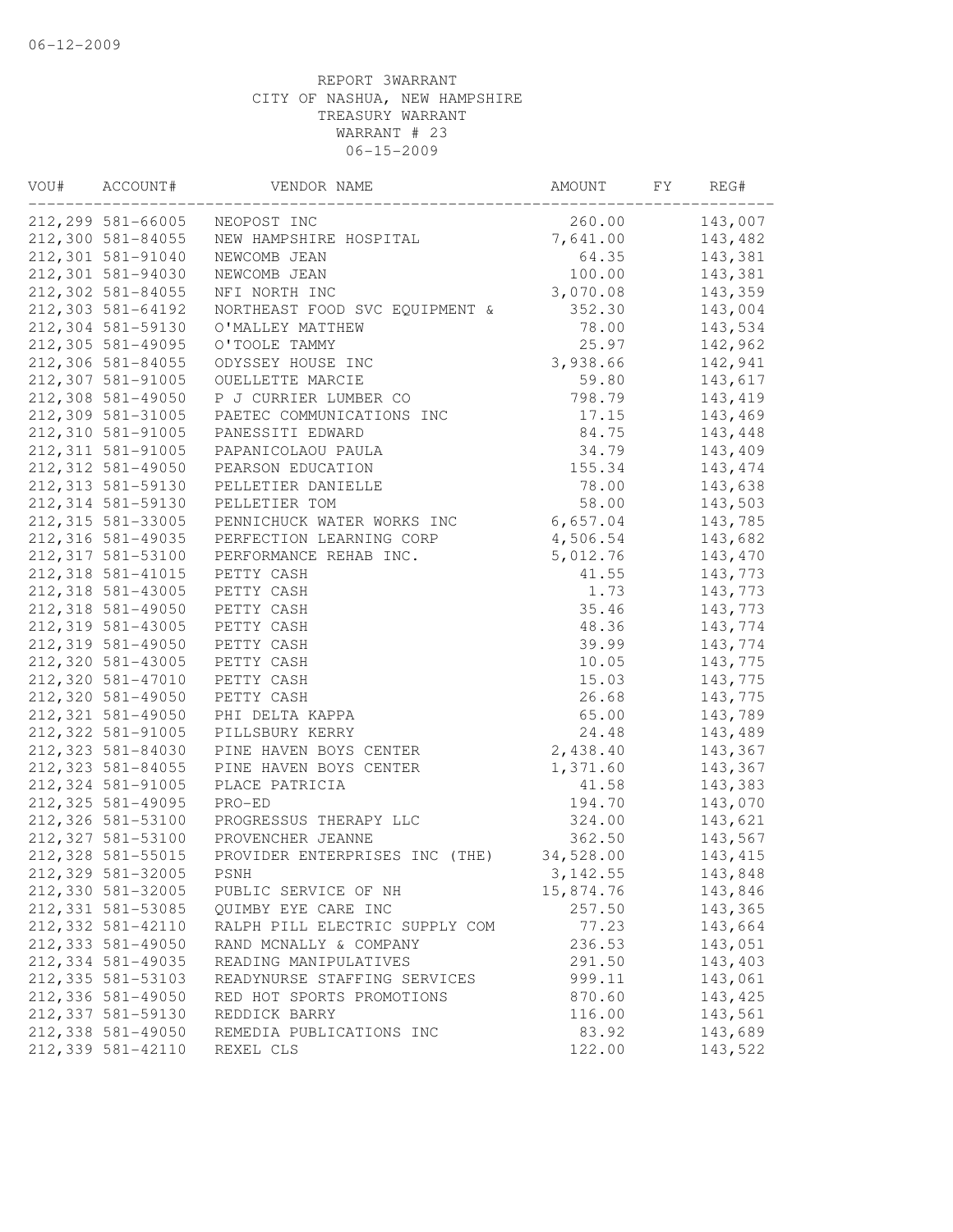| VOU# | ACCOUNT#           | VENDOR NAME                    | AMOUNT    | FY | REG#    |
|------|--------------------|--------------------------------|-----------|----|---------|
|      | 212,340 581-59130  | ROBICHAUD GERARD               | 58.00     |    | 143,497 |
|      | 212,341 581-59130  | ROBICHAUD ROGER                | 252.00    |    | 143,265 |
|      | 212,342 581-91005  | RONDEAU MARICIA B              | 17.29     |    | 143,508 |
|      | 212,343 581-59130  | ROSS JOHN                      | 58.00     |    | 143,628 |
|      | 212,344 581-94010  | ROSS STEPHANIE                 | 2,016.00  |    | 143,494 |
|      | 212,345 581-59130  | ROZUMEK ADAM                   | 116.00    |    | 143,539 |
|      | 212,346 581-49050  | SADDLEBACK EDUCATIONAL INC     | 170.94    |    | 142,967 |
|      | 212,347 581-49050  | SANE                           | 228.00    |    | 143,424 |
|      | 212,348 581-78007  | SANEL AUTO PARTS CO            | 73.48     |    | 143,135 |
|      | 212,349 581-59130  | SANVILLE DENNIS                | 58.00     |    | 143,518 |
|      | 212,350 581-59130  | SARETTE GREG                   | 58.00     |    | 143,524 |
|      | 212,351 581-49050  | SARGENT-WELCH                  | 678.08    |    | 143,029 |
|      | 212,352 581-49050  | SAX ARTS & CRAFTS              | 212.40    |    | 143,388 |
|      | 212,353 581-49050  | SCHOLASTIC BOOK FAIRS INC      | 408.53    |    | 143,387 |
|      | 212,354 581-49050  | SCHOLASTIC INCORPORATED        | 8.20      |    | 143,683 |
|      | 212,355 581-49050  | SCHOOL HEALTH CORP             | 44.28     |    | 142,984 |
|      | 212,356 581-41045  | SCHOOL SPECIALTY               | 584.47    |    | 143,400 |
|      | 212,356 581-49035  | SCHOOL SPECIALTY               | 287.28    |    | 143,400 |
|      | 212,356 581-49050  | SCHOOL SPECIALTY               | 5,098.85  |    | 143,400 |
|      | 212,357 581-42010  | SHIFFLER EQUIPMENT SALES INC   | 617.00    |    | 143,366 |
|      | 212,358 581-91005  | SICILIA KATHRYN                | 124.99    |    | 143,527 |
|      | 212,359 581-59130  | SIDWAY ROBERT                  | 58.00     |    | 143,542 |
|      | 212,360 581-74092  | SIROIS & SON APPLIANCE REPAIRS | 70.00     |    | 143,688 |
|      | 212,361 581-94010  | SKOGSHOLM BONNIE               | 520.80    |    | 143,573 |
|      | 212,362 581-91005  | SMITH BETH                     | 58.08     |    | 143,549 |
|      | 212,363 581-49050  | SOCIAL STUDIES SCHOOL SERVICE  | 106.29    |    | 143,084 |
|      | 212,364 581-59130  | SOUBOSKY WILLIAM               | 58.00     |    | 143,097 |
|      | 212,365 581-84030  | SPAULDING YOUTH CENTER         | 5, 473.72 |    | 142,950 |
|      | 212,365 581-84055  | SPAULDING YOUTH CENTER         | 2,661.09  |    | 142,950 |
|      | 212,366 581-49050  | SPORTIME                       | 53.90     |    | 143,407 |
|      | 212,367 581-31005  | SPRINT                         | 16.12     |    | 143,868 |
|      | 212,368 581-41015  | STAPLES BUSINESS ADVANTAGE     | 1,011.97  |    | 143,244 |
|      | 212,368 581-41045  | STAPLES BUSINESS ADVANTAGE     | 204.05    |    | 143,244 |
|      | 212,368 581-49050  | STAPLES BUSINESS ADVANTAGE     | 6, 179.12 |    | 143,244 |
|      | 212,368 581-49075  | STAPLES BUSINESS ADVANTAGE     | 5,416.43  |    | 143,244 |
|      | 212,368 581-49110  | STAPLES BUSINESS ADVANTAGE     | 370.50    |    | 143,244 |
|      | 212,368 581-74092  | STAPLES BUSINESS ADVANTAGE     | 292.51    |    | 143,244 |
|      | 212,369 581-53100  | STATE OF NH CRIMINAL RECORDS   | 874.50    |    | 143,776 |
|      | 212,370 581-94010  | STONE HALLIE                   | 582.14    |    | 143,611 |
|      | 212, 371 581-84055 | STRAFFORD LEARNING CTR         | 13,800.00 |    | 143,557 |
|      | 212,372 581-59130  | SUCHOCKI EDWARD JR             | 58.00     |    | 143,514 |
|      | 212,373 581-53100  | SUNBERG ROBERT                 | 1,127.21  |    | 143,464 |
|      | 212,374 581-49050  | SUPER DUPER PUBLICATIONS       | 175.00    |    | 142,993 |
|      | 212,375 581-74092  | SUPERIOR OFFSET REPAIR & SUPPL | 602.95    |    | 143,137 |
|      | 212,376 581-59130  | SWIESZ CHESTER                 | 78.00     |    | 143,088 |
|      | 212,377 581-91005  | SWINDELL LORNE                 | 257.57    |    | 143,429 |
|      | 212,378 581-49035  | TEACHER CREATED MATERIALS INC  | 5,015.83  |    | 142,957 |
|      | 212,379 581-49050  | TEACHER'S DISCOVERY            | 174.05    |    | 143,416 |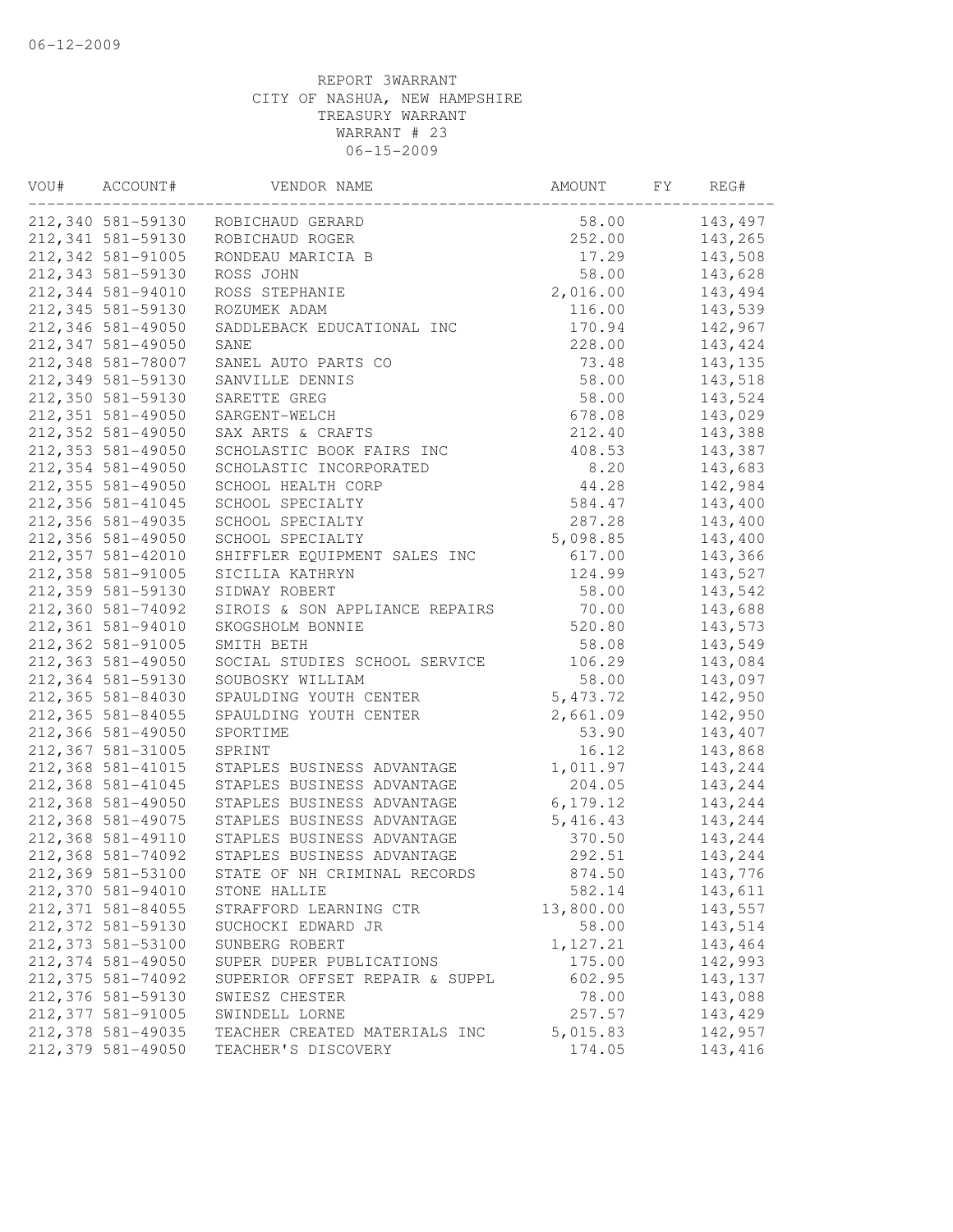| VOU#  | ACCOUNT#                                 | VENDOR NAME                         | AMOUNT             | FY | REG#               |
|-------|------------------------------------------|-------------------------------------|--------------------|----|--------------------|
|       | 212,380 581-59130                        | TEBBETTS SY                         | 78.00              |    | 143,513            |
|       | 212,381 581-53100                        | TECHNICAL EDUCATION SOLUTIONS       | 870.00             |    | 143,572            |
|       | 212,381 581-64040                        | TECHNICAL EDUCATION SOLUTIONS       | 2,130.00           |    | 143,572            |
|       | 212,382 581-53100                        | TERMINIX                            | 56.00              |    | 143,490            |
|       | 212,383 581-59130                        | THOMAS DOUGLAS                      | 58.00              |    | 143,512            |
|       | 212,384 581-75023                        | TOTAL AIR SUPPLY                    | 8,014.01           |    | 143,850            |
|       | 212,385 581-42130                        | TRANE US INC                        | 637.54             |    | 143,385            |
|       | 212,386 581-53100                        | TREASURER STATE OF NH               | 200.00             |    | 143,794            |
|       | 212,387 581-84055                        | TREASURER STATE OF NH               | 21,466.22          |    | 143,395            |
|       | 212,388 581-49910                        | TRUGREEN                            | 3,415.14           |    | 143,290            |
|       | 212,389 581-94030                        | UNH: INSTITUTE ON DISABILITY        | 198.00             |    | 143,861            |
|       | 212,390 581-83102                        | UNION MUTUAL INSURANCE CO           | 1,894.39           |    | 143,873            |
|       | 212,391 581-74092                        | UNITED MACHINE REPAIR INC           | 1,899.00           |    | 143,690            |
|       | 212,392 581-43005                        | UNITED PARCEL SERVICE               | 16.85              |    | 143,364            |
|       | 212,393 581-42120                        | UNITED SUPPLY INC                   | 4,394.62           |    | 143,459            |
|       | 212,394 581-83102                        | UNUM LIFE INSURANCE CO OF AMER      | 1,344.74           |    | 143,618            |
|       | 212,394 581-83103                        | UNUM LIFE INSURANCE CO OF AMER      | 1,697.08           |    | 143,618            |
|       | 212,395 581-31005                        | VERIZON BUSINESS                    | 4,405.19           |    | 142,943            |
|       | 212,396 581-84030                        | VERMONT CTR FOR THE DEAF &          | 14,866.56          |    | 143,548            |
|       | 212,397 581-83004                        | VISION SERVICE PLAN - NH            | 2,004.92           |    | 143,772            |
|       | 212,398 581-49050                        | WALMART COMMUNITY                   | 337.19             |    | 143,339            |
|       | 212,399 581-59130                        | WALSH JAMES                         | 78.00              |    | 143,506            |
|       | 212,400 581-41045                        | WB MASON COMPANY INC                | 4,401.48           |    | 143,003            |
|       | 212,400 581-49050                        | WB MASON COMPANY INC                | 358.98             |    | 143,003            |
|       | 212, 401 581-74092                       | WD MATTHEWS MACHINERY CO            | 921.37             |    | 143,492            |
|       | 212, 402 581-59130                       | WEBSTER DAVID                       | 136.00             |    | 143,252            |
|       | 212, 403 581-84055                       | WEDIKO CHILDREN'S SERVICES          | 3,886.26           |    | 143,206            |
|       | 212, 404 581-59130                       | WELLIVER RON                        | 174.00             |    | 143,083            |
|       | 212,405 581-59130                        | WESINGER PAUL J                     | 116.00             |    | 143,012            |
|       | 212,406 581-49095                        | WIDA CONSORTIUM AT WCER             | 1,277.50           |    | 143,560            |
|       | 212, 407 581-47010                       | WILLIAM V. MACGILL & COMPANY        | 288.36             |    | 143,087            |
|       | 212, 407 581-49050                       | WILLIAM V. MACGILL & COMPANY        | 849.49             |    | 143,087            |
|       | 212, 408 581-42110                       | WILLIAMS COMMUNICATIONS SERVIC      | 364.50             |    | 143,463            |
|       | 212,409 581-47010                        | WINGATES PHARMACY INC               | 122.00             |    | 143,217            |
|       | 212,410 581-49050                        | WOODWIND & BRASSWIND                | 1,323.89           |    | 143,402            |
|       | 212, 411 581-53100                       | YORK MS CCC/SLP TRICIA              | 1,636.25           |    | 143,554            |
|       | 212, 412 581-49050                       | YOUTH COUNCIL (THE)                 | 272.80             |    | 143,455            |
|       | 212, 412 581-53101                       | YOUTH COUNCIL (THE)                 | 8,373.90           |    |                    |
|       |                                          |                                     |                    |    | 143, 455           |
|       | 212, 412 581-53102<br>212, 413 581-59130 | YOUTH COUNCIL (THE)<br>ZWICKER DAVE | 1, 175.15<br>58.00 |    | 143,455<br>143,505 |
| TOTAL | 581                                      | SCHOOL DEPARTMENT                   |                    |    | 1,054,827.39       |
| 726   | 590-23501                                | NORTH AMERCIAN PRO PAINTERS         | 1,608.97           |    | 143,777            |
| 727   | 590-24543                                | DRAGON MOSQUITO CONTROL INC         | 8,000.00           |    | 143,214            |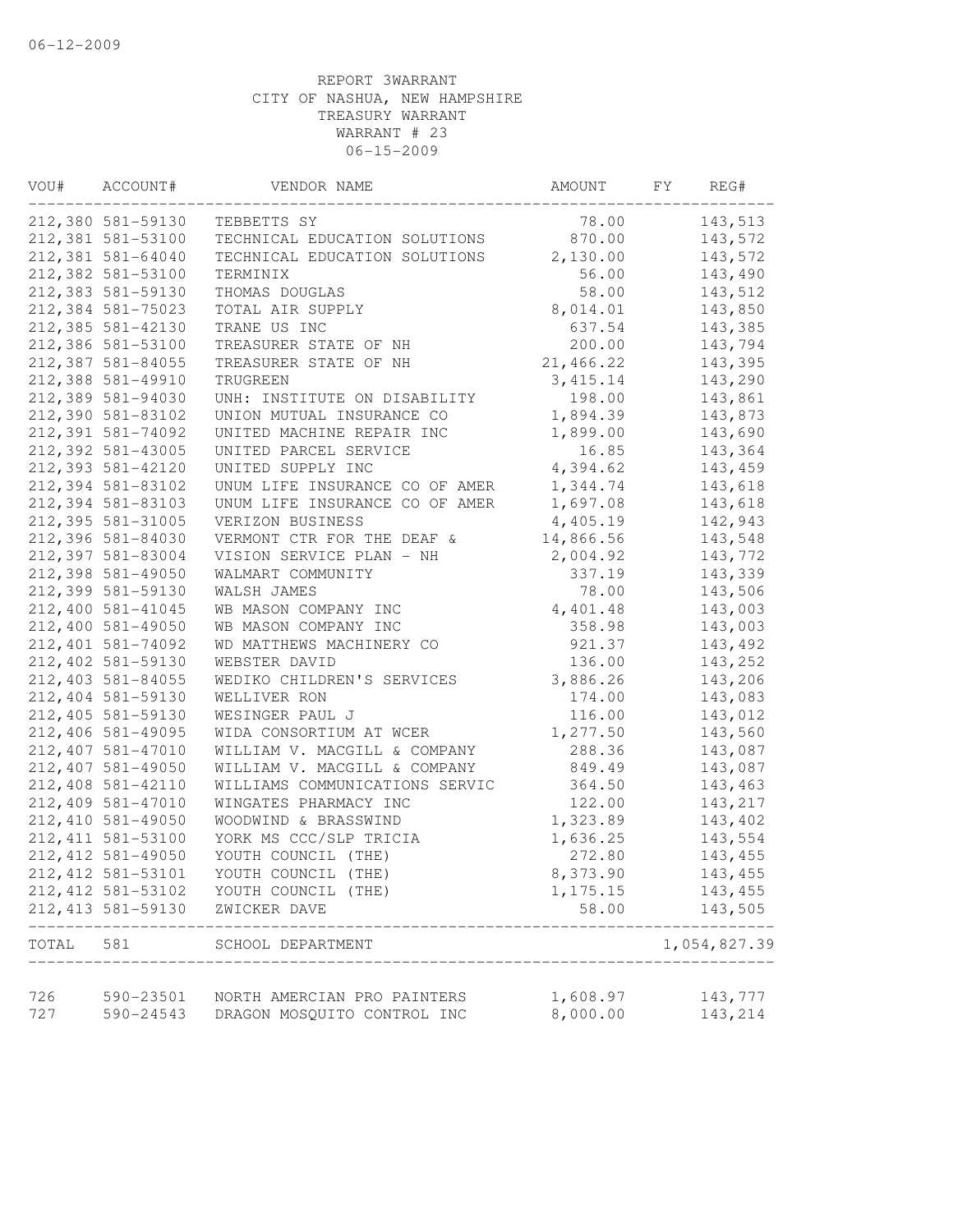| VOU#                     | ACCOUNT#                                             | VENDOR NAME                                                                                  | AMOUNT FY                                   | REG#                                     |
|--------------------------|------------------------------------------------------|----------------------------------------------------------------------------------------------|---------------------------------------------|------------------------------------------|
| TOTAL                    | 590                                                  | P/Y OBLIGATIONS                                                                              |                                             | 9,608.97                                 |
| 728<br>729<br>730<br>731 | 592-85004<br>$592 - 85004$<br>592-85005<br>592-85005 | EDWARDS ANGELL PALMER & DODGE<br>FIRST SOUTHWEST COMPANY<br>FEDEX<br>FIRST SOUTHWEST COMPANY | 20,500.00<br>21,952.50<br>43.05<br>1,000.00 | 142,935<br>142,934<br>143,784<br>142,933 |
| TOTAL                    | 592                                                  | BONDED DEBT SERVICE                                                                          |                                             | 43, 495.55                               |
| 732<br>733               | 599-64045<br>599-68045                               | PROVANTAGE<br>HOWARD P FAIRFIELD, LLC                                                        | 2,157.37<br>2,741.14                        | 143,316<br>143,507                       |
| TOTAL                    | 599                                                  | "CERF" - EQUIPMENT PURCHASES                                                                 |                                             | 4,898.51                                 |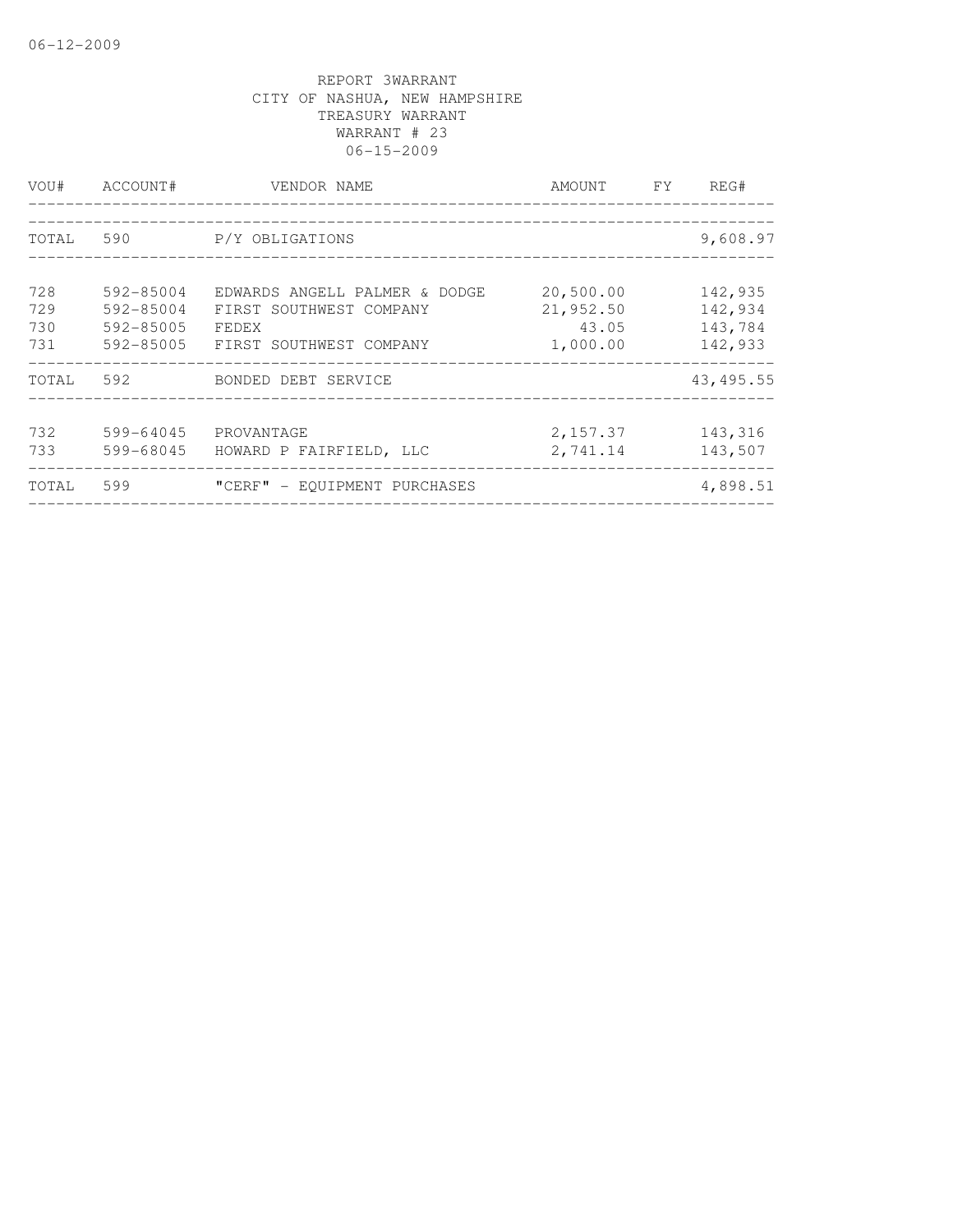| VOU#              | ACCOUNT#   | VENDOR NAME                                                                           | AMOUNT FY REG#               |                               |
|-------------------|------------|---------------------------------------------------------------------------------------|------------------------------|-------------------------------|
| 734<br>735<br>736 |            | 652-58     GRANITE STATE PRESSURE WASHING<br>652-58 HOME DEPOT CREDIT SERVICES 385.73 | 2,800.00<br>305.92           | 142,986<br>143,790<br>143,144 |
|                   |            | TOTAL 652-58 CAP IMP - PARK & REC<br>ROTARY & CROWN HILL POOL                         |                              | 3,491.65                      |
|                   |            | 737 675-10 MULTI-STATE ROOFING INC 65,693.70 143,404                                  |                              |                               |
|                   |            | TOTAL 675-10 CAP IMP - PUBLIC LIBRARIES<br>NEW ROOF/BRICK REPOINTING                  |                              | 65,693.70                     |
|                   |            | 212,414 681-09 W L BLISS ASSOCIATES INC                                               |                              | 977.00 143,553                |
|                   |            | TOTAL 681-09 CAP IMP - SCHOOL<br>DEFERRED MAINT/CAP IMPRVT FY06                       |                              | 977.00                        |
| 738<br>739<br>740 | $699 - 07$ | 699-07 C W DOWNER & CO<br>R W BECK INC<br>699-07 UPTON & HATFIELD LLP                 | 682.27<br>967.41<br>9,155.05 | 143,346<br>143,169<br>142,997 |
|                   |            | TOTAL 699-07 OTHER EXPENSES<br>WATER SUPPLY ACQUISITION                               |                              | 10,804.73                     |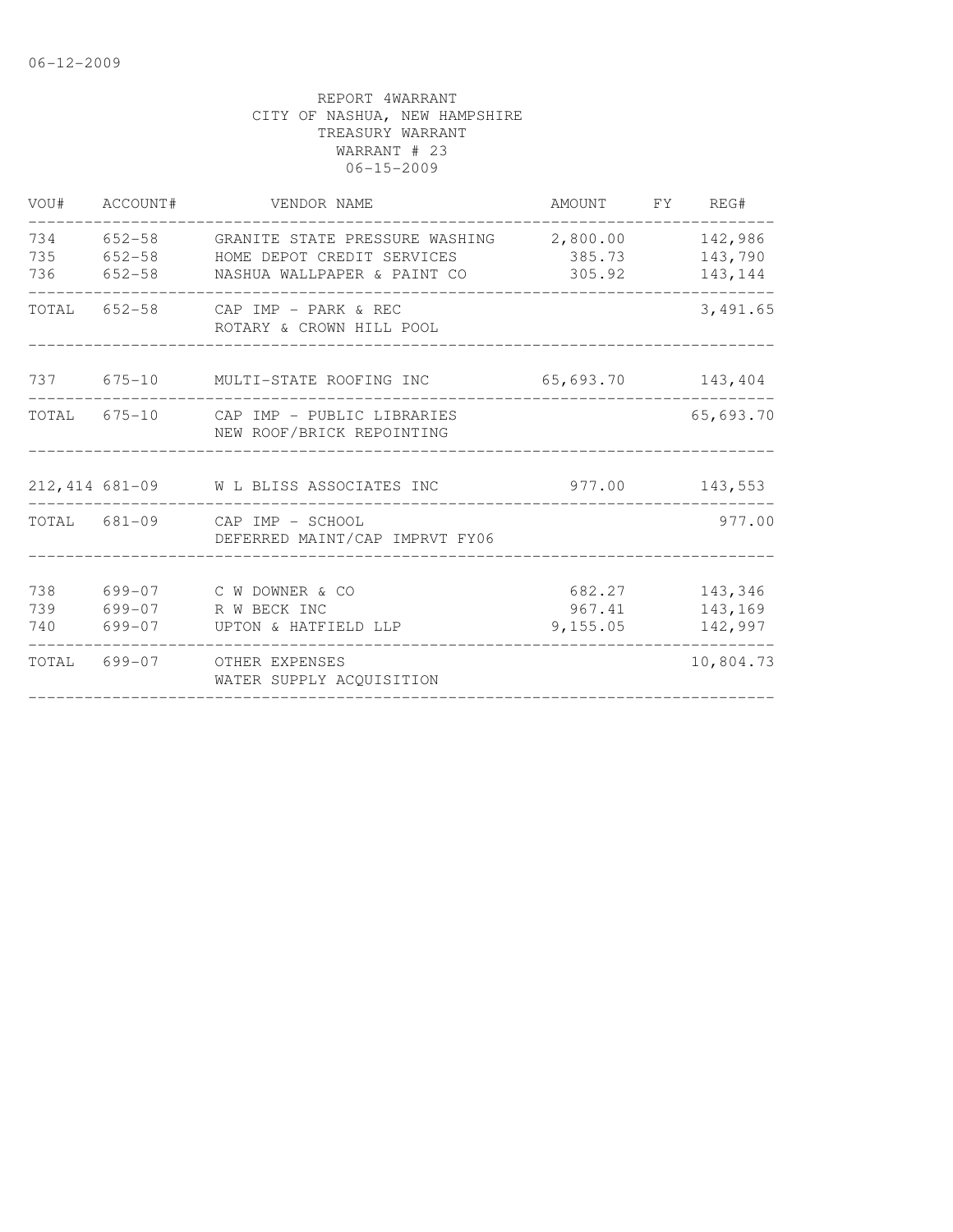| VOU#                            |                          | ACCOUNT# PROGRAM VENDOR NAME                                                                                                                                 |                                                       | AMOUNT FY REG#                                      |
|---------------------------------|--------------------------|--------------------------------------------------------------------------------------------------------------------------------------------------------------|-------------------------------------------------------|-----------------------------------------------------|
| 741                             |                          | 731-75130 3706 J LAWRENCE HALL INC                                                                                                                           |                                                       | 157.50 143,691                                      |
| TOTAL                           | 731                      | CPF-POLICE DEPARTMENT                                                                                                                                        | 157.50                                                |                                                     |
|                                 |                          | 742 771-53025 3734 VANASSE HANGEN BRUSTLIN INC                                                                                                               | 1,515.00                                              | 142,949                                             |
| TOTAL                           | 771                      | CPF - COMM DEVLPMNT DIV                                                                                                                                      | 1,515.00                                              |                                                     |
| 743                             |                          | 772-64315 3720 A D ELECTRIC INC                                                                                                                              |                                                       | 1,971.33 143,195                                    |
| TOTAL 772                       |                          | CPF-PLANNING DEPT                                                                                                                                            | 1,971.33                                              |                                                     |
|                                 |                          | 212, 415 781-53095 3775 JORDAN INSTITUTE INC                                                                                                                 |                                                       | 8, 345. 75 143, 697                                 |
| TOTAL 781                       |                          | CPF-SCHOOL DEPARTMENT                                                                                                                                        | 8,345.75                                              |                                                     |
|                                 |                          | 744 791-53030 3788 GEOSYNTEC CONSULTANTS                                                                                                                     |                                                       | 5,064.30 143,304                                    |
| TOTAL                           | 791                      | CPF-SOLID WASTE DISPOSAL                                                                                                                                     | 5,064.30                                              |                                                     |
| 745<br>745<br>746<br>747<br>748 | $792 - 27$<br>$792 - 28$ | 3799 GEMINI ELECTRIC INC<br>3799 GEMINI ELECTRIC INC<br>792-43005 3795 FEDEX<br>792-53030 3799 AECOM TECHNOLOGY CORPORATION<br>792-53075 3793 HAZEN & SAWYER | 25,091.72<br>77.81<br>51.60<br>58,306.48<br>18,612.52 | 143,294<br>143,294<br>143,784<br>143,485<br>143,330 |
| TOTAL                           | 792                      | CPF-WASTEWATER USER FUND                                                                                                                                     | 102,140.13                                            |                                                     |
|                                 |                          |                                                                                                                                                              |                                                       |                                                     |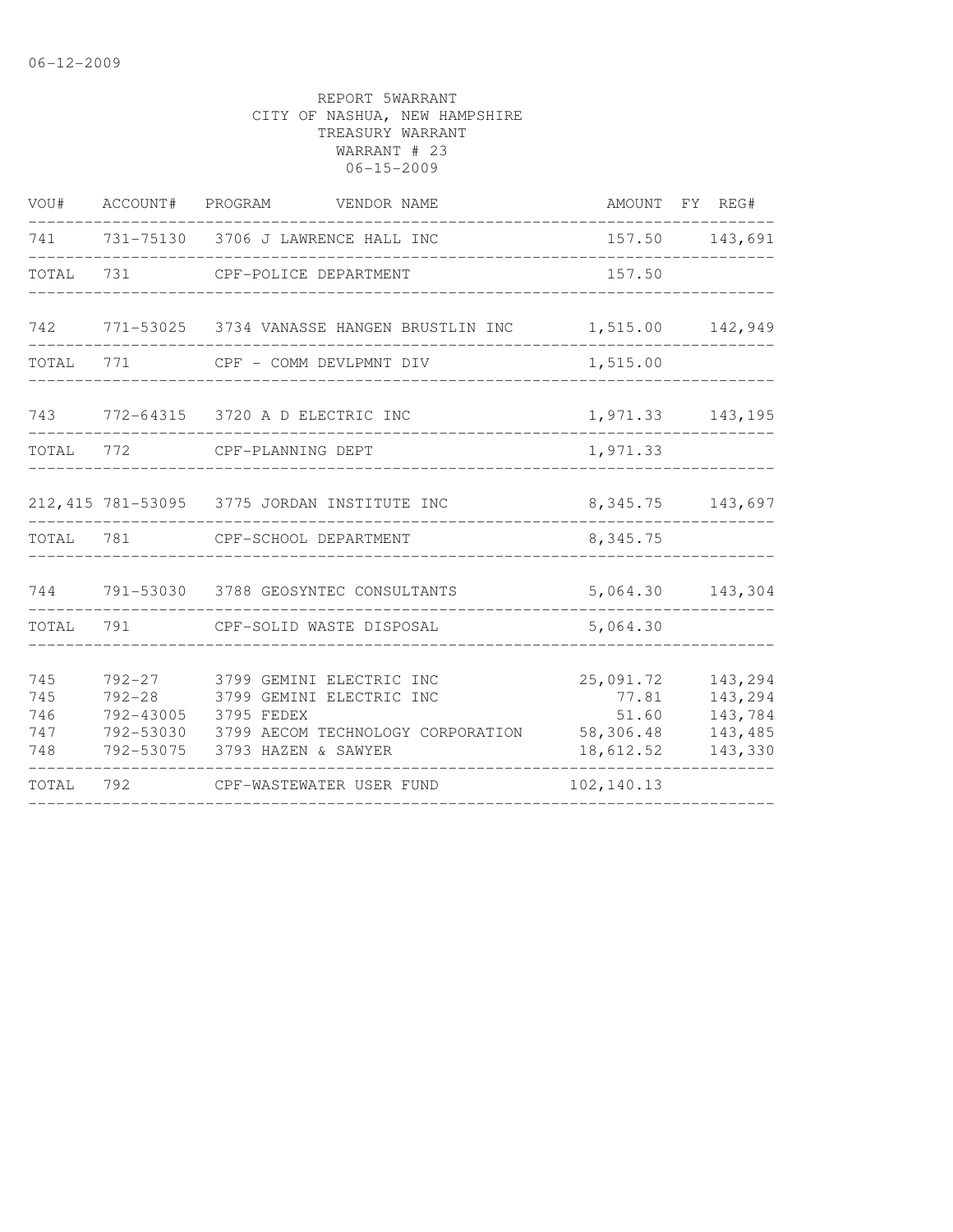| 801-31050<br>152.64<br>143,786<br>NEXTEL COMMUNICATIONS<br>801-32005<br>PSNH<br>18.82<br>143,843<br>751<br>776.56<br>801-32005<br>PUBLIC SERVICE OF NH<br>143,846<br>752<br>801-33005<br>PENNICHUCK WATER<br>182.90<br>143,796<br>STAPLES BUSINESS ADVANTAGE<br>62.99<br>143,332<br>801-41015<br>754<br>801-46030<br>74.99<br>143,310<br>ROCKY BRANDS RETAIL LLC<br>755<br>7,100.14<br>143,781<br>801-48005<br>SHATTUCK MALONE OIL CO<br>8,165.19<br>143,781<br>801-48005<br>SHATTUCK MALONE OIL CO<br>SHATTUCK MALONE OIL CO<br>2,485.07<br>801-48005<br>143,781<br>TEXAS AMERICA SAFETY COMPANY<br>143,039<br>801-49040<br>76.31<br>TEXAS AMERICA SAFETY COMPANY<br>143,039<br>801-49040<br>114.46<br>801-49040<br>TEXAS AMERICA SAFETY COMPANY<br>47.70<br>143,039<br>1,225.24<br>801-53030<br>GZA GEOENVIRONMENTAL INC<br>143,421<br>801-53075<br>USDA APHIS<br>143,797<br>5,308.34<br>801-53080<br>140.00<br>143,243<br>CHEMSERVE ENVIRONMENTAL ANALYS<br>801-59100<br>AMHERST APPLIANCE REPAIR/STEVE<br>1,876.00<br>143,806<br>750.00<br>801-59100<br>NORTHEAST SCALE CO INC<br>142,953<br>801-59100<br>UNIWASTE SERVICES LLC<br>71.34<br>143,504<br>763<br>720.00<br>801-59105<br>LISAY STEVEN E<br>143, 122<br>764<br>801-59178<br>NEXTEL COMMUNICATIONS<br>$-14.08$<br>143,786<br>765<br>STAPLES BUSINESS ADVANTAGE<br>35.72<br>801-59239<br>143,332<br>766<br>150.00<br>801-59245<br>D & R TOWING INC<br>143,660<br>767<br>801-75023<br>F W WEBB COMPANY<br>143,047<br>17.70<br>768<br>328.71<br>143,270<br>801-77020<br>CASEY & DUPUIS EQUIPMENT CORP<br>769<br>5,039.42<br>801-77020<br>CN WOOD CO INC<br>143,486<br>770<br>770.00<br>143,328<br>801-77020<br>EASTERN NE HYDRAULIS INC<br>771<br>433.45<br>801-77020<br>GRANITE STATE GLASS<br>143,324<br>772<br>801-77020<br>2,666.69<br>143,667<br>LIBERTY INTN'L TRUCKS OF NH LL<br>773<br>801-77020<br>NEW HAMPSHIRE PETERBILT INC<br>366.87<br>143,818<br>774<br>801-77020<br>SOUTHWORTH-MILTON INC<br>507.15<br>142,976<br>775<br>801-78065<br>MAYNARD & LESIEUR INCORPORATED<br>377.60<br>143,670<br>775<br>801-78065<br>MAYNARD & LESIEUR INCORPORATED<br>335.79<br>143,670<br>776<br>801-78100<br>CN WOOD CO INC<br>169.61<br>143,486<br>777<br>801-78100<br>DONOVAN SPRING COMPANY INC<br>600.90<br>143,008<br>778<br>801-78100<br>2,821.16<br>LIBERTY INTN'L TRUCKS OF NH LL<br>143,667<br>778<br>801-78100<br>LIBERTY INTN'L TRUCKS OF NH LL<br>112.44<br>143,667<br>779<br>801-78100<br>MINUTEMAN TRUCKS INC<br>385.61<br>143,171<br>780<br>801-78100<br>NAPA AUTO PARTS<br>33.08<br>143,257<br>781<br>801-78100<br>SANEL AUTO PARTS CO<br>29.09<br>143,135<br>781<br>80.42<br>801-78100<br>SANEL AUTO PARTS CO<br>143,135<br>781<br>76.33<br>801-78100<br>SANEL AUTO PARTS CO<br>143, 135<br>782<br>801-83106<br>ANTHEM BLUE CROSS BLUE SHIELD<br>10,418.05<br>653<br>97.16<br>783<br>801-83130<br>ITT HARTFORD<br>656<br>16,070.80<br>784<br>801-83206<br>ANTHEM BLUE CROSS BLUE SHIELD<br>653<br>785<br>801-83230<br>ITT HARTFORD<br>84.42<br>656<br>786<br>801-83306<br>3,476.88<br>653<br>ANTHEM BLUE CROSS BLUE SHIELD<br>787<br>801-83306<br>HARVARD PILGRIM HEALTH CARE<br>145.89<br>655<br>788<br>801-83330<br>ITT HARTFORD<br>102.10<br>656 | VOU# | ACCOUNT# | VENDOR NAME | AMOUNT | FY. | REG# |
|--------------------------------------------------------------------------------------------------------------------------------------------------------------------------------------------------------------------------------------------------------------------------------------------------------------------------------------------------------------------------------------------------------------------------------------------------------------------------------------------------------------------------------------------------------------------------------------------------------------------------------------------------------------------------------------------------------------------------------------------------------------------------------------------------------------------------------------------------------------------------------------------------------------------------------------------------------------------------------------------------------------------------------------------------------------------------------------------------------------------------------------------------------------------------------------------------------------------------------------------------------------------------------------------------------------------------------------------------------------------------------------------------------------------------------------------------------------------------------------------------------------------------------------------------------------------------------------------------------------------------------------------------------------------------------------------------------------------------------------------------------------------------------------------------------------------------------------------------------------------------------------------------------------------------------------------------------------------------------------------------------------------------------------------------------------------------------------------------------------------------------------------------------------------------------------------------------------------------------------------------------------------------------------------------------------------------------------------------------------------------------------------------------------------------------------------------------------------------------------------------------------------------------------------------------------------------------------------------------------------------------------------------------------------------------------------------------------------------------------------------------------------------------------------------------------------------------------------------------------------------------------------------------------------------------------------------------------------------------------------------------------------------------------------------------------------------------------------------------------------------------------------------------------------------------------------------------------------------------|------|----------|-------------|--------|-----|------|
|                                                                                                                                                                                                                                                                                                                                                                                                                                                                                                                                                                                                                                                                                                                                                                                                                                                                                                                                                                                                                                                                                                                                                                                                                                                                                                                                                                                                                                                                                                                                                                                                                                                                                                                                                                                                                                                                                                                                                                                                                                                                                                                                                                                                                                                                                                                                                                                                                                                                                                                                                                                                                                                                                                                                                                                                                                                                                                                                                                                                                                                                                                                                                                                                                                | 749  |          |             |        |     |      |
|                                                                                                                                                                                                                                                                                                                                                                                                                                                                                                                                                                                                                                                                                                                                                                                                                                                                                                                                                                                                                                                                                                                                                                                                                                                                                                                                                                                                                                                                                                                                                                                                                                                                                                                                                                                                                                                                                                                                                                                                                                                                                                                                                                                                                                                                                                                                                                                                                                                                                                                                                                                                                                                                                                                                                                                                                                                                                                                                                                                                                                                                                                                                                                                                                                | 750  |          |             |        |     |      |
|                                                                                                                                                                                                                                                                                                                                                                                                                                                                                                                                                                                                                                                                                                                                                                                                                                                                                                                                                                                                                                                                                                                                                                                                                                                                                                                                                                                                                                                                                                                                                                                                                                                                                                                                                                                                                                                                                                                                                                                                                                                                                                                                                                                                                                                                                                                                                                                                                                                                                                                                                                                                                                                                                                                                                                                                                                                                                                                                                                                                                                                                                                                                                                                                                                |      |          |             |        |     |      |
|                                                                                                                                                                                                                                                                                                                                                                                                                                                                                                                                                                                                                                                                                                                                                                                                                                                                                                                                                                                                                                                                                                                                                                                                                                                                                                                                                                                                                                                                                                                                                                                                                                                                                                                                                                                                                                                                                                                                                                                                                                                                                                                                                                                                                                                                                                                                                                                                                                                                                                                                                                                                                                                                                                                                                                                                                                                                                                                                                                                                                                                                                                                                                                                                                                |      |          |             |        |     |      |
|                                                                                                                                                                                                                                                                                                                                                                                                                                                                                                                                                                                                                                                                                                                                                                                                                                                                                                                                                                                                                                                                                                                                                                                                                                                                                                                                                                                                                                                                                                                                                                                                                                                                                                                                                                                                                                                                                                                                                                                                                                                                                                                                                                                                                                                                                                                                                                                                                                                                                                                                                                                                                                                                                                                                                                                                                                                                                                                                                                                                                                                                                                                                                                                                                                | 753  |          |             |        |     |      |
|                                                                                                                                                                                                                                                                                                                                                                                                                                                                                                                                                                                                                                                                                                                                                                                                                                                                                                                                                                                                                                                                                                                                                                                                                                                                                                                                                                                                                                                                                                                                                                                                                                                                                                                                                                                                                                                                                                                                                                                                                                                                                                                                                                                                                                                                                                                                                                                                                                                                                                                                                                                                                                                                                                                                                                                                                                                                                                                                                                                                                                                                                                                                                                                                                                |      |          |             |        |     |      |
|                                                                                                                                                                                                                                                                                                                                                                                                                                                                                                                                                                                                                                                                                                                                                                                                                                                                                                                                                                                                                                                                                                                                                                                                                                                                                                                                                                                                                                                                                                                                                                                                                                                                                                                                                                                                                                                                                                                                                                                                                                                                                                                                                                                                                                                                                                                                                                                                                                                                                                                                                                                                                                                                                                                                                                                                                                                                                                                                                                                                                                                                                                                                                                                                                                |      |          |             |        |     |      |
|                                                                                                                                                                                                                                                                                                                                                                                                                                                                                                                                                                                                                                                                                                                                                                                                                                                                                                                                                                                                                                                                                                                                                                                                                                                                                                                                                                                                                                                                                                                                                                                                                                                                                                                                                                                                                                                                                                                                                                                                                                                                                                                                                                                                                                                                                                                                                                                                                                                                                                                                                                                                                                                                                                                                                                                                                                                                                                                                                                                                                                                                                                                                                                                                                                | 755  |          |             |        |     |      |
|                                                                                                                                                                                                                                                                                                                                                                                                                                                                                                                                                                                                                                                                                                                                                                                                                                                                                                                                                                                                                                                                                                                                                                                                                                                                                                                                                                                                                                                                                                                                                                                                                                                                                                                                                                                                                                                                                                                                                                                                                                                                                                                                                                                                                                                                                                                                                                                                                                                                                                                                                                                                                                                                                                                                                                                                                                                                                                                                                                                                                                                                                                                                                                                                                                | 755  |          |             |        |     |      |
|                                                                                                                                                                                                                                                                                                                                                                                                                                                                                                                                                                                                                                                                                                                                                                                                                                                                                                                                                                                                                                                                                                                                                                                                                                                                                                                                                                                                                                                                                                                                                                                                                                                                                                                                                                                                                                                                                                                                                                                                                                                                                                                                                                                                                                                                                                                                                                                                                                                                                                                                                                                                                                                                                                                                                                                                                                                                                                                                                                                                                                                                                                                                                                                                                                | 756  |          |             |        |     |      |
|                                                                                                                                                                                                                                                                                                                                                                                                                                                                                                                                                                                                                                                                                                                                                                                                                                                                                                                                                                                                                                                                                                                                                                                                                                                                                                                                                                                                                                                                                                                                                                                                                                                                                                                                                                                                                                                                                                                                                                                                                                                                                                                                                                                                                                                                                                                                                                                                                                                                                                                                                                                                                                                                                                                                                                                                                                                                                                                                                                                                                                                                                                                                                                                                                                | 756  |          |             |        |     |      |
|                                                                                                                                                                                                                                                                                                                                                                                                                                                                                                                                                                                                                                                                                                                                                                                                                                                                                                                                                                                                                                                                                                                                                                                                                                                                                                                                                                                                                                                                                                                                                                                                                                                                                                                                                                                                                                                                                                                                                                                                                                                                                                                                                                                                                                                                                                                                                                                                                                                                                                                                                                                                                                                                                                                                                                                                                                                                                                                                                                                                                                                                                                                                                                                                                                | 756  |          |             |        |     |      |
|                                                                                                                                                                                                                                                                                                                                                                                                                                                                                                                                                                                                                                                                                                                                                                                                                                                                                                                                                                                                                                                                                                                                                                                                                                                                                                                                                                                                                                                                                                                                                                                                                                                                                                                                                                                                                                                                                                                                                                                                                                                                                                                                                                                                                                                                                                                                                                                                                                                                                                                                                                                                                                                                                                                                                                                                                                                                                                                                                                                                                                                                                                                                                                                                                                | 757  |          |             |        |     |      |
|                                                                                                                                                                                                                                                                                                                                                                                                                                                                                                                                                                                                                                                                                                                                                                                                                                                                                                                                                                                                                                                                                                                                                                                                                                                                                                                                                                                                                                                                                                                                                                                                                                                                                                                                                                                                                                                                                                                                                                                                                                                                                                                                                                                                                                                                                                                                                                                                                                                                                                                                                                                                                                                                                                                                                                                                                                                                                                                                                                                                                                                                                                                                                                                                                                | 758  |          |             |        |     |      |
|                                                                                                                                                                                                                                                                                                                                                                                                                                                                                                                                                                                                                                                                                                                                                                                                                                                                                                                                                                                                                                                                                                                                                                                                                                                                                                                                                                                                                                                                                                                                                                                                                                                                                                                                                                                                                                                                                                                                                                                                                                                                                                                                                                                                                                                                                                                                                                                                                                                                                                                                                                                                                                                                                                                                                                                                                                                                                                                                                                                                                                                                                                                                                                                                                                | 759  |          |             |        |     |      |
|                                                                                                                                                                                                                                                                                                                                                                                                                                                                                                                                                                                                                                                                                                                                                                                                                                                                                                                                                                                                                                                                                                                                                                                                                                                                                                                                                                                                                                                                                                                                                                                                                                                                                                                                                                                                                                                                                                                                                                                                                                                                                                                                                                                                                                                                                                                                                                                                                                                                                                                                                                                                                                                                                                                                                                                                                                                                                                                                                                                                                                                                                                                                                                                                                                | 760  |          |             |        |     |      |
|                                                                                                                                                                                                                                                                                                                                                                                                                                                                                                                                                                                                                                                                                                                                                                                                                                                                                                                                                                                                                                                                                                                                                                                                                                                                                                                                                                                                                                                                                                                                                                                                                                                                                                                                                                                                                                                                                                                                                                                                                                                                                                                                                                                                                                                                                                                                                                                                                                                                                                                                                                                                                                                                                                                                                                                                                                                                                                                                                                                                                                                                                                                                                                                                                                | 761  |          |             |        |     |      |
|                                                                                                                                                                                                                                                                                                                                                                                                                                                                                                                                                                                                                                                                                                                                                                                                                                                                                                                                                                                                                                                                                                                                                                                                                                                                                                                                                                                                                                                                                                                                                                                                                                                                                                                                                                                                                                                                                                                                                                                                                                                                                                                                                                                                                                                                                                                                                                                                                                                                                                                                                                                                                                                                                                                                                                                                                                                                                                                                                                                                                                                                                                                                                                                                                                | 762  |          |             |        |     |      |
|                                                                                                                                                                                                                                                                                                                                                                                                                                                                                                                                                                                                                                                                                                                                                                                                                                                                                                                                                                                                                                                                                                                                                                                                                                                                                                                                                                                                                                                                                                                                                                                                                                                                                                                                                                                                                                                                                                                                                                                                                                                                                                                                                                                                                                                                                                                                                                                                                                                                                                                                                                                                                                                                                                                                                                                                                                                                                                                                                                                                                                                                                                                                                                                                                                |      |          |             |        |     |      |
|                                                                                                                                                                                                                                                                                                                                                                                                                                                                                                                                                                                                                                                                                                                                                                                                                                                                                                                                                                                                                                                                                                                                                                                                                                                                                                                                                                                                                                                                                                                                                                                                                                                                                                                                                                                                                                                                                                                                                                                                                                                                                                                                                                                                                                                                                                                                                                                                                                                                                                                                                                                                                                                                                                                                                                                                                                                                                                                                                                                                                                                                                                                                                                                                                                |      |          |             |        |     |      |
|                                                                                                                                                                                                                                                                                                                                                                                                                                                                                                                                                                                                                                                                                                                                                                                                                                                                                                                                                                                                                                                                                                                                                                                                                                                                                                                                                                                                                                                                                                                                                                                                                                                                                                                                                                                                                                                                                                                                                                                                                                                                                                                                                                                                                                                                                                                                                                                                                                                                                                                                                                                                                                                                                                                                                                                                                                                                                                                                                                                                                                                                                                                                                                                                                                |      |          |             |        |     |      |
|                                                                                                                                                                                                                                                                                                                                                                                                                                                                                                                                                                                                                                                                                                                                                                                                                                                                                                                                                                                                                                                                                                                                                                                                                                                                                                                                                                                                                                                                                                                                                                                                                                                                                                                                                                                                                                                                                                                                                                                                                                                                                                                                                                                                                                                                                                                                                                                                                                                                                                                                                                                                                                                                                                                                                                                                                                                                                                                                                                                                                                                                                                                                                                                                                                |      |          |             |        |     |      |
|                                                                                                                                                                                                                                                                                                                                                                                                                                                                                                                                                                                                                                                                                                                                                                                                                                                                                                                                                                                                                                                                                                                                                                                                                                                                                                                                                                                                                                                                                                                                                                                                                                                                                                                                                                                                                                                                                                                                                                                                                                                                                                                                                                                                                                                                                                                                                                                                                                                                                                                                                                                                                                                                                                                                                                                                                                                                                                                                                                                                                                                                                                                                                                                                                                |      |          |             |        |     |      |
|                                                                                                                                                                                                                                                                                                                                                                                                                                                                                                                                                                                                                                                                                                                                                                                                                                                                                                                                                                                                                                                                                                                                                                                                                                                                                                                                                                                                                                                                                                                                                                                                                                                                                                                                                                                                                                                                                                                                                                                                                                                                                                                                                                                                                                                                                                                                                                                                                                                                                                                                                                                                                                                                                                                                                                                                                                                                                                                                                                                                                                                                                                                                                                                                                                |      |          |             |        |     |      |
|                                                                                                                                                                                                                                                                                                                                                                                                                                                                                                                                                                                                                                                                                                                                                                                                                                                                                                                                                                                                                                                                                                                                                                                                                                                                                                                                                                                                                                                                                                                                                                                                                                                                                                                                                                                                                                                                                                                                                                                                                                                                                                                                                                                                                                                                                                                                                                                                                                                                                                                                                                                                                                                                                                                                                                                                                                                                                                                                                                                                                                                                                                                                                                                                                                |      |          |             |        |     |      |
|                                                                                                                                                                                                                                                                                                                                                                                                                                                                                                                                                                                                                                                                                                                                                                                                                                                                                                                                                                                                                                                                                                                                                                                                                                                                                                                                                                                                                                                                                                                                                                                                                                                                                                                                                                                                                                                                                                                                                                                                                                                                                                                                                                                                                                                                                                                                                                                                                                                                                                                                                                                                                                                                                                                                                                                                                                                                                                                                                                                                                                                                                                                                                                                                                                |      |          |             |        |     |      |
|                                                                                                                                                                                                                                                                                                                                                                                                                                                                                                                                                                                                                                                                                                                                                                                                                                                                                                                                                                                                                                                                                                                                                                                                                                                                                                                                                                                                                                                                                                                                                                                                                                                                                                                                                                                                                                                                                                                                                                                                                                                                                                                                                                                                                                                                                                                                                                                                                                                                                                                                                                                                                                                                                                                                                                                                                                                                                                                                                                                                                                                                                                                                                                                                                                |      |          |             |        |     |      |
|                                                                                                                                                                                                                                                                                                                                                                                                                                                                                                                                                                                                                                                                                                                                                                                                                                                                                                                                                                                                                                                                                                                                                                                                                                                                                                                                                                                                                                                                                                                                                                                                                                                                                                                                                                                                                                                                                                                                                                                                                                                                                                                                                                                                                                                                                                                                                                                                                                                                                                                                                                                                                                                                                                                                                                                                                                                                                                                                                                                                                                                                                                                                                                                                                                |      |          |             |        |     |      |
|                                                                                                                                                                                                                                                                                                                                                                                                                                                                                                                                                                                                                                                                                                                                                                                                                                                                                                                                                                                                                                                                                                                                                                                                                                                                                                                                                                                                                                                                                                                                                                                                                                                                                                                                                                                                                                                                                                                                                                                                                                                                                                                                                                                                                                                                                                                                                                                                                                                                                                                                                                                                                                                                                                                                                                                                                                                                                                                                                                                                                                                                                                                                                                                                                                |      |          |             |        |     |      |
|                                                                                                                                                                                                                                                                                                                                                                                                                                                                                                                                                                                                                                                                                                                                                                                                                                                                                                                                                                                                                                                                                                                                                                                                                                                                                                                                                                                                                                                                                                                                                                                                                                                                                                                                                                                                                                                                                                                                                                                                                                                                                                                                                                                                                                                                                                                                                                                                                                                                                                                                                                                                                                                                                                                                                                                                                                                                                                                                                                                                                                                                                                                                                                                                                                |      |          |             |        |     |      |
|                                                                                                                                                                                                                                                                                                                                                                                                                                                                                                                                                                                                                                                                                                                                                                                                                                                                                                                                                                                                                                                                                                                                                                                                                                                                                                                                                                                                                                                                                                                                                                                                                                                                                                                                                                                                                                                                                                                                                                                                                                                                                                                                                                                                                                                                                                                                                                                                                                                                                                                                                                                                                                                                                                                                                                                                                                                                                                                                                                                                                                                                                                                                                                                                                                |      |          |             |        |     |      |
|                                                                                                                                                                                                                                                                                                                                                                                                                                                                                                                                                                                                                                                                                                                                                                                                                                                                                                                                                                                                                                                                                                                                                                                                                                                                                                                                                                                                                                                                                                                                                                                                                                                                                                                                                                                                                                                                                                                                                                                                                                                                                                                                                                                                                                                                                                                                                                                                                                                                                                                                                                                                                                                                                                                                                                                                                                                                                                                                                                                                                                                                                                                                                                                                                                |      |          |             |        |     |      |
|                                                                                                                                                                                                                                                                                                                                                                                                                                                                                                                                                                                                                                                                                                                                                                                                                                                                                                                                                                                                                                                                                                                                                                                                                                                                                                                                                                                                                                                                                                                                                                                                                                                                                                                                                                                                                                                                                                                                                                                                                                                                                                                                                                                                                                                                                                                                                                                                                                                                                                                                                                                                                                                                                                                                                                                                                                                                                                                                                                                                                                                                                                                                                                                                                                |      |          |             |        |     |      |
|                                                                                                                                                                                                                                                                                                                                                                                                                                                                                                                                                                                                                                                                                                                                                                                                                                                                                                                                                                                                                                                                                                                                                                                                                                                                                                                                                                                                                                                                                                                                                                                                                                                                                                                                                                                                                                                                                                                                                                                                                                                                                                                                                                                                                                                                                                                                                                                                                                                                                                                                                                                                                                                                                                                                                                                                                                                                                                                                                                                                                                                                                                                                                                                                                                |      |          |             |        |     |      |
|                                                                                                                                                                                                                                                                                                                                                                                                                                                                                                                                                                                                                                                                                                                                                                                                                                                                                                                                                                                                                                                                                                                                                                                                                                                                                                                                                                                                                                                                                                                                                                                                                                                                                                                                                                                                                                                                                                                                                                                                                                                                                                                                                                                                                                                                                                                                                                                                                                                                                                                                                                                                                                                                                                                                                                                                                                                                                                                                                                                                                                                                                                                                                                                                                                |      |          |             |        |     |      |
|                                                                                                                                                                                                                                                                                                                                                                                                                                                                                                                                                                                                                                                                                                                                                                                                                                                                                                                                                                                                                                                                                                                                                                                                                                                                                                                                                                                                                                                                                                                                                                                                                                                                                                                                                                                                                                                                                                                                                                                                                                                                                                                                                                                                                                                                                                                                                                                                                                                                                                                                                                                                                                                                                                                                                                                                                                                                                                                                                                                                                                                                                                                                                                                                                                |      |          |             |        |     |      |
|                                                                                                                                                                                                                                                                                                                                                                                                                                                                                                                                                                                                                                                                                                                                                                                                                                                                                                                                                                                                                                                                                                                                                                                                                                                                                                                                                                                                                                                                                                                                                                                                                                                                                                                                                                                                                                                                                                                                                                                                                                                                                                                                                                                                                                                                                                                                                                                                                                                                                                                                                                                                                                                                                                                                                                                                                                                                                                                                                                                                                                                                                                                                                                                                                                |      |          |             |        |     |      |
|                                                                                                                                                                                                                                                                                                                                                                                                                                                                                                                                                                                                                                                                                                                                                                                                                                                                                                                                                                                                                                                                                                                                                                                                                                                                                                                                                                                                                                                                                                                                                                                                                                                                                                                                                                                                                                                                                                                                                                                                                                                                                                                                                                                                                                                                                                                                                                                                                                                                                                                                                                                                                                                                                                                                                                                                                                                                                                                                                                                                                                                                                                                                                                                                                                |      |          |             |        |     |      |
|                                                                                                                                                                                                                                                                                                                                                                                                                                                                                                                                                                                                                                                                                                                                                                                                                                                                                                                                                                                                                                                                                                                                                                                                                                                                                                                                                                                                                                                                                                                                                                                                                                                                                                                                                                                                                                                                                                                                                                                                                                                                                                                                                                                                                                                                                                                                                                                                                                                                                                                                                                                                                                                                                                                                                                                                                                                                                                                                                                                                                                                                                                                                                                                                                                |      |          |             |        |     |      |
|                                                                                                                                                                                                                                                                                                                                                                                                                                                                                                                                                                                                                                                                                                                                                                                                                                                                                                                                                                                                                                                                                                                                                                                                                                                                                                                                                                                                                                                                                                                                                                                                                                                                                                                                                                                                                                                                                                                                                                                                                                                                                                                                                                                                                                                                                                                                                                                                                                                                                                                                                                                                                                                                                                                                                                                                                                                                                                                                                                                                                                                                                                                                                                                                                                |      |          |             |        |     |      |
|                                                                                                                                                                                                                                                                                                                                                                                                                                                                                                                                                                                                                                                                                                                                                                                                                                                                                                                                                                                                                                                                                                                                                                                                                                                                                                                                                                                                                                                                                                                                                                                                                                                                                                                                                                                                                                                                                                                                                                                                                                                                                                                                                                                                                                                                                                                                                                                                                                                                                                                                                                                                                                                                                                                                                                                                                                                                                                                                                                                                                                                                                                                                                                                                                                |      |          |             |        |     |      |
|                                                                                                                                                                                                                                                                                                                                                                                                                                                                                                                                                                                                                                                                                                                                                                                                                                                                                                                                                                                                                                                                                                                                                                                                                                                                                                                                                                                                                                                                                                                                                                                                                                                                                                                                                                                                                                                                                                                                                                                                                                                                                                                                                                                                                                                                                                                                                                                                                                                                                                                                                                                                                                                                                                                                                                                                                                                                                                                                                                                                                                                                                                                                                                                                                                |      |          |             |        |     |      |
|                                                                                                                                                                                                                                                                                                                                                                                                                                                                                                                                                                                                                                                                                                                                                                                                                                                                                                                                                                                                                                                                                                                                                                                                                                                                                                                                                                                                                                                                                                                                                                                                                                                                                                                                                                                                                                                                                                                                                                                                                                                                                                                                                                                                                                                                                                                                                                                                                                                                                                                                                                                                                                                                                                                                                                                                                                                                                                                                                                                                                                                                                                                                                                                                                                |      |          |             |        |     |      |
|                                                                                                                                                                                                                                                                                                                                                                                                                                                                                                                                                                                                                                                                                                                                                                                                                                                                                                                                                                                                                                                                                                                                                                                                                                                                                                                                                                                                                                                                                                                                                                                                                                                                                                                                                                                                                                                                                                                                                                                                                                                                                                                                                                                                                                                                                                                                                                                                                                                                                                                                                                                                                                                                                                                                                                                                                                                                                                                                                                                                                                                                                                                                                                                                                                |      |          |             |        |     |      |
|                                                                                                                                                                                                                                                                                                                                                                                                                                                                                                                                                                                                                                                                                                                                                                                                                                                                                                                                                                                                                                                                                                                                                                                                                                                                                                                                                                                                                                                                                                                                                                                                                                                                                                                                                                                                                                                                                                                                                                                                                                                                                                                                                                                                                                                                                                                                                                                                                                                                                                                                                                                                                                                                                                                                                                                                                                                                                                                                                                                                                                                                                                                                                                                                                                |      |          |             |        |     |      |
|                                                                                                                                                                                                                                                                                                                                                                                                                                                                                                                                                                                                                                                                                                                                                                                                                                                                                                                                                                                                                                                                                                                                                                                                                                                                                                                                                                                                                                                                                                                                                                                                                                                                                                                                                                                                                                                                                                                                                                                                                                                                                                                                                                                                                                                                                                                                                                                                                                                                                                                                                                                                                                                                                                                                                                                                                                                                                                                                                                                                                                                                                                                                                                                                                                |      |          |             |        |     |      |
|                                                                                                                                                                                                                                                                                                                                                                                                                                                                                                                                                                                                                                                                                                                                                                                                                                                                                                                                                                                                                                                                                                                                                                                                                                                                                                                                                                                                                                                                                                                                                                                                                                                                                                                                                                                                                                                                                                                                                                                                                                                                                                                                                                                                                                                                                                                                                                                                                                                                                                                                                                                                                                                                                                                                                                                                                                                                                                                                                                                                                                                                                                                                                                                                                                |      |          |             |        |     |      |
|                                                                                                                                                                                                                                                                                                                                                                                                                                                                                                                                                                                                                                                                                                                                                                                                                                                                                                                                                                                                                                                                                                                                                                                                                                                                                                                                                                                                                                                                                                                                                                                                                                                                                                                                                                                                                                                                                                                                                                                                                                                                                                                                                                                                                                                                                                                                                                                                                                                                                                                                                                                                                                                                                                                                                                                                                                                                                                                                                                                                                                                                                                                                                                                                                                |      |          |             |        |     |      |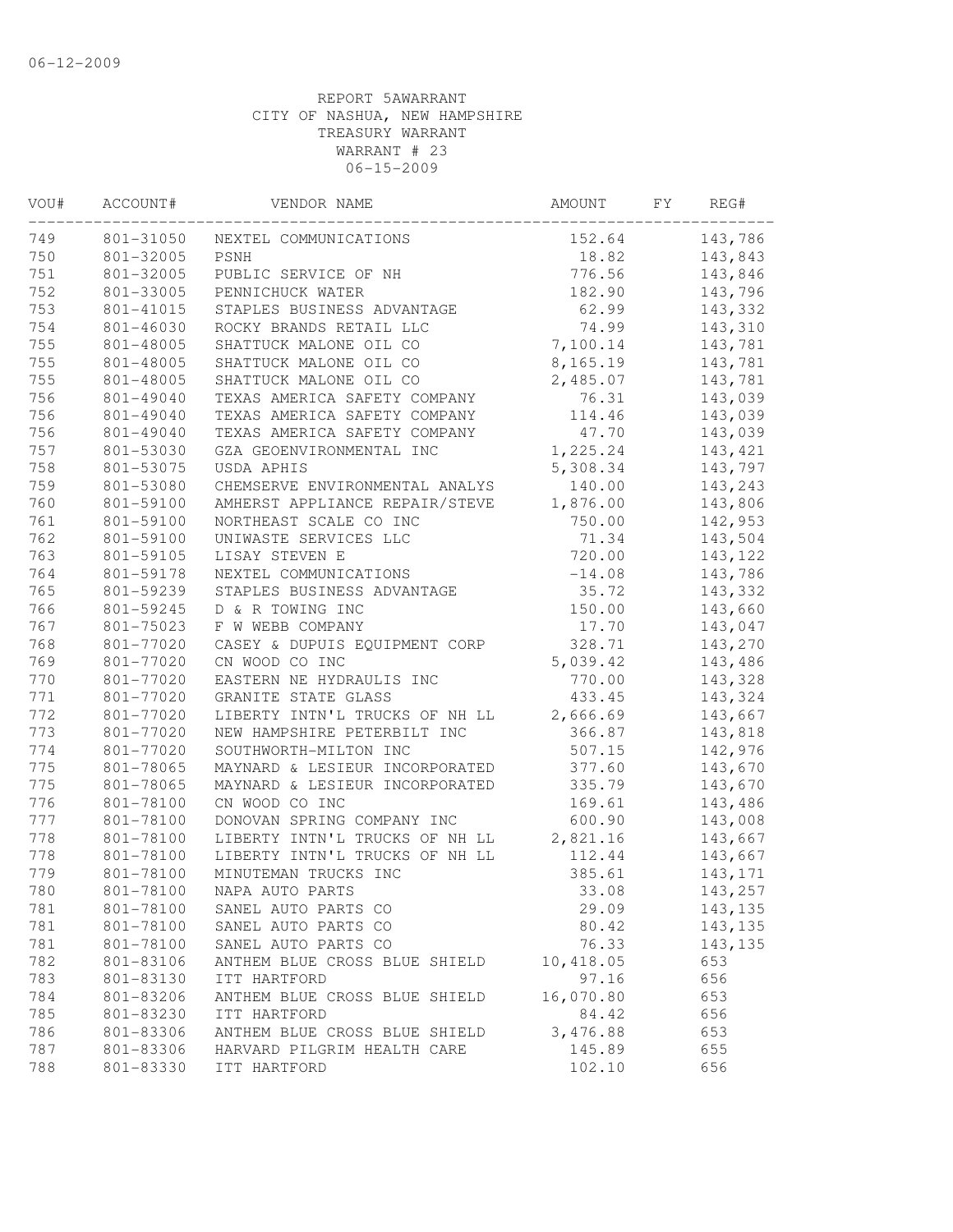| 789<br>801-83406 ANTHEM BLUE CROSS BLUE SHIELD<br>7,378.25<br>653<br>801-83430 ITT HARTFORD<br>48.86<br>656<br>801-95010 THE TELEGRAPH<br>48.88<br>143,815<br>TOTAL 801<br>82,543.64<br>SOLID WASTE DISPOSAL<br>792<br>802-215-00 BERGNER HELEN<br>22.81<br>143,594<br>793<br>$802 - 215 - 00$<br>46.72<br>143,595<br>DUBAY GREGORY<br>794<br>$802 - 215 - 00$<br>209.84<br>143,596<br>GRIMARD ROBERT<br>795<br>$802 - 215 - 00$<br>O'KEEFE ROBERT<br>12.18<br>143,592<br>1,327.72<br>796<br>802-31005<br>143,830<br>FAIRPOINT COMMUNICATIONS<br>797<br>61.54<br>802-31005<br>143,836<br>FAIRPOINT COMMUNICATIONS<br>798<br>802-31005<br>NEXTEL COMMUNICATIONS<br>67.25<br>143,786<br>798<br>802-31005<br>NEXTEL COMMUNICATIONS<br>157.58<br>143,786<br>799<br>802-32005<br>PSNH<br>17.31<br>143,843<br>799<br>802-32005<br>PSNH<br>424.90<br>143,843<br>800<br>802-33005<br>101.17<br>143,796<br>PENNICHUCK WATER<br>800<br>802-33005<br>892.47<br>143,796<br>PENNICHUCK WATER<br>801<br>802-33005<br>13.49<br>143,843<br>PSNH<br>802<br>STAPLES BUSINESS ADVANTAGE<br>655.78<br>143,332<br>802-41015<br>803<br>4,679.44<br>802-45106<br>KEMIRA WATER SOLUTIONS INC<br>143,159<br>804<br>ROCKY BRANDS RETAIL LLC<br>82.00<br>802-46045<br>143,310<br>805<br>UNIFIRST CORPORATION<br>68.49<br>802-46045<br>143,280<br>805<br>591.62<br>802-46045<br>UNIFIRST CORPORATION<br>143,280<br>806<br>802-467<br>HILLSBOROUGH COUNTY TREASURER<br>153.85<br>143,675<br>807<br>2,661.67<br>802-48005<br>SHATTUCK MALONE OIL CO<br>143,781<br>807<br>2,661.67<br>802-48005<br>SHATTUCK MALONE OIL CO<br>143,781<br>808<br>802-59100<br>CAPCO CRANE & HOIST INC<br>750.00<br>143,604<br>809<br>369.76<br>802-59100<br>NEW ENGLAND INDUSTRIAL TRUCK I<br>143,048<br>810<br>802-59105<br>340.00<br>GREENLEAF WILLIAM<br>143,198<br>811<br>NEXTEL COMMUNICATIONS<br>802-59178<br>$-3.20$<br>143,786<br>812<br>1,400.58<br>802-59230<br>BROX INDUSTRIES INC<br>143,010<br>813<br>802-59230<br>CORRIVEAU ROUTHIER INC<br>1,284.05<br>143,659<br>814<br>802-59239<br>STAPLES BUSINESS ADVANTAGE<br>35.72<br>143,332<br>815<br>802-59275<br>PENNICHUCK WATER WORKS<br>7,989.04<br>143,076<br>143,665<br>816<br>802-59320<br>ALLEN MELLO DODGE INC<br>608.76<br>817<br>95.00<br>802-59320 D & R TOWING INC<br>143,660<br>802-59320<br>3,000.46<br>143,507<br>818<br>HOWARD P FAIRFIELD, LLC<br>819<br>802-59320<br>143,257<br>119.19<br>NAPA AUTO PARTS<br>819<br>802-59320<br>NAPA AUTO PARTS<br>$-94.23$<br>143,257<br>820<br>802-59320<br>SANEL AUTO PARTS CO<br>82.55<br>143,135<br>820<br>SANEL AUTO PARTS CO<br>$-12.53$<br>802-59320<br>143, 135<br>821<br>802-64192<br>HOME DEPOT CREDIT SERVICES<br>26.06<br>143,790<br>821<br>143,790<br>802-64192<br>HOME DEPOT CREDIT SERVICES<br>198.05<br>822<br>802-77050<br>M & B MACHINING AND WELDING<br>80.00<br>143,668<br>8,935.00<br>143,028<br>823<br>802-77065<br>JWC ENVIRONMENTAL<br>143,657<br>824<br>802-77067<br>M & M ELECTRICAL SUPPLY CO INC<br>1,785.32 |     | VOU# ACCOUNT# | VENDOR NAME | AMOUNT FY REG# |  |
|-------------------------------------------------------------------------------------------------------------------------------------------------------------------------------------------------------------------------------------------------------------------------------------------------------------------------------------------------------------------------------------------------------------------------------------------------------------------------------------------------------------------------------------------------------------------------------------------------------------------------------------------------------------------------------------------------------------------------------------------------------------------------------------------------------------------------------------------------------------------------------------------------------------------------------------------------------------------------------------------------------------------------------------------------------------------------------------------------------------------------------------------------------------------------------------------------------------------------------------------------------------------------------------------------------------------------------------------------------------------------------------------------------------------------------------------------------------------------------------------------------------------------------------------------------------------------------------------------------------------------------------------------------------------------------------------------------------------------------------------------------------------------------------------------------------------------------------------------------------------------------------------------------------------------------------------------------------------------------------------------------------------------------------------------------------------------------------------------------------------------------------------------------------------------------------------------------------------------------------------------------------------------------------------------------------------------------------------------------------------------------------------------------------------------------------------------------------------------------------------------------------------------------------------------------------------------------------------------------------------------------------------------------------------------------------------------------------------------------------------------------------------------------------------------------------------------------------------------------------------------------------------------------------------------------------------------------------------------------------------------------|-----|---------------|-------------|----------------|--|
|                                                                                                                                                                                                                                                                                                                                                                                                                                                                                                                                                                                                                                                                                                                                                                                                                                                                                                                                                                                                                                                                                                                                                                                                                                                                                                                                                                                                                                                                                                                                                                                                                                                                                                                                                                                                                                                                                                                                                                                                                                                                                                                                                                                                                                                                                                                                                                                                                                                                                                                                                                                                                                                                                                                                                                                                                                                                                                                                                                                                       |     |               |             |                |  |
|                                                                                                                                                                                                                                                                                                                                                                                                                                                                                                                                                                                                                                                                                                                                                                                                                                                                                                                                                                                                                                                                                                                                                                                                                                                                                                                                                                                                                                                                                                                                                                                                                                                                                                                                                                                                                                                                                                                                                                                                                                                                                                                                                                                                                                                                                                                                                                                                                                                                                                                                                                                                                                                                                                                                                                                                                                                                                                                                                                                                       | 790 |               |             |                |  |
|                                                                                                                                                                                                                                                                                                                                                                                                                                                                                                                                                                                                                                                                                                                                                                                                                                                                                                                                                                                                                                                                                                                                                                                                                                                                                                                                                                                                                                                                                                                                                                                                                                                                                                                                                                                                                                                                                                                                                                                                                                                                                                                                                                                                                                                                                                                                                                                                                                                                                                                                                                                                                                                                                                                                                                                                                                                                                                                                                                                                       | 791 |               |             |                |  |
|                                                                                                                                                                                                                                                                                                                                                                                                                                                                                                                                                                                                                                                                                                                                                                                                                                                                                                                                                                                                                                                                                                                                                                                                                                                                                                                                                                                                                                                                                                                                                                                                                                                                                                                                                                                                                                                                                                                                                                                                                                                                                                                                                                                                                                                                                                                                                                                                                                                                                                                                                                                                                                                                                                                                                                                                                                                                                                                                                                                                       |     |               |             |                |  |
|                                                                                                                                                                                                                                                                                                                                                                                                                                                                                                                                                                                                                                                                                                                                                                                                                                                                                                                                                                                                                                                                                                                                                                                                                                                                                                                                                                                                                                                                                                                                                                                                                                                                                                                                                                                                                                                                                                                                                                                                                                                                                                                                                                                                                                                                                                                                                                                                                                                                                                                                                                                                                                                                                                                                                                                                                                                                                                                                                                                                       |     |               |             |                |  |
|                                                                                                                                                                                                                                                                                                                                                                                                                                                                                                                                                                                                                                                                                                                                                                                                                                                                                                                                                                                                                                                                                                                                                                                                                                                                                                                                                                                                                                                                                                                                                                                                                                                                                                                                                                                                                                                                                                                                                                                                                                                                                                                                                                                                                                                                                                                                                                                                                                                                                                                                                                                                                                                                                                                                                                                                                                                                                                                                                                                                       |     |               |             |                |  |
|                                                                                                                                                                                                                                                                                                                                                                                                                                                                                                                                                                                                                                                                                                                                                                                                                                                                                                                                                                                                                                                                                                                                                                                                                                                                                                                                                                                                                                                                                                                                                                                                                                                                                                                                                                                                                                                                                                                                                                                                                                                                                                                                                                                                                                                                                                                                                                                                                                                                                                                                                                                                                                                                                                                                                                                                                                                                                                                                                                                                       |     |               |             |                |  |
|                                                                                                                                                                                                                                                                                                                                                                                                                                                                                                                                                                                                                                                                                                                                                                                                                                                                                                                                                                                                                                                                                                                                                                                                                                                                                                                                                                                                                                                                                                                                                                                                                                                                                                                                                                                                                                                                                                                                                                                                                                                                                                                                                                                                                                                                                                                                                                                                                                                                                                                                                                                                                                                                                                                                                                                                                                                                                                                                                                                                       |     |               |             |                |  |
|                                                                                                                                                                                                                                                                                                                                                                                                                                                                                                                                                                                                                                                                                                                                                                                                                                                                                                                                                                                                                                                                                                                                                                                                                                                                                                                                                                                                                                                                                                                                                                                                                                                                                                                                                                                                                                                                                                                                                                                                                                                                                                                                                                                                                                                                                                                                                                                                                                                                                                                                                                                                                                                                                                                                                                                                                                                                                                                                                                                                       |     |               |             |                |  |
|                                                                                                                                                                                                                                                                                                                                                                                                                                                                                                                                                                                                                                                                                                                                                                                                                                                                                                                                                                                                                                                                                                                                                                                                                                                                                                                                                                                                                                                                                                                                                                                                                                                                                                                                                                                                                                                                                                                                                                                                                                                                                                                                                                                                                                                                                                                                                                                                                                                                                                                                                                                                                                                                                                                                                                                                                                                                                                                                                                                                       |     |               |             |                |  |
|                                                                                                                                                                                                                                                                                                                                                                                                                                                                                                                                                                                                                                                                                                                                                                                                                                                                                                                                                                                                                                                                                                                                                                                                                                                                                                                                                                                                                                                                                                                                                                                                                                                                                                                                                                                                                                                                                                                                                                                                                                                                                                                                                                                                                                                                                                                                                                                                                                                                                                                                                                                                                                                                                                                                                                                                                                                                                                                                                                                                       |     |               |             |                |  |
|                                                                                                                                                                                                                                                                                                                                                                                                                                                                                                                                                                                                                                                                                                                                                                                                                                                                                                                                                                                                                                                                                                                                                                                                                                                                                                                                                                                                                                                                                                                                                                                                                                                                                                                                                                                                                                                                                                                                                                                                                                                                                                                                                                                                                                                                                                                                                                                                                                                                                                                                                                                                                                                                                                                                                                                                                                                                                                                                                                                                       |     |               |             |                |  |
|                                                                                                                                                                                                                                                                                                                                                                                                                                                                                                                                                                                                                                                                                                                                                                                                                                                                                                                                                                                                                                                                                                                                                                                                                                                                                                                                                                                                                                                                                                                                                                                                                                                                                                                                                                                                                                                                                                                                                                                                                                                                                                                                                                                                                                                                                                                                                                                                                                                                                                                                                                                                                                                                                                                                                                                                                                                                                                                                                                                                       |     |               |             |                |  |
|                                                                                                                                                                                                                                                                                                                                                                                                                                                                                                                                                                                                                                                                                                                                                                                                                                                                                                                                                                                                                                                                                                                                                                                                                                                                                                                                                                                                                                                                                                                                                                                                                                                                                                                                                                                                                                                                                                                                                                                                                                                                                                                                                                                                                                                                                                                                                                                                                                                                                                                                                                                                                                                                                                                                                                                                                                                                                                                                                                                                       |     |               |             |                |  |
|                                                                                                                                                                                                                                                                                                                                                                                                                                                                                                                                                                                                                                                                                                                                                                                                                                                                                                                                                                                                                                                                                                                                                                                                                                                                                                                                                                                                                                                                                                                                                                                                                                                                                                                                                                                                                                                                                                                                                                                                                                                                                                                                                                                                                                                                                                                                                                                                                                                                                                                                                                                                                                                                                                                                                                                                                                                                                                                                                                                                       |     |               |             |                |  |
|                                                                                                                                                                                                                                                                                                                                                                                                                                                                                                                                                                                                                                                                                                                                                                                                                                                                                                                                                                                                                                                                                                                                                                                                                                                                                                                                                                                                                                                                                                                                                                                                                                                                                                                                                                                                                                                                                                                                                                                                                                                                                                                                                                                                                                                                                                                                                                                                                                                                                                                                                                                                                                                                                                                                                                                                                                                                                                                                                                                                       |     |               |             |                |  |
|                                                                                                                                                                                                                                                                                                                                                                                                                                                                                                                                                                                                                                                                                                                                                                                                                                                                                                                                                                                                                                                                                                                                                                                                                                                                                                                                                                                                                                                                                                                                                                                                                                                                                                                                                                                                                                                                                                                                                                                                                                                                                                                                                                                                                                                                                                                                                                                                                                                                                                                                                                                                                                                                                                                                                                                                                                                                                                                                                                                                       |     |               |             |                |  |
|                                                                                                                                                                                                                                                                                                                                                                                                                                                                                                                                                                                                                                                                                                                                                                                                                                                                                                                                                                                                                                                                                                                                                                                                                                                                                                                                                                                                                                                                                                                                                                                                                                                                                                                                                                                                                                                                                                                                                                                                                                                                                                                                                                                                                                                                                                                                                                                                                                                                                                                                                                                                                                                                                                                                                                                                                                                                                                                                                                                                       |     |               |             |                |  |
|                                                                                                                                                                                                                                                                                                                                                                                                                                                                                                                                                                                                                                                                                                                                                                                                                                                                                                                                                                                                                                                                                                                                                                                                                                                                                                                                                                                                                                                                                                                                                                                                                                                                                                                                                                                                                                                                                                                                                                                                                                                                                                                                                                                                                                                                                                                                                                                                                                                                                                                                                                                                                                                                                                                                                                                                                                                                                                                                                                                                       |     |               |             |                |  |
|                                                                                                                                                                                                                                                                                                                                                                                                                                                                                                                                                                                                                                                                                                                                                                                                                                                                                                                                                                                                                                                                                                                                                                                                                                                                                                                                                                                                                                                                                                                                                                                                                                                                                                                                                                                                                                                                                                                                                                                                                                                                                                                                                                                                                                                                                                                                                                                                                                                                                                                                                                                                                                                                                                                                                                                                                                                                                                                                                                                                       |     |               |             |                |  |
|                                                                                                                                                                                                                                                                                                                                                                                                                                                                                                                                                                                                                                                                                                                                                                                                                                                                                                                                                                                                                                                                                                                                                                                                                                                                                                                                                                                                                                                                                                                                                                                                                                                                                                                                                                                                                                                                                                                                                                                                                                                                                                                                                                                                                                                                                                                                                                                                                                                                                                                                                                                                                                                                                                                                                                                                                                                                                                                                                                                                       |     |               |             |                |  |
|                                                                                                                                                                                                                                                                                                                                                                                                                                                                                                                                                                                                                                                                                                                                                                                                                                                                                                                                                                                                                                                                                                                                                                                                                                                                                                                                                                                                                                                                                                                                                                                                                                                                                                                                                                                                                                                                                                                                                                                                                                                                                                                                                                                                                                                                                                                                                                                                                                                                                                                                                                                                                                                                                                                                                                                                                                                                                                                                                                                                       |     |               |             |                |  |
|                                                                                                                                                                                                                                                                                                                                                                                                                                                                                                                                                                                                                                                                                                                                                                                                                                                                                                                                                                                                                                                                                                                                                                                                                                                                                                                                                                                                                                                                                                                                                                                                                                                                                                                                                                                                                                                                                                                                                                                                                                                                                                                                                                                                                                                                                                                                                                                                                                                                                                                                                                                                                                                                                                                                                                                                                                                                                                                                                                                                       |     |               |             |                |  |
|                                                                                                                                                                                                                                                                                                                                                                                                                                                                                                                                                                                                                                                                                                                                                                                                                                                                                                                                                                                                                                                                                                                                                                                                                                                                                                                                                                                                                                                                                                                                                                                                                                                                                                                                                                                                                                                                                                                                                                                                                                                                                                                                                                                                                                                                                                                                                                                                                                                                                                                                                                                                                                                                                                                                                                                                                                                                                                                                                                                                       |     |               |             |                |  |
|                                                                                                                                                                                                                                                                                                                                                                                                                                                                                                                                                                                                                                                                                                                                                                                                                                                                                                                                                                                                                                                                                                                                                                                                                                                                                                                                                                                                                                                                                                                                                                                                                                                                                                                                                                                                                                                                                                                                                                                                                                                                                                                                                                                                                                                                                                                                                                                                                                                                                                                                                                                                                                                                                                                                                                                                                                                                                                                                                                                                       |     |               |             |                |  |
|                                                                                                                                                                                                                                                                                                                                                                                                                                                                                                                                                                                                                                                                                                                                                                                                                                                                                                                                                                                                                                                                                                                                                                                                                                                                                                                                                                                                                                                                                                                                                                                                                                                                                                                                                                                                                                                                                                                                                                                                                                                                                                                                                                                                                                                                                                                                                                                                                                                                                                                                                                                                                                                                                                                                                                                                                                                                                                                                                                                                       |     |               |             |                |  |
|                                                                                                                                                                                                                                                                                                                                                                                                                                                                                                                                                                                                                                                                                                                                                                                                                                                                                                                                                                                                                                                                                                                                                                                                                                                                                                                                                                                                                                                                                                                                                                                                                                                                                                                                                                                                                                                                                                                                                                                                                                                                                                                                                                                                                                                                                                                                                                                                                                                                                                                                                                                                                                                                                                                                                                                                                                                                                                                                                                                                       |     |               |             |                |  |
|                                                                                                                                                                                                                                                                                                                                                                                                                                                                                                                                                                                                                                                                                                                                                                                                                                                                                                                                                                                                                                                                                                                                                                                                                                                                                                                                                                                                                                                                                                                                                                                                                                                                                                                                                                                                                                                                                                                                                                                                                                                                                                                                                                                                                                                                                                                                                                                                                                                                                                                                                                                                                                                                                                                                                                                                                                                                                                                                                                                                       |     |               |             |                |  |
|                                                                                                                                                                                                                                                                                                                                                                                                                                                                                                                                                                                                                                                                                                                                                                                                                                                                                                                                                                                                                                                                                                                                                                                                                                                                                                                                                                                                                                                                                                                                                                                                                                                                                                                                                                                                                                                                                                                                                                                                                                                                                                                                                                                                                                                                                                                                                                                                                                                                                                                                                                                                                                                                                                                                                                                                                                                                                                                                                                                                       |     |               |             |                |  |
|                                                                                                                                                                                                                                                                                                                                                                                                                                                                                                                                                                                                                                                                                                                                                                                                                                                                                                                                                                                                                                                                                                                                                                                                                                                                                                                                                                                                                                                                                                                                                                                                                                                                                                                                                                                                                                                                                                                                                                                                                                                                                                                                                                                                                                                                                                                                                                                                                                                                                                                                                                                                                                                                                                                                                                                                                                                                                                                                                                                                       |     |               |             |                |  |
|                                                                                                                                                                                                                                                                                                                                                                                                                                                                                                                                                                                                                                                                                                                                                                                                                                                                                                                                                                                                                                                                                                                                                                                                                                                                                                                                                                                                                                                                                                                                                                                                                                                                                                                                                                                                                                                                                                                                                                                                                                                                                                                                                                                                                                                                                                                                                                                                                                                                                                                                                                                                                                                                                                                                                                                                                                                                                                                                                                                                       |     |               |             |                |  |
|                                                                                                                                                                                                                                                                                                                                                                                                                                                                                                                                                                                                                                                                                                                                                                                                                                                                                                                                                                                                                                                                                                                                                                                                                                                                                                                                                                                                                                                                                                                                                                                                                                                                                                                                                                                                                                                                                                                                                                                                                                                                                                                                                                                                                                                                                                                                                                                                                                                                                                                                                                                                                                                                                                                                                                                                                                                                                                                                                                                                       |     |               |             |                |  |
|                                                                                                                                                                                                                                                                                                                                                                                                                                                                                                                                                                                                                                                                                                                                                                                                                                                                                                                                                                                                                                                                                                                                                                                                                                                                                                                                                                                                                                                                                                                                                                                                                                                                                                                                                                                                                                                                                                                                                                                                                                                                                                                                                                                                                                                                                                                                                                                                                                                                                                                                                                                                                                                                                                                                                                                                                                                                                                                                                                                                       |     |               |             |                |  |
|                                                                                                                                                                                                                                                                                                                                                                                                                                                                                                                                                                                                                                                                                                                                                                                                                                                                                                                                                                                                                                                                                                                                                                                                                                                                                                                                                                                                                                                                                                                                                                                                                                                                                                                                                                                                                                                                                                                                                                                                                                                                                                                                                                                                                                                                                                                                                                                                                                                                                                                                                                                                                                                                                                                                                                                                                                                                                                                                                                                                       |     |               |             |                |  |
|                                                                                                                                                                                                                                                                                                                                                                                                                                                                                                                                                                                                                                                                                                                                                                                                                                                                                                                                                                                                                                                                                                                                                                                                                                                                                                                                                                                                                                                                                                                                                                                                                                                                                                                                                                                                                                                                                                                                                                                                                                                                                                                                                                                                                                                                                                                                                                                                                                                                                                                                                                                                                                                                                                                                                                                                                                                                                                                                                                                                       |     |               |             |                |  |
|                                                                                                                                                                                                                                                                                                                                                                                                                                                                                                                                                                                                                                                                                                                                                                                                                                                                                                                                                                                                                                                                                                                                                                                                                                                                                                                                                                                                                                                                                                                                                                                                                                                                                                                                                                                                                                                                                                                                                                                                                                                                                                                                                                                                                                                                                                                                                                                                                                                                                                                                                                                                                                                                                                                                                                                                                                                                                                                                                                                                       |     |               |             |                |  |
|                                                                                                                                                                                                                                                                                                                                                                                                                                                                                                                                                                                                                                                                                                                                                                                                                                                                                                                                                                                                                                                                                                                                                                                                                                                                                                                                                                                                                                                                                                                                                                                                                                                                                                                                                                                                                                                                                                                                                                                                                                                                                                                                                                                                                                                                                                                                                                                                                                                                                                                                                                                                                                                                                                                                                                                                                                                                                                                                                                                                       |     |               |             |                |  |
|                                                                                                                                                                                                                                                                                                                                                                                                                                                                                                                                                                                                                                                                                                                                                                                                                                                                                                                                                                                                                                                                                                                                                                                                                                                                                                                                                                                                                                                                                                                                                                                                                                                                                                                                                                                                                                                                                                                                                                                                                                                                                                                                                                                                                                                                                                                                                                                                                                                                                                                                                                                                                                                                                                                                                                                                                                                                                                                                                                                                       |     |               |             |                |  |
|                                                                                                                                                                                                                                                                                                                                                                                                                                                                                                                                                                                                                                                                                                                                                                                                                                                                                                                                                                                                                                                                                                                                                                                                                                                                                                                                                                                                                                                                                                                                                                                                                                                                                                                                                                                                                                                                                                                                                                                                                                                                                                                                                                                                                                                                                                                                                                                                                                                                                                                                                                                                                                                                                                                                                                                                                                                                                                                                                                                                       |     |               |             |                |  |
|                                                                                                                                                                                                                                                                                                                                                                                                                                                                                                                                                                                                                                                                                                                                                                                                                                                                                                                                                                                                                                                                                                                                                                                                                                                                                                                                                                                                                                                                                                                                                                                                                                                                                                                                                                                                                                                                                                                                                                                                                                                                                                                                                                                                                                                                                                                                                                                                                                                                                                                                                                                                                                                                                                                                                                                                                                                                                                                                                                                                       |     |               |             |                |  |
|                                                                                                                                                                                                                                                                                                                                                                                                                                                                                                                                                                                                                                                                                                                                                                                                                                                                                                                                                                                                                                                                                                                                                                                                                                                                                                                                                                                                                                                                                                                                                                                                                                                                                                                                                                                                                                                                                                                                                                                                                                                                                                                                                                                                                                                                                                                                                                                                                                                                                                                                                                                                                                                                                                                                                                                                                                                                                                                                                                                                       |     |               |             |                |  |
|                                                                                                                                                                                                                                                                                                                                                                                                                                                                                                                                                                                                                                                                                                                                                                                                                                                                                                                                                                                                                                                                                                                                                                                                                                                                                                                                                                                                                                                                                                                                                                                                                                                                                                                                                                                                                                                                                                                                                                                                                                                                                                                                                                                                                                                                                                                                                                                                                                                                                                                                                                                                                                                                                                                                                                                                                                                                                                                                                                                                       |     |               |             |                |  |
|                                                                                                                                                                                                                                                                                                                                                                                                                                                                                                                                                                                                                                                                                                                                                                                                                                                                                                                                                                                                                                                                                                                                                                                                                                                                                                                                                                                                                                                                                                                                                                                                                                                                                                                                                                                                                                                                                                                                                                                                                                                                                                                                                                                                                                                                                                                                                                                                                                                                                                                                                                                                                                                                                                                                                                                                                                                                                                                                                                                                       |     |               |             |                |  |
|                                                                                                                                                                                                                                                                                                                                                                                                                                                                                                                                                                                                                                                                                                                                                                                                                                                                                                                                                                                                                                                                                                                                                                                                                                                                                                                                                                                                                                                                                                                                                                                                                                                                                                                                                                                                                                                                                                                                                                                                                                                                                                                                                                                                                                                                                                                                                                                                                                                                                                                                                                                                                                                                                                                                                                                                                                                                                                                                                                                                       |     |               |             |                |  |
|                                                                                                                                                                                                                                                                                                                                                                                                                                                                                                                                                                                                                                                                                                                                                                                                                                                                                                                                                                                                                                                                                                                                                                                                                                                                                                                                                                                                                                                                                                                                                                                                                                                                                                                                                                                                                                                                                                                                                                                                                                                                                                                                                                                                                                                                                                                                                                                                                                                                                                                                                                                                                                                                                                                                                                                                                                                                                                                                                                                                       |     |               |             |                |  |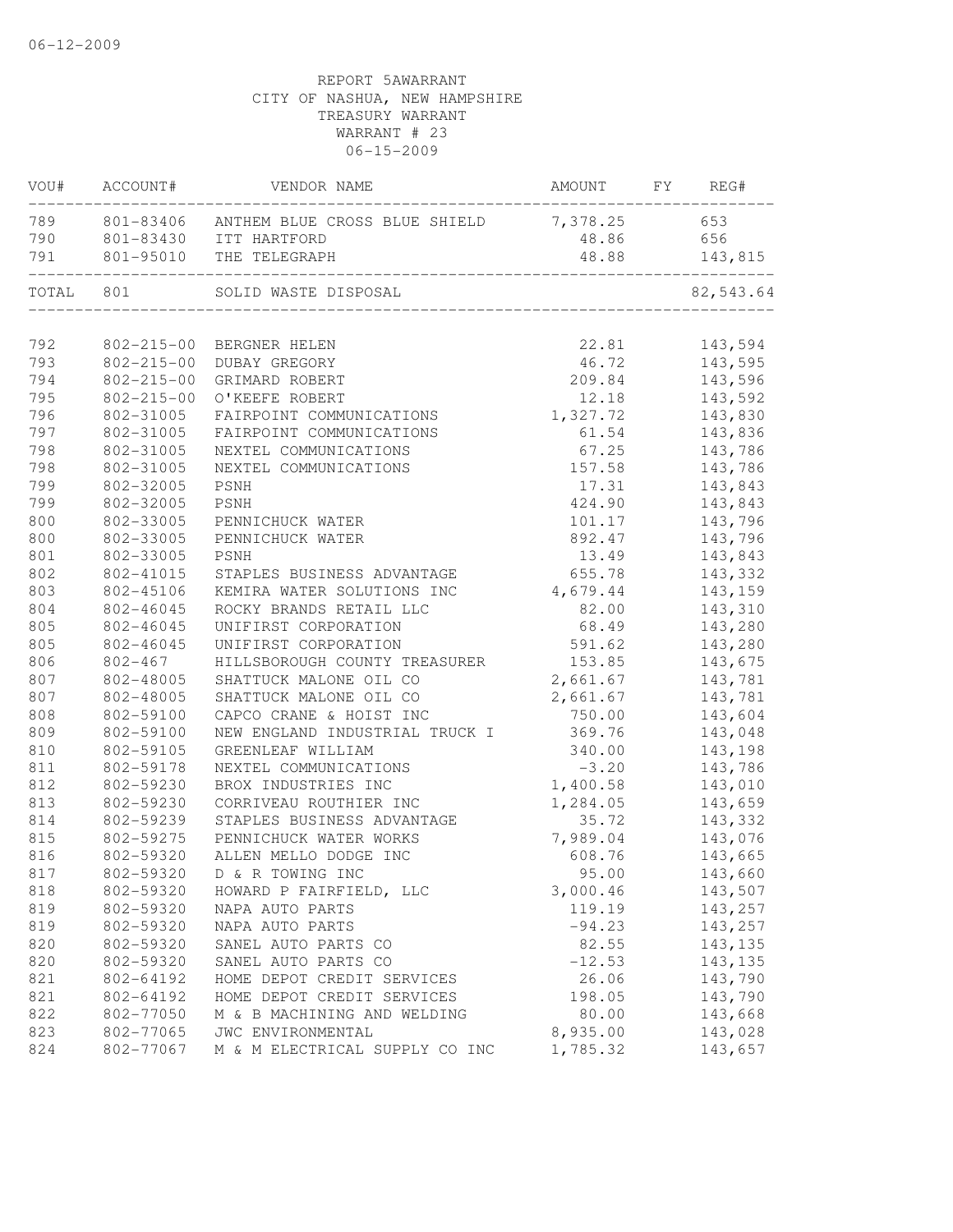| VOU# | ACCOUNT#  | VENDOR NAME                             | AMOUNT    | <b>FY</b> | REG#       |
|------|-----------|-----------------------------------------|-----------|-----------|------------|
| 824  | 802-77068 | M & M ELECTRICAL SUPPLY CO INC 69.30    |           |           | 143,657    |
| 825  | 802-77069 | BEARINGS SPECIALTY CO INC               | 24.40     |           | 143,291    |
| 826  | 802-77069 | BELLETETES INC                          | 10.42     |           | 143, 125   |
| 827  | 802-77069 | EASTERN BEARINGS INC                    | 110.77    |           | 143,092    |
| 828  | 802-77069 | FASTENAL COMPANY                        | 16.92     |           | 143,200    |
| 829  | 802-77069 | HOME DEPOT CREDIT SERVICES              | 48.11     |           | 143,790    |
| 830  | 802-77069 | MCMASTER-CARR SUPPLY CO                 | 7.57      |           | 143, 119   |
| 831  | 802-77069 | PINE MOTOR PARTS                        | 7.15      |           | 143,671    |
| 832  | 802-77070 | WINDWARD PETROLEUM                      | 622.00    |           | 143,036    |
| 833  | 802-77071 | FASTENAL COMPANY                        | 3.17      |           | 143,200    |
| 834  | 802-77999 | M & M ELECTRICAL SUPPLY CO INC 226.54   |           |           | 143,657    |
| 835  | 802-83006 | ANTHEM BLUE CROSS BLUE SHIELD 29,646.48 |           |           | 653        |
| 836  | 802-83006 | HARVARD PILGRIM HEALTH CARE             | 16,374.64 |           | 655        |
| 837  | 802-83030 | ITT HARTFORD                            | 420.43    |           | 656        |
| 838  | 802-91010 | KLESCHINSKY AMANDA                      | 15.40     |           | 143,778    |
| 839  | 802-91010 | SERRA SEAN                              | 29.15     |           | 143,779    |
| 840  | 802-94005 | TREASURER STATE OF NH                   | 70.00     |           | 143,825    |
| 840  | 802-94005 | TREASURER STATE OF NH                   | 165.00    |           | 143,825    |
| 840  | 802-95075 | TREASURER STATE OF NH                   | 400.00    |           | 143,825    |
| 841  | 802-96004 | HORIZON SOLUTIONS CORP                  | 5,723.52  |           | 142,952    |
| 842  | 802-96530 | HIGHLAND POWER                          | 5,000.00  |           | 143,313    |
|      |           | TOTAL 802 SEWERAGE DISPOSAL SYSTEM      |           |           | 100,890.05 |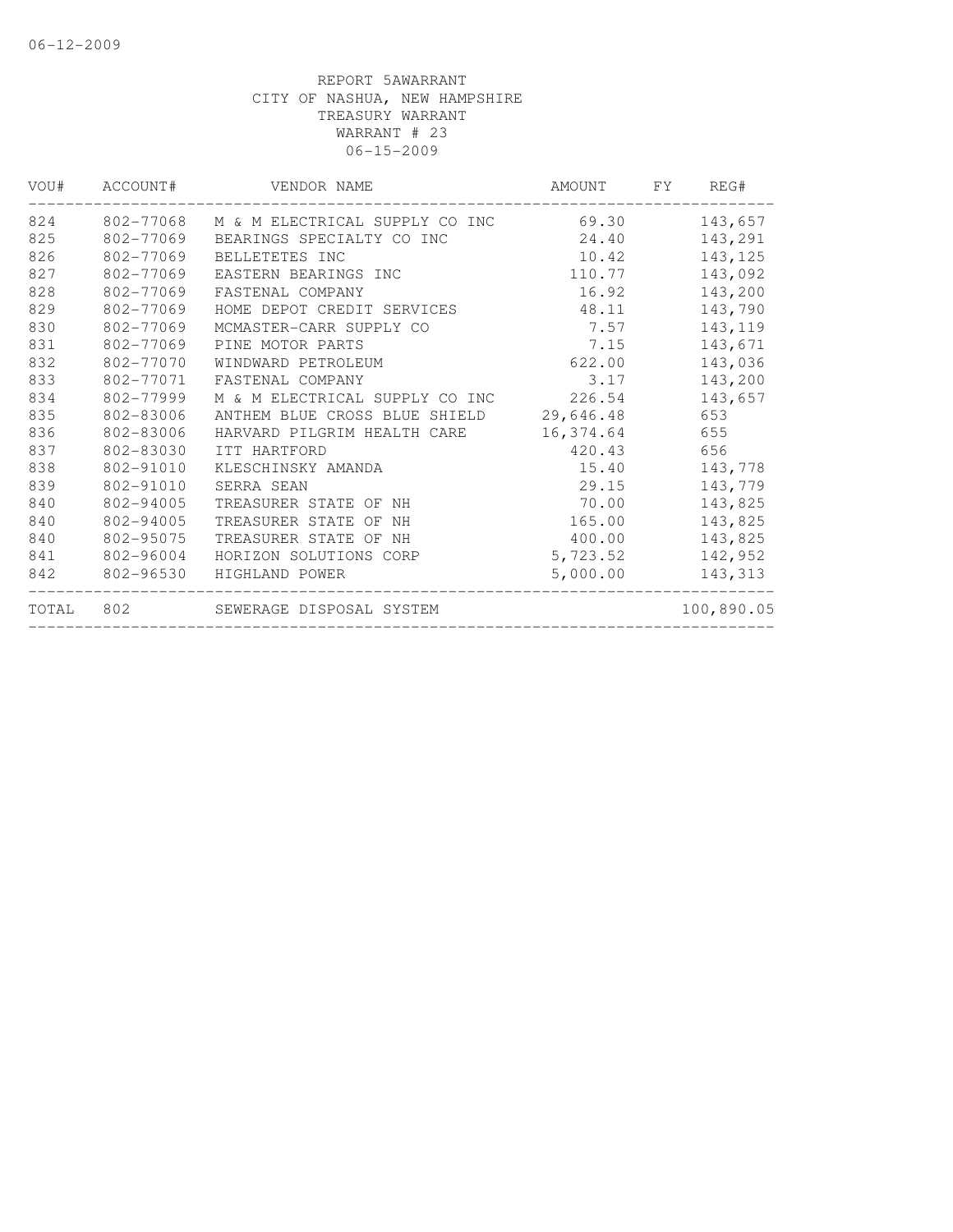| ACCOUNT#                                             | VENDOR NAME                                                                                                 | AMOUNT                                                                                                                                                                                                                            | FY REG#                                                                                                                                                                                                                    |
|------------------------------------------------------|-------------------------------------------------------------------------------------------------------------|-----------------------------------------------------------------------------------------------------------------------------------------------------------------------------------------------------------------------------------|----------------------------------------------------------------------------------------------------------------------------------------------------------------------------------------------------------------------------|
|                                                      |                                                                                                             |                                                                                                                                                                                                                                   | 142.76 143,780                                                                                                                                                                                                             |
| 931                                                  | POLICE TRUST FUND                                                                                           |                                                                                                                                                                                                                                   | 142.76                                                                                                                                                                                                                     |
|                                                      |                                                                                                             | 5,000.00                                                                                                                                                                                                                          | 143,082                                                                                                                                                                                                                    |
| 951                                                  | PWD & ENG TRUST FUND                                                                                        |                                                                                                                                                                                                                                   | 5,000.00                                                                                                                                                                                                                   |
| 952-05054<br>952-05054                               | HOME DEPOT CREDIT SERVICES<br>HOME DEPOT CREDIT SERVICES                                                    | 43.91<br>144.44                                                                                                                                                                                                                   | 143,790<br>143,790                                                                                                                                                                                                         |
| 952-05058                                            | HANDY HOUSE INC                                                                                             | 55.00                                                                                                                                                                                                                             | 143,821<br>143,805<br>143,014                                                                                                                                                                                              |
| $952 - 44005$<br>952-45065<br>952-75021<br>952-75021 | NASHUA REGIONAL PLANNING COMMI<br>GATE CITY FENCE CO INC<br>F W WEBB COMPANY<br>JOHN DEERE LANDSCAPES/LESCO | 447.28<br>1,272.00<br>2.29<br>449.60                                                                                                                                                                                              | 143,828<br>143,099<br>143,047<br>143,422                                                                                                                                                                                   |
| 952-75022                                            | SIMPLEX GRINNELL                                                                                            | 1,000.00                                                                                                                                                                                                                          | 143,052<br>143,799<br>$- - - - - -$                                                                                                                                                                                        |
| 952                                                  | PARK & RECREATION TRUST FUND                                                                                |                                                                                                                                                                                                                                   | 4,623.61                                                                                                                                                                                                                   |
|                                                      | MARVELL PLATE GLASS INC                                                                                     | 600.00<br>22.00                                                                                                                                                                                                                   | 143,795<br>143,248                                                                                                                                                                                                         |
| 961                                                  | EDGEWOOD CEMETERY TRUST FUND                                                                                |                                                                                                                                                                                                                                   | 622.00                                                                                                                                                                                                                     |
|                                                      | HARDY DORIC INC                                                                                             | 1, 170.00                                                                                                                                                                                                                         | 143,140                                                                                                                                                                                                                    |
| 963                                                  | WOODLAWN CEMETERY TRUST FUND                                                                                |                                                                                                                                                                                                                                   | 1,170.00                                                                                                                                                                                                                   |
| 975-51005<br>975-75023                               |                                                                                                             | 137.95                                                                                                                                                                                                                            | 112.50 143,130<br>143,188                                                                                                                                                                                                  |
|                                                      | LIBRARY TRUST FUND                                                                                          |                                                                                                                                                                                                                                   | 250.45                                                                                                                                                                                                                     |
|                                                      |                                                                                                             |                                                                                                                                                                                                                                   | 143,872                                                                                                                                                                                                                    |
|                                                      |                                                                                                             |                                                                                                                                                                                                                                   | 1,484.00                                                                                                                                                                                                                   |
|                                                      | 843<br>TOTAL<br>TOTAL<br>952-05058<br>952-05058<br>952-75021<br>TOTAL<br>TOTAL 981                          | 931-98029 PETTY CASH<br>951-22 HOLLIS ACQUISITIONS INC<br>BACKDROPSBEAUTIFUL<br>REEDS FERRY LUMBER CORP<br>JOHNSON'S ELECTRIC INC<br>961-05069 GATE CITY MONUMENT INC<br>961-05069<br>963-45185<br>TOTAL 975<br>SCHOOL TRUST FUND | ____________________________<br>296.00<br>337.75<br>575.34<br>BARRADALE O'CONNELL NEWKIRK &<br>SAMOSET IRRIGATION SERVICES IN<br>981-64192 BARLO SIGNS INTERNATIONAL INC 1,484.00<br>------------------------------------- |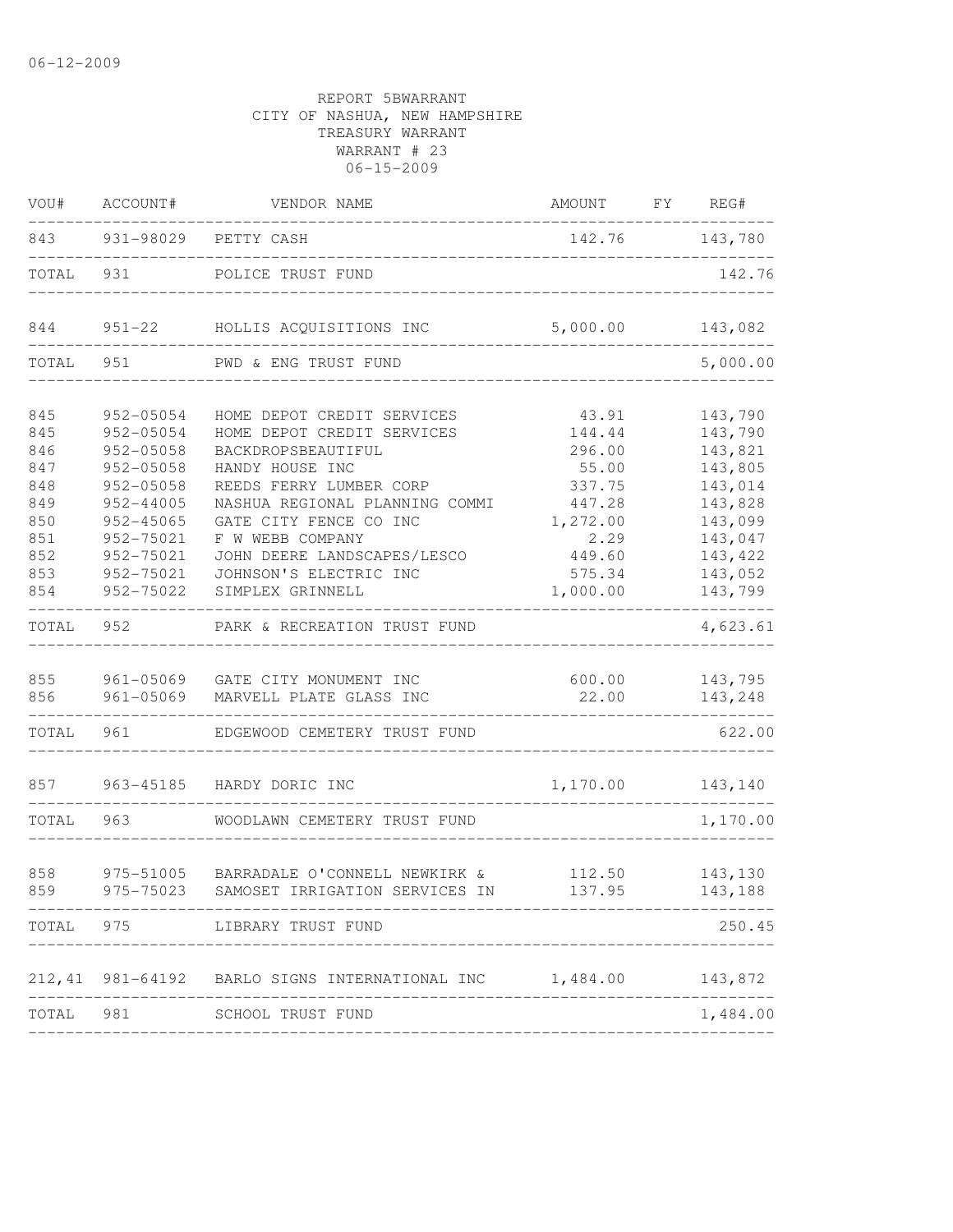|           | ACCOUNT# PAYROLL WEEK ENDING |  |  | AMOUNT |
|-----------|------------------------------|--|--|--------|
|           |                              |  |  |        |
| TOTAL 952 |                              |  |  |        |
|           |                              |  |  |        |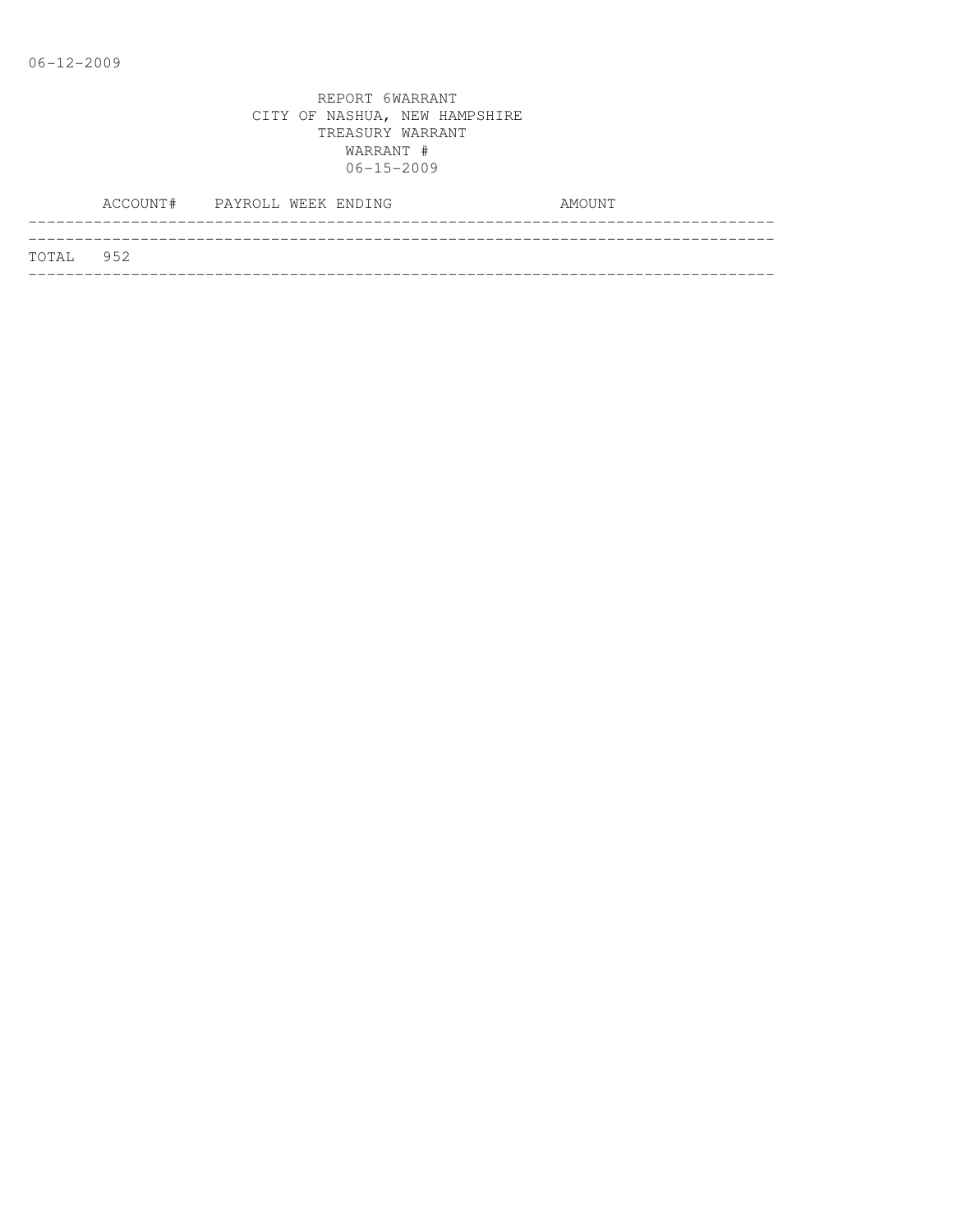# REPORT 7WARRANT CITY OF NASHUA, NEW HAMPSHIRE TREASURY WARRANT WARRANT # 23 06-15-2009 ACCOUNT# PAYROLL WEEK ENDING **AMOUNT** -------------------------------------------------------------------------------- 305-11125 06-JUNE-2009 903.15 305-11125 30-MAY-2009 903.15 305-11239 06-JUNE-2009 1,014.26 305-11239 30-MAY-2009 1,014.25 -------------------------------------------------------------------------------- TOTAL 305 SRF - CIVIC & COMM ACTIVITIES 3,834.81 -------------------------------------------------------------------------------- 308-83051 06-JUNE-2009 781.78 308-83051 30-MAY-2009 1,009.14 308-83052 06-JUNE-2009 1,584.60 308-83052 30-MAY-2009 2,235.95 308-83102 06-JUNE-2009 2,453.96 308-83102 30-MAY-2009 2,453.96 -------------------------------------------------------------------------------- TOTAL 308 SRF - INSURANCE 10,519.39 -------------------------------------------------------------------------------- 3086-11870 30-MAY-2009 4,808.19 3086-13032 06-JUNE-2009 307.26 3086-13032 30-MAY-2009 204.84 3086-13133 30-MAY-2009 187.50 -------------------------------------------------------------------------------- TOTAL 308 JAVITS GRANT PROGRAM 5,507.79 -------------------------------------------------------------------------------- 3097-11162 06-JUNE-2009 610.13 3097-11162 30-MAY-2009 610.13 3097-11408 06-JUNE-2009 367.58 3097-11408 30-MAY-2009 152.70 3097-12112 06-JUNE-2009 840.93 3097-12112 30-MAY-2009 637.04 3097-12830 06-JUNE-2009 10.24 3097-19138 30-MAY-2009 2,952.16 3097-19139 30-MAY-2009 12,556.53 3097-19140 06-JUNE-2009 9,181.55 3097-19140 30-MAY-2009 9,134.30 3097-19540 06-JUNE-2009 21,552.92 3097-19540 30-MAY-2009 21,902.82 3097-19544 06-JUNE-2009 633.54 3097-19544 30-MAY-2009 553.81 3097-19545 06-JUNE-2009 1,777.61 3097-19545 30-MAY-2009 1,456.93 -------------------------------------------------------------------------------- TOTAL 309 SRF - FOOD SERVICES 84,930.92 --------------------------------------------------------------------------------

3098-13004 06-JUNE-2009 329.25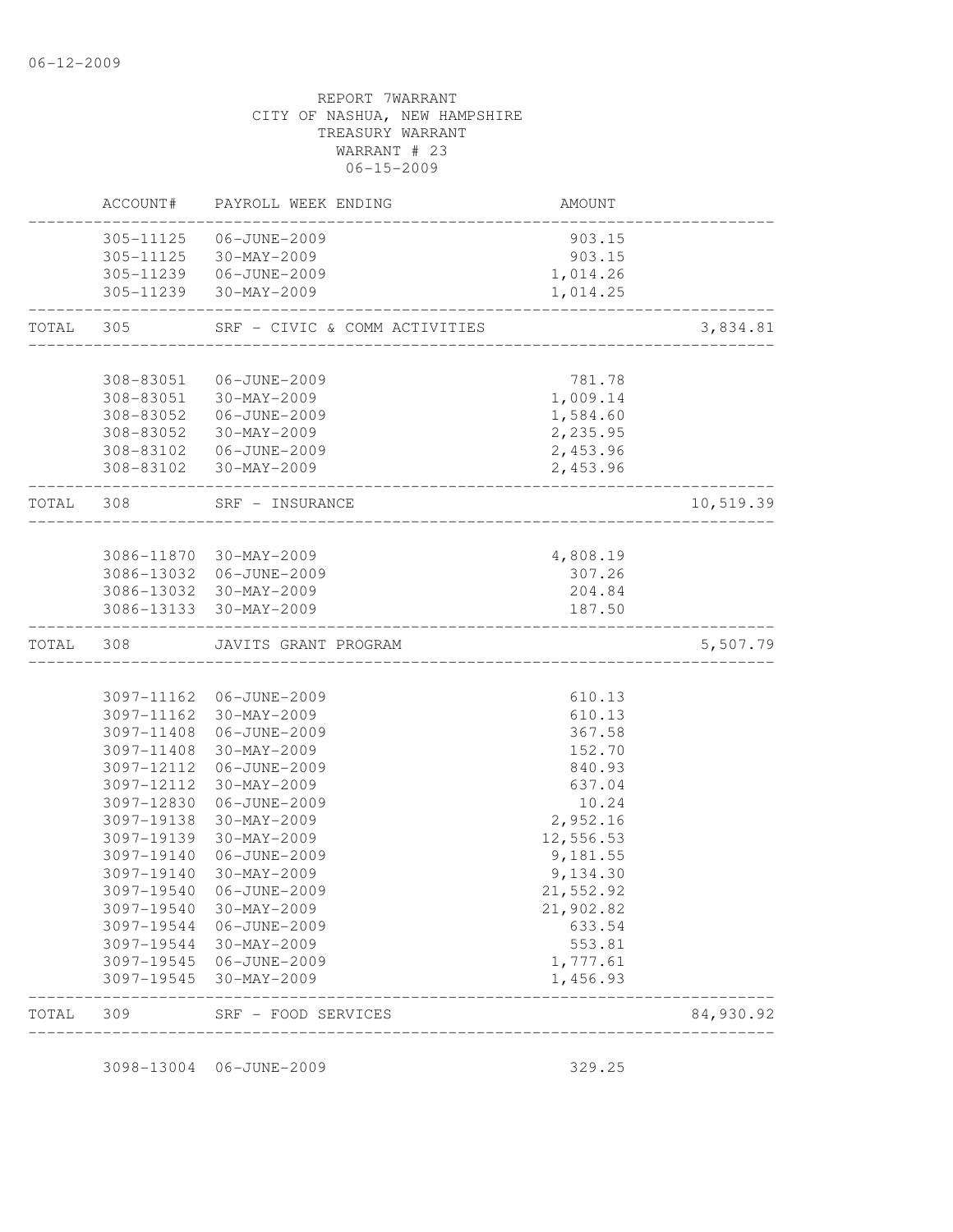|           | ACCOUNT#                                         | PAYROLL WEEK ENDING                                                | <b>AMOUNT</b>                          |           |
|-----------|--------------------------------------------------|--------------------------------------------------------------------|----------------------------------------|-----------|
|           |                                                  | 3098-13004 30-MAY-2009                                             | 609.17                                 |           |
| TOTAL     | 309                                              | FRESH FRUIT & VEGETABLE GRANT                                      |                                        | 938.42    |
|           |                                                  | 3117-12006 06-JUNE-2009                                            | 932.26                                 |           |
|           |                                                  | 3117-12006 30-MAY-2009                                             | 2,350.00                               |           |
| TOTAL 311 |                                                  | DRIVER'S EDUCATION                                                 |                                        | 3,282.26  |
|           |                                                  | 3119-12006 30-MAY-2009                                             | $-3.34$                                |           |
| TOTAL     | 311                                              |                                                                    |                                        | $-3.34$   |
|           | 312-11165<br>312-11165<br>312-11191              | 06-JUNE-2009<br>30-MAY-2009<br>06-JUNE-2009                        | 1,052.87<br>1,052.86<br>788.83         |           |
|           | 312-11191<br>312-11445<br>312-11445<br>312-11547 | $30 - MAX - 2009$<br>06-JUNE-2009<br>$30-MAY-2009$<br>06-JUNE-2009 | 788.83<br>138.39<br>138.39<br>2,117.20 |           |
|           | 312-11547<br>312-12116<br>312-12116              | 30-MAY-2009<br>06-JUNE-2009<br>30-MAY-2009                         | 2, 117.19<br>599.87<br>599.87          |           |
|           | 312-13004<br>312-13004                           | 06-JUNE-2009<br>30-MAY-2009                                        | 555.67<br>1,048.91                     |           |
| TOTAL     | 312                                              | SRF - FINANCIAL SERVICES                                           |                                        | 10,998.88 |
|           |                                                  | 3122-12006 06-JUNE-2009<br>3122-12006 30-MAY-2009                  | 5,300.00<br>1,250.00                   |           |
| TOTAL     | 312                                              | ADULT ED/CONTINUING ED                                             |                                        | 6,550.00  |
|           |                                                  | 3139-13133 06-JUNE-2009                                            | 100.00                                 |           |
| TOTAL     | 313                                              | FIFTH BLOCK INITIATIVE FY09                                        |                                        | 100.00    |
|           | 3149-11870                                       | 3149-11870 06-JUNE-2009<br>$30 - MAX - 2009$                       | 50.00<br>206.25                        |           |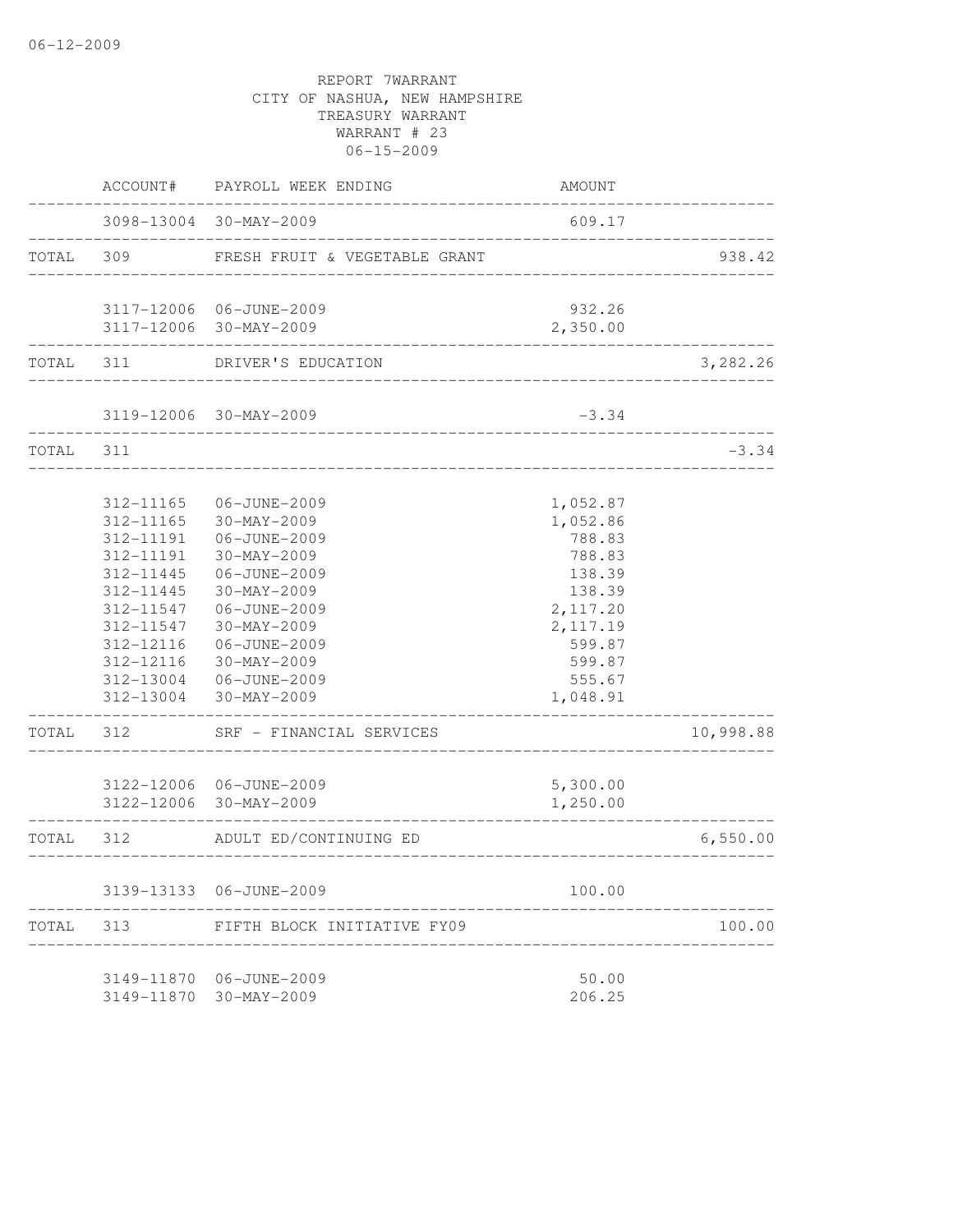|       |                                                                                                                                             | ACCOUNT# PAYROLL WEEK ENDING                                                                                                                                                                                                           | AMOUNT                                                                                                                                              |                             |
|-------|---------------------------------------------------------------------------------------------------------------------------------------------|----------------------------------------------------------------------------------------------------------------------------------------------------------------------------------------------------------------------------------------|-----------------------------------------------------------------------------------------------------------------------------------------------------|-----------------------------|
|       |                                                                                                                                             | TOTAL 314 LEARN AND SERVE AMERICA-REACH                                                                                                                                                                                                |                                                                                                                                                     | 256.25                      |
|       |                                                                                                                                             | 3239-12006 30-MAY-2009                                                                                                                                                                                                                 | 875.00                                                                                                                                              |                             |
|       |                                                                                                                                             | ---------------------------------<br>TOTAL 323 ADULT H.S.ALTERNATIVE ED                                                                                                                                                                |                                                                                                                                                     | 875.00                      |
|       |                                                                                                                                             | 3245-11860 30-MAY-2009                                                                                                                                                                                                                 | 1,346.15                                                                                                                                            |                             |
|       |                                                                                                                                             | TOTAL 324 YOUTH SAFE HAVEN-PAL                                                                                                                                                                                                         |                                                                                                                                                     | 1,346.15                    |
|       |                                                                                                                                             | 3269-11726 30-MAY-2009                                                                                                                                                                                                                 | 1,831.69                                                                                                                                            |                             |
|       |                                                                                                                                             | TOTAL 326 NH ALTERNATE ASSESSMENT COACH                                                                                                                                                                                                |                                                                                                                                                     | 1,831.69                    |
|       |                                                                                                                                             | 3279-12006 30-MAY-2009                                                                                                                                                                                                                 | 2,200.00                                                                                                                                            |                             |
|       |                                                                                                                                             | ________________________________<br>TOTAL 327 ADULT H.S.SPECIAL NEEDS GRANT                                                                                                                                                            |                                                                                                                                                     | _______________<br>2,200.00 |
|       | 331-11561<br>331-11561<br>331-12115<br>331-12115<br>331-13038<br>331-13038<br>331-13044<br>331-13044<br>331-15002<br>331-18036<br>331-18036 | 331-11250 06-JUNE-2009<br>331-11250 30-MAY-2009<br>06-JUNE-2009<br>30-MAY-2009<br>06-JUNE-2009<br>30-MAY-2009<br>06-JUNE-2009<br>30-MAY-2009<br>06-JUNE-2009<br>30-MAY-2009<br>$30 - \text{MAX} - 2009$<br>06-JUNE-2009<br>30-MAY-2009 | 682.87<br>682.86<br>1, 117.33<br>1, 117.33<br>548.32<br>548.32<br>1,861.18<br>1,861.18<br>2,265.71<br>2,950.41<br>223.47<br>12, 252.88<br>11,398.83 |                             |
| TOTAL | 331                                                                                                                                         | SRF - POLICE DEPARTMENT                                                                                                                                                                                                                |                                                                                                                                                     | 37,510.69                   |
|       |                                                                                                                                             | 332-18084 06-JUNE-2009<br>332-18084 30-MAY-2009                                                                                                                                                                                        | 386.23<br>583.97                                                                                                                                    |                             |
| TOTAL | 332                                                                                                                                         | SRF - FIRE DEPARTMENT                                                                                                                                                                                                                  |                                                                                                                                                     | 970.20                      |
|       |                                                                                                                                             | 3339-13133 06-JUNE-2009                                                                                                                                                                                                                | 186.00                                                                                                                                              |                             |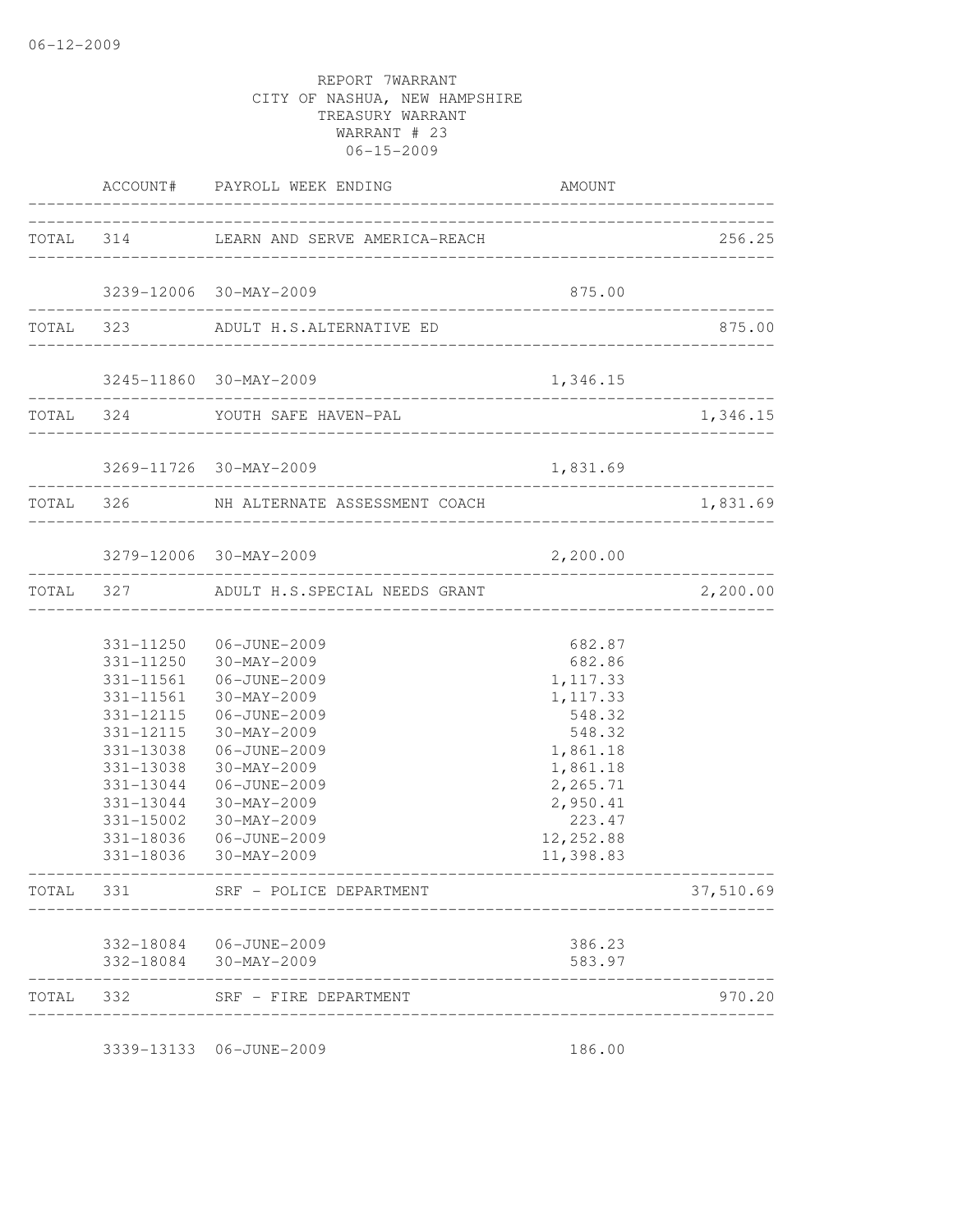|           |           | ACCOUNT# PAYROLL WEEK ENDING                | <b>AMOUNT</b> |          |
|-----------|-----------|---------------------------------------------|---------------|----------|
|           |           | 3339-13133 30-MAY-2009                      | 186.00        |          |
| TOTAL 333 |           | TITLE I SCHL IMPRV MT PLEASANT              |               | 372.00   |
|           |           | 3359-11870 30-MAY-2009                      | 1,595.35      |          |
|           |           | 3359-12006 30-MAY-2009                      | 2,177.45      |          |
|           |           | 3359-12078 06-JUNE-2009                     | 1,937.50      |          |
|           |           | 3359-12078 30-MAY-2009                      | 1,400.00      |          |
|           |           | 3359-19230 06-JUNE-2009                     | 400.00        |          |
|           |           | 3359-19230 30-MAY-2009                      | 1,400.00      |          |
| TOTAL 335 |           | TITLE IB READ 1ST MT PLEASANT               |               | 8,910.30 |
|           |           | 341-01210 06-JUNE-2009                      | 222.01        |          |
|           | 341-01210 | 30-MAY-2009                                 | 222.01        |          |
|           |           | 341-11107 06-JUNE-2009                      | 433.74        |          |
|           | 341-11107 | 30-MAY-2009                                 | 433.74        |          |
|           | 341-11235 | 06-JUNE-2009                                | 1,167.80      |          |
|           | 341-11235 | 30-MAY-2009                                 | 1,167.80      |          |
|           | 341-11484 | 06-JUNE-2009                                | 1,280.00      |          |
|           | 341-11484 | 30-MAY-2009                                 | 1,280.00      |          |
|           | 341-11563 | 06-JUNE-2009                                | 938.56        |          |
|           | 341-11563 | 30-MAY-2009                                 | 938.55        |          |
|           | 341-12037 | 06-JUNE-2009                                | 104.21        |          |
|           | 341-12037 | 30-MAY-2009                                 | 104.20        |          |
|           |           |                                             | 396.07        |          |
|           |           | 341-12101 30-MAY-2009                       | 396.07        |          |
| TOTAL     | 341       | SRF - COMMUNITY SERVICES                    |               | 9,084.76 |
|           |           |                                             |               |          |
|           |           | 342-11499 06-JUNE-2009                      | 1,033.32      |          |
|           | 342-11499 | 30-MAY-2009                                 | 1,033.32      |          |
|           | 342-11584 | 06-JUNE-2009                                | 1,694.16      |          |
|           | 342-11584 | 30-MAY-2009                                 | 1,694.16      |          |
|           |           | 342-12000 06-JUNE-2009                      | 635.11        |          |
|           |           | 342-12000 30-MAY-2009                       | 635.11        |          |
|           |           | 342-12081 30-MAY-2009                       | 94.76         |          |
|           |           | 342-12582    06-JUNE-2009                   | 254.35        |          |
|           |           | 342-12582 30-MAY-2009                       | 254.35        |          |
| TOTAL 342 |           | SRF - COMMUNITY HEALTH<br>_________________ |               | 7,328.64 |
|           |           | 3440-11860 06-JUNE-2009                     | 450.00        |          |
|           |           | 3440-11860 30-MAY-2009                      | 300.00        |          |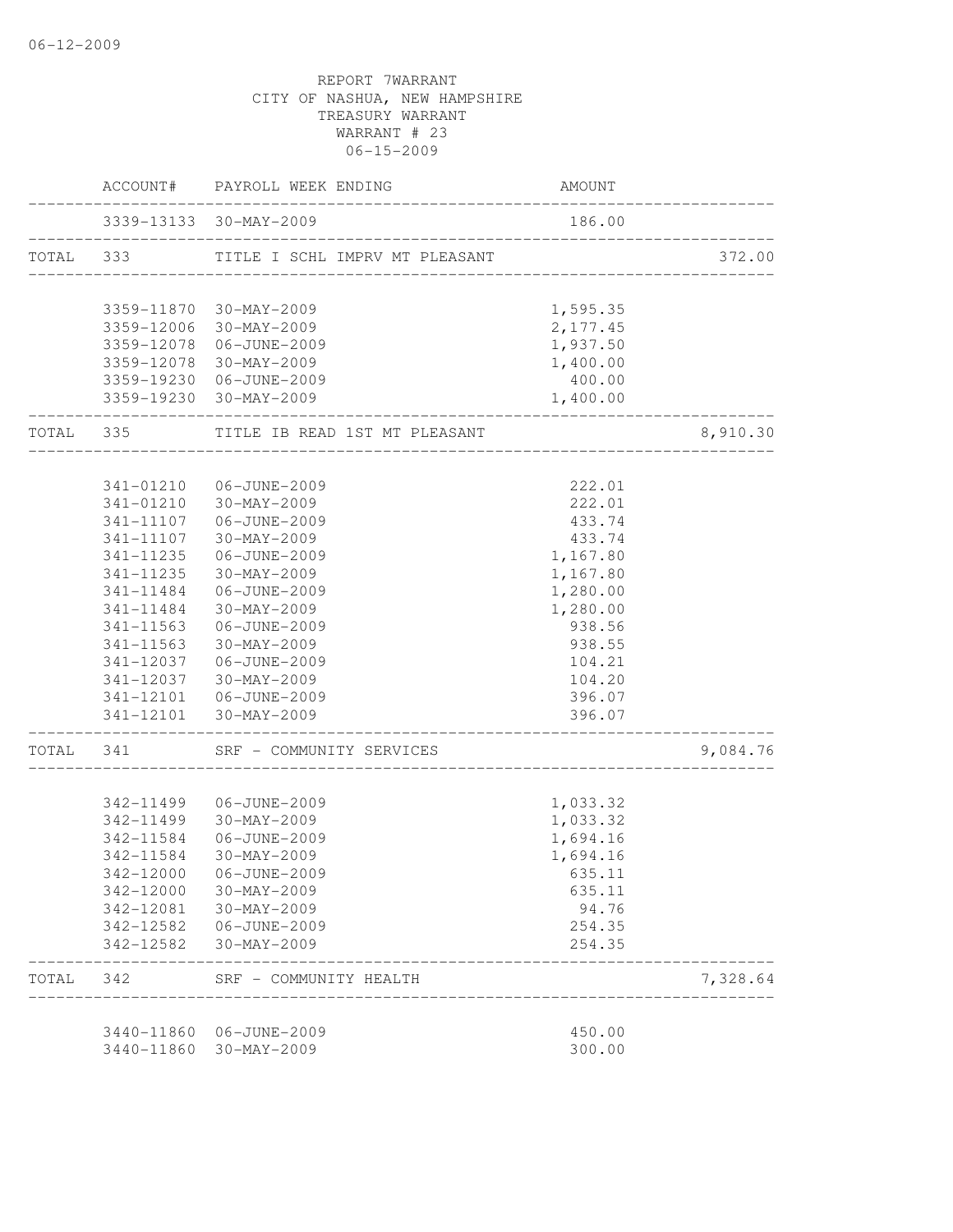|           | ACCOUNT#   | PAYROLL WEEK ENDING                               | <b>AMOUNT</b>        |           |
|-----------|------------|---------------------------------------------------|----------------------|-----------|
|           |            | 3440-12078 06-JUNE-2009                           | 1,612.50             |           |
| TOTAL     | 344        | AFTER SCHOOL PROGRAM                              |                      | 2,362.50  |
|           |            | 3449-11162 06-JUNE-2009                           | 640.13               |           |
|           |            | 3449-11162 30-MAY-2009                            | 640.13               |           |
|           | 3449-11860 | 30-MAY-2009                                       | 9,821.29             |           |
|           |            | 3449-12006 06-JUNE-2009                           | 6,013.79             |           |
|           |            | 3449-12006 30-MAY-2009                            | 7,990.80             |           |
|           |            | 3449-12009 30-MAY-2009                            | $-51.40$             |           |
| TOTAL     | 344        |                                                   |                      | 25,054.74 |
|           |            |                                                   |                      |           |
|           | 3468-11162 | 3468-11162 06-JUNE-2009<br>30-MAY-2009            | 580.50<br>580.50     |           |
|           | 3468-11870 | 30-MAY-2009                                       | 4,373.96             |           |
|           |            | 3468-19230 06-JUNE-2009                           | 37.50                |           |
|           |            | 3468-19230 30-MAY-2009                            | 2,212.50             |           |
| TOTAL     | 346        | SMALLER LEARNING COMMUNITY                        |                      | 7,784.96  |
|           |            |                                                   |                      |           |
|           |            | 3509-11726 30-MAY-2009<br>3509-12201 06-JUNE-2009 | 25, 188.54<br>155.00 |           |
|           | 3509-12201 | 30-MAY-2009                                       | 248.00               |           |
| TOTAL     | 350        | TITLE 11A TEACHER QUALITY                         |                      | 25,591.54 |
|           |            |                                                   |                      |           |
|           |            | 352-59055 06-JUNE-2009<br>352-59055 30-MAY-2009   | 400.05<br>400.06     |           |
| TOTAL 352 |            | SRF - PARKS AND RECREATION                        |                      | 800.11    |
|           |            |                                                   |                      |           |
|           |            | 3539-12006 30-MAY-2009                            | 825.00               |           |
| TOTAL     | 353        | ADULT BASIC EDUCATION                             |                      | 825.00    |
|           | 3559-11870 | 30-MAY-2009                                       | 2,809.53             |           |
|           | 3559-12006 | 06-JUNE-2009                                      | 342.52               |           |
|           | 3559-12006 | 30-MAY-2009                                       | 342.52               |           |
|           | 3559-12078 | 06-JUNE-2009                                      | 2,418.75             |           |
|           | 3559-19230 | 30-MAY-2009                                       | 383.41               |           |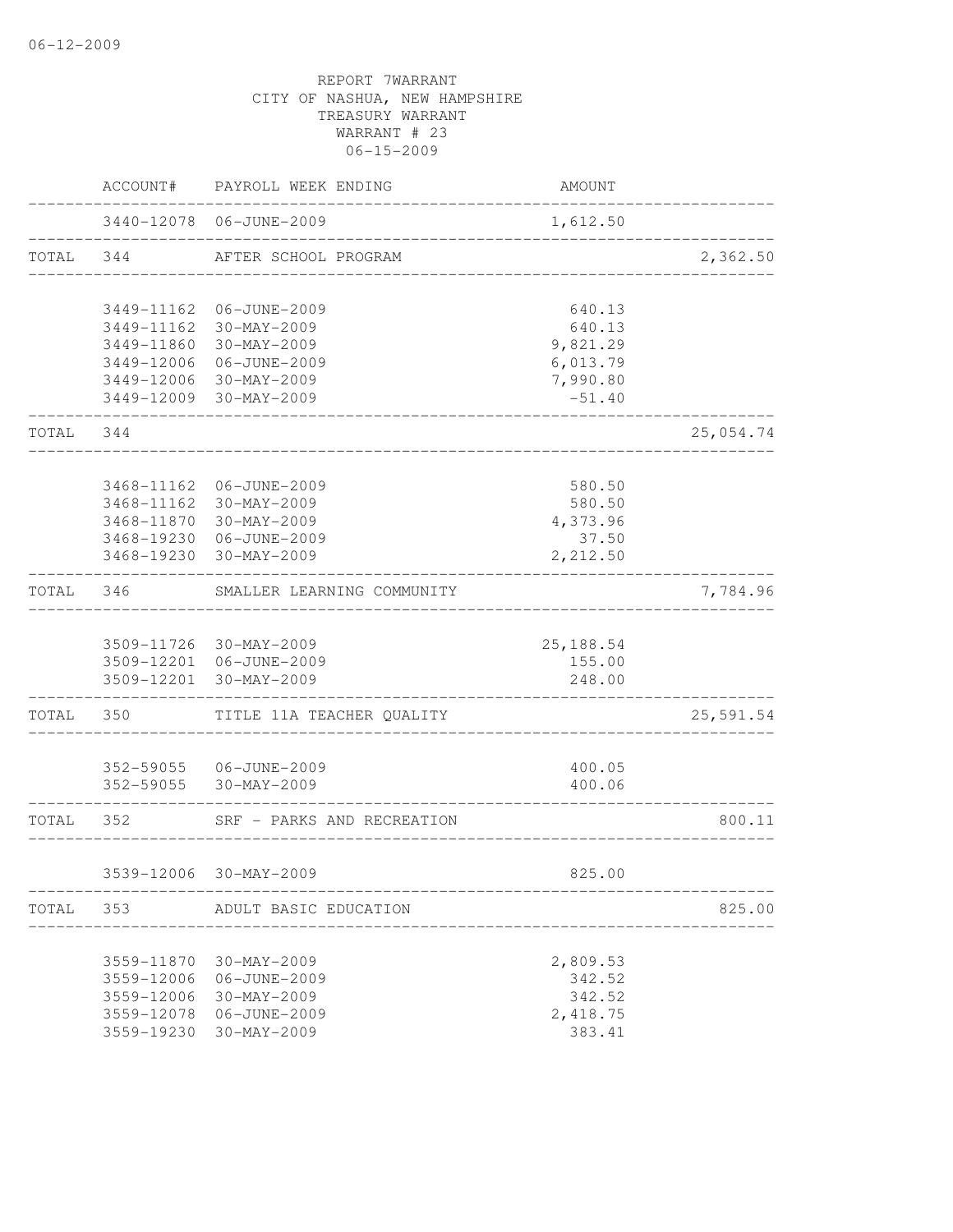|           |            | ACCOUNT# PAYROLL WEEK ENDING       | AMOUNT                   |           |
|-----------|------------|------------------------------------|--------------------------|-----------|
|           |            | TOTAL 355 TITLE IB READING 1ST FES |                          | 6, 296.73 |
|           |            |                                    | ________________________ |           |
|           |            | 3609-11515 30-MAY-2009             | 4,520.46                 |           |
|           |            | 3609-11870 30-MAY-2009             | 2,500.00                 |           |
|           |            | 3609-13133 30-MAY-2009             | 6, 375.00                |           |
| TOTAL 360 |            | DROP OUT PREVENTION/ALT ED         |                          | 13,395.46 |
|           |            |                                    |                          |           |
|           | 374-01126  | 06-JUNE-2009                       | 914.75                   |           |
|           |            | 374-01126 30-MAY-2009              | 914.75                   |           |
|           |            | 374-01127   06-JUNE-2009           | 165.61                   |           |
|           | 374-01127  | 30-MAY-2009                        | 165.61                   |           |
|           | 374-01210  | 06-JUNE-2009                       | 1,780.14                 |           |
|           | 374-01210  | 30-MAY-2009                        | 1,780.13                 |           |
|           | 374-0703P  | 06-JUNE-2009                       | 213.90                   |           |
|           | 374-0703P  | 30-MAY-2009                        | 213.90                   |           |
|           | 374-0704P  | 06-JUNE-2009                       | 213.90                   |           |
|           | 374-0704P  | $30 - MAX - 2009$                  | 213.90                   |           |
|           | 374-0705P  | 06-JUNE-2009                       | 691.43                   |           |
|           | 374-0705P  | 30-MAY-2009                        | 745.28                   |           |
|           | 374-07235  | 06-JUNE-2009                       | 213.90                   |           |
|           | 374-07235  | 30-MAY-2009                        | 662.47                   |           |
|           | 374-0734P  | 06-JUNE-2009                       | 2,060.61                 |           |
|           | 374-0734P  | 30-MAY-2009                        | 1,417.35                 |           |
|           | 374-09003  | 06-JUNE-2009                       | 524.27                   |           |
|           | 374-09003  | 30-MAY-2009                        | 524.27                   |           |
|           | 374-11131  | 06-JUNE-2009                       | 1,219.71                 |           |
|           | 374-11131  | 30-MAY-2009                        | 1,219.71                 |           |
|           | 374-11149  | 06-JUNE-2009                       | 1,840.92                 |           |
|           | 374-11149  | 30-MAY-2009                        | 1,840.92                 |           |
|           | 374-11168  | 06-JUNE-2009                       | 928.64                   |           |
|           | 374-11168  | 30-MAY-2009                        | 928.64                   |           |
|           | 374-11653  | 06-JUNE-2009                       | 93.88                    |           |
|           | 374-11653  | 30-MAY-2009                        | 234.71                   |           |
| TOTAL     | 374        | SRF - URBAN PROGRAMS               |                          | 21,723.30 |
|           |            |                                    |                          |           |
|           | 3769-11726 | 30-MAY-2009                        | 7,892.33                 |           |
|           | 3769-11802 | 30-MAY-2009                        | 1,972.09                 |           |
|           | 3769-11870 | $30 - MAX - 2009$                  | 2,623.32                 |           |
|           | 3769-12111 | 06-JUNE-2009                       | 5,784.74                 |           |
|           | 3769-12111 | 30-MAY-2009                        | 4,358.76                 |           |
|           | 3769-12126 | 06-JUNE-2009                       | 582.40                   |           |
|           | 3769-12126 | 30-MAY-2009                        | 582.40                   |           |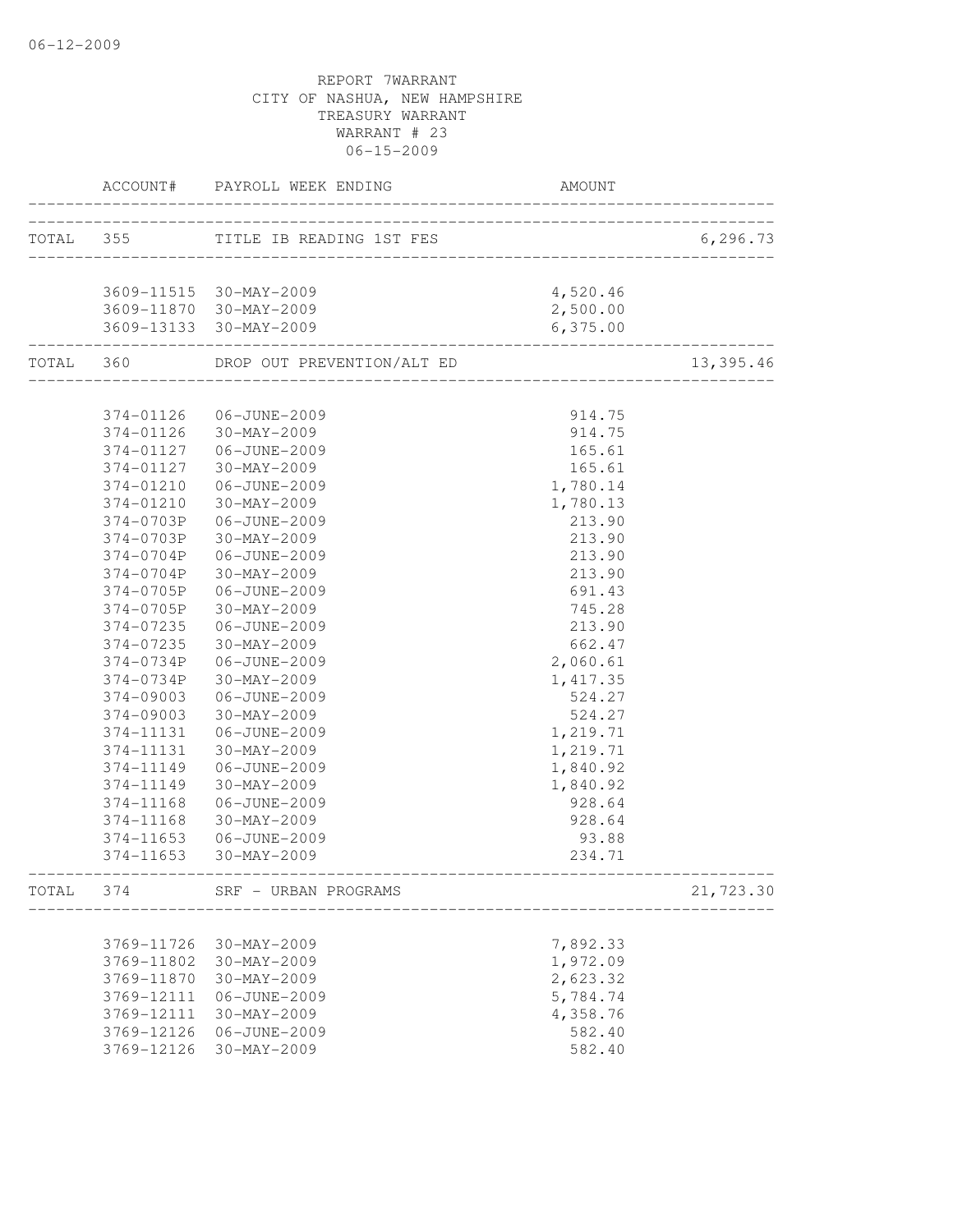|       | ACCOUNT#   | PAYROLL WEEK ENDING                  | AMOUNT    |           |
|-------|------------|--------------------------------------|-----------|-----------|
|       | 3769-12135 | 30-MAY-2009                          | 37.12     |           |
|       | 3769-12198 | 30-MAY-2009                          | 45,599.57 |           |
|       | 3769-12201 | 06-JUNE-2009                         | 682.00    |           |
|       | 3769-13133 | 06-JUNE-2009                         | 237.50    |           |
|       | 3769-13133 | 30-MAY-2009                          | 3,481.25  |           |
|       | 3769-19000 | 06-JUNE-2009                         | 1,876.75  |           |
|       | 3769-19000 | 30-MAY-2009                          | 4,352.65  |           |
| TOTAL | 376        | TITLE I ESEA                         |           | 80,062.88 |
|       |            | 3779-13133 06-JUNE-2009              | 770.62    |           |
|       |            | 3779-13133 30-MAY-2009               | 1,681.25  |           |
| TOTAL | 377        | TITLE III ENHANCE ENG LANGUAGE       |           | 2,451.87  |
|       |            |                                      |           |           |
|       | 3909-11726 | $30 - MAX - 2009$                    | 2,019.06  |           |
|       | 3909-12111 | 06-JUNE-2009                         | 409.05    |           |
|       |            | 3909-12111 30-MAY-2009               | 327.24    |           |
|       |            | 3909-19000 30-MAY-2009               | 1,400.00  |           |
|       | 3909-19230 | 30-MAY-2009                          | 12,800.00 |           |
| TOTAL | 390        | VOC ED SECONDARY PERKINS             |           | 16,955.35 |
|       |            | 3937-19000 30-MAY-2009               | 809.02    |           |
| TOTAL | 393        | DAY CARE                             |           | 809.02    |
|       |            |                                      |           |           |
|       | 3959-11726 | 30-MAY-2009                          | 65,380.91 |           |
|       | 3959-11805 | 30-MAY-2009                          | 1,400.81  |           |
|       | 3959-12201 | 06-JUNE-2009                         | 62.00     |           |
|       | 3959-12201 | 30-MAY-2009                          | 62.00     |           |
| TOTAL | 395        | IDEA BASIC SPEC ED<br>-------------- |           | 66,905.72 |
|       |            | 3969-11726 30-MAY-2009               | 2,514.46  |           |
| TOTAL | 396        | IDEA PRESCHOOL SPEC ED               |           | 2,514.46  |
|       |            | 3977-12111 06-JUNE-2009              | 18,981.35 |           |
|       | 3977-12111 | 30-MAY-2009                          | 13,774.80 |           |
|       |            |                                      |           |           |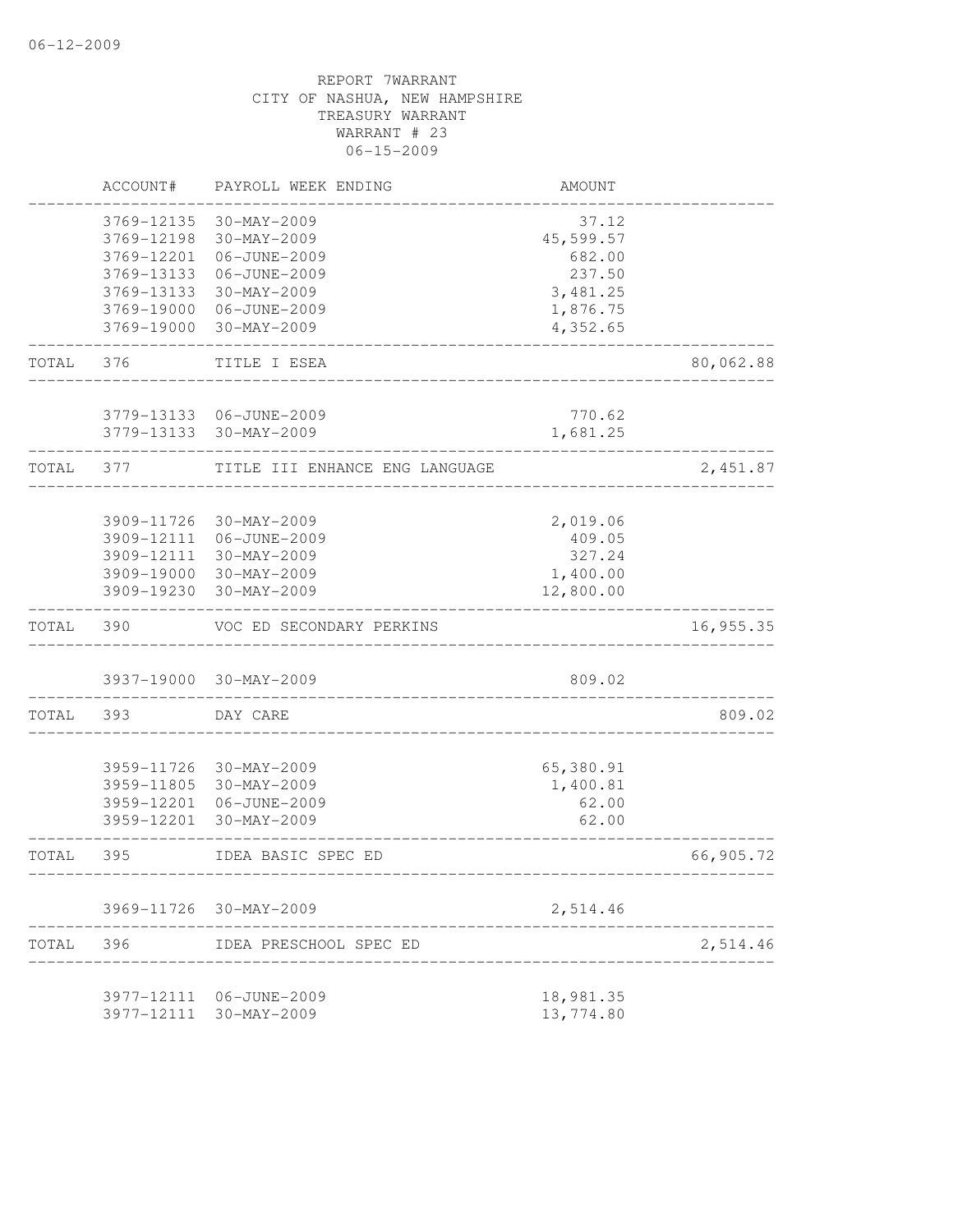|           | ACCOUNT# PAYROLL WEEK ENDING | AMOUNT    |
|-----------|------------------------------|-----------|
|           |                              |           |
| TOTAL 397 | SPECIAL ED LOCAL             | 32,756.15 |
|           |                              |           |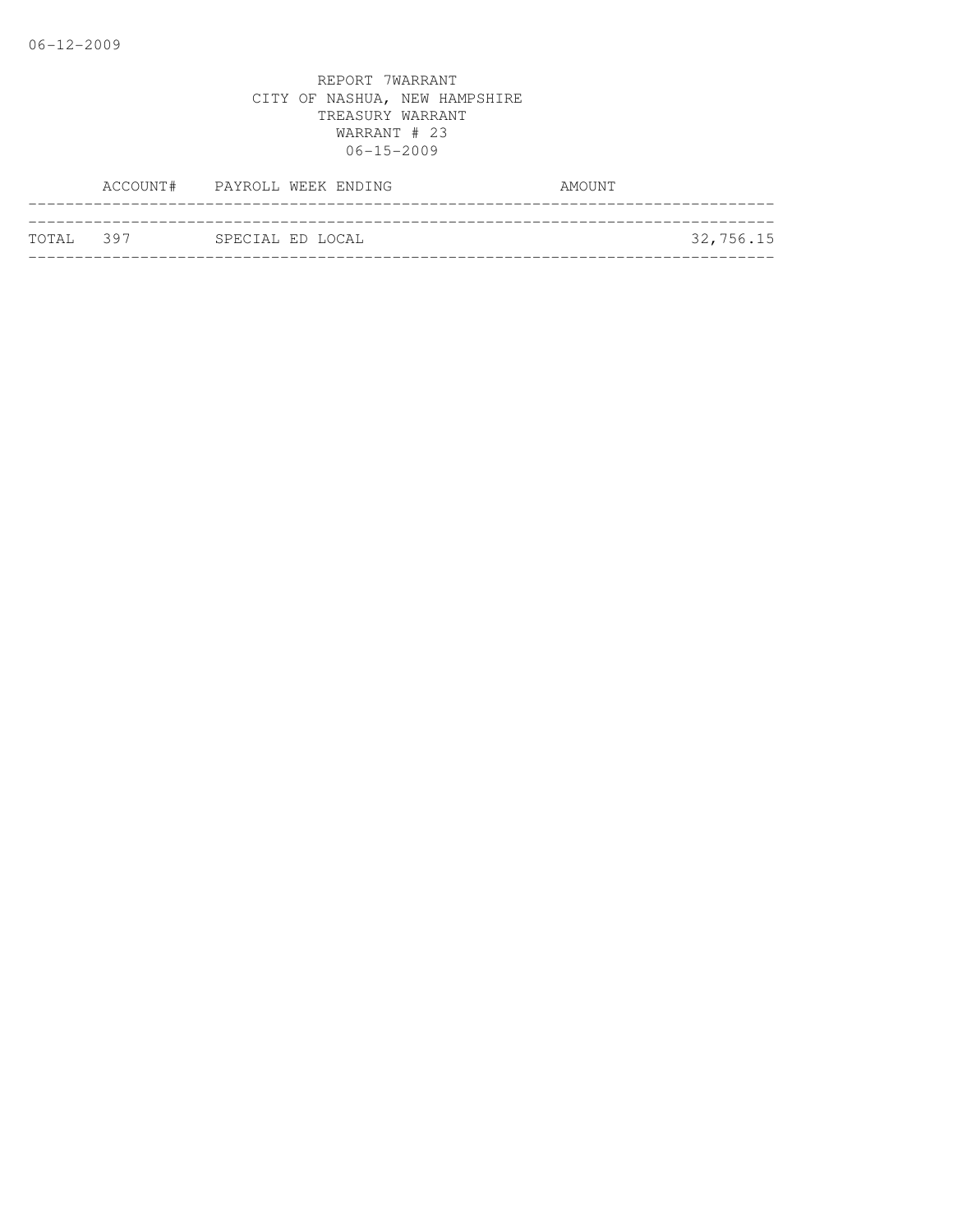|       | ACCOUNT#               | PAYROLL WEEK ENDING               | AMOUNT    |            |
|-------|------------------------|-----------------------------------|-----------|------------|
|       | 501-11033              | 06-JUNE-2009                      | 798.31    |            |
|       | 501-11033              | 30-MAY-2009                       | 798.30    |            |
|       | 501-11445              | 06-JUNE-2009                      | 16,606.78 |            |
|       | $501 - 11463$          | 06-JUNE-2009                      | 769.94    |            |
|       | $501 - 11463$          | 30-MAY-2009                       | 769.94    |            |
|       | 501-11470              | 06-JUNE-2009                      | 827.74    |            |
|       | 501-11470              | 30-MAY-2009                       | 827.74    |            |
|       | 501-11471              | 06-JUNE-2009                      | 1,926.42  |            |
|       | 501-11471              | 30-MAY-2009                       | 1,926.42  |            |
|       | 501-11611              | 06-JUNE-2009                      | 528.68    |            |
|       | 501-11611              | 30-MAY-2009                       | 528.68    |            |
| TOTAL | 501                    | MAYOR'S OFFICE                    |           | 26,308.95  |
|       |                        |                                   |           |            |
|       | 502-11113<br>502-11113 | 06-JUNE-2009<br>30-MAY-2009       | 1,526.00  |            |
|       |                        |                                   | 1,526.00  |            |
|       | 502-11195              | 06-JUNE-2009<br>$30 - MAX - 2009$ | 1,999.68  |            |
|       | 502-11195              |                                   | 1,999.68  |            |
|       | 502-11219              | 06-JUNE-2009                      | 1,766.76  |            |
|       | 502-11219              | 30-MAY-2009                       | 1,766.76  |            |
|       | 502-11518              | 06-JUNE-2009                      | 1,615.59  |            |
|       | 502-11518              | 30-MAY-2009                       | 1,615.59  |            |
| TOTAL | 502                    | LEGAL DEPARTMENT                  |           | 13,816.06  |
|       |                        |                                   |           |            |
|       | 503-11071              | 06-JUNE-2009                      | 1,196.29  |            |
|       | 503-11071              | 30-MAY-2009                       | 1,196.29  |            |
|       | 503-12092              | 06-JUNE-2009                      | 490.63    |            |
|       | 503-12092              | 30-MAY-2009                       | 490.64    |            |
|       | 503-18005              | 06-JUNE-2009                      | 18,750.00 |            |
| TOTAL | 503                    | BOARD OF ALDERMEN                 |           | 22, 123.85 |
|       |                        |                                   |           |            |
|       | 508-11130              | 06-JUNE-2009                      | 809.99    |            |
|       | 508-11130              | $30 - MAX - 2009$                 | 809.99    |            |
|       | 508-11446              | 06-JUNE-2009                      | 813.98    |            |
|       | 508-11446              | 30-MAY-2009                       | 813.98    |            |
| TOTAL | 508                    | INSURANCE - POLICY COSTS          |           | 3,247.94   |
|       | 511-11247              | 06-JUNE-2009                      | 662.00    |            |
|       | 511-11247              | $30 - MAX - 2009$                 | 662.00    |            |
|       | 511-11248              | 06-JUNE-2009                      | 675.52    |            |
|       | 511-11248              | 30-MAY-2009                       | 675.52    |            |
|       |                        |                                   |           |            |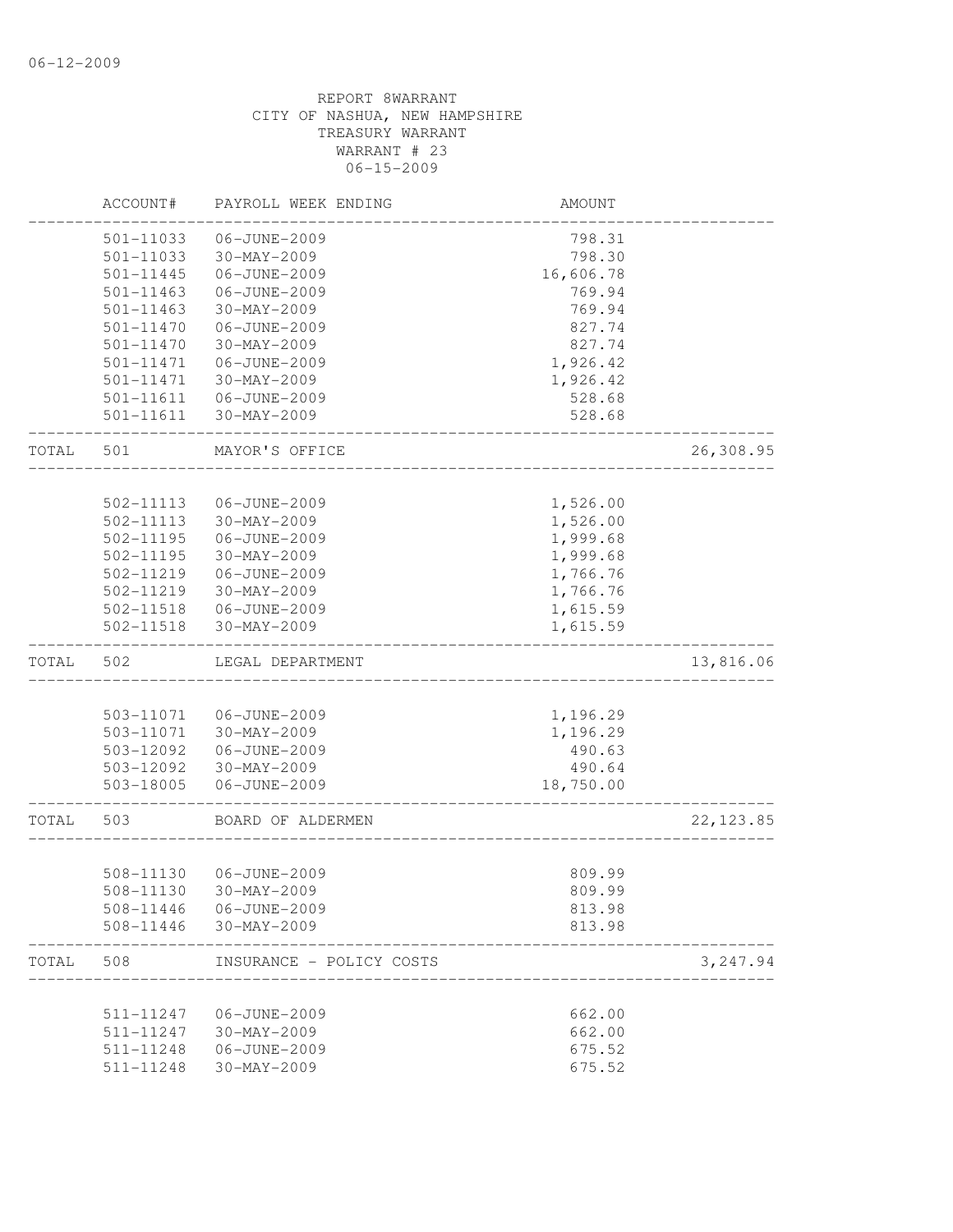|           | ACCOUNT# PAYROLL WEEK ENDING             | AMOUNT                           |          |
|-----------|------------------------------------------|----------------------------------|----------|
|           | TOTAL 511 CITI-STAT (FORMERLY ADMIN SVS) | ________________________________ | 2,675.04 |
|           |                                          |                                  |          |
| 512-11005 | 06-JUNE-2009                             | 876.86                           |          |
|           | 512-11005 30-MAY-2009                    | 876.86                           |          |
| 512-11050 | 06-JUNE-2009                             | 718.17                           |          |
| 512-11050 | 30-MAY-2009                              | 718.17                           |          |
| 512-11064 | 06-JUNE-2009                             | 954.94                           |          |
| 512-11064 | 30-MAY-2009                              | 954.94                           |          |
| 512-11073 | 06-JUNE-2009                             | 1,544.89                         |          |
| 512-11073 | 30-MAY-2009                              | 1,544.90                         |          |
| 512-11134 | 06-JUNE-2009                             | 750.52                           |          |
| 512-11134 | 30-MAY-2009                              | 750.52                           |          |
| 512-11165 | 06-JUNE-2009                             | 2,178.04                         |          |
| 512-11165 | 30-MAY-2009                              | 2,178.03                         |          |
| 512-11173 | 06-JUNE-2009                             | 1,364.20                         |          |
| 512-11173 | 30-MAY-2009                              | 1,364.20                         |          |
| 512-11177 | 06-JUNE-2009                             | 1,885.72                         |          |
| 512-11177 | 30-MAY-2009                              | 1,885.71                         |          |
| 512-11222 | 06-JUNE-2009                             | 957.31                           |          |
| 512-11222 | 30-MAY-2009                              | 957.31                           |          |
| 512-11224 | 06-JUNE-2009                             | 957.64                           |          |
| 512-11224 | 30-MAY-2009                              | 957.64                           |          |
| 512-11232 | 06-JUNE-2009                             | 1,010.46                         |          |
| 512-11232 | 30-MAY-2009                              | 1,010.46                         |          |
| 512-11265 | 06-JUNE-2009                             | 833.86                           |          |
| 512-11265 | 30-MAY-2009                              | 833.85                           |          |
| 512-11445 | 06-JUNE-2009                             | $-16,053.22$                     |          |
| 512-11445 | 30-MAY-2009                              | 553.56                           |          |
| 512-11531 | 06-JUNE-2009                             | 1,371.84                         |          |
| 512-11531 | 30-MAY-2009                              | 1,293.84                         |          |
| 512-11684 | 06-JUNE-2009                             | 827.74                           |          |
| 512-11684 | $30 - MAX - 2009$                        | 827.74                           |          |
| 512-11714 | 06-JUNE-2009                             | 903.15                           |          |
| 512-11714 | 30-MAY-2009                              | 2,103.15                         |          |
| 512-11740 | 06-JUNE-2009                             | 1,575.29                         |          |
|           | 512-11740 30-MAY-2009                    | 1,575.29                         |          |
| 512-12033 | 06-JUNE-2009                             | 581.13                           |          |
| 512-12033 | $30-MAY-2009$                            | 581.14                           |          |
| 512-12052 | 06-JUNE-2009                             | 567.89                           |          |
| 512-12052 | $30 - MAX - 2009$                        | 556.22                           |          |
| 512-12056 | 06-JUNE-2009                             | 343.89                           |          |
| 512-12056 | $30 - MAX - 2009$                        | 343.89                           |          |
| 512-12749 | 06-JUNE-2009                             | 592.39                           |          |
| 512-12749 | $30 - MAX - 2009$                        | 592.39                           |          |
| 512-13004 | 06-JUNE-2009                             | 120.65                           |          |
| 512-13004 | $30 - MAX - 2009$                        | 50.98                            |          |
|           |                                          |                                  |          |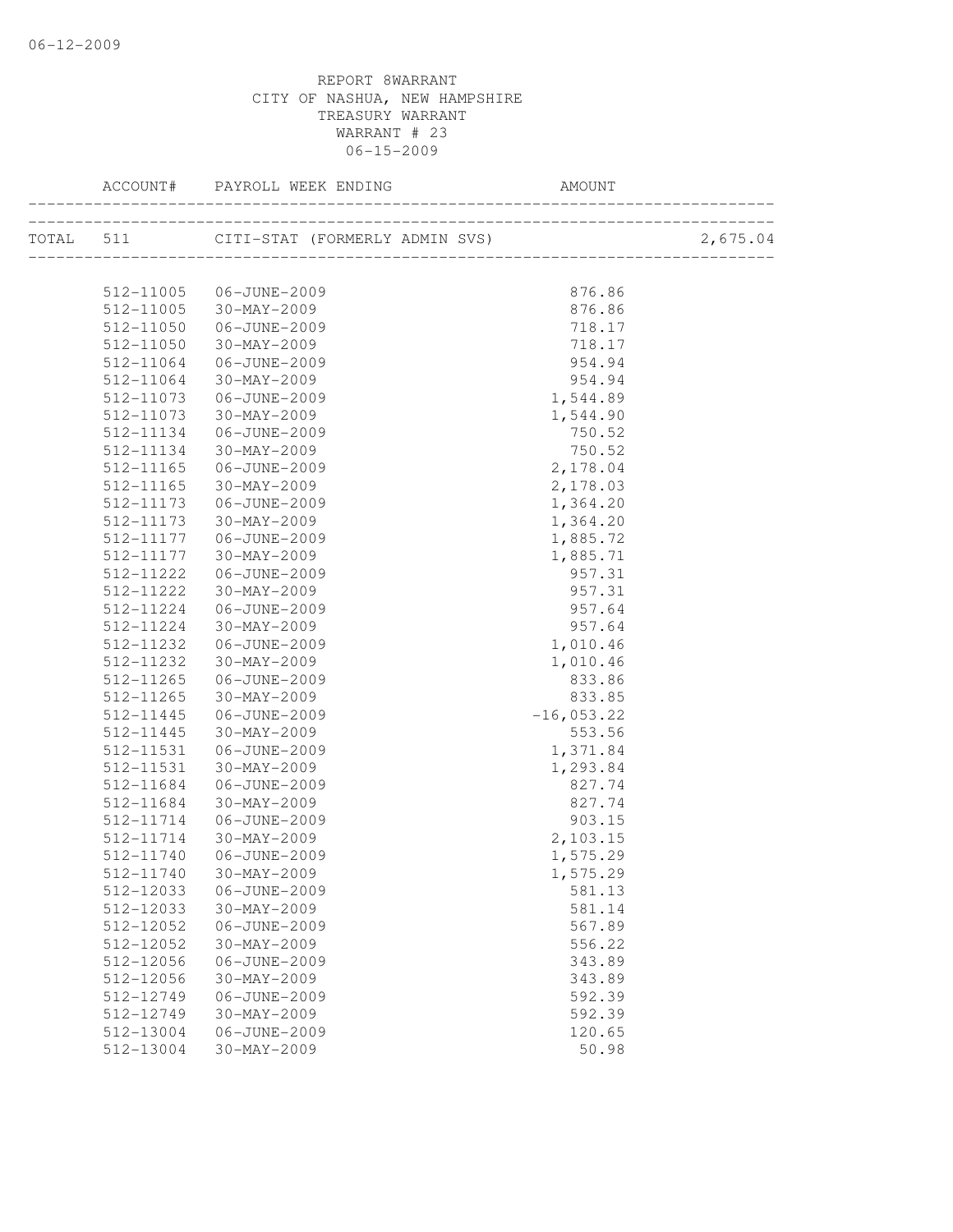|       | ACCOUNT#               | PAYROLL WEEK ENDING           | AMOUNT               |            |
|-------|------------------------|-------------------------------|----------------------|------------|
| TOTAL | 512                    | FINANCIAL SERVICES            |                      | 27, 374.15 |
|       |                        |                               |                      |            |
|       | 513-11117              | 06-JUNE-2009                  | 1,533.61             |            |
|       | 513-11117              | 30-MAY-2009                   | 1,533.60             |            |
|       | 513-11171              | 06-JUNE-2009                  | 2,571.32             |            |
|       | 513-11171              | 30-MAY-2009                   | 2,571.33             |            |
|       | 513-11213              | 06-JUNE-2009                  | 1,219.71             |            |
|       | 513-11213              | 30-MAY-2009                   | 1,219.71             |            |
|       | 513-11223              | 06-JUNE-2009                  | 737.23               |            |
|       | 513-11223              | 30-MAY-2009                   | 737.24               |            |
| TOTAL | 513                    | CITY CLERK'S OFFICE           |                      | 12, 123.75 |
|       | 514-11441              | 06-JUNE-2009                  |                      |            |
|       | $514 - 11441$          | 30-MAY-2009                   | 1,364.20<br>1,364.20 |            |
|       |                        | 06-JUNE-2009                  |                      |            |
|       | 514-11540<br>514-11540 | 30-MAY-2009                   | 1,017.42             |            |
|       |                        | 06-JUNE-2009                  | 1,017.42<br>936.70   |            |
|       | 514-11578              |                               |                      |            |
|       | 514-11578              | 30-MAY-2009<br>06-JUNE-2009   | 936.70               |            |
|       | 514-11589<br>514-11589 | 30-MAY-2009                   | 1,014.26<br>1,014.26 |            |
| TOTAL | 514                    | INSURANCE-PROPERTY & CASUALTY |                      | 8,665.16   |
|       |                        |                               |                      |            |
|       | 515-11031              | 06-JUNE-2009                  | 1,044.26             |            |
|       | 515-11031              | 30-MAY-2009                   | 1,044.25             |            |
|       | 515-11350              | 06-JUNE-2009                  | 903.15               |            |
|       | 515-11350              | 30-MAY-2009                   | 903.15               |            |
|       | 515-11446              | 06-JUNE-2009                  | 271.32               |            |
|       | 515-11446              | $30 - MAX - 2009$             | 271.32               |            |
|       | 515-11447              | 06-JUNE-2009                  | 1,622.11             |            |
|       | 515-11447              | 30-MAY-2009                   | 1,622.11             |            |
|       | 515-12001              | 30-MAY-2009                   | 9,528.91             |            |
| TOTAL | 515                    | HUMAN RESOURCES               |                      | 17,210.58  |
|       |                        |                               |                      |            |
|       | 516-11147              | 06-JUNE-2009                  | 617.67               |            |
|       | 516-11147              | 30-MAY-2009                   | 617.67               |            |
|       | 516-11148              | 06-JUNE-2009                  | 938.85               |            |
|       | 516-11148              | $30 - MAX - 2009$             | 938.85               |            |
|       | 516-11459              | 06-JUNE-2009                  | 1,196.29             |            |
|       | 516-11459              | 30-MAY-2009                   | 1,196.29             |            |
|       | 516-11573              | 06-JUNE-2009                  | 895.46               |            |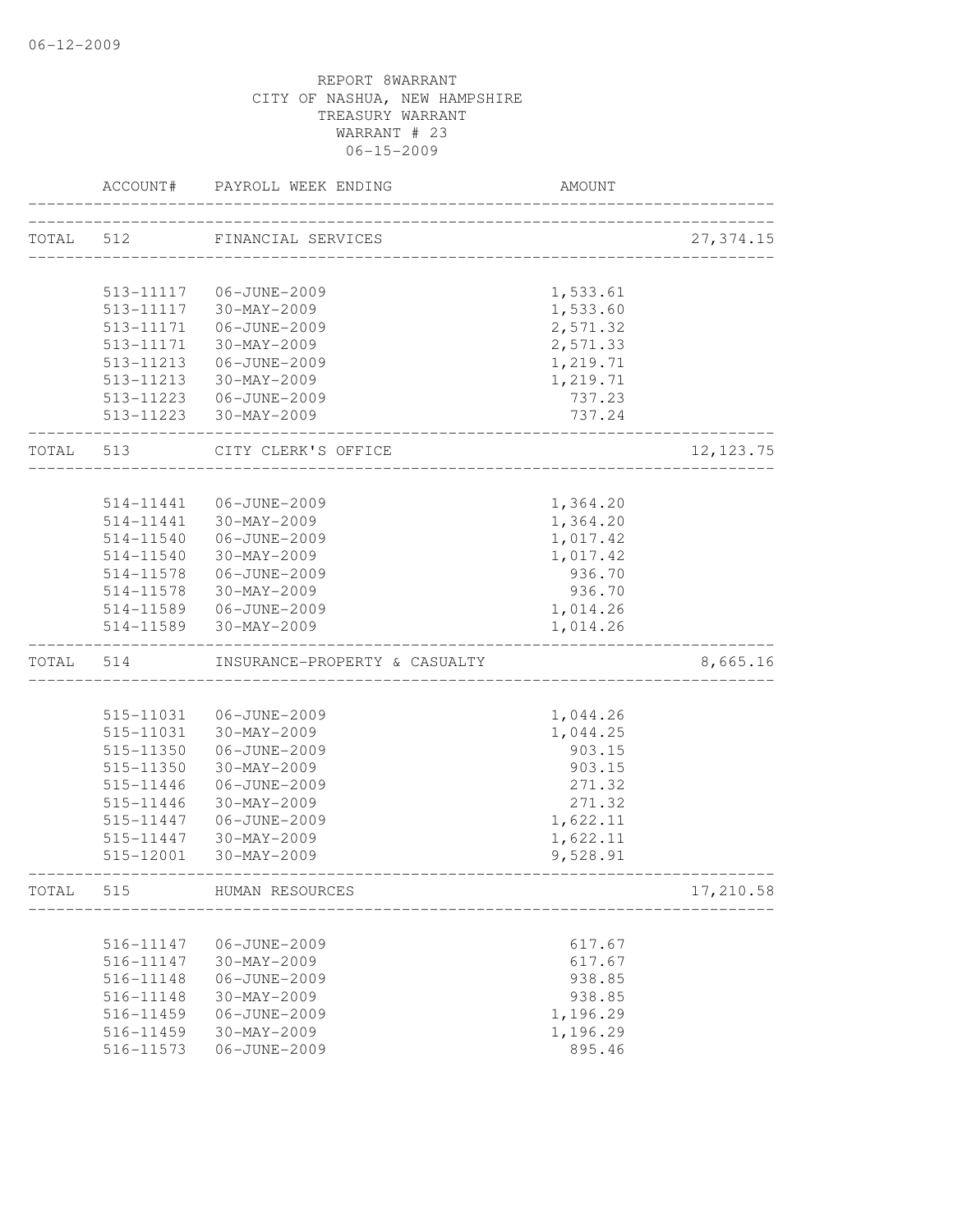|           | ACCOUNT#  | PAYROLL WEEK ENDING                        | AMOUNT   |           |
|-----------|-----------|--------------------------------------------|----------|-----------|
|           |           | 516-11573 30-MAY-2009                      | 895.46   |           |
| TOTAL     | 516       | PURCHASING DEPARTMENT                      |          | 7,296.54  |
|           | 517-11198 | 06-JUNE-2009                               | 1,077.41 |           |
|           | 517-11198 | 30-MAY-2009                                | 1,077.40 |           |
|           | 517-11420 | 06-JUNE-2009                               | 722.90   |           |
|           | 517-11420 | 30-MAY-2009                                | 722.90   |           |
|           | 517-12063 | 06-JUNE-2009                               | 284.23   |           |
|           |           | 517-12063 30-MAY-2009                      | 284.23   |           |
|           |           | 517-13020 30-MAY-2009                      | 264.98   |           |
| TOTAL 517 |           | BUILDING MAINT - CITY ADMIN                |          | 4,434.05  |
|           |           |                                            |          |           |
|           | 519-11014 | 06-JUNE-2009                               | 1,069.50 |           |
|           | 519-11014 | 30-MAY-2009                                | 1,069.50 |           |
|           | 519-11016 | 06-JUNE-2009                               | 938.85   |           |
|           | 519-11016 | 30-MAY-2009                                | 938.85   |           |
|           | 519-11017 | 06-JUNE-2009                               | 783.93   |           |
|           | 519-11017 | 30-MAY-2009                                | 783.92   |           |
|           | 519-11115 | 06-JUNE-2009                               | 1,873.48 |           |
|           | 519-11115 | 30-MAY-2009                                | 1,873.48 |           |
|           | 519-11146 | 06-JUNE-2009                               | 816.64   |           |
|           | 519-11146 | 30-MAY-2009                                | 816.64   |           |
|           | 519-11153 | 06-JUNE-2009                               | 589.71   |           |
|           | 519-11153 | 30-MAY-2009                                | 589.71   |           |
|           | 519-11154 | 06-JUNE-2009                               | 617.67   |           |
|           | 519-11154 | 30-MAY-2009                                | 617.67   |           |
|           | 519-11205 | 06-JUNE-2009                               | 773.50   |           |
|           | 519-11205 | 30-MAY-2009                                | 773.50   |           |
|           | 519-11241 | 06-JUNE-2009                               | 1,328.18 |           |
|           | 519-11241 | 30-MAY-2009                                | 1,328.18 |           |
| TOTAL     | 519       | ASSESSORS<br>_____________________________ |          | 17,582.91 |
|           |           |                                            |          |           |
|           | 520-12077 | 06-JUNE-2009                               | 256.94   |           |
|           | 520-12077 | 30-MAY-2009                                | 256.94   |           |
| TOTAL     | 520       | HUNT BUILDING                              |          | 513.88    |
|           | 522-11127 | 06-JUNE-2009                               | 1,626.11 |           |
|           | 522-11127 | $30 - MAX - 2009$                          | 1,626.12 |           |
|           | 522-11128 | 06-JUNE-2009                               | 1,096.69 |           |
|           | 522-11128 | 30-MAY-2009                                | 1,096.69 |           |
|           |           |                                            |          |           |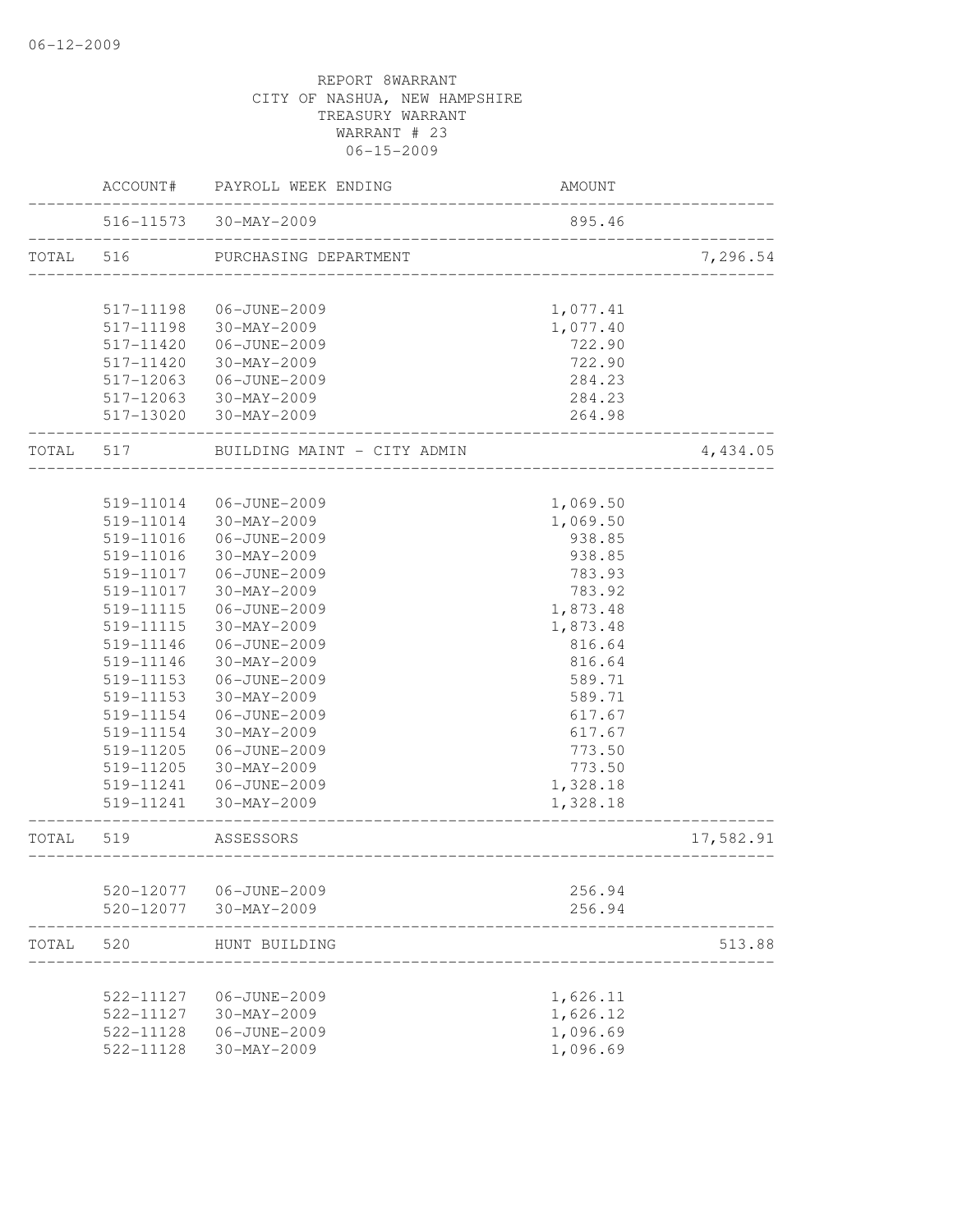|       | ACCOUNT#  | PAYROLL WEEK ENDING       | AMOUNT    |           |
|-------|-----------|---------------------------|-----------|-----------|
|       | 522-11356 | 06-JUNE-2009              | 928.63    |           |
|       | 522-11356 | 30-MAY-2009               | 928.64    |           |
|       | 522-11429 | 06-JUNE-2009              | 1,766.76  |           |
|       | 522-11429 | 30-MAY-2009               | 1,766.76  |           |
|       | 522-11641 | 06-JUNE-2009              | 1,342.56  |           |
|       | 522-11641 | 30-MAY-2009               | 1,342.55  |           |
|       | 522-11652 | 06-JUNE-2009              | 1,404.69  |           |
|       | 522-11652 | $30 - MAX - 2009$         | 1,404.70  |           |
|       | 522-11721 | 06-JUNE-2009              | 1,482.33  |           |
|       | 522-11721 | 30-MAY-2009               | 1,482.33  |           |
|       | 522-11724 | 06-JUNE-2009              | 1,293.11  |           |
|       | 522-11724 | 30-MAY-2009               | 1,293.11  |           |
|       | 522-11725 | 06-JUNE-2009              | 951.69    |           |
|       | 522-11725 | $30 - MAX - 2009$         | 951.69    |           |
|       | 522-11729 | 06-JUNE-2009              | 2,124.16  |           |
|       | 522-11729 | $30-MAY-2009$             | 2,124.18  |           |
|       | 522-12140 | 06-JUNE-2009              | 316.14    |           |
|       | 522-12140 | $30-MAY-2009$             | 387.99    |           |
|       | 522-13004 | 06-JUNE-2009              | 112.20    |           |
| TOTAL | 522       | INFORMATION TECHNOLOGY    |           | 28,849.83 |
|       |           |                           |           |           |
|       |           | 523-11332    06-JUNE-2009 | 957.34    |           |
|       | 523-11332 | 30-MAY-2009               | 957.33    |           |
| TOTAL | 523       | GIS                       |           | 1,914.67  |
|       |           |                           |           |           |
|       | 531-11065 | 06-JUNE-2009              | 1,078.50  |           |
|       | 531-11065 | 30-MAY-2009               | 1,078.50  |           |
|       | 531-11085 | 06-JUNE-2009              | 877.59    |           |
|       | 531-11085 | $30 - MAX - 2009$         | 877.59    |           |
|       | 531-11114 | 06-JUNE-2009              | 2,241.79  |           |
|       | 531-11114 | $30 - MAX - 2009$         | 2,241.79  |           |
|       | 531-11129 | 06-JUNE-2009              | 1,280.00  |           |
|       | 531-11129 | 30-MAY-2009               | 1,279.99  |           |
|       | 531-11164 | 06-JUNE-2009              | 1,121.86  |           |
|       | 531-11164 | 30-MAY-2009               | 1,121.86  |           |
|       | 531-11166 | 06-JUNE-2009              | 2,418.70  |           |
|       | 531-11166 | $30 - MAX - 2009$         | 2,418.70  |           |
|       | 531-11170 | 06-JUNE-2009              | 1, 417.74 |           |
|       | 531-11170 | $30 - MAX - 2009$         | 1, 417.72 |           |
|       | 531-11201 | 06-JUNE-2009              | 2,555.38  |           |
|       | 531-11201 | $30 - MAX - 2009$         | 1,287.42  |           |
|       | 531-11203 | 06-JUNE-2009              | 634.30    |           |
|       | 531-11203 | 30-MAY-2009               | 634.30    |           |
|       | 531-11226 | 06-JUNE-2009              | 773.98    |           |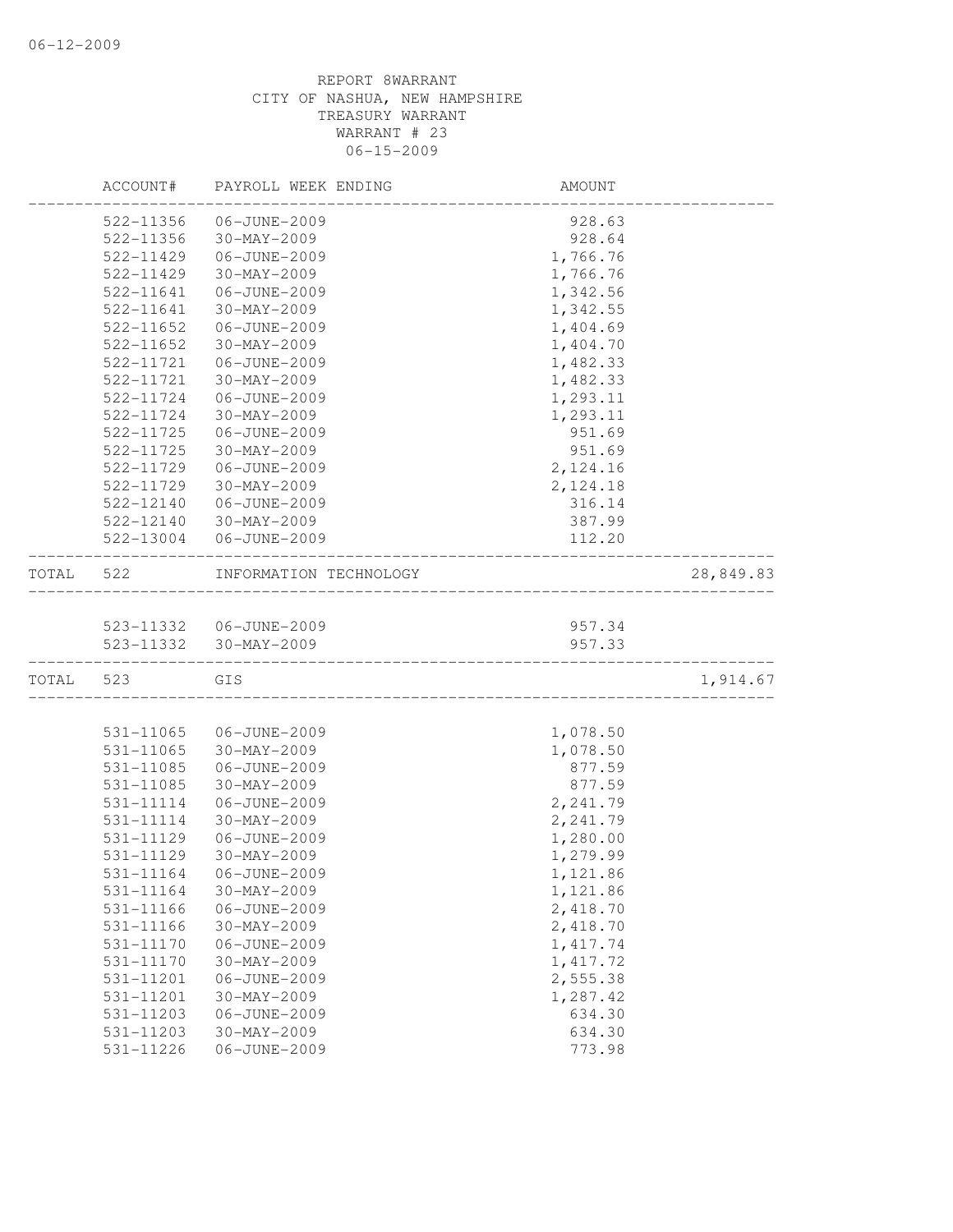| ACCOUNT#      | PAYROLL WEEK ENDING | AMOUNT     |  |
|---------------|---------------------|------------|--|
| 531-11226     | $30 - MAX - 2009$   | 773.98     |  |
| 531-11242     | 06-JUNE-2009        | 1,076.54   |  |
| 531-11242     | $30 - MAX - 2009$   | 1,076.54   |  |
| 531-11245     | 06-JUNE-2009        | 597.36     |  |
| 531-11245     | 30-MAY-2009         | 597.36     |  |
| 531-11257     | 06-JUNE-2009        | 2,562.90   |  |
| 531-11257     | $30 - MAX - 2009$   | 2,562.90   |  |
| 531-11398     | 06-JUNE-2009        | 600.38     |  |
| 531-11398     | 30-MAY-2009         | 600.39     |  |
| 531-11477     | 06-JUNE-2009        | 1,286.27   |  |
| 531-11477     | 30-MAY-2009         | 1,286.27   |  |
| 531-11487     | 06-JUNE-2009        | 1,332.86   |  |
| 531-11487     | 30-MAY-2009         | 1,332.86   |  |
| 531-11495     | 06-JUNE-2009        | 987.31     |  |
| 531-11495     | $30 - MAX - 2009$   | 987.30     |  |
| 531-11498     | 06-JUNE-2009        | 835.86     |  |
| 531-11498     | $30 - MAX - 2009$   | 835.86     |  |
| $531 - 11516$ | 06-JUNE-2009        | 821.79     |  |
| 531-11516     | $30 - MAX - 2009$   | 821.79     |  |
| 531-11534     | 06-JUNE-2009        | 1,460.12   |  |
| 531-11534     | 30-MAY-2009         | 1,460.11   |  |
| 531-11535     | 06-JUNE-2009        | 12,736.22  |  |
| 531-11535     | 30-MAY-2009         | 12,736.22  |  |
| 531-11537     | 06-JUNE-2009        | 13,787.19  |  |
| 531-11537     | 30-MAY-2009         | 13,787.19  |  |
| 531-11538     | 06-JUNE-2009        | 877.60     |  |
| 531-11538     | $30 - MAX - 2009$   | 877.60     |  |
| 531-11539     | 06-JUNE-2009        | 1,489.36   |  |
| 531-11539     | 30-MAY-2009         | 1,489.35   |  |
| 531-11544     | 06-JUNE-2009        | 4,062.92   |  |
| 531-11544     | 30-MAY-2009         | 4,062.92   |  |
| 531-11549     | 06-JUNE-2009        | 15,694.16  |  |
| 531-11549     | 30-MAY-2009         | 15,519.78  |  |
| $531 - 11550$ | 06-JUNE-2009        | 911.20     |  |
| $531 - 11550$ | $30 - MAX - 2009$   | 911.20     |  |
| 531-11552     | 06-JUNE-2009        | 12,330.91  |  |
| 531-11552     | $30 - MAX - 2009$   | 12,330.91  |  |
| 531-11555     | 06-JUNE-2009        | 25,466.05  |  |
| 531-11555     | 30-MAY-2009         | 25,010.83  |  |
| 531-11558     | 06-JUNE-2009        | 68, 915.34 |  |
| 531-11558     | 30-MAY-2009         | 68, 915.33 |  |
| 531-11561     | 06-JUNE-2009        | 17,944.78  |  |
| 531-11561     | $30 - MAX - 2009$   | 17,944.79  |  |
| 531-11567     | 06-JUNE-2009        | 120,820.07 |  |
| 531-11567     | 30-MAY-2009         | 32,539.27  |  |
| 531-11569     | 06-JUNE-2009        | 1,155.52   |  |
| 531-11569     | $30 - MAX - 2009$   | 1, 155.52  |  |
| 531-11618     | 06-JUNE-2009        | 2,720.91   |  |
|               |                     |            |  |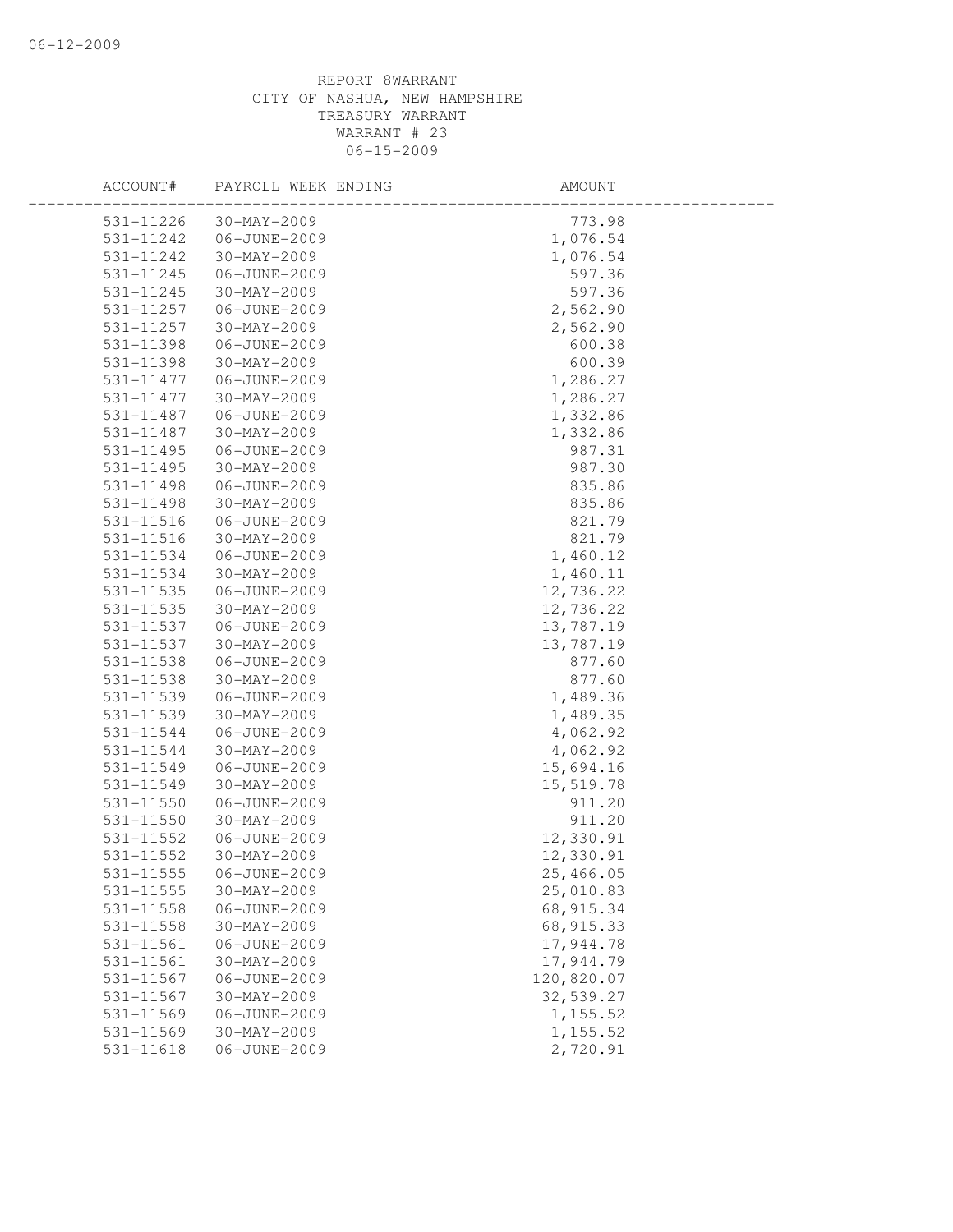|       | ACCOUNT#  | PAYROLL WEEK ENDING | AMOUNT     |            |
|-------|-----------|---------------------|------------|------------|
|       | 531-11618 | $30 - MAX - 2009$   | 2,720.91   |            |
|       | 531-11622 | 06-JUNE-2009        | 2,862.48   |            |
|       | 531-11622 | $30 - MAX - 2009$   | 2,862.49   |            |
|       | 531-11636 | 06-JUNE-2009        | 954.90     |            |
|       | 531-11636 | 30-MAY-2009         | 954.90     |            |
|       | 531-11664 | 06-JUNE-2009        | 1, 114.74  |            |
|       | 531-11664 | $30 - MAX - 2009$   | 1, 114.74  |            |
|       | 531-11665 | 06-JUNE-2009        | 751.94     |            |
|       | 531-11665 | 30-MAY-2009         | 751.95     |            |
|       | 531-11719 | 06-JUNE-2009        | 903.53     |            |
|       | 531-11719 | $30 - MAX - 2009$   | 903.53     |            |
|       | 531-11732 | 06-JUNE-2009        | 6, 223.55  |            |
|       | 531-11732 | 30-MAY-2009         | 6, 223.55  |            |
|       | 531-12020 | 06-JUNE-2009        | 915.07     |            |
|       | 531-12020 | $30 - MAX - 2009$   | 915.07     |            |
|       | 531-12042 | 06-JUNE-2009        | 1,088.43   |            |
|       | 531-12042 | $30 - MAX - 2009$   | 1,990.29   |            |
|       | 531-12066 | 06-JUNE-2009        | 657.80     |            |
|       | 531-12066 | 30-MAY-2009         | 657.80     |            |
|       | 531-12068 | 06-JUNE-2009        | 1,468.42   |            |
|       | 531-12068 | $30 - MAX - 2009$   | 1,468.42   |            |
|       | 531-12071 | 06-JUNE-2009        | 251.32     |            |
|       | 531-12071 | 30-MAY-2009         | 251.32     |            |
|       | 531-12119 | 06-JUNE-2009        | 1,102.70   |            |
|       | 531-12119 | $30 - MAX - 2009$   | 1,102.70   |            |
|       | 531-13004 | 06-JUNE-2009        | 1,683.22   |            |
|       | 531-13004 | $30 - MAX - 2009$   | 2,319.91   |            |
|       | 531-13038 | 06-JUNE-2009        | 912.39     |            |
|       | 531-13038 | 30-MAY-2009         | 717.24     |            |
|       | 531-13040 | 06-JUNE-2009        | 4,963.09   |            |
|       | 531-13040 | 30-MAY-2009         | 5,018.18   |            |
|       | 531-13044 | 06-JUNE-2009        | 2,197.50   |            |
|       | 531-13044 | $30 - MAX - 2009$   | 7,816.07   |            |
|       | 531-13047 | 06-JUNE-2009        | 4,615.63   |            |
|       | 531-13047 | $30 - MAX - 2009$   | 21, 377.19 |            |
|       | 531-13048 | 06-JUNE-2009        | 9,356.36   |            |
|       | 531-13048 | $30 - MAX - 2009$   | 15,299.06  |            |
|       | 531-15002 | $30 - MAX - 2009$   | 43,931.10  |            |
|       | 531-17002 | 06-JUNE-2009        | 200.00     |            |
|       | 531-17006 | 06-JUNE-2009        | 1,250.00   |            |
|       | 531-17006 | 30-MAY-2009         | 1,250.00   |            |
| TOTAL | 531       | POLICE DEPARTMENT   |            | 719,967.09 |
|       | 532-11024 | 06-JUNE-2009        | 2,002.10   |            |
|       | 532-11024 | $30 - MAX - 2009$   | 2,002.09   |            |
|       | 532-11036 | 06-JUNE-2009        |            |            |
|       |           |                     | 1,819.33   |            |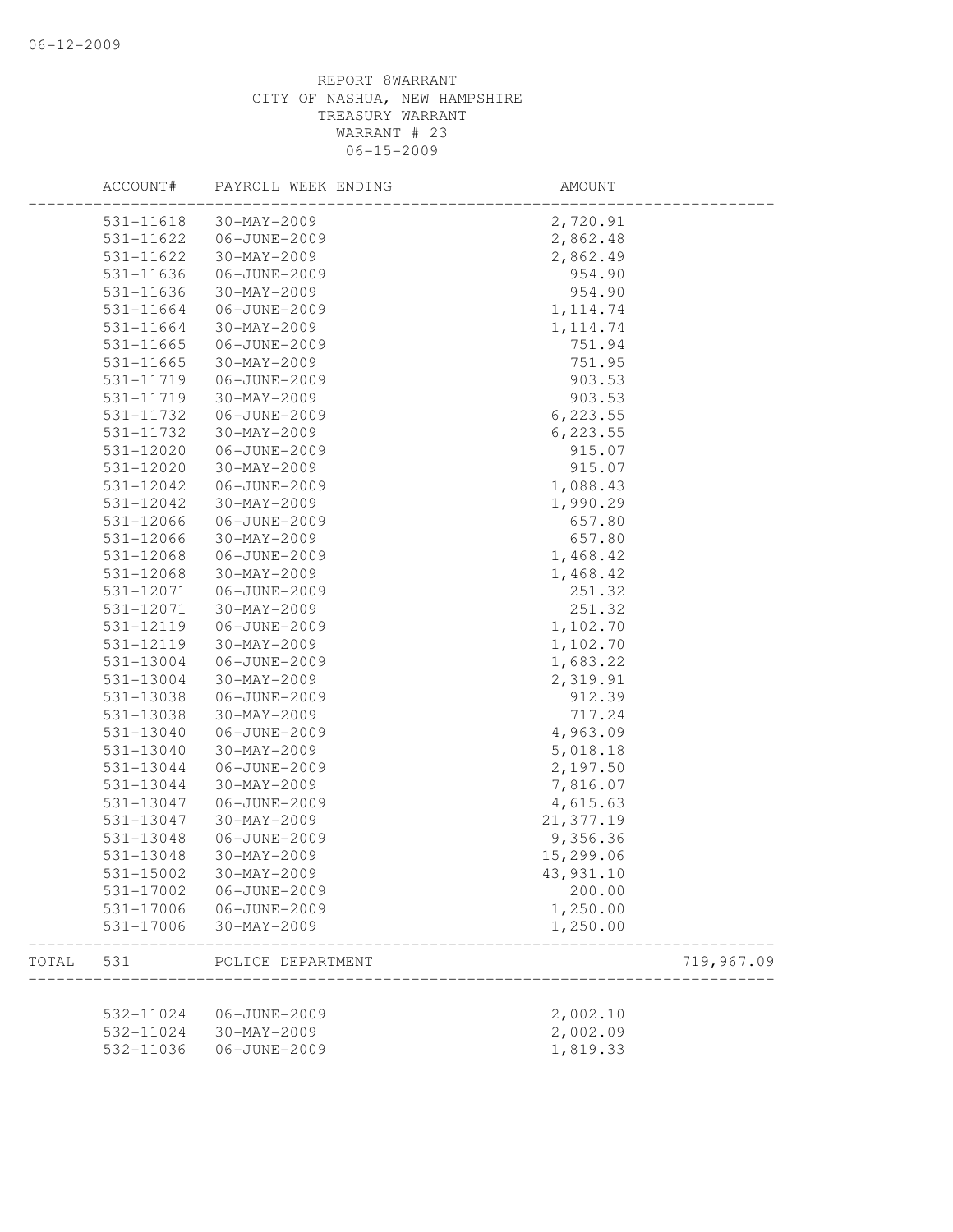| ACCOUNT#               | PAYROLL WEEK ENDING         | AMOUNT             |  |
|------------------------|-----------------------------|--------------------|--|
| 532-11036              | $30 - MAX - 2009$           | 1,819.33           |  |
| 532-11063              | 06-JUNE-2009                | 1,404.80           |  |
| 532-11063              | $30 - MAX - 2009$           | 1,337.02           |  |
| 532-11066              | 06-JUNE-2009                | 1,297.69           |  |
| 532-11066              | 30-MAY-2009                 | 1,404.80           |  |
| 532-11069              | 06-JUNE-2009                | 2,634.71           |  |
| 532-11069              | $30 - MAX - 2009$           | 2,634.71           |  |
| 532-11111              | 06-JUNE-2009                | 2,120.58           |  |
| 532-11111              | 30-MAY-2009                 | 2,120.58           |  |
| 532-11207              | 06-JUNE-2009                | 6,457.54           |  |
| 532-11207              | 30-MAY-2009                 | 5,915.50           |  |
| 532-11281              | 06-JUNE-2009                | 958.08             |  |
| 532-11281              | $30 - MAX - 2009$           | 958.08             |  |
| 532-11285              | 06-JUNE-2009                | 8,008.87           |  |
| 532-11285              | 30-MAY-2009                 | 13,748.69          |  |
| 532-11291              | 06-JUNE-2009                | 6,735.47           |  |
| 532-11291              | $30 - MAX - 2009$           | 7,044.89           |  |
| 532-11298              | 06-JUNE-2009                | 1,341.32           |  |
| 532-11298              | 30-MAY-2009                 | 1,341.32           |  |
| 532-11300              | 06-JUNE-2009                | 35,958.78          |  |
| 532-11300              | 30-MAY-2009                 | 41, 179. 21        |  |
| 532-11303              | 06-JUNE-2009                | 1,173.65           |  |
| 532-11303              | 30-MAY-2009                 | 1,173.65           |  |
| 532-11305              | 06-JUNE-2009                | 4,682.97           |  |
| 532-11305              | 30-MAY-2009                 | 4,682.97           |  |
| 532-11309              | 06-JUNE-2009                | 104,230.80         |  |
| 532-11309              | $30 - MAX - 2009$           | 123, 514.62        |  |
| 532-11660              | $30 - MAX - 2009$           | 41,382.25          |  |
| 532-11663              | 06-JUNE-2009                | 1,447.39           |  |
| 532-11663              | $30 - MAX - 2009$           | 1,447.40           |  |
| 532-11666              | 06-JUNE-2009                | 1,461.86           |  |
| 532-11666              | $30 - MAX - 2009$           | 1,461.86           |  |
| 532-11669              | 06-JUNE-2009                | 1,461.87           |  |
| 532-11669              | $30 - MAX - 2009$           | 1,461.87           |  |
| 532-12070              | 06-JUNE-2009                | 22, 283.02         |  |
| 532-12070              | $30 - MAX - 2009$           | 19,322.54          |  |
| 532-13003              | 06-JUNE-2009                | 282.47             |  |
| 532-13003              | 30-MAY-2009                 | 836.38             |  |
| 532-13004              | 06-JUNE-2009                | 32.42              |  |
| 532-13004              | 30-MAY-2009                 | 900.68<br>1,761.54 |  |
| 532-13018<br>532-13018 | 06-JUNE-2009<br>30-MAY-2009 | 917.79             |  |
| 532-13024              | 06-JUNE-2009                | 376.77             |  |
| 532-13024              | $30 - MAX - 2009$           | 211.36             |  |
| 532-13050              | 06-JUNE-2009                | 8,517.30           |  |
| 532-13050              | $30 - MAX - 2009$           | 7,058.45           |  |
| 532-15002              | $30 - MAX - 2009$           | 45,906.83          |  |
| 532-19231              | 06-JUNE-2009                | 1,372.85           |  |
|                        |                             |                    |  |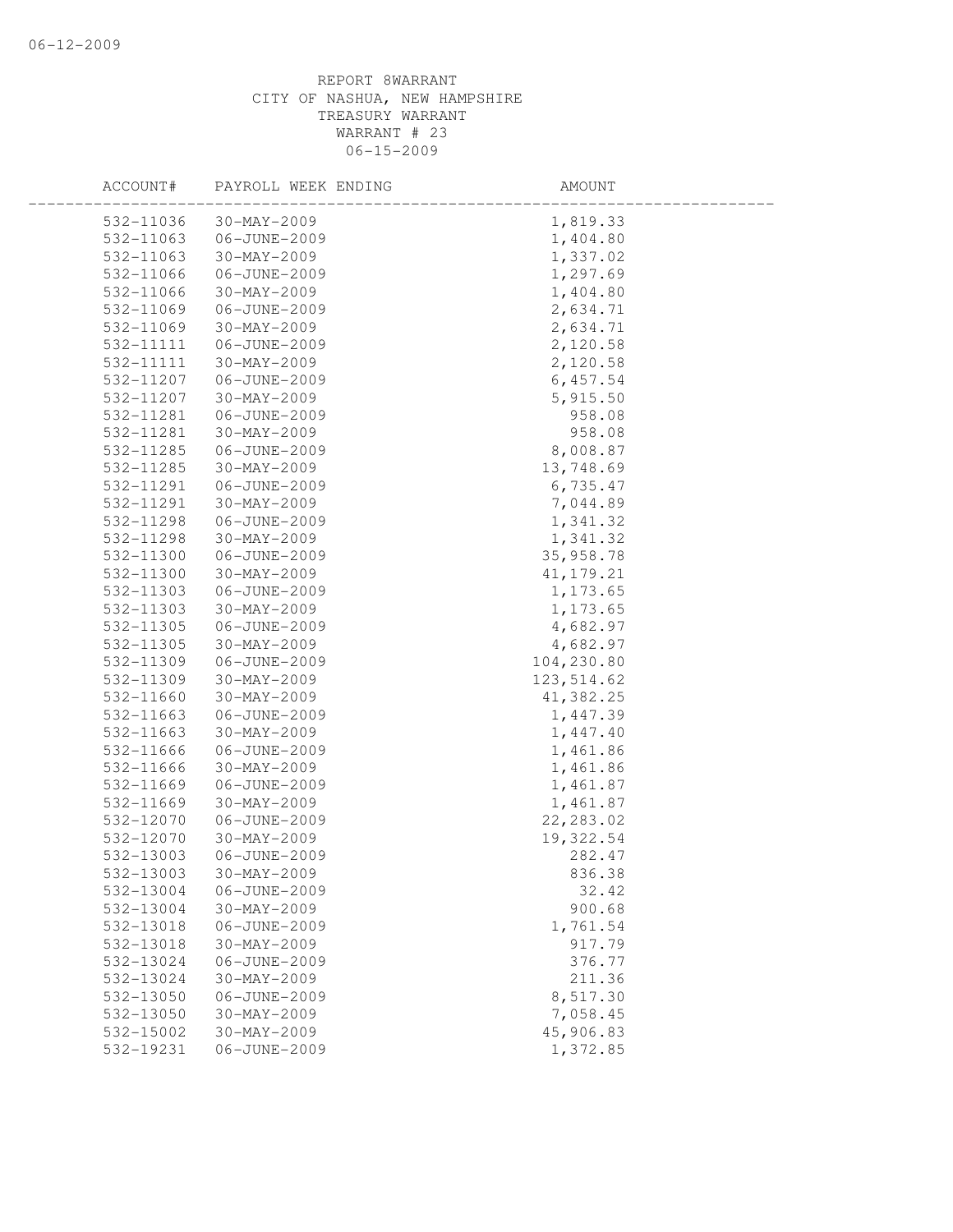|       | ACCOUNT#  | PAYROLL WEEK ENDING         | AMOUNT   |            |
|-------|-----------|-----------------------------|----------|------------|
|       | 532-19231 | $30 - MAX - 2009$           | 1,372.85 |            |
|       | 532-19232 | 06-JUNE-2009                | 1,814.32 |            |
|       | 532-19232 | $30 - MAX - 2009$           | 1,832.96 |            |
|       | 532-19233 | 06-JUNE-2009                | 2,706.60 |            |
|       | 532-19233 | 30-MAY-2009                 | 2,725.24 |            |
|       | 532-19234 | 06-JUNE-2009                | 1,857.31 |            |
|       | 532-19234 | 30-MAY-2009                 | 1,875.95 |            |
| TOTAL | 532       | FIRE DEPARTMENT             |          | 565,794.28 |
|       |           |                             |          |            |
|       |           | 535-81023  06-JUNE-2009     | 192.30   |            |
|       |           | 535-81023 30-MAY-2009       | 192.30   |            |
| TOTAL | 535       | EMERGENCY MANAGEMENT        |          | 384.60     |
|       | 536-11200 | 06-JUNE-2009                | 1,379.75 |            |
|       | 536-11200 | 30-MAY-2009                 | 1,379.75 |            |
|       |           | 536-12137 06-JUNE-2009      | 1,200.12 |            |
|       |           | 536-12137 30-MAY-2009       | 1,200.12 |            |
| TOTAL | 536       | CITYWIDE COMMUNICATIONS     |          | 5, 159.74  |
|       |           |                             |          |            |
|       | 541-11024 | 06-JUNE-2009                | 612.76   |            |
|       | 541-11024 | 30-MAY-2009                 | 612.76   |            |
|       | 541-11048 | 06-JUNE-2009                | 68.90    |            |
|       | 541-11048 | $30-MAY-2009$               | 68.90    |            |
|       | 541-11104 | 06-JUNE-2009                | 985.14   |            |
|       | 541-11104 | 30-MAY-2009                 | 985.14   |            |
|       | 541-11107 | 06-JUNE-2009                | 289.16   |            |
|       | 541-11107 | 30-MAY-2009                 | 289.16   |            |
|       | 541-11240 | 06-JUNE-2009                | 1,449.15 |            |
|       | 541-11240 | 30-MAY-2009                 | 1,449.15 |            |
|       | 541-11346 | 06-JUNE-2009                | 430.95   |            |
|       | 541-11346 | 30-MAY-2009                 | 430.95   |            |
| TOTAL | 541       | COMMUNITY SERVICES DIVISION |          | 7,672.12   |
|       | 542-11426 | 06-JUNE-2009                | 1,324.88 |            |
|       | 542-11426 | 30-MAY-2009                 | 1,324.89 |            |
|       | 542-11584 | 06-JUNE-2009                | 3,445.71 |            |
|       | 542-11584 | 30-MAY-2009                 | 3,445.70 |            |
|       | 542-12109 | 06-JUNE-2009                | 32.00    |            |
|       | 542-12109 | 30-MAY-2009                 | 112.00   |            |
|       | 542-12582 | 06-JUNE-2009                | 842.95   |            |
|       |           |                             |          |            |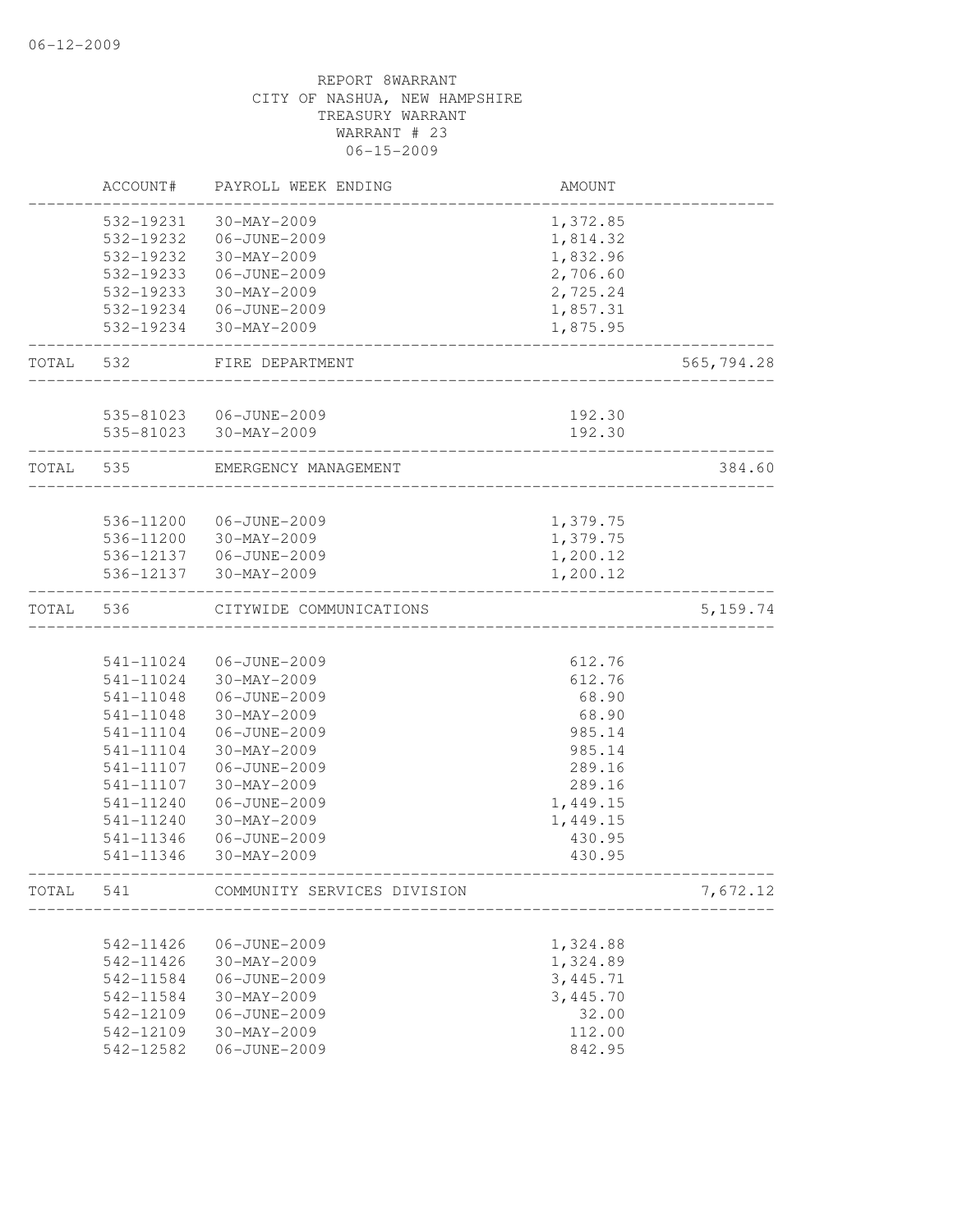|           |               | ACCOUNT# PAYROLL WEEK ENDING                              | AMOUNT                                  |           |
|-----------|---------------|-----------------------------------------------------------|-----------------------------------------|-----------|
|           |               | 542-12582 30-MAY-2009<br>________________________________ | 842.96                                  |           |
| TOTAL 542 |               | COMMUNITY HEALTH                                          |                                         | 11,371.09 |
|           | 543-11380     | 06-JUNE-2009                                              | 919.00                                  |           |
|           | 543-11380     | 30-MAY-2009                                               | 919.00                                  |           |
|           | 543-11438     | 06-JUNE-2009                                              | 1,286.72                                |           |
|           | 543-11438     | 30-MAY-2009                                               | 1,286.71                                |           |
|           | 543-11602     | 06-JUNE-2009                                              | 858.44                                  |           |
|           | $543 - 11602$ | 30-MAY-2009                                               | 858.44                                  |           |
|           | 543-11604     | 06-JUNE-2009                                              | 737.18                                  |           |
|           | 543-11604     | 30-MAY-2009                                               | 737.19                                  |           |
|           |               | 543-11605 06-JUNE-2009                                    | 929.42                                  |           |
|           |               | 543-11605 30-MAY-2009                                     | 929.41                                  |           |
| TOTAL 543 |               | ENVIRONMENTAL HEALTH DEPT.                                | ----------------                        | 9,461.51  |
|           |               |                                                           |                                         |           |
|           |               | 544-11008 06-JUNE-2009                                    | 723.28                                  |           |
|           |               | 544-11008 30-MAY-2009                                     | 723.29                                  |           |
|           |               | 544-11099   06-JUNE-2009                                  | 1,448.21                                |           |
|           | 544-11099     | 30-MAY-2009                                               | 1,448.24                                |           |
|           | 544-11112     | 06-JUNE-2009                                              | 827.74                                  |           |
|           | 544-11112     | 30-MAY-2009                                               | 827.74                                  |           |
|           | 544-11367     | 06-JUNE-2009                                              | 809.98                                  |           |
|           | 544-11367     | 30-MAY-2009                                               | 809.99                                  |           |
|           |               | 544-11777   06-JUNE-2009                                  | 1,252.76                                |           |
|           |               | 544-11777 30-MAY-2009                                     | 1,252.76                                |           |
|           |               | 544-12101    06-JUNE-2009                                 | 271.04                                  |           |
|           |               | 544-12101 30-MAY-2009                                     | 271.04<br>----------------------------- |           |
| TOTAL 544 |               | WELFARE ADMINISTRATION                                    | ___________________________             | 10,666.07 |
|           |               |                                                           |                                         |           |
|           |               | 551-11028 06-JUNE-2009                                    | 531.38                                  |           |
|           | 551-11028     | $30 - \text{MAX} - 2009$                                  | 531.38                                  |           |
|           |               |                                                           | 877.88                                  |           |
|           | 551-11057     | $30 - MAX - 2009$                                         | 877.89                                  |           |
|           | 551-11094     | 06-JUNE-2009                                              | 298.91                                  |           |
|           | 551-11094     | $30 - MAX - 2009$                                         | 298.91                                  |           |
|           | 551-11097     | 06-JUNE-2009                                              | 1,050.79                                |           |
|           | 551-11097     | $30 - MAX - 2009$                                         | 1,050.79                                |           |
|           | 551-11208     | 06-JUNE-2009                                              | 670.09                                  |           |
|           | 551-11208     | $30 - MAX - 2009$                                         | 670.10                                  |           |
|           | 551-11211     | 06-JUNE-2009                                              | 596.20                                  |           |
|           | 551-11211     | $30 - MAX - 2009$                                         | 596.20                                  |           |
|           | 551-11212     | 06-JUNE-2009                                              | 1,408.18                                |           |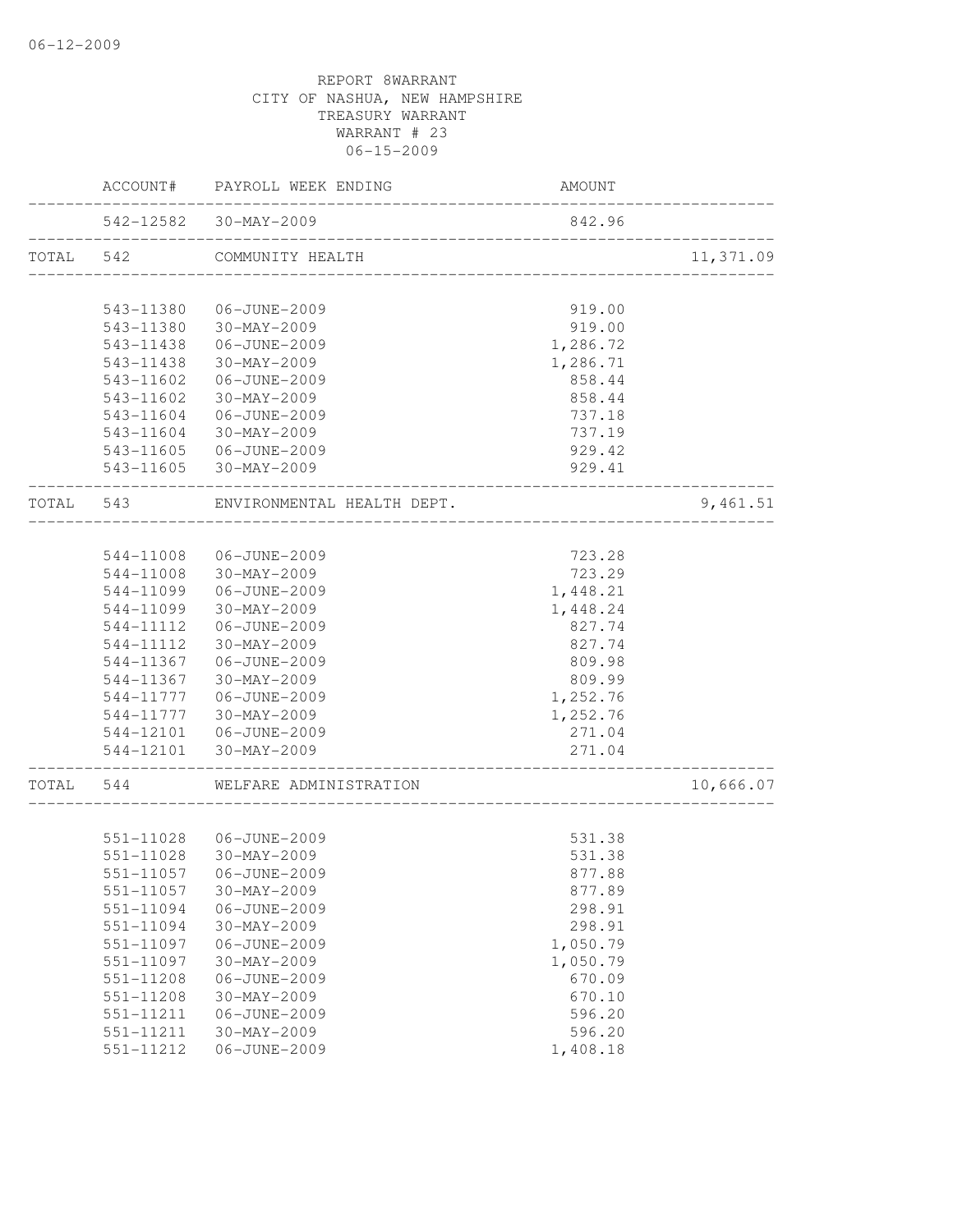|       |               | ACCOUNT# PAYROLL WEEK ENDING   | AMOUNT   |           |
|-------|---------------|--------------------------------|----------|-----------|
|       | 551-11212     | $30 - MAX - 2009$              | 1,408.19 |           |
|       | 551-11249     | 06-JUNE-2009                   | 248.73   |           |
|       | 551-11249     | $30-MAY-2009$                  | 3,680.73 |           |
|       | 551-11273     | 06-JUNE-2009                   | 1,640.42 |           |
|       | 551-11273     | $30 - MAX - 2009$              | 1,640.42 |           |
|       | 551-11435     | 06-JUNE-2009                   | 877.86   |           |
|       | 551-11435     | 30-MAY-2009                    | 883.38   |           |
|       | 551-11462     | 06-JUNE-2009                   | 1,009.96 |           |
|       | $551 - 11462$ | 30-MAY-2009                    | 1,009.96 |           |
|       | 551-11638     | 06-JUNE-2009                   | 1,143.30 |           |
|       | 551-11638     | 30-MAY-2009                    | 1,143.31 |           |
|       | 551-13004     | 06-JUNE-2009                   | 192.15   |           |
| TOTAL | 551           | PUBLIC WORKS DIV & ENGINEERING |          | 24,337.11 |
|       |               |                                |          |           |
|       | 552-11077     | 06-JUNE-2009                   | 1,255.87 |           |
|       | 552-11077     | 30-MAY-2009                    | 1,255.86 |           |
|       | 552-11087     | 06-JUNE-2009                   | 745.84   |           |
|       | 552-11087     | 30-MAY-2009                    | 746.80   |           |
|       | 552-11143     | 06-JUNE-2009                   | 784.00   |           |
|       | 552-11143     | 30-MAY-2009                    | 784.00   |           |
|       | 552-11324     | 06-JUNE-2009                   | 4,039.83 |           |
|       | 552-11324     | 30-MAY-2009                    | 4,039.84 |           |
|       | 552-11339     | 06-JUNE-2009                   | 2,017.20 |           |
|       | 552-11339     | 30-MAY-2009                    | 2,017.20 |           |
|       | 552-11342     | 06-JUNE-2009                   | 706.00   |           |
|       | 552-11342     | 30-MAY-2009                    | 706.01   |           |
|       | 552-11343     | 06-JUNE-2009                   | 1,896.38 |           |
|       | 552-11343     | 30-MAY-2009                    | 2,366.40 |           |
|       | 552-11407     | 06-JUNE-2009                   | 4,884.00 |           |
|       | 552-11407     | $30 - MAX - 2009$              | 4,884.00 |           |
|       | 552-11492     | 06-JUNE-2009                   | 746.80   |           |
|       | 552-11492     | 30-MAY-2009                    | 746.80   |           |
|       | 552-11548     | 06-JUNE-2009                   | 1,028.00 |           |
|       | 552-11548     | 30-MAY-2009                    | 1,028.00 |           |
|       | 552-11562     | 06-JUNE-2009                   | 400.05   |           |
|       | 552-11562     | $30 - MAX - 2009$              | 400.06   |           |
|       | 552-11580     | 06-JUNE-2009                   | 957.28   |           |
|       | 552-11580     | $30 - MAX - 2009$              | 957.28   |           |
|       | 552-11618     | 06-JUNE-2009                   | 638.05   |           |
|       | 552-11618     | $30 - MAX - 2009$              | 638.05   |           |
|       | 552-11672     | 06-JUNE-2009                   | 1,404.69 |           |
|       | 552-11672     | $30-MAY-2009$                  | 1,404.69 |           |
|       | 552-11750     | 06-JUNE-2009                   | 736.20   |           |
|       | 552-11750     | $30 - MAX - 2009$              | 733.76   |           |
|       | 552-12156     | 06-JUNE-2009                   | 6,550.00 |           |
|       | 552-12156     | $30 - MAX - 2009$              | 5,012.50 |           |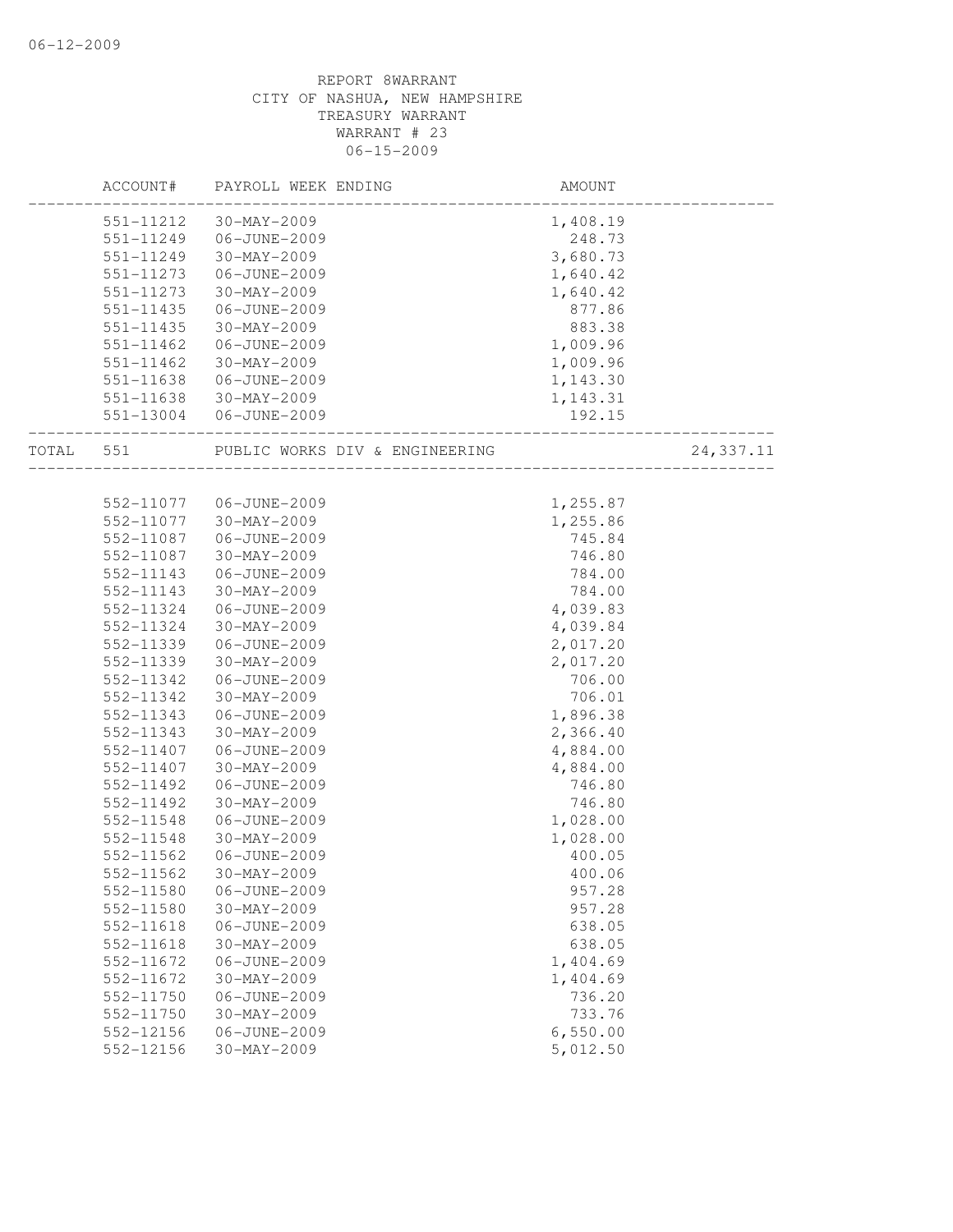|           | ACCOUNT#               | PAYROLL WEEK ENDING         | AMOUNT               |           |
|-----------|------------------------|-----------------------------|----------------------|-----------|
|           | 552-13004              | 06-JUNE-2009                | 6,377.97             |           |
|           | 552-13004              | 30-MAY-2009                 | 6,531.78             |           |
|           | 552-17002              | 06-JUNE-2009                | 500.00               |           |
|           |                        | 552-59050 06-JUNE-2009      | 1,100.00             |           |
|           | 552-59050              | $30 - \text{MAX} - 2009$    | 360.00               |           |
| TOTAL 552 |                        | PARKS AND RECREATION        |                      | 71,381.19 |
|           |                        |                             |                      |           |
|           | 553-11041              | 06-JUNE-2009                | 1,016.26             |           |
|           |                        | 553-11041 30-MAY-2009       | 1,016.26             |           |
|           | 553-11078              | 06-JUNE-2009                | 410.28               |           |
|           | 553-11078              | 30-MAY-2009                 | 410.28               |           |
|           | 553-11098              | 06-JUNE-2009                | 990.17               |           |
|           | 553-11098              | 30-MAY-2009                 | 990.16               |           |
|           | 553-11169              | 06-JUNE-2009                | 1,021.62             |           |
|           | 553-11169              | 30-MAY-2009                 | 1,021.61             |           |
|           | 553-11192              | 06-JUNE-2009                | 931.63               |           |
|           | 553-11192              | $30 - MAX - 2009$           | 931.64               |           |
|           | 553-11279              | 06-JUNE-2009                | 5,718.70             |           |
|           | 553-11279              | 30-MAY-2009                 | 5,507.70             |           |
|           | 553-11327              | 06-JUNE-2009                | 4,039.86             |           |
|           | 553-11327              | 30-MAY-2009                 | 4,039.83             |           |
|           | 553-11375              | 06-JUNE-2009                | 1,643.52             |           |
|           | 553-11375              | 30-MAY-2009                 | 1,792.88             |           |
|           | 553-11465              | 06-JUNE-2009<br>30-MAY-2009 | 1,955.68             |           |
|           | 553-11465<br>553-11474 | 06-JUNE-2009                | 2,240.40             |           |
|           | 553-11474              | 30-MAY-2009                 | 3,366.40             |           |
|           | 553-11475              |                             | 3,381.40             |           |
|           | 553-11475              | 06-JUNE-2009                | 4,987.04             |           |
|           | 553-11630              | 30-MAY-2009<br>06-JUNE-2009 | 2,553.38<br>1,427.20 |           |
|           | 553-11630              | 30-MAY-2009                 | 1,427.20             |           |
|           | 553-11631              | 06-JUNE-2009                | 729.60               |           |
|           | 553-11631              | 30-MAY-2009                 | 726.90               |           |
|           | 553-11648              | 06-JUNE-2009                | 860.75               |           |
|           | 553-11648              | 30-MAY-2009                 | 818.94               |           |
|           | 553–11678              | 06-JUNE-2009                | 1,622.11             |           |
|           | 553-11678              | $30 - MAY - 2009$           | 1,622.11             |           |
|           | 553-11759              | 06-JUNE-2009                | 14, 177.69           |           |
|           | 553-11759              | 30-MAY-2009                 | 14, 162.59           |           |
|           | 553-11771              | 06-JUNE-2009                | 1,683.20             |           |
|           | 553-11771              | 30-MAY-2009                 | 1,683.20             |           |
|           | 553-12128              | 06-JUNE-2009                | 274.24               |           |
|           | 553-12128              | $30-MAY-2009$               | 291.17               |           |
|           | 553-13004              | 06-JUNE-2009                | 563.80               |           |
|           | 553-13004              | 30-MAY-2009                 | 429.61               |           |
|           |                        |                             |                      |           |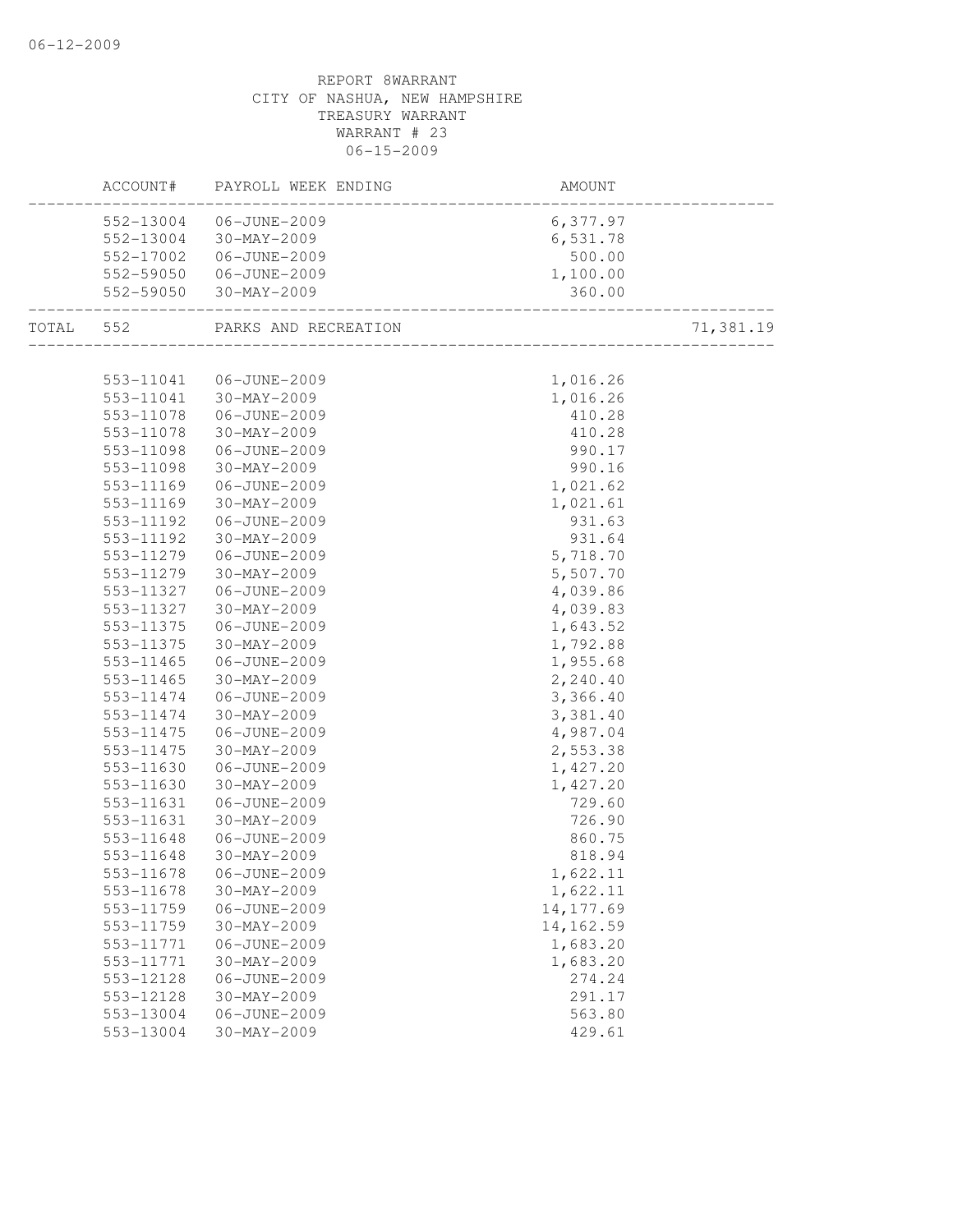|           | ACCOUNT#  | PAYROLL WEEK ENDING       | <b>AMOUNT</b>                           |            |
|-----------|-----------|---------------------------|-----------------------------------------|------------|
| TOTAL 553 |           | STREET DEPARTMENT         | ____________________________________    | 92, 467.01 |
|           |           |                           |                                         |            |
|           | 555-11024 | 06-JUNE-2009              | 18.66                                   |            |
|           | 555-11024 | 30-MAY-2009               | 41.99                                   |            |
|           | 555-11058 | 06-JUNE-2009              | 957.28                                  |            |
|           | 555-11058 | 30-MAY-2009               | 957.28                                  |            |
|           | 555-11461 | 06-JUNE-2009              | 1,446.40                                |            |
|           | 555-11461 | 30-MAY-2009               | 1,446.40                                |            |
|           | 555-11505 | 06-JUNE-2009              | 1,150.52                                |            |
|           | 555-11505 | 30-MAY-2009               | 1,150.52                                |            |
|           | 555-11639 | 06-JUNE-2009              | 746.80                                  |            |
|           | 555-11639 | 30-MAY-2009               | 746.80                                  |            |
|           | 555-11640 | 06-JUNE-2009              | 695.60                                  |            |
|           | 555-11640 | $30 - MAX - 2009$         | 695.60                                  |            |
|           | 555-11738 | 06-JUNE-2009              | 1,760.00                                |            |
|           | 555-11738 | 30-MAY-2009               | 1,760.00                                |            |
|           | 555-11745 | 06-JUNE-2009              | 738.80                                  |            |
|           | 555-11745 | $30 - MAX - 2009$         | 738.80                                  |            |
|           |           | 555-11746 06-JUNE-2009    | 1,106.97                                |            |
|           |           | 555-11746 30-MAY-2009     | 1,106.97                                |            |
|           | 555-13004 | 30-MAY-2009               | 198.00                                  |            |
|           |           | 555-13068 06-JUNE-2009    | 231.00                                  |            |
|           | 555-13068 | 30-MAY-2009               | 231.00                                  |            |
| TOTAL 555 |           | TRAFFIC DEPARTMENT        |                                         | 17,925.39  |
|           |           |                           |                                         |            |
|           |           | 557-11161    06-JUNE-2009 | 746.81                                  |            |
|           |           | 557-11161 30-MAY-2009     | 763.76<br>_____________________________ |            |
| TOTAL 557 |           | PARKING LOTS              | __________________________              | 1,510.57   |
|           |           |                           |                                         |            |
|           |           | 561-11345 06-JUNE-2009    | 1,339.68                                |            |
|           |           | 561-11345 30-MAY-2009     | 1,339.68                                |            |
|           |           |                           | 835.74                                  |            |
|           | 561-11651 | 30-MAY-2009               | 835.74                                  |            |
|           | 561-11658 | 06-JUNE-2009              | 1,014.70                                |            |
|           | 561-11658 | 30-MAY-2009               | 1,014.70                                |            |
|           | 561-12153 | 06-JUNE-2009              | 1,680.00                                |            |
|           | 561-12153 | 30-MAY-2009               | 1,520.00                                |            |
| TOTAL     | 561       | EDGEWOOD CEMETERY         |                                         | 9,580.24   |

563-11345 06-JUNE-2009 1,126.64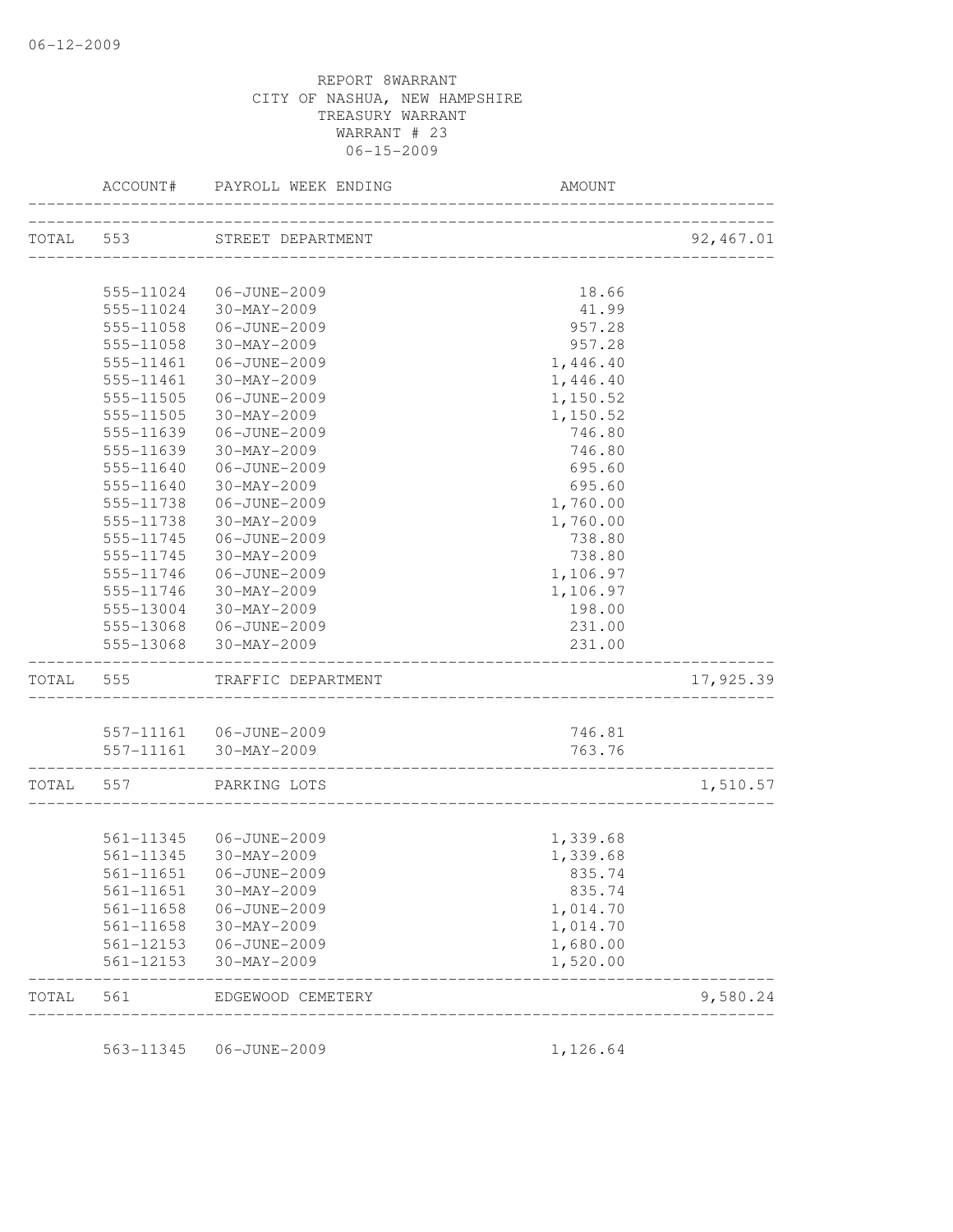|       | ACCOUNT#  | PAYROLL WEEK ENDING    | AMOUNT   |           |
|-------|-----------|------------------------|----------|-----------|
|       | 563-11345 | 30-MAY-2009            | 1,126.63 |           |
|       | 563-11651 | 06-JUNE-2009           | 744.15   |           |
|       | 563-11651 | 30-MAY-2009            | 744.15   |           |
|       | 563-11657 | 06-JUNE-2009           | 929.81   |           |
|       | 563-11657 | 30-MAY-2009            | 929.81   |           |
|       | 563-12153 | 06-JUNE-2009           | 1,120.00 |           |
|       | 563-12153 | 30-MAY-2009            | 960.00   |           |
|       | 563-13004 | 30-MAY-2009            | 45.00    |           |
| TOTAL | 563       | WOODLAWN CEMETERY      |          | 7,726.19  |
|       |           |                        |          |           |
|       | 571-11174 | 06-JUNE-2009           | 867.77   |           |
|       | 571-11174 | 30-MAY-2009            | 867.77   |           |
|       | 571-11237 | 06-JUNE-2009           | 1,941.86 |           |
|       | 571-11237 | 30-MAY-2009            | 1,941.85 |           |
| TOTAL | 571       | COMMUNITY DEVELOPMENT  |          | 5,619.25  |
|       | 572-11024 | 06-JUNE-2009           |          |           |
|       | 572-11024 | 30-MAY-2009            | 634.62   |           |
|       | 572-11215 | 06-JUNE-2009           | 634.61   |           |
|       |           |                        | 3,571.26 |           |
|       | 572-11215 | 30-MAY-2009            | 3,571.25 |           |
|       | 572-11238 | 06-JUNE-2009           | 1,682.76 |           |
|       | 572-11238 | 30-MAY-2009            | 841.39   |           |
|       | 572-11450 | 06-JUNE-2009           | 1,670.34 |           |
|       | 572-11450 | 30-MAY-2009            | 1,670.35 |           |
|       | 572-11522 | 06-JUNE-2009           | 816.64   |           |
|       | 572-11522 | 30-MAY-2009            | 816.64   |           |
|       | 572-11525 | 06-JUNE-2009           | 1,007.85 |           |
|       | 572-11525 | 30-MAY-2009            | 1,007.85 |           |
|       | 572-58005 | 30-MAY-2009            | 200.00   |           |
|       | 572-98045 | 30-MAY-2009            | 32.54    |           |
|       | 572-98046 | 06-JUNE-2009           | 100.00   |           |
|       | 572-98046 | 30-MAY-2009            | 100.00   |           |
| TOTAL | 572       | PLANNING DEPARTMENT    |          | 18,358.10 |
|       |           | 573-11444 06-JUNE-2009 | 1,618.06 |           |
|       | 573-11444 | 30-MAY-2009            | 1,618.06 |           |
| TOTAL | 573       | ECONOMIC DEVELOPMENT   |          | 3,236.12  |
|       | 575-11032 | 06-JUNE-2009           | 696.76   |           |
|       | 575-11032 | 30-MAY-2009            | 696.76   |           |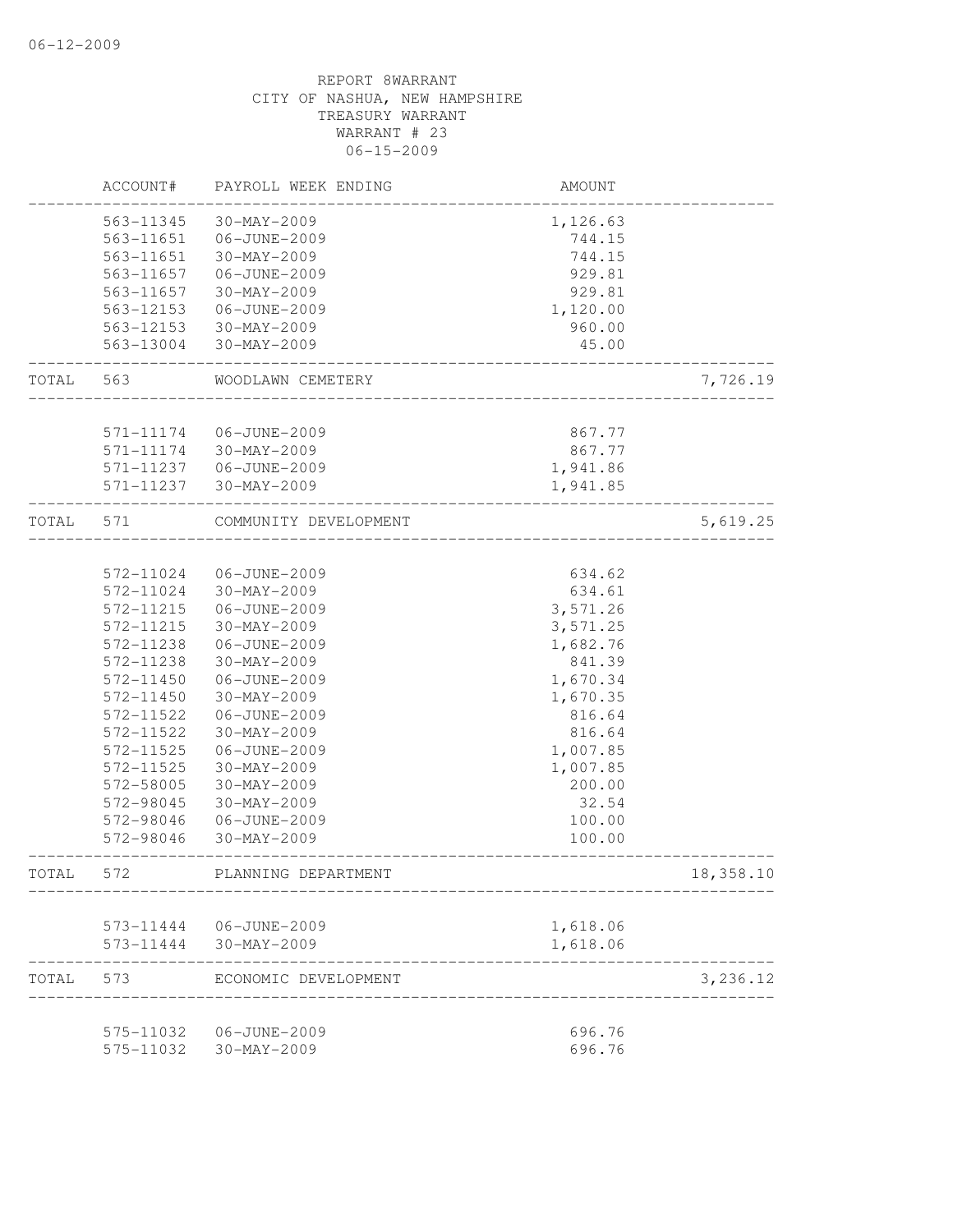|       | ACCOUNT#  | PAYROLL WEEK ENDING    | AMOUNT   |           |
|-------|-----------|------------------------|----------|-----------|
|       | 575-11042 | 06-JUNE-2009           | 1,367.76 |           |
|       | 575-11042 | 30-MAY-2009            | 1,367.76 |           |
|       | 575-11062 | 06-JUNE-2009           | 604.76   |           |
|       | 575-11062 | 30-MAY-2009            | 604.76   |           |
|       | 575-11189 | 06-JUNE-2009           | 1,062.06 |           |
|       | 575-11189 | 30-MAY-2009            | 1,062.06 |           |
|       | 575-11246 | 06-JUNE-2009           | 1,885.72 |           |
|       | 575-11246 | 30-MAY-2009            | 1,885.71 |           |
|       | 575-11387 | 06-JUNE-2009           | 5,755.09 |           |
|       | 575-11387 | 30-MAY-2009            | 5,755.09 |           |
|       | 575-11393 | 06-JUNE-2009           | 4,302.56 |           |
|       | 575-11393 | 30-MAY-2009            | 4,276.62 |           |
|       | 575-11400 | 06-JUNE-2009           | 7,315.22 |           |
|       | 575-11400 | $30 - MAX - 2009$      | 7,315.21 |           |
|       | 575-11401 | 06-JUNE-2009           | 3,853.02 |           |
|       | 575-11401 | 30-MAY-2009            | 3,853.02 |           |
|       | 575-11403 | 06-JUNE-2009           | 833.85   |           |
|       | 575-11403 | $30 - MAX - 2009$      | 833.86   |           |
|       | 575-11404 | 06-JUNE-2009           | 751.38   |           |
|       | 575-11404 | 30-MAY-2009            | 751.38   |           |
|       | 575-11627 | 06-JUNE-2009           | 589.06   |           |
|       | 575-11627 | 30-MAY-2009            | 589.07   |           |
|       | 575-12076 | 06-JUNE-2009           | 107.80   |           |
|       | 575-12076 | 30-MAY-2009            | 215.60   |           |
|       | 575-12087 | 06-JUNE-2009           | 542.10   |           |
|       | 575-12087 | 30-MAY-2009            | 531.26   |           |
|       | 575-12090 | 06-JUNE-2009           | 1,157.60 |           |
|       | 575-12090 | 30-MAY-2009            | 1,157.59 |           |
|       | 575-12114 | 06-JUNE-2009           | 1,481.79 |           |
|       | 575-12114 | 30-MAY-2009            | 1,504.60 |           |
|       | 575-13004 | 06-JUNE-2009           | 56.35    |           |
|       | 575-13035 | 06-JUNE-2009           | 167.93   |           |
|       | 575-13035 | $30 - MAX - 2009$      | 44.18    |           |
| TOTAL | 575       | PUBLIC LIBRARIES       |          | 64,975.34 |
|       |           | 576-11059 06-JUNE-2009 | 1,252.76 |           |
|       | 576-11059 | $30 - MAX - 2009$      | 1,252.76 |           |
|       | 576-11221 | 06-JUNE-2009           | 1,038.98 |           |
|       | 576-11221 | 30-MAY-2009            | 1,038.98 |           |
|       | 576-11315 | 06-JUNE-2009           | 1,294.20 |           |
|       | 576-11315 | 30-MAY-2009            | 1,294.19 |           |
|       | 576-11361 | 06-JUNE-2009           | 3,928.19 |           |
|       | 576-11361 | $30 - MAX - 2009$      | 3,928.19 |           |
|       | 576-11362 | 06-JUNE-2009           | 1,582.36 |           |
|       | 576-11362 | $30 - MAX - 2009$      | 1,082.36 |           |
|       | 576-12045 | 06-JUNE-2009           | 274.78   |           |
|       |           |                        |          |           |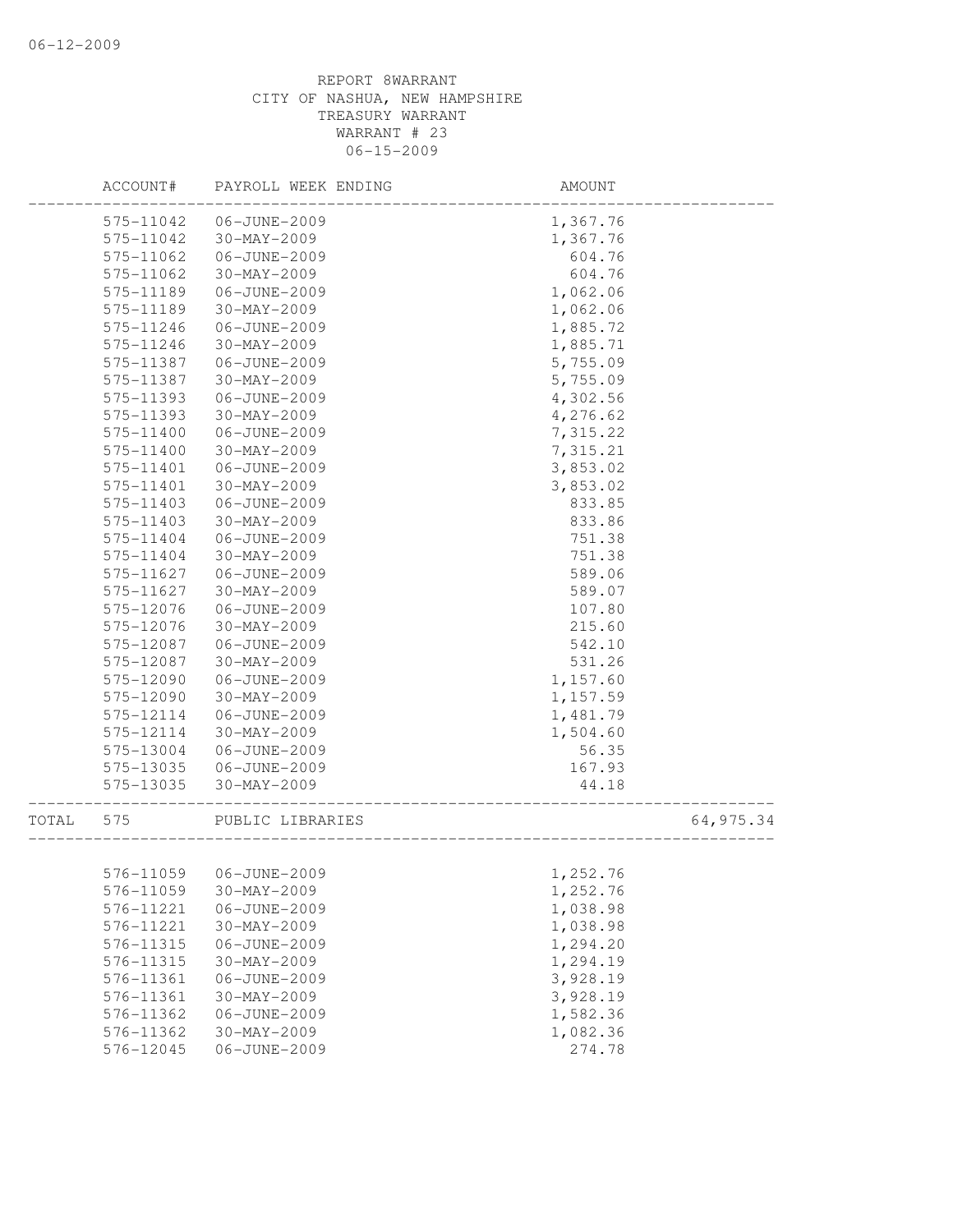| 576-12045 30-MAY-2009<br>221.35<br>___________________________________<br>TOTAL 576<br>BUILDING DEPARTMENT<br>577-11067 06-JUNE-2009<br>1,139.43<br>1,139.44<br>577-11067 30-MAY-2009<br>577-11183   06-JUNE-2009<br>2,002.48<br>577-11183 30-MAY-2009<br>2,002.48<br>----------------<br>TOTAL 577 CODE ENFORCEMENT<br>_______________________<br>581-11012 30-MAY-2009<br>4,089.42<br>4,228.08<br>581-11075 30-MAY-2009<br>2,592.11<br>581-11081<br>30-MAY-2009<br>54,010.70<br>581-11162<br>06-JUNE-2009<br>53,965.65<br>581-11162<br>30-MAY-2009<br>11,067.20<br>581-11204<br>06-JUNE-2009<br>10,976.48<br>581-11204<br>30-MAY-2009<br>581-11348<br>30-MAY-2009<br>75,639.61<br>581-11366<br>06-JUNE-2009<br>56,716.87<br>581-11366<br>$30 - MAX - 2009$<br>57,723.44<br>38, 265. 18<br>581-11396<br>30-MAY-2009<br>3,076.91<br>581-11402<br>30-MAY-2009<br>16,763.20<br>581-11408<br>06-JUNE-2009<br>581-11408<br>30-MAY-2009<br>17,389.11<br>40,773.18<br>581-11486<br>30-MAY-2009<br>581-11515<br>30-MAY-2009<br>4,441.73<br>581-11570 30-MAY-2009<br>60, 451.47<br>581-11572<br>30-MAY-2009<br>60,348.04<br>581-11579<br>30-MAY-2009<br>36,619.35<br>581-11628<br>06-JUNE-2009<br>1,359.20<br>1,087.36<br>581-11628<br>30-MAY-2009<br>5,769.23<br>581-11675<br>30-MAY-2009<br>5,957.19<br>581-11709<br>30-MAY-2009<br>581-11711<br>2,576.95<br>30-MAY-2009<br>1,585,753.13<br>581-11726 30-MAY-2009<br>581-11800<br>$30 - MAX - 2009$<br>47,997.62<br>581-11801<br>06-JUNE-2009<br>420.00<br>14,821.22<br>581-11801<br>$30 - MAX - 2009$<br>12,960.77<br>581-11802<br>$30-MAY-2009$<br>698.95<br>581-11803<br>06-JUNE-2009<br>14, 157.09<br>581-11803<br>30-MAY-2009<br>27,551.87<br>581-11805<br>$30 - MAX - 2009$<br>2,504.84<br>581-11812<br>30-MAY-2009 |           | ACCOUNT# PAYROLL WEEK ENDING | <b>AMOUNT</b> |           |
|---------------------------------------------------------------------------------------------------------------------------------------------------------------------------------------------------------------------------------------------------------------------------------------------------------------------------------------------------------------------------------------------------------------------------------------------------------------------------------------------------------------------------------------------------------------------------------------------------------------------------------------------------------------------------------------------------------------------------------------------------------------------------------------------------------------------------------------------------------------------------------------------------------------------------------------------------------------------------------------------------------------------------------------------------------------------------------------------------------------------------------------------------------------------------------------------------------------------------------------------------------------------------------------------------------------------------------------------------------------------------------------------------------------------------------------------------------------------------------------------------------------------------------------------------------------------------------------------------------------------------------------------------------------------------------------------------------------------------------------------------------------------|-----------|------------------------------|---------------|-----------|
|                                                                                                                                                                                                                                                                                                                                                                                                                                                                                                                                                                                                                                                                                                                                                                                                                                                                                                                                                                                                                                                                                                                                                                                                                                                                                                                                                                                                                                                                                                                                                                                                                                                                                                                                                                     |           |                              |               |           |
|                                                                                                                                                                                                                                                                                                                                                                                                                                                                                                                                                                                                                                                                                                                                                                                                                                                                                                                                                                                                                                                                                                                                                                                                                                                                                                                                                                                                                                                                                                                                                                                                                                                                                                                                                                     |           |                              |               | 18,189.10 |
|                                                                                                                                                                                                                                                                                                                                                                                                                                                                                                                                                                                                                                                                                                                                                                                                                                                                                                                                                                                                                                                                                                                                                                                                                                                                                                                                                                                                                                                                                                                                                                                                                                                                                                                                                                     |           |                              |               |           |
|                                                                                                                                                                                                                                                                                                                                                                                                                                                                                                                                                                                                                                                                                                                                                                                                                                                                                                                                                                                                                                                                                                                                                                                                                                                                                                                                                                                                                                                                                                                                                                                                                                                                                                                                                                     |           |                              |               |           |
|                                                                                                                                                                                                                                                                                                                                                                                                                                                                                                                                                                                                                                                                                                                                                                                                                                                                                                                                                                                                                                                                                                                                                                                                                                                                                                                                                                                                                                                                                                                                                                                                                                                                                                                                                                     |           |                              |               |           |
|                                                                                                                                                                                                                                                                                                                                                                                                                                                                                                                                                                                                                                                                                                                                                                                                                                                                                                                                                                                                                                                                                                                                                                                                                                                                                                                                                                                                                                                                                                                                                                                                                                                                                                                                                                     |           |                              |               |           |
|                                                                                                                                                                                                                                                                                                                                                                                                                                                                                                                                                                                                                                                                                                                                                                                                                                                                                                                                                                                                                                                                                                                                                                                                                                                                                                                                                                                                                                                                                                                                                                                                                                                                                                                                                                     |           |                              |               |           |
|                                                                                                                                                                                                                                                                                                                                                                                                                                                                                                                                                                                                                                                                                                                                                                                                                                                                                                                                                                                                                                                                                                                                                                                                                                                                                                                                                                                                                                                                                                                                                                                                                                                                                                                                                                     |           |                              |               | 6,283.83  |
|                                                                                                                                                                                                                                                                                                                                                                                                                                                                                                                                                                                                                                                                                                                                                                                                                                                                                                                                                                                                                                                                                                                                                                                                                                                                                                                                                                                                                                                                                                                                                                                                                                                                                                                                                                     |           |                              |               |           |
|                                                                                                                                                                                                                                                                                                                                                                                                                                                                                                                                                                                                                                                                                                                                                                                                                                                                                                                                                                                                                                                                                                                                                                                                                                                                                                                                                                                                                                                                                                                                                                                                                                                                                                                                                                     |           |                              |               |           |
|                                                                                                                                                                                                                                                                                                                                                                                                                                                                                                                                                                                                                                                                                                                                                                                                                                                                                                                                                                                                                                                                                                                                                                                                                                                                                                                                                                                                                                                                                                                                                                                                                                                                                                                                                                     |           |                              |               |           |
|                                                                                                                                                                                                                                                                                                                                                                                                                                                                                                                                                                                                                                                                                                                                                                                                                                                                                                                                                                                                                                                                                                                                                                                                                                                                                                                                                                                                                                                                                                                                                                                                                                                                                                                                                                     |           |                              |               |           |
|                                                                                                                                                                                                                                                                                                                                                                                                                                                                                                                                                                                                                                                                                                                                                                                                                                                                                                                                                                                                                                                                                                                                                                                                                                                                                                                                                                                                                                                                                                                                                                                                                                                                                                                                                                     |           |                              |               |           |
|                                                                                                                                                                                                                                                                                                                                                                                                                                                                                                                                                                                                                                                                                                                                                                                                                                                                                                                                                                                                                                                                                                                                                                                                                                                                                                                                                                                                                                                                                                                                                                                                                                                                                                                                                                     |           |                              |               |           |
|                                                                                                                                                                                                                                                                                                                                                                                                                                                                                                                                                                                                                                                                                                                                                                                                                                                                                                                                                                                                                                                                                                                                                                                                                                                                                                                                                                                                                                                                                                                                                                                                                                                                                                                                                                     |           |                              |               |           |
|                                                                                                                                                                                                                                                                                                                                                                                                                                                                                                                                                                                                                                                                                                                                                                                                                                                                                                                                                                                                                                                                                                                                                                                                                                                                                                                                                                                                                                                                                                                                                                                                                                                                                                                                                                     |           |                              |               |           |
|                                                                                                                                                                                                                                                                                                                                                                                                                                                                                                                                                                                                                                                                                                                                                                                                                                                                                                                                                                                                                                                                                                                                                                                                                                                                                                                                                                                                                                                                                                                                                                                                                                                                                                                                                                     |           |                              |               |           |
|                                                                                                                                                                                                                                                                                                                                                                                                                                                                                                                                                                                                                                                                                                                                                                                                                                                                                                                                                                                                                                                                                                                                                                                                                                                                                                                                                                                                                                                                                                                                                                                                                                                                                                                                                                     |           |                              |               |           |
|                                                                                                                                                                                                                                                                                                                                                                                                                                                                                                                                                                                                                                                                                                                                                                                                                                                                                                                                                                                                                                                                                                                                                                                                                                                                                                                                                                                                                                                                                                                                                                                                                                                                                                                                                                     |           |                              |               |           |
|                                                                                                                                                                                                                                                                                                                                                                                                                                                                                                                                                                                                                                                                                                                                                                                                                                                                                                                                                                                                                                                                                                                                                                                                                                                                                                                                                                                                                                                                                                                                                                                                                                                                                                                                                                     |           |                              |               |           |
|                                                                                                                                                                                                                                                                                                                                                                                                                                                                                                                                                                                                                                                                                                                                                                                                                                                                                                                                                                                                                                                                                                                                                                                                                                                                                                                                                                                                                                                                                                                                                                                                                                                                                                                                                                     |           |                              |               |           |
|                                                                                                                                                                                                                                                                                                                                                                                                                                                                                                                                                                                                                                                                                                                                                                                                                                                                                                                                                                                                                                                                                                                                                                                                                                                                                                                                                                                                                                                                                                                                                                                                                                                                                                                                                                     |           |                              |               |           |
|                                                                                                                                                                                                                                                                                                                                                                                                                                                                                                                                                                                                                                                                                                                                                                                                                                                                                                                                                                                                                                                                                                                                                                                                                                                                                                                                                                                                                                                                                                                                                                                                                                                                                                                                                                     |           |                              |               |           |
|                                                                                                                                                                                                                                                                                                                                                                                                                                                                                                                                                                                                                                                                                                                                                                                                                                                                                                                                                                                                                                                                                                                                                                                                                                                                                                                                                                                                                                                                                                                                                                                                                                                                                                                                                                     |           |                              |               |           |
|                                                                                                                                                                                                                                                                                                                                                                                                                                                                                                                                                                                                                                                                                                                                                                                                                                                                                                                                                                                                                                                                                                                                                                                                                                                                                                                                                                                                                                                                                                                                                                                                                                                                                                                                                                     |           |                              |               |           |
|                                                                                                                                                                                                                                                                                                                                                                                                                                                                                                                                                                                                                                                                                                                                                                                                                                                                                                                                                                                                                                                                                                                                                                                                                                                                                                                                                                                                                                                                                                                                                                                                                                                                                                                                                                     |           |                              |               |           |
|                                                                                                                                                                                                                                                                                                                                                                                                                                                                                                                                                                                                                                                                                                                                                                                                                                                                                                                                                                                                                                                                                                                                                                                                                                                                                                                                                                                                                                                                                                                                                                                                                                                                                                                                                                     |           |                              |               |           |
|                                                                                                                                                                                                                                                                                                                                                                                                                                                                                                                                                                                                                                                                                                                                                                                                                                                                                                                                                                                                                                                                                                                                                                                                                                                                                                                                                                                                                                                                                                                                                                                                                                                                                                                                                                     |           |                              |               |           |
|                                                                                                                                                                                                                                                                                                                                                                                                                                                                                                                                                                                                                                                                                                                                                                                                                                                                                                                                                                                                                                                                                                                                                                                                                                                                                                                                                                                                                                                                                                                                                                                                                                                                                                                                                                     |           |                              |               |           |
|                                                                                                                                                                                                                                                                                                                                                                                                                                                                                                                                                                                                                                                                                                                                                                                                                                                                                                                                                                                                                                                                                                                                                                                                                                                                                                                                                                                                                                                                                                                                                                                                                                                                                                                                                                     |           |                              |               |           |
|                                                                                                                                                                                                                                                                                                                                                                                                                                                                                                                                                                                                                                                                                                                                                                                                                                                                                                                                                                                                                                                                                                                                                                                                                                                                                                                                                                                                                                                                                                                                                                                                                                                                                                                                                                     |           |                              |               |           |
|                                                                                                                                                                                                                                                                                                                                                                                                                                                                                                                                                                                                                                                                                                                                                                                                                                                                                                                                                                                                                                                                                                                                                                                                                                                                                                                                                                                                                                                                                                                                                                                                                                                                                                                                                                     |           |                              |               |           |
|                                                                                                                                                                                                                                                                                                                                                                                                                                                                                                                                                                                                                                                                                                                                                                                                                                                                                                                                                                                                                                                                                                                                                                                                                                                                                                                                                                                                                                                                                                                                                                                                                                                                                                                                                                     |           |                              |               |           |
|                                                                                                                                                                                                                                                                                                                                                                                                                                                                                                                                                                                                                                                                                                                                                                                                                                                                                                                                                                                                                                                                                                                                                                                                                                                                                                                                                                                                                                                                                                                                                                                                                                                                                                                                                                     |           |                              |               |           |
|                                                                                                                                                                                                                                                                                                                                                                                                                                                                                                                                                                                                                                                                                                                                                                                                                                                                                                                                                                                                                                                                                                                                                                                                                                                                                                                                                                                                                                                                                                                                                                                                                                                                                                                                                                     |           |                              |               |           |
|                                                                                                                                                                                                                                                                                                                                                                                                                                                                                                                                                                                                                                                                                                                                                                                                                                                                                                                                                                                                                                                                                                                                                                                                                                                                                                                                                                                                                                                                                                                                                                                                                                                                                                                                                                     |           |                              |               |           |
|                                                                                                                                                                                                                                                                                                                                                                                                                                                                                                                                                                                                                                                                                                                                                                                                                                                                                                                                                                                                                                                                                                                                                                                                                                                                                                                                                                                                                                                                                                                                                                                                                                                                                                                                                                     |           |                              |               |           |
|                                                                                                                                                                                                                                                                                                                                                                                                                                                                                                                                                                                                                                                                                                                                                                                                                                                                                                                                                                                                                                                                                                                                                                                                                                                                                                                                                                                                                                                                                                                                                                                                                                                                                                                                                                     |           |                              |               |           |
|                                                                                                                                                                                                                                                                                                                                                                                                                                                                                                                                                                                                                                                                                                                                                                                                                                                                                                                                                                                                                                                                                                                                                                                                                                                                                                                                                                                                                                                                                                                                                                                                                                                                                                                                                                     |           |                              |               |           |
|                                                                                                                                                                                                                                                                                                                                                                                                                                                                                                                                                                                                                                                                                                                                                                                                                                                                                                                                                                                                                                                                                                                                                                                                                                                                                                                                                                                                                                                                                                                                                                                                                                                                                                                                                                     |           |                              |               |           |
|                                                                                                                                                                                                                                                                                                                                                                                                                                                                                                                                                                                                                                                                                                                                                                                                                                                                                                                                                                                                                                                                                                                                                                                                                                                                                                                                                                                                                                                                                                                                                                                                                                                                                                                                                                     |           |                              |               |           |
|                                                                                                                                                                                                                                                                                                                                                                                                                                                                                                                                                                                                                                                                                                                                                                                                                                                                                                                                                                                                                                                                                                                                                                                                                                                                                                                                                                                                                                                                                                                                                                                                                                                                                                                                                                     | 581-11816 | 30-MAY-2009                  | 3,724.57      |           |
| 581-11830<br>$30 - MAX - 2009$<br>5,575.52                                                                                                                                                                                                                                                                                                                                                                                                                                                                                                                                                                                                                                                                                                                                                                                                                                                                                                                                                                                                                                                                                                                                                                                                                                                                                                                                                                                                                                                                                                                                                                                                                                                                                                                          |           |                              |               |           |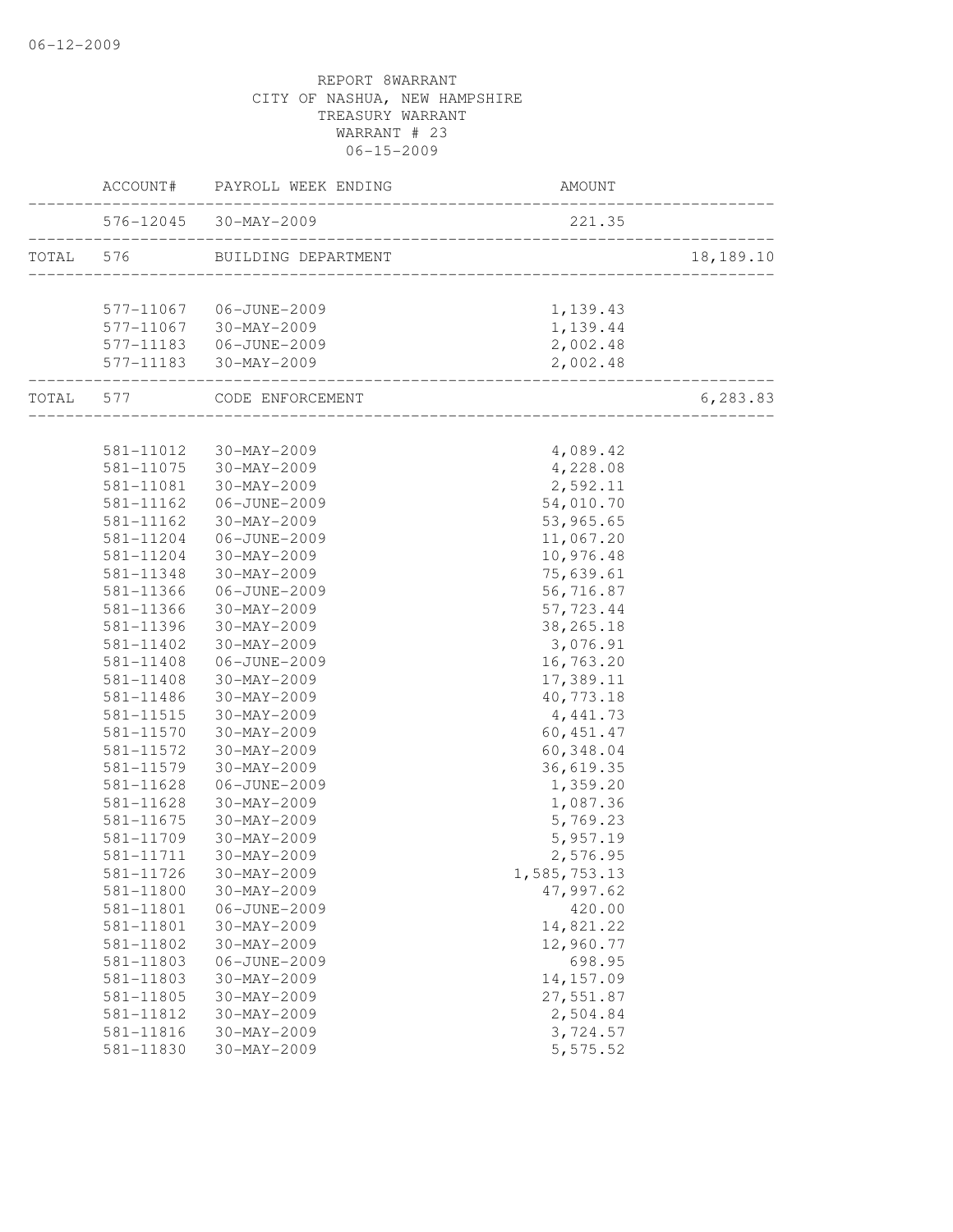| ACCOUNT#  | PAYROLL WEEK ENDING | AMOUNT     |  |
|-----------|---------------------|------------|--|
| 581-11850 | 06-JUNE-2009        | 2,606.97   |  |
| 581-11850 | 30-MAY-2009         | 2,178.96   |  |
| 581-11860 | $30 - MAX - 2009$   | 6,332.23   |  |
| 581-12006 | 30-MAY-2009         | 3,739.00   |  |
| 581-12021 | 06-JUNE-2009        | 18,090.00  |  |
| 581-12021 | $30 - MAX - 2009$   | 50,327.81  |  |
| 581-12060 | 06-JUNE-2009        | 2,622.55   |  |
| 581-12060 | $30 - MAX - 2009$   | 2,305.42   |  |
| 581-12078 | 06-JUNE-2009        | 187.50     |  |
| 581-12078 | 30-MAY-2009         | 2,876.50   |  |
| 581-12081 | $30 - MAX - 2009$   | 2,329.05   |  |
| 581-12087 | 06-JUNE-2009        | 596.00     |  |
| 581-12087 | $30 - MAX - 2009$   | 655.60     |  |
| 581-12111 | 06-JUNE-2009        | 144,608.55 |  |
| 581-12111 | $30 - MAX - 2009$   | 118,372.25 |  |
| 581-12112 | 06-JUNE-2009        | 10,399.91  |  |
| 581-12112 | $30 - MAX - 2009$   | 11,468.65  |  |
| 581-12126 | 06-JUNE-2009        | 6,643.14   |  |
| 581-12126 | 30-MAY-2009         | 6,617.90   |  |
| 581-12135 | 06-JUNE-2009        | 6,864.26   |  |
| 581-12135 | 30-MAY-2009         | 5,050.36   |  |
| 581-12136 | 06-JUNE-2009        | 1,168.16   |  |
| 581-12136 | $30 - MAX - 2009$   | 988.89     |  |
| 581-12141 | 06-JUNE-2009        | 100.00     |  |
| 581-12153 | 06-JUNE-2009        | 5,478.00   |  |
| 581-12153 | $30 - MAX - 2009$   | 2,694.75   |  |
| 581-12198 | $30 - MAX - 2009$   | 37, 217.77 |  |
| 581-12200 | $30 - MAX - 2009$   | 177.90     |  |
| 581-12201 | 06-JUNE-2009        | 33,924.71  |  |
| 581-12201 | 30-MAY-2009         | 23,759.21  |  |
| 581-13004 | 30-MAY-2009         | 1,331.08   |  |
| 581-13021 | 06-JUNE-2009        | 539.19     |  |
| 581-13021 | $30 - MAX - 2009$   | 792.52     |  |
| 581-13032 | 06-JUNE-2009        | 865.51     |  |
| 581-13032 | $30 - MAX - 2009$   | 339.26     |  |
| 581-13120 | 06-JUNE-2009        | 2,624.72   |  |
| 581-13120 | $30 - MAX - 2009$   | 7,707.22   |  |
| 581-13133 | 06-JUNE-2009        | 2,732.39   |  |
| 581-13133 | 30-MAY-2009         | 3,337.02   |  |
| 581-13137 | 06-JUNE-2009        | 394.97     |  |
| 581-13137 | $30 - MAX - 2009$   | 534.28     |  |
| 581-19000 | $30 - MAX - 2009$   | 8,539.45   |  |
| 581-19210 | 30-MAY-2009         | 6,950.85   |  |
| 581-19230 | 06-JUNE-2009        | 140.00     |  |
| 581-19230 | 30-MAY-2009         | 1,137.50   |  |
| 581-19240 | $30 - MAX - 2009$   | 275.10     |  |
| 581-49035 | 06-JUNE-2009        | $-700.00$  |  |
| 581-49035 | $30 - MAX - 2009$   | 200.00     |  |
|           |                     |            |  |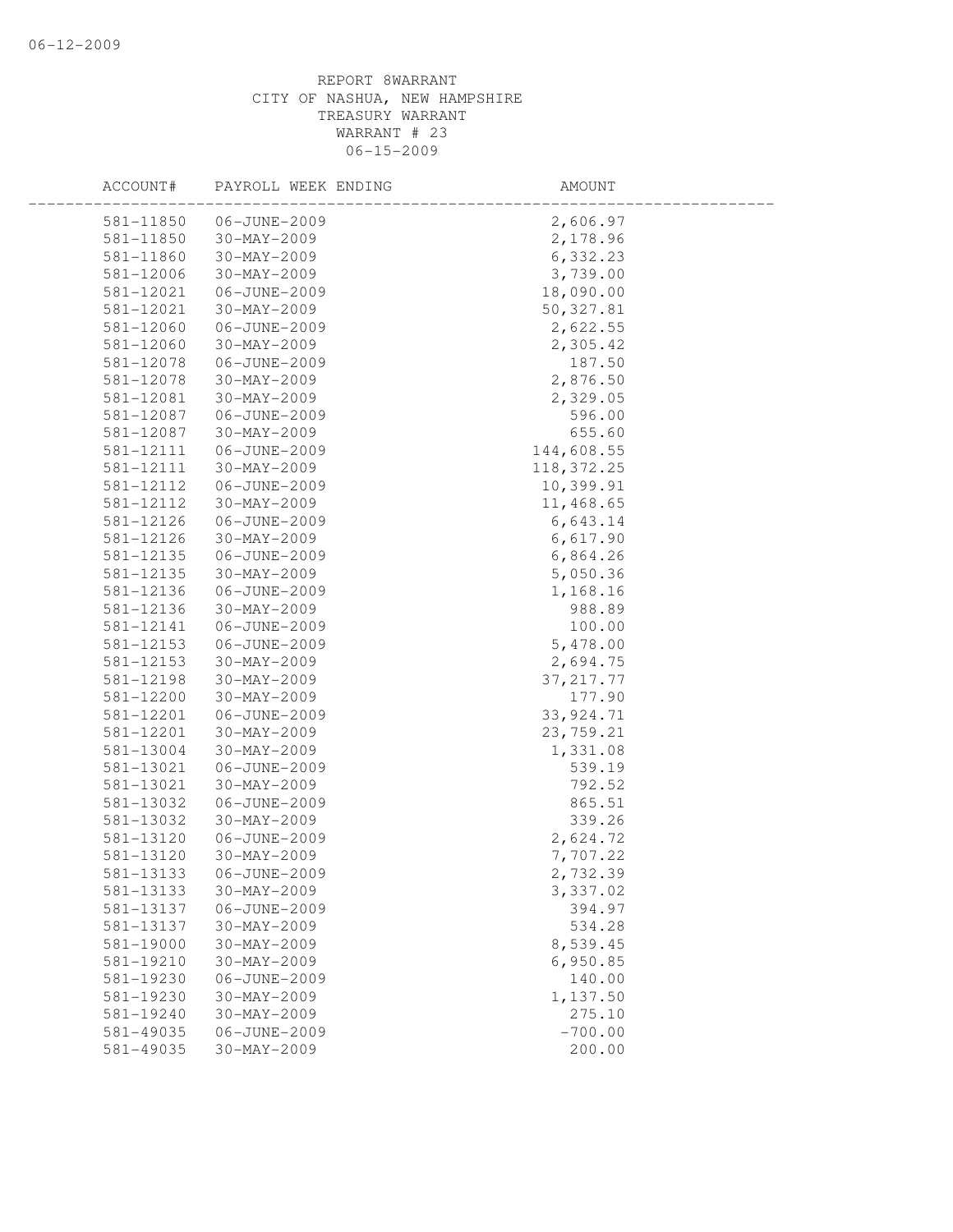|       |     | ACCOUNT# PAYROLL WEEK ENDING | AMOUNT       |  |
|-------|-----|------------------------------|--------------|--|
| TOTAL | 581 | SCHOOL DEPARTMENT            | 2,890,176.30 |  |
|       |     | 5811-13133 30-MAY-2009       | $-35.00$     |  |
| TOTAL | 581 |                              | $-35.00$     |  |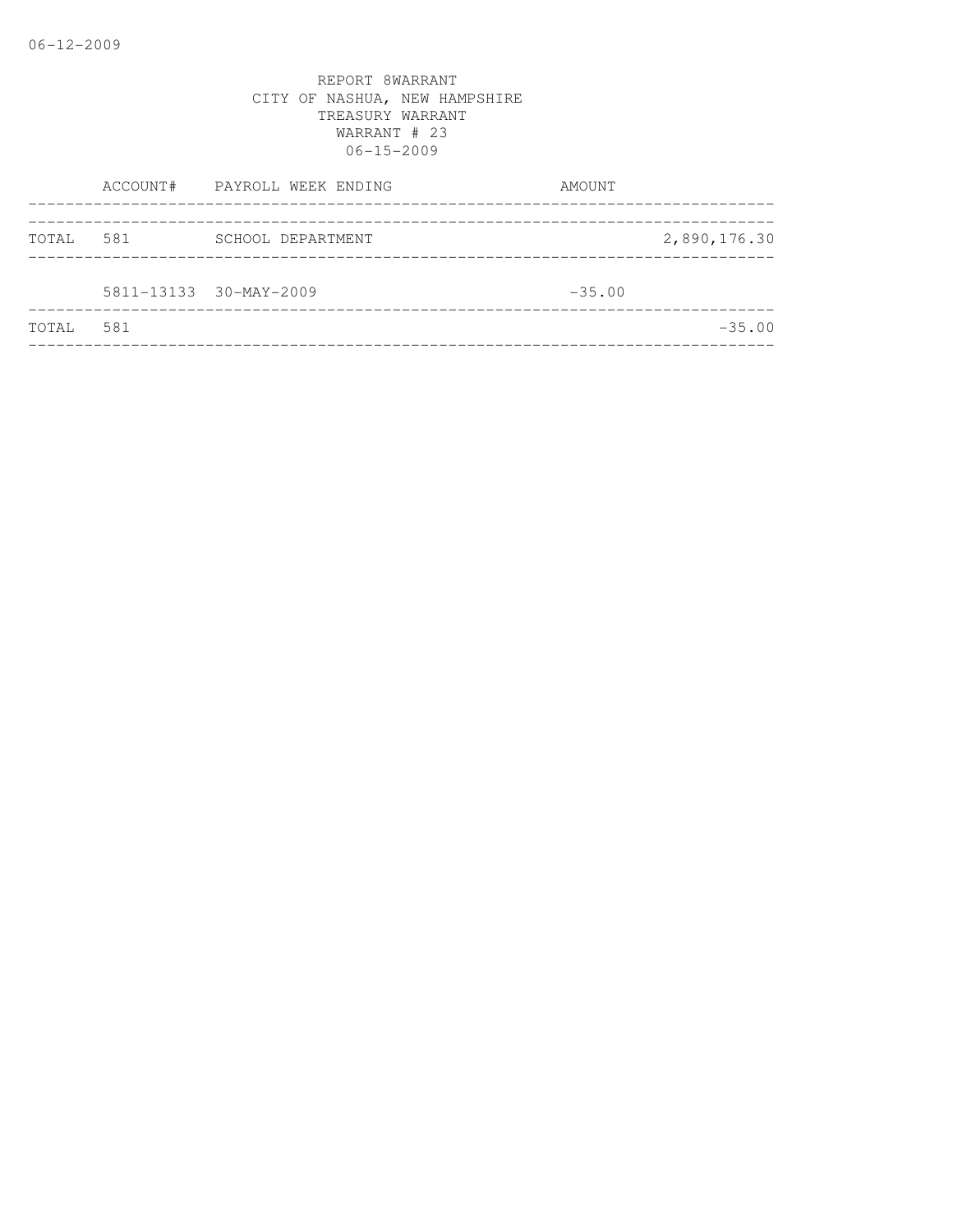| ACCOUNT#               | PAYROLL WEEK ENDING               | AMOUNT          |
|------------------------|-----------------------------------|-----------------|
| 751-11638<br>751-11638 | 06-JUNE-2009<br>$30 - MAX - 2009$ | 11.04<br>314.42 |
| TOTAL 751              | CPF-PWD & ENGINEERING             | 325.46          |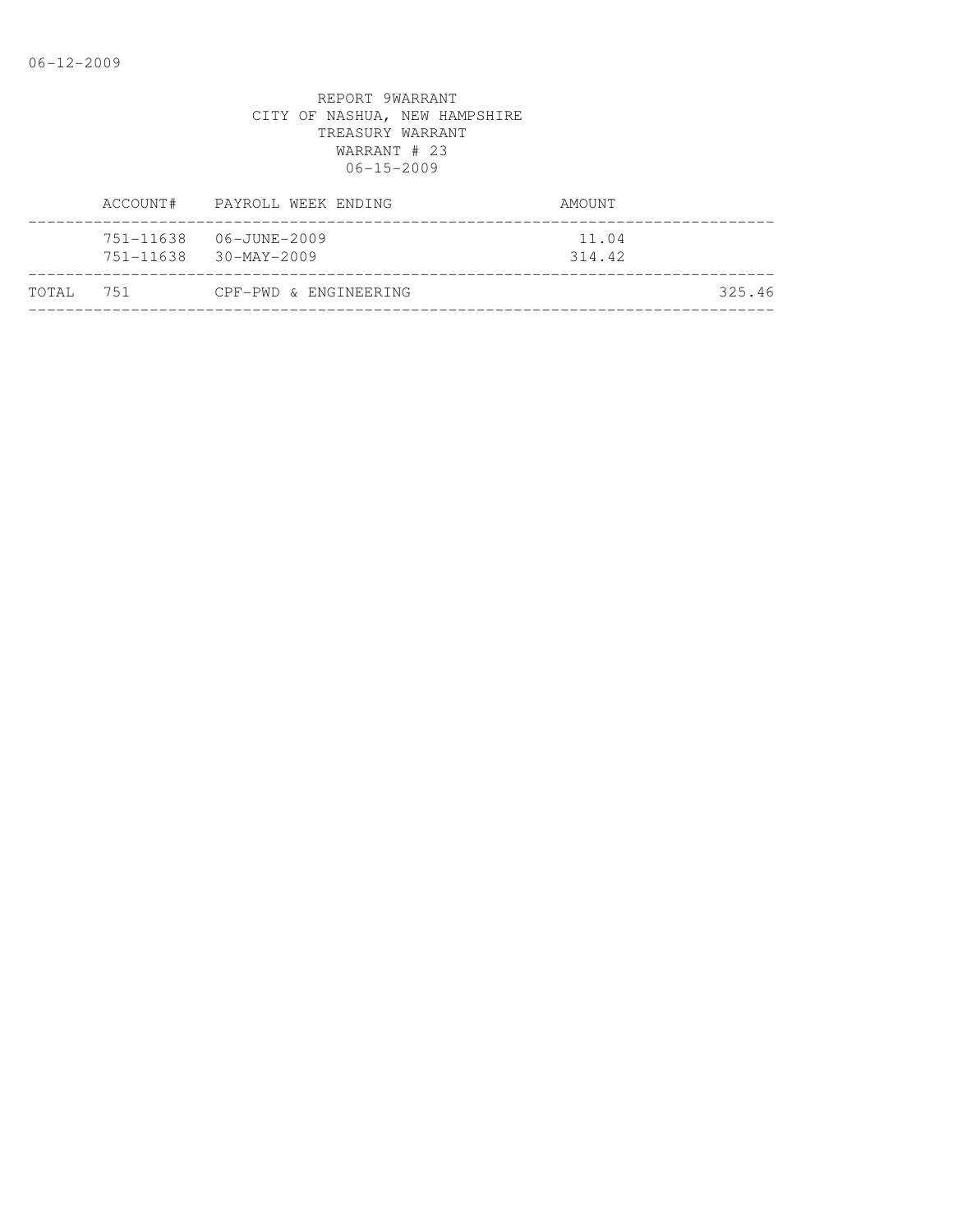| ACCOUNT#  | PAYROLL WEEK ENDING | AMOUNT    |  |
|-----------|---------------------|-----------|--|
| 801-11008 | 06-JUNE-2009        | 576.29    |  |
| 801-11008 | 30-MAY-2009         | 576.29    |  |
| 801-11028 | 06-JUNE-2009        | 59.04     |  |
| 801-11028 | 30-MAY-2009         | 59.04     |  |
| 801-11064 | 06-JUNE-2009        | 136.42    |  |
| 801-11064 | 30-MAY-2009         | 136.42    |  |
| 801-11094 | 06-JUNE-2009        | 99.64     |  |
| 801-11094 | 30-MAY-2009         | 99.64     |  |
| 801-11188 | 06-JUNE-2009        | 375.26    |  |
| 801-11188 | 30-MAY-2009         | 375.26    |  |
| 801-11190 | 06-JUNE-2009        | 397.89    |  |
| 801-11190 | 30-MAY-2009         | 397.88    |  |
| 801-11193 | 06-JUNE-2009        | 976.79    |  |
| 801-11193 | 30-MAY-2009         | 976.79    |  |
| 801-11208 | 06-JUNE-2009        | 143.59    |  |
| 801-11208 | 30-MAY-2009         | 143.59    |  |
| 801-11211 | 06-JUNE-2009        | 66.24     |  |
| 801-11211 | 30-MAY-2009         | 66.24     |  |
| 801-11222 | 06-JUNE-2009        | 205.14    |  |
| 801-11222 | 30-MAY-2009         | 205.14    |  |
| 801-11271 | 06-JUNE-2009        | 1, 117.43 |  |
| 801-11271 | 30-MAY-2009         | 1, 117.44 |  |
| 801-11276 | 06-JUNE-2009        | 4,110.77  |  |
| 801-11276 | 30-MAY-2009         | 4,002.40  |  |
| 801-11383 | 06-JUNE-2009        | 867.77    |  |
| 801-11383 | 30-MAY-2009         | 867.76    |  |
| 801-11435 | 06-JUNE-2009        | 263.36    |  |
| 801-11435 | $30 - MAX - 2009$   | 265.01    |  |
| 801-11595 | 06-JUNE-2009        | 5,200.30  |  |
| 801-11595 | 06-JUNE-2009        | 3,710.00  |  |
| 801-11595 | $30 - MAY - 2009$   | 5,236.00  |  |
| 801-11595 | 30-MAY-2009         | 3,710.00  |  |
| 801-11596 | 06-JUNE-2009        | 3,136.00  |  |
| 801-11596 | $30 - MAX - 2009$   | 3,136.00  |  |
| 801-11598 | 06-JUNE-2009        | 776.80    |  |
| 801-11598 | 30-MAY-2009         | 776.80    |  |
| 801-11599 | 06-JUNE-2009        | 1,062.92  |  |
| 801-11599 | 06-JUNE-2009        | 1,062.92  |  |
| 801-11599 | $30-MAY-2009$       | 1,062.92  |  |
| 801-11599 | $30 - MAX - 2009$   | 1,062.92  |  |
| 801-11606 | 06-JUNE-2009        | 691.54    |  |
| 801-11606 | 30-MAY-2009         | 691.54    |  |
| 801-11647 | 06-JUNE-2009        | 1,351.04  |  |
| 801-11647 | $30-MAY-2009$       | 1,351.05  |  |
| 801-12128 | 06-JUNE-2009        | 281.01    |  |
| 801-12128 | 30-MAY-2009         | 270.86    |  |
| 801-12594 | 06-JUNE-2009        | 4,641.00  |  |
| 801-12594 | $30 - MAX - 2009$   | 3,640.00  |  |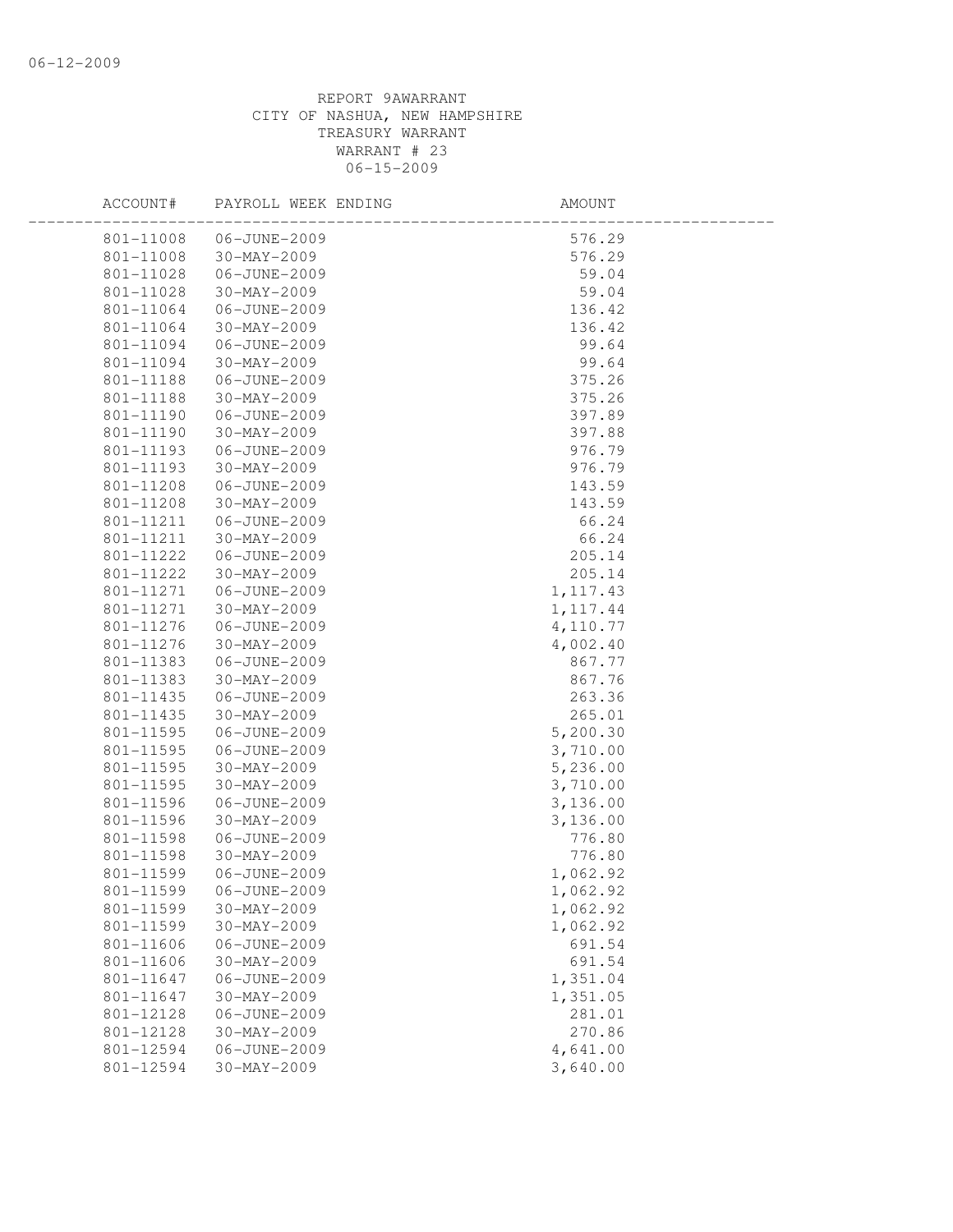|       | ACCOUNT#  | PAYROLL WEEK ENDING  | AMOUNT                    |            |
|-------|-----------|----------------------|---------------------------|------------|
|       | 801-13004 | 06-JUNE-2009         | 850.65                    |            |
|       | 801-13004 | 06-JUNE-2009         | 554.63                    |            |
|       | 801-13004 | 06-JUNE-2009         | 266.81                    |            |
|       | 801-13004 | 30-MAY-2009          | 2,453.75                  |            |
|       | 801-13004 | 30-MAY-2009          | 4,396.79                  |            |
|       | 801-13004 | 30-MAY-2009          | 32.54                     |            |
|       | 801-13004 | 30-MAY-2009          | 1,131.96                  |            |
| TOTAL | 801       | SOLID WASTE DISPOSAL | _________________________ | 71, 223.28 |
|       |           |                      |                           |            |
|       | 802-11028 | 06-JUNE-2009         | 401.49                    |            |
|       | 802-11028 | 06-JUNE-2009         | 188.93                    |            |
|       | 802-11028 | 30-MAY-2009          | 401.49                    |            |
|       | 802-11028 | 30-MAY-2009          | 188.94                    |            |
|       | 802-11064 | 06-JUNE-2009         | 136.42                    |            |
|       | 802-11064 | 06-JUNE-2009         | 136.42                    |            |
|       | 802-11064 | $30 - MAX - 2009$    | 136.42                    |            |
|       | 802-11064 | $30 - MAX - 2009$    | 136.42                    |            |
|       | 802-11091 | 06-JUNE-2009         | 1,075.15                  |            |
|       | 802-11091 | 30-MAY-2009          | 1,075.15                  |            |
|       | 802-11092 | 06-JUNE-2009         | 739.60                    |            |
|       | 802-11092 | 30-MAY-2009          | 735.20                    |            |
|       | 802-11094 | 06-JUNE-2009         | 298.89                    |            |
|       | 802-11094 | 06-JUNE-2009         | 298.91                    |            |
|       | 802-11094 | 30-MAY-2009          | 298.89                    |            |
|       | 802-11094 | 30-MAY-2009          | 298.91                    |            |
|       | 802-11096 | 06-JUNE-2009         | 915.17                    |            |
|       | 802-11096 | 30-MAY-2009          | 915.17                    |            |
|       | 802-11102 | 06-JUNE-2009         | 885.14                    |            |
|       | 802-11102 | 30-MAY-2009          | 885.14                    |            |
|       | 802-11105 | 06-JUNE-2009         | 1,022.84                  |            |
|       | 802-11105 | 30-MAY-2009          | 1,058.23                  |            |
|       | 802-11155 | 06-JUNE-2009         | 1,001.60                  |            |
|       | 802-11155 | 30-MAY-2009          | 1,001.60                  |            |
|       | 802-11157 | 06-JUNE-2009         | 1,568.00                  |            |
|       | 802-11157 | $30-MAY-2009$        | 1,568.00                  |            |
|       | 802-11158 | 06-JUNE-2009         | 841.60                    |            |
|       | 802-11158 | 30-MAY-2009          | 1,893.60                  |            |
|       | 802-11188 | 06-JUNE-2009         | 1,093.43                  |            |
|       | 802-11188 | $30 - MAX - 2009$    | 1,093.43                  |            |
|       | 802-11190 | 06-JUNE-2009         | 397.88                    |            |
|       | 802-11190 | $30 - MAX - 2009$    | 397.88                    |            |
|       | 802-11208 | 06-JUNE-2009         | 95.73                     |            |
|       | 802-11208 | 06-JUNE-2009         | 47.86                     |            |
|       | 802-11208 | $30 - MAX - 2009$    | 95.73                     |            |
|       | 802-11208 | $30-MAY-2009$        | 47.86                     |            |
|       | 802-11211 | 06-JUNE-2009         | 264.98                    |            |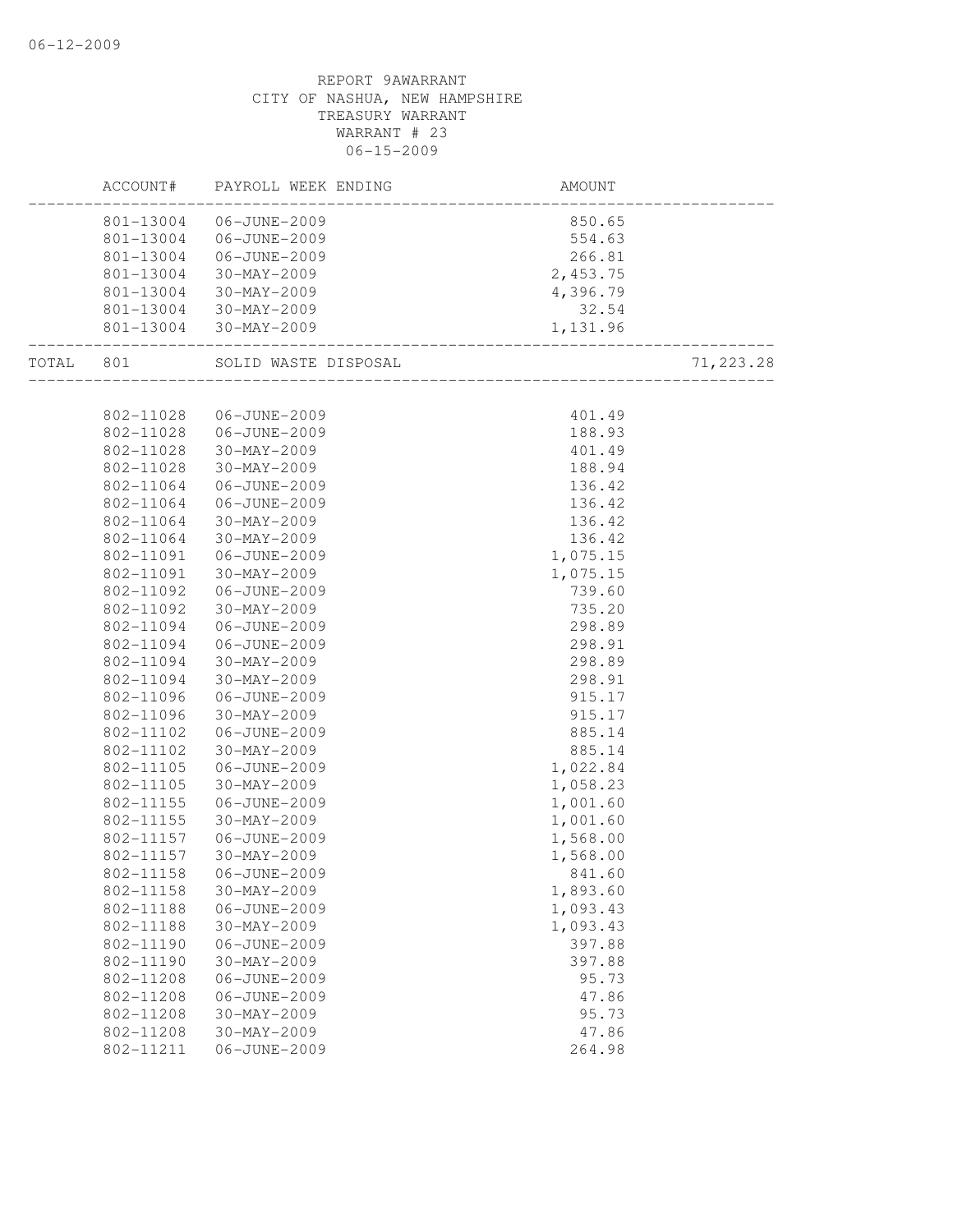|       | ACCOUNT#  | PAYROLL WEEK ENDING      | AMOUNT   |            |
|-------|-----------|--------------------------|----------|------------|
|       | 802-11211 | 06-JUNE-2009             | 397.46   |            |
|       | 802-11211 | $30 - MAX - 2009$        | 264.98   |            |
|       | 802-11211 | $30 - MAX - 2009$        | 397.47   |            |
|       | 802-11222 | 06-JUNE-2009             | 205.14   |            |
|       | 802-11222 | 30-MAY-2009              | 205.14   |            |
|       | 802-11260 | 06-JUNE-2009             | 1,760.00 |            |
|       | 802-11260 | $30 - MAX - 2009$        | 1,760.00 |            |
|       | 802-11270 | 06-JUNE-2009             | 1,060.46 |            |
|       | 802-11270 | 30-MAY-2009              | 1,060.45 |            |
|       | 802-11333 | 06-JUNE-2009             | 1,042.06 |            |
|       | 802-11333 | $30 - MAX - 2009$        | 1,042.05 |            |
|       | 802-11435 | 06-JUNE-2009             | 438.93   |            |
|       | 802-11435 | 06-JUNE-2009             | 175.57   |            |
|       | 802-11435 | $30 - MAX - 2009$        | 441.69   |            |
|       | 802-11435 | $30 - MAX - 2009$        | 176.68   |            |
|       | 802-11480 | 06-JUNE-2009             | 2,851.21 |            |
|       | 802-11480 | $30 - MAX - 2009$        | 4,130.44 |            |
|       | 802-11507 | 06-JUNE-2009             | 746.80   |            |
|       | 802-11507 | $30 - MAX - 2009$        | 728.13   |            |
|       | 802-11513 | 06-JUNE-2009             | 5,953.60 |            |
|       | 802-11513 | 30-MAY-2009              | 5,936.00 |            |
|       | 802-11514 | 06-JUNE-2009             | 2,644.80 |            |
|       | 802-11514 | $30 - MAX - 2009$        | 2,644.80 |            |
|       | 802-11681 | 06-JUNE-2009             | 305.96   |            |
|       | 802-11681 | 06-JUNE-2009             | 1,223.86 |            |
|       | 802-11681 | $30 - MAX - 2009$        | 305.96   |            |
|       | 802-11681 | $30 - MAX - 2009$        | 1,223.86 |            |
|       | 802-11693 | 06-JUNE-2009             | 1,172.38 |            |
|       | 802-11693 | $30 - MAX - 2009$        | 1,172.39 |            |
|       | 802-11763 | 06-JUNE-2009             | 173.55   |            |
|       | 802-11763 | 06-JUNE-2009             | 694.22   |            |
|       | 802-11763 | 30-MAY-2009              | 173.55   |            |
|       | 802-11763 | 30-MAY-2009              | 694.21   |            |
|       | 802-11764 | 06-JUNE-2009             | 1,150.52 |            |
|       | 802-11764 | $30 - MAX - 2009$        | 1,150.52 |            |
|       | 802-12154 | 06-JUNE-2009             | 1,840.00 |            |
|       | 802-12154 | $30 - MAX - 2009$        | 1,178.50 |            |
|       | 802-12203 | 06-JUNE-2009             | 480.00   |            |
|       | 802-12203 | 30-MAY-2009              | 384.00   |            |
|       | 802-13004 | 06-JUNE-2009             | 262.92   |            |
|       | 802-13004 | 06-JUNE-2009             | 460.94   |            |
|       | 802-13004 | 30-MAY-2009              | 780.06   |            |
|       | 802-13004 | $30-MAY-2009$            | 2,713.52 |            |
| TOTAL | 802       | SEWERAGE DISPOSAL SYSTEM |          | 77, 242.88 |

951-05056 06-JUNE-2009 28,964.67